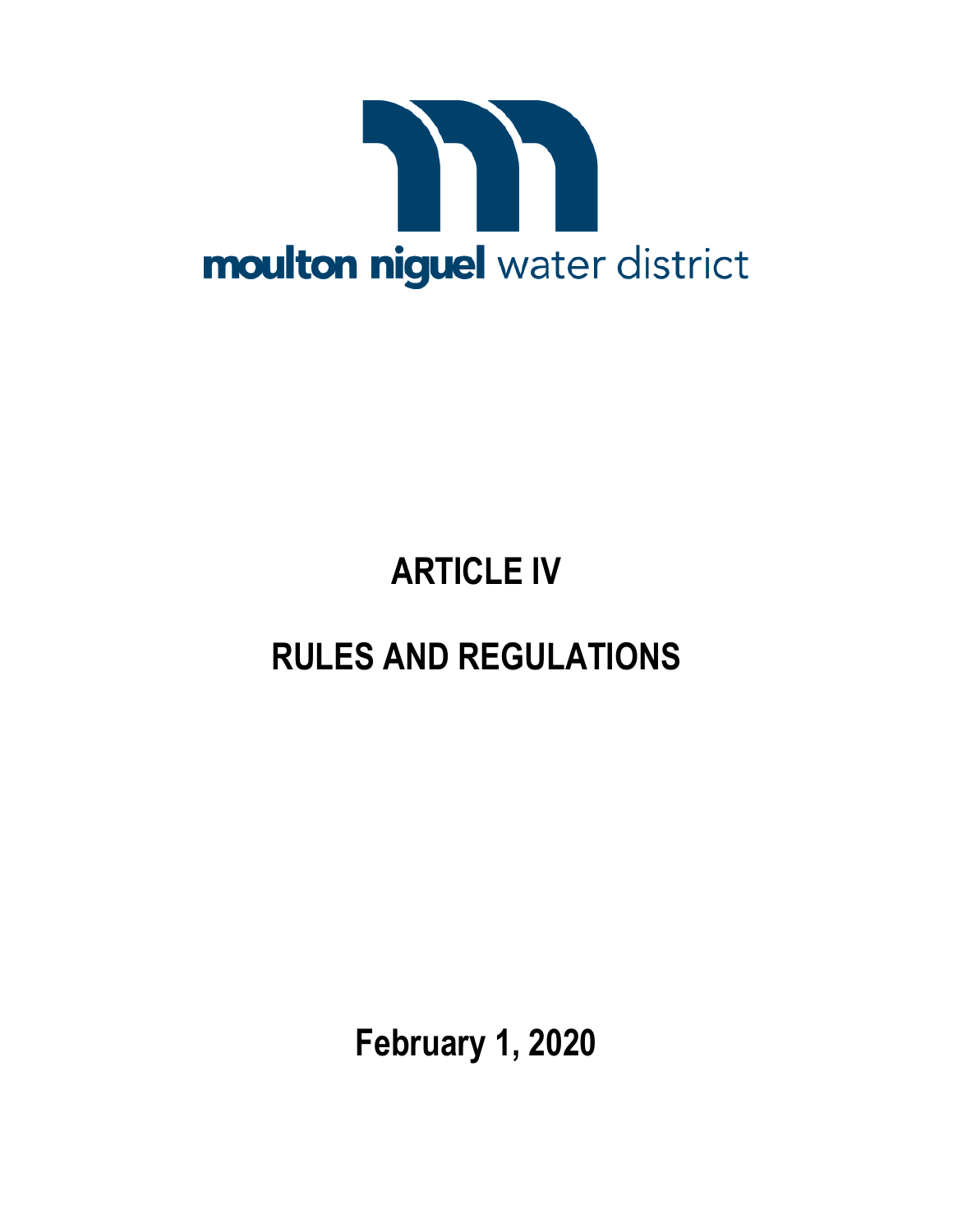# **ARTICLE IV RULES AND REGULATIONS TABLE OF CONTENTS**

| <b>SECTION 1.</b> |                                                                   |  |
|-------------------|-------------------------------------------------------------------|--|
| <b>SECTION 2.</b> |                                                                   |  |
| <b>SECTION 3.</b> |                                                                   |  |
| <b>SECTION 4.</b> |                                                                   |  |
| <b>SECTION 5.</b> | <b>SERVICE</b>                                                    |  |
|                   |                                                                   |  |
|                   |                                                                   |  |
|                   | C. Size, Location, and Installation of Service Line or Lateral 20 |  |
|                   |                                                                   |  |
|                   | E Relocating Water Service Line or Lateral Sewer 23               |  |
|                   |                                                                   |  |
|                   |                                                                   |  |
|                   |                                                                   |  |
|                   | L.                                                                |  |
|                   | J.                                                                |  |
|                   |                                                                   |  |
|                   |                                                                   |  |
|                   |                                                                   |  |
|                   |                                                                   |  |
| <b>SECTION 6.</b> |                                                                   |  |
| SECTION 7.        | CONSTRUCTION OF WATER DISTRIBUTION                                |  |
|                   | AND SEWER COLLECTION SYSTEM FACILITIES 32                         |  |
| <b>SECTION 8.</b> |                                                                   |  |
| <b>SECTION 9.</b> | WATER METER AND LATERAL SEWER CHARGES  35                         |  |
|                   |                                                                   |  |
|                   |                                                                   |  |
| SECTION 10.       |                                                                   |  |
| SECTION 11.       |                                                                   |  |
|                   |                                                                   |  |
|                   |                                                                   |  |
|                   |                                                                   |  |
|                   |                                                                   |  |
|                   |                                                                   |  |
| SECTION 12.       |                                                                   |  |
|                   |                                                                   |  |
|                   |                                                                   |  |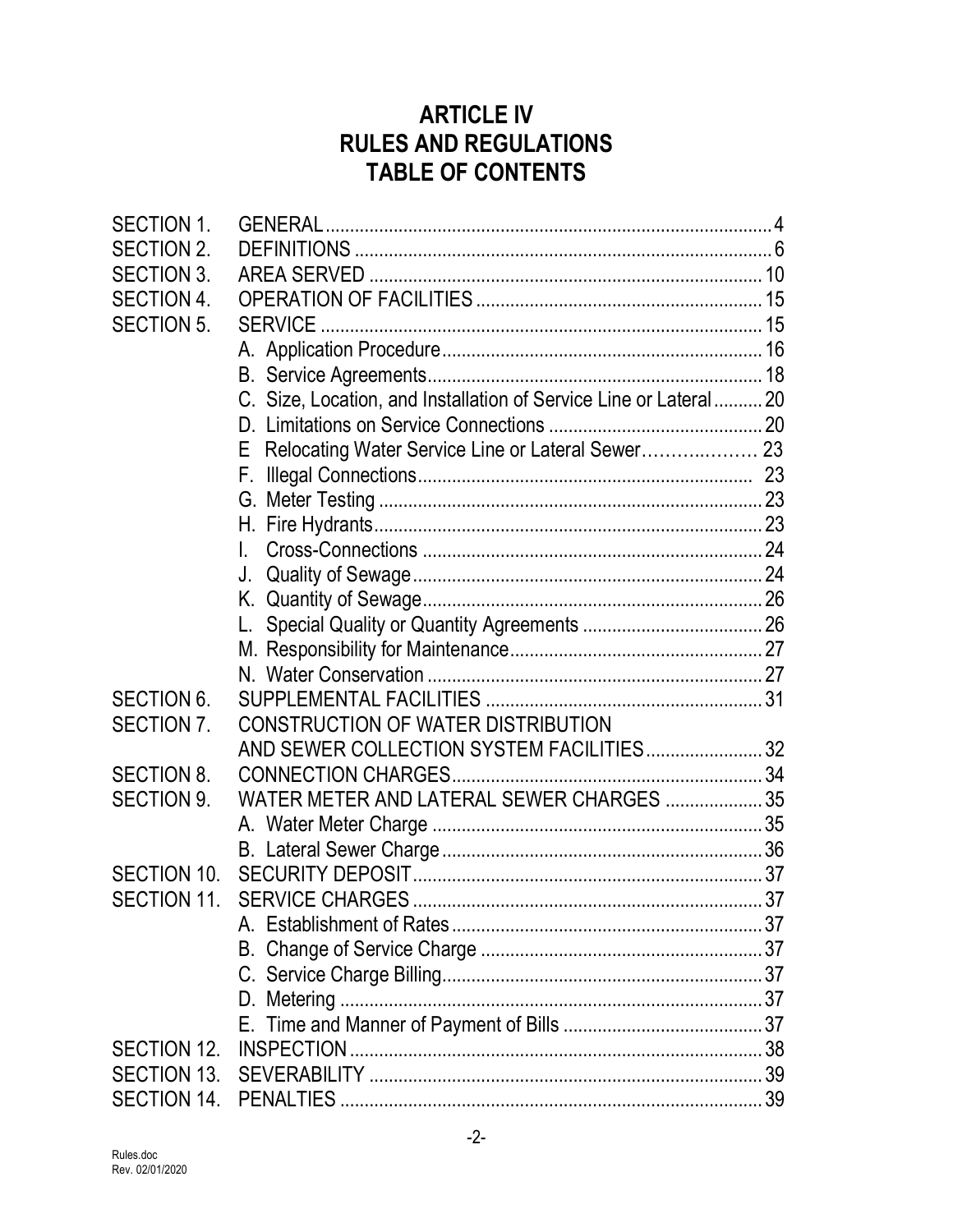# **ARTICLE IV RULES AND REGULATIONS TABLE OF CONTENTS EXHIBITS**

| EXHIBIT "A"        | <b>DISTRICT BOUNDARY MAP (see Website)</b>                                                                            |  |
|--------------------|-----------------------------------------------------------------------------------------------------------------------|--|
| EXHIBIT "B"        |                                                                                                                       |  |
| <b>EXHIBIT "C"</b> | PROCEDURE FOR ACQUISITION OF RIGHT-OF-WAY<br>FOR WATER AND SEWER FACILITIES FOR<br>SUBDIVISION, PLANNED DEVELOPMENTS, |  |
| EXHIBIT "D"        | <b>CURRENT INSPECTION PROCEDURES -</b>                                                                                |  |
| EXHIBIT "E"        | <b>CURRENT INSPECTION PROCEDURES -</b>                                                                                |  |
|                    | EXHIBIT "F" WATER SAVING FIXTURE SPECIFICATIONS                                                                       |  |
| <b>EXHIBIT "G"</b> | <b>CROSS-CONNECTION CONTROL PROGRAM</b>                                                                               |  |
| EXHIBIT "H"        | POLICY DISCONTINUATION NON-PAYMENT  102                                                                               |  |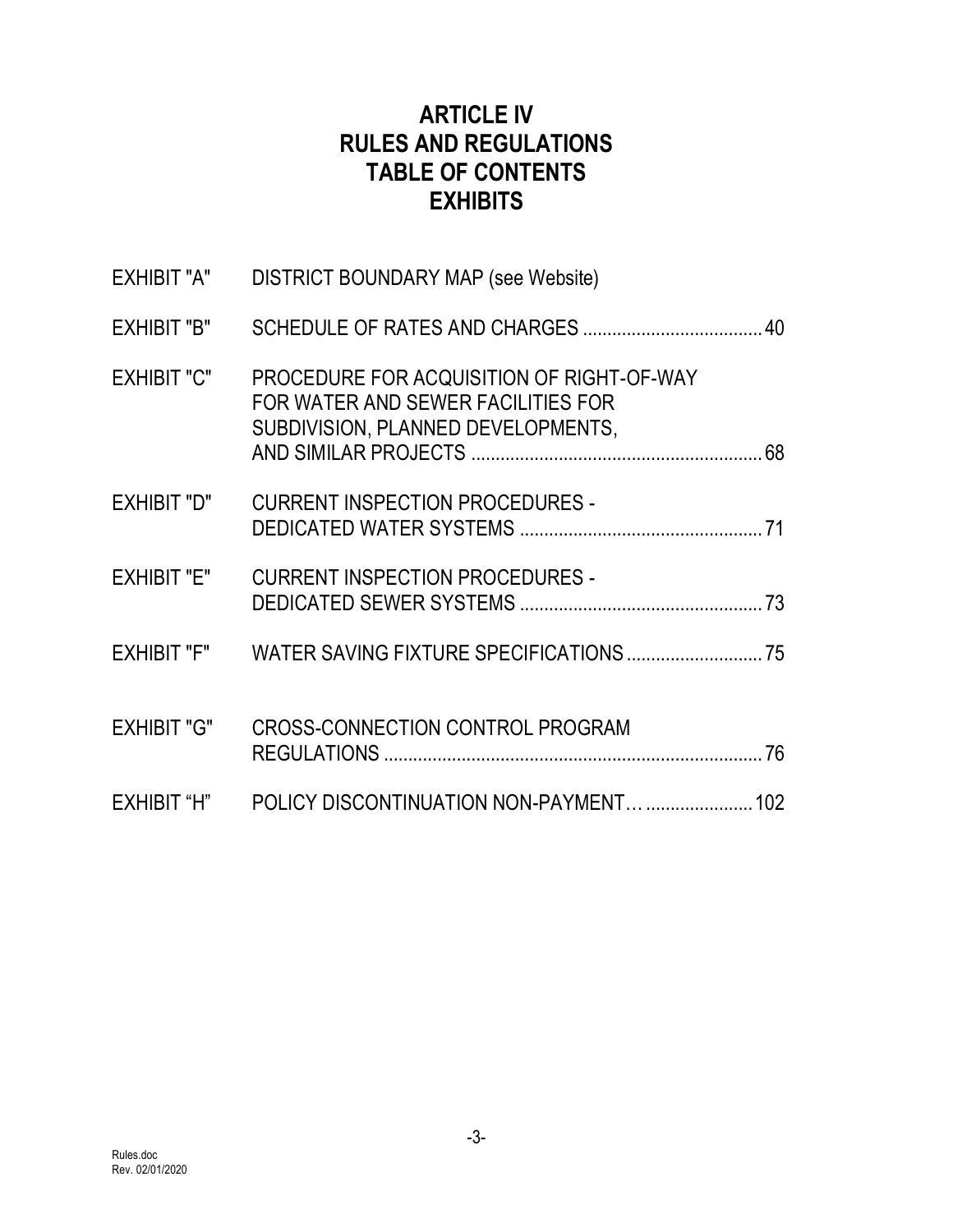#### **ARTICLE IV RULES AND REGULATIONS**

#### **SECTION 1. - GENERAL**

Water and sewer service by District is provided subject to the availability of facilities or adequate capacity in facilities, funds, or financing for the construction thereof, or all of the foregoing, and is available on the following terms and conditions, including all terms, conditions, and charges hereinafter established and provided for. Neither these rules nor any other act of or on behalf of the District shall create a right to service of any kind until a formal written Service Agreement has been executed by all parties, and all fees and charges of District have irrevocably been accomplished. This is a declaration of existing policy and not intended as a change by District of any of its policies or requirements. Additionally, the District may undertake a project on behalf of one or more improvement districts to provide "Supplemental Capacity," which in such instances unless otherwise specified will be facilities included within the Master Plan of Facilities of the District and may be within the Plan of an improvement district pursuant to and for which bonds have been authorized. In such instances, if authorized bonds are not available, supplemental funds must be committed and/or required as a condition precedent to any right to obtain service by means of any such supplemental facilities. For such purposes there is established by the District the "Supplemental Capacity Acquisition Fund," hereinafter referred to as the "SCAF," in which accounts may be established from time to time for projects such as the "MNWD 1985 Sewer Project." District is subject to or may accept contracts or permits from time to time from various other agencies such as, but not limited to, the United States Environmental Protection Agency (EPA), California State Water Resources Control Board, and Air Resources Board. Such contracts or permits may limit use of existing or future capacity of facilities. All existing service agreements or indications of willingness to serve from the District are subject to or are hereby subordinated to any future such lawful conditions until rescinded or determined invalid. The availability of such service on the basis herein set forth is intended to be furnished to each member of the public or each segment of the public on the same basis to the extent all such applicants, owners, or customers are similarly situated and desire to be served, and may be served in an equal and comparable manner as determined by the Board to be in the best interests of the District's overall program.

Various improvement districts have been formed and activated for the purpose of providing such water and sewer service. To varying degrees, some of these improvement districts have constructed facilities or acquired capacity to provide service. Each applicant shall verify the existence of available capacity and the probable duration of such availability. Facts necessary for such verification may be obtained from the District. However, the fact that the District provides such information is not a commitment to provide water or sewer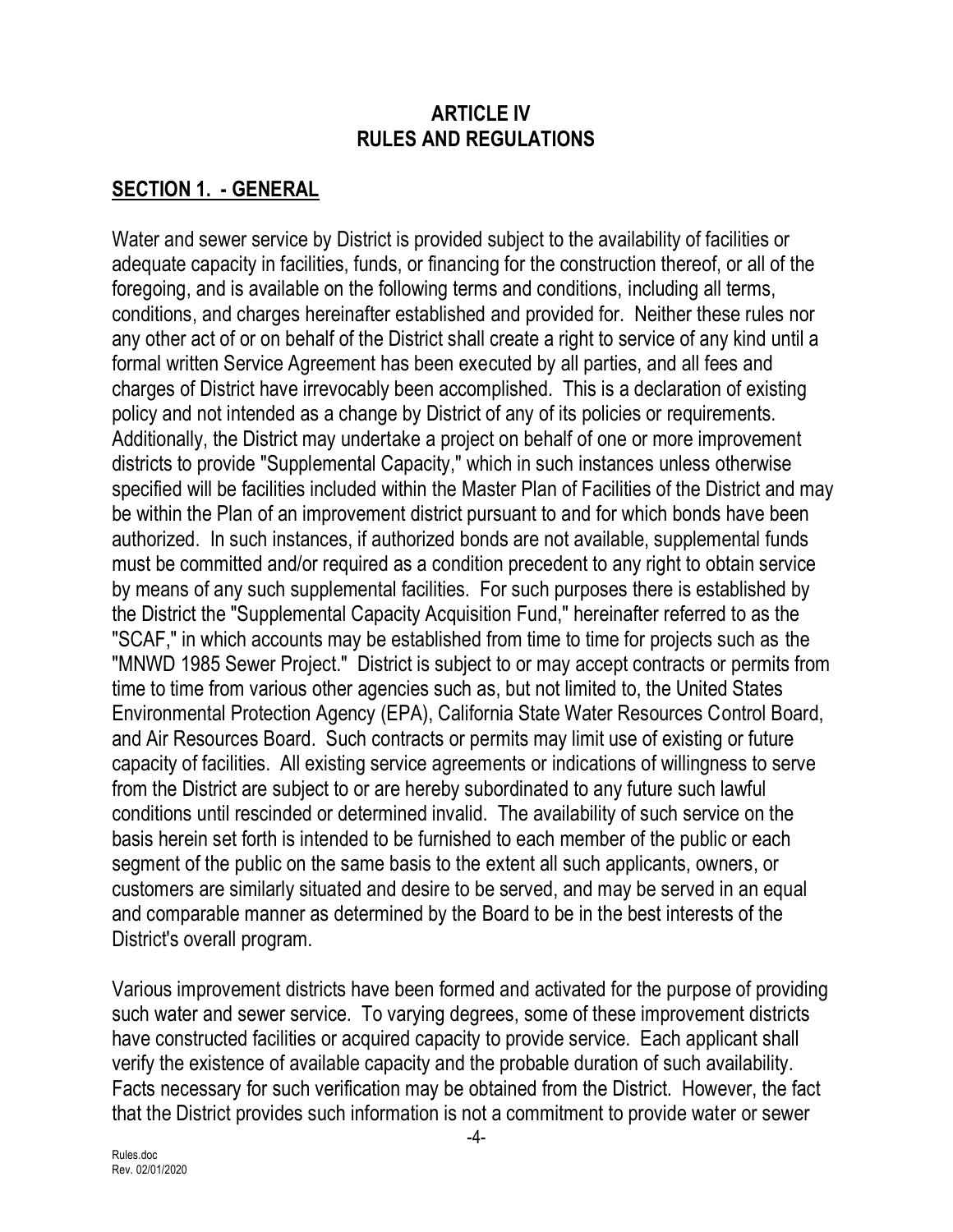service or a guarantee that capacity will be available at the time of application therefore. In the alternative, an improvement district or portion thereof has been or in the future may be provided with water or sewer service by means of contracts with the District for short-term use of presently unused capacity. Such contracts may require the advancement of funds for the construction of necessary facilities or the payment of the capital cost and annual cost of operating and maintaining such facilities, and any facilities of the MNWD 1985 Sewer Project for which the SCAF has been established. The general areas presently included within the boundaries of the Water District and existing improvement districts are depicted on Exhibit "A" to these Rules and Regulations.

The facilities contemplated to be constructed within the District are as set forth in the Plan of Works of the District or any of its improvement districts as amended from time to time in the manner provided by law, hereinafter in some instances referred to collectively as "the Plan." The Plan contemplates collecting, treating, reclaiming, and beneficially reusing the resulting recycled water. The collection, treatment, and reuse of such sewage and wastewater is proposed to be accomplished in the most environmentally sound and economically feasible and practical manner determined by District to be possible. For these reasons, the District desires to construct on a staged basis the facilities needed in concert with past, present, and, to the extent possible, future environmental and land use decisions. It is contemplated that it may be accomplished independently or in conjunction with other entities or as a member of regional entities created for such purposes, including South Orange County Wastewater Authority, or similar undertaking in the future. The District intends to constructively cooperate, to the extent of its legal authority, in the formulation and implementation of the Air Quality Maintenance Plan of the California Air Resources Board and the United States Environmental Protection Agency.

The District neither determines nor intends to determine or precipitate land use decisions or the accomplishment of any plans of development of various owners of undeveloped property within the District. The District, subject to such land use decisions by others and subject to all provisions of law including, but not by way of limitation, the California Environmental Quality Act, will exert all reasonable efforts to have facilities and capacity in facilities available to provide service to the extent and on the conditions hereby described.

All water and sewer service from the District shall be available in accordance with the following rules and regulations, and on the basis of the charges established therefore from time to time and subject to all penalties and charges for violations thereof, or any statutes applicable to District.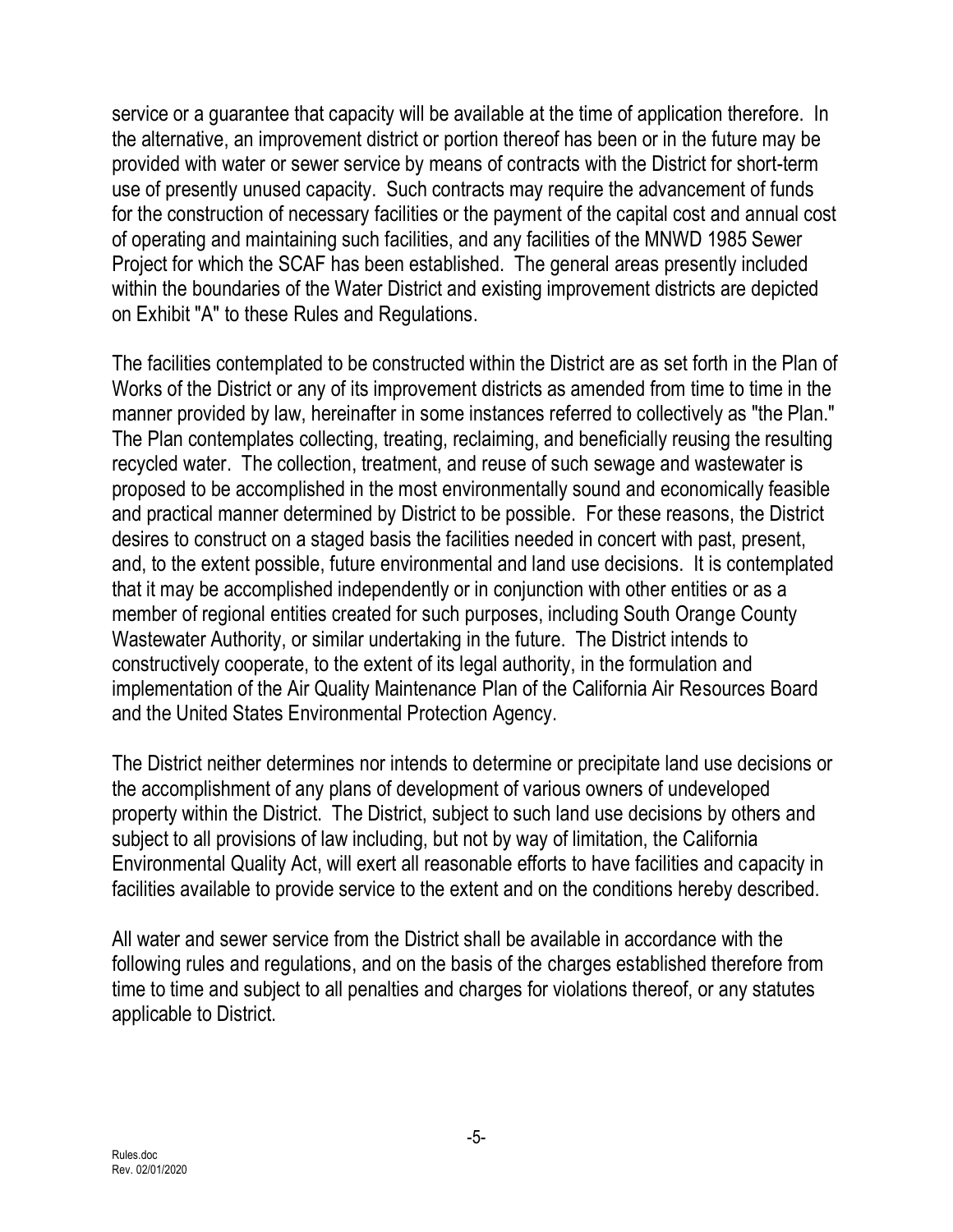## **SECTION 2. - DEFINITIONS**

The terms hereinafter set forth, unless otherwise specified, shall have the following meanings:

- 1. "Agricultural Consumer" shall mean consumers entitled to water for irrigation of parks, greenbelts, landscape areas, and agricultural developments at the irrigation rate set forth in the water rate section.
- 2. "*Applicant*" shall mean any person, firm, corporation, association, or agency who uses or desires to obtain service from District by means of its water, sewerage, or recycled water facilities.
- 3. "Board" shall mean any person, firm, corporation, association, or agency who uses or desires to obtain service from District by means of its water, sewerage, or recycled water facilities.
- 4. "Customer" shall mean any person, firm, corporation, association, or agency who uses or desires to obtain service from District by means of its water, sewerage, or recycled water facilities.
- 5. "District" shall mean the Moulton Niguel Water District.
- 6. "District Transmission Lines" shall mean those parts of the District's water and recycled water system constructed by funds provided by the overall District, or capacity in joint facilities, the cost of which has been or is borne in this manner.
- 7. "Domestic Sewage" shall mean the water-borne wastes derived from the ordinary living process which are of such volume and character as to permit satisfactory disposal by the District's facilities, except any such liquid or such substances as are hereinafter precluded from being delivered or deposited in any facilities of District.
- 8. **The "Engineer"** shall mean a duly qualified, registered engineer authorized to act for the District.
- 9. "Improvement District" shall mean any of the improvement districts of the District heretofore established under Section No. 36410 of the Water Code or, in the future, any same or similar proceedings.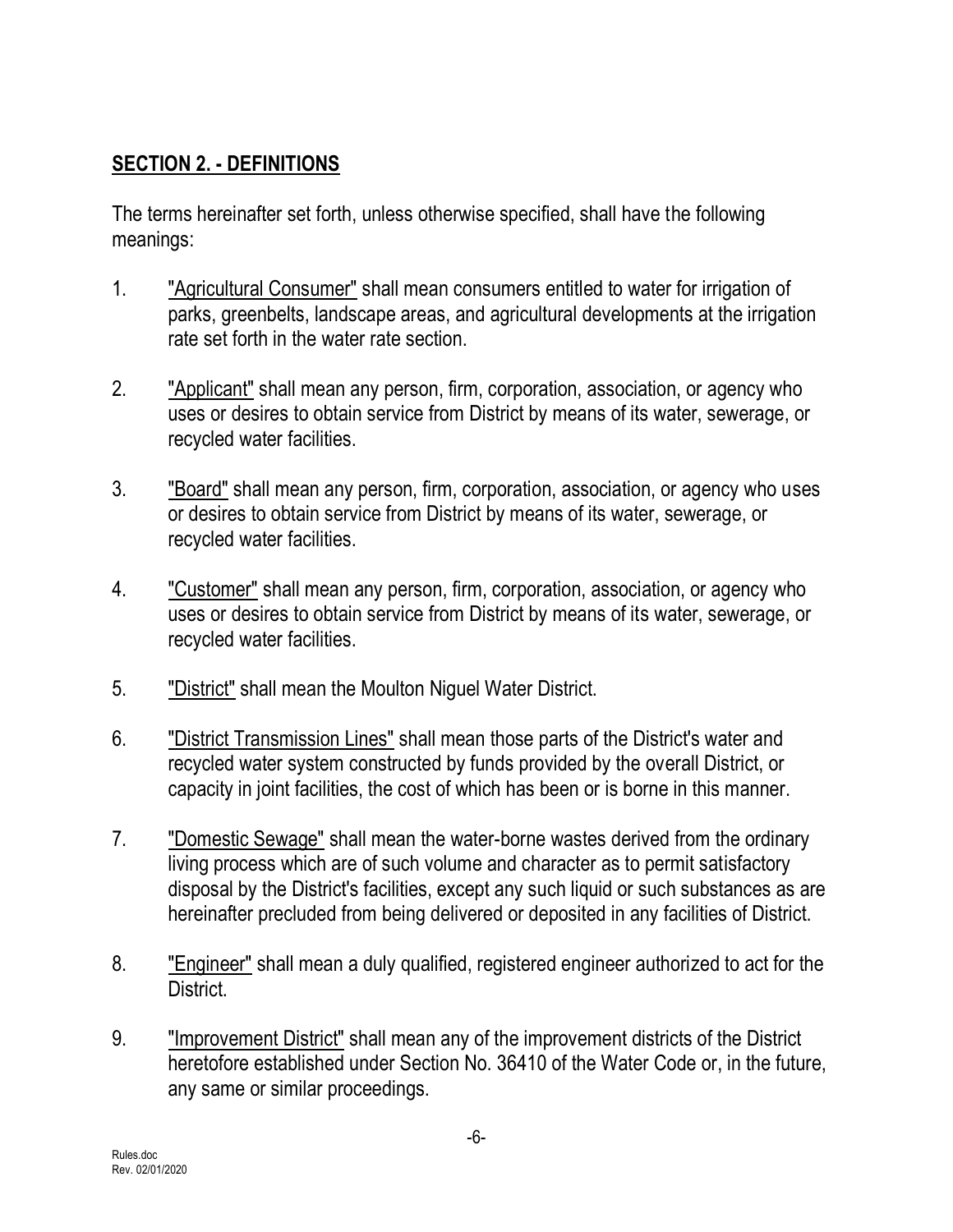- 10. "Industrial Waste" shall mean any and all liquid or solid waste substance, not sewage, from any producing, manufacturing, or processing operation of whatever nature.
- 11. "Industrial Waste Treatment Plant or Facility" shall mean any works or devices for the treatment of industrial waste prior to its discharge into the District's sewerage facilities.
- 12. "Lateral Connection" shall mean the point of connection of the customer's lateral sewer to the main sewer of District.
- 13. "Lateral Sewer" shall mean the line from the lateral connection on the District's main sewer to the building or improvements of the applicant, owner, or customer.
- 14. "Main Sewer" shall mean extensions from the trunk sewer system constructed and dedicated to the District by a developer or property owner.
- 15. "Main Sewer Charge" shall mean a charge imposed by the District for the developer's share of the cost of a trunk sewer which also serves as the main sewer and is utilized to serve a tract.
- 16. "Manager" shall mean the General Manager of District or the person authorized by the Board or the General Manager to act on his behalf.
- 17. "Non-Reclaimable Sewage" shall mean any and all liquid or solid waste substance other than reclaimable sewage emanating from within District including, but not limited to, liquid or solid waste substance from any producing, manufacturing, or processing operation. It shall not include any liquid or solid substance which cannot be treated or disposed of by the then-existing facilities of District for treatment or disposal of non-reclaimable sewage by reason of the design thereof, applicable waste discharge or other requirements, actual or possible increased operation and maintenance costs, or possible damage to District's facilities.
- 18. "Plan Check & Inspection Fees" shall mean fees to be paid to the District by the applicant at the time he submits improvement plans for District approval. The amount of fees shall be a percentage of the bond amounts as established by the District.
- 19. "Potable Water" shall mean that water furnished to the customer which is pure, wholesome, potable, and does not endanger the lives or health of human beings,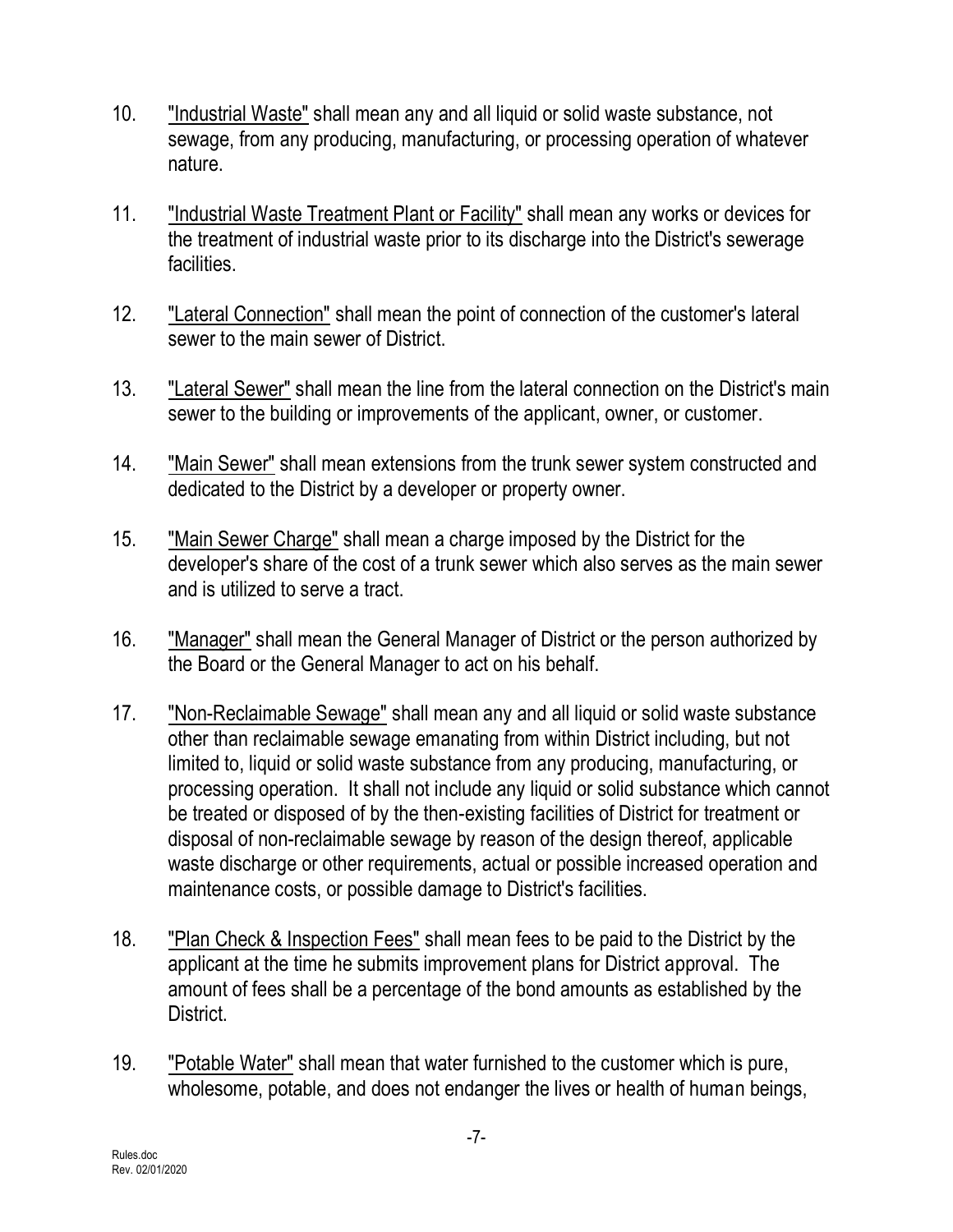and which conforms to the latest edition of the United States Public Health Service Drinking Water Standards or any other applicable standards.

- 20. "Pretreatment" shall mean treatment which the District may require prior to permitting discharge of sewage into any of District's sewerage facilities, if necessary, to insure compliance by District with these Rules and Regulations and applicable federal or state statutes, regulations, contracts, or all of the foregoing, individually or collectively, or if determined by the District to be necessary to protect the facilities of the District from any possible present or future damage.
- 21. "Primary Water Mains" shall mean those parts of the District's water system constructed with the proceeds of bonds issued for an improvement district or other funds of an improvement district or capacity in facilities constructed for more than one improvement district of the District.
- 22. "Property Owner" or "Owner" shall mean the holder of legal title, contract purchaser, or lessee under a lease with an unexpired term of more than one (1) year jointly with the holder of title.
- 23. "Reclaimable Sewage" shall mean wastewater which can be treated and recycled by District's facilities so as to be usable for some beneficial propose. The existing and planned facilities of District are based on primary solids separation, activated sludge treatment, secondary solids separation, effluent coagulation, filtration, and chlorinating.
- 24. "Recycled Water" shall mean water served from the District's off-site facilities including, but not limited to, a combination of treated wastewater and intercepted surface and subsurface stream flow, supplemented by other waters, including potable water.
- 25. "Secondary Water Mains" shall mean extensions of primary distribution mains constructed and dedicated to the District by a developer or property owner.
- 26. "Secondary Water Main Charge" shall mean a charge imposed by the District for the developer's share of the cost of a primary water main which also serves as the secondary water main and is utilized to serve a tract.
- 27. "Security Deposit" shall mean monies required to be deposited with the District for the purpose of guaranteeing payment of monthly or bimonthly utility bills rendered for water or sewer service.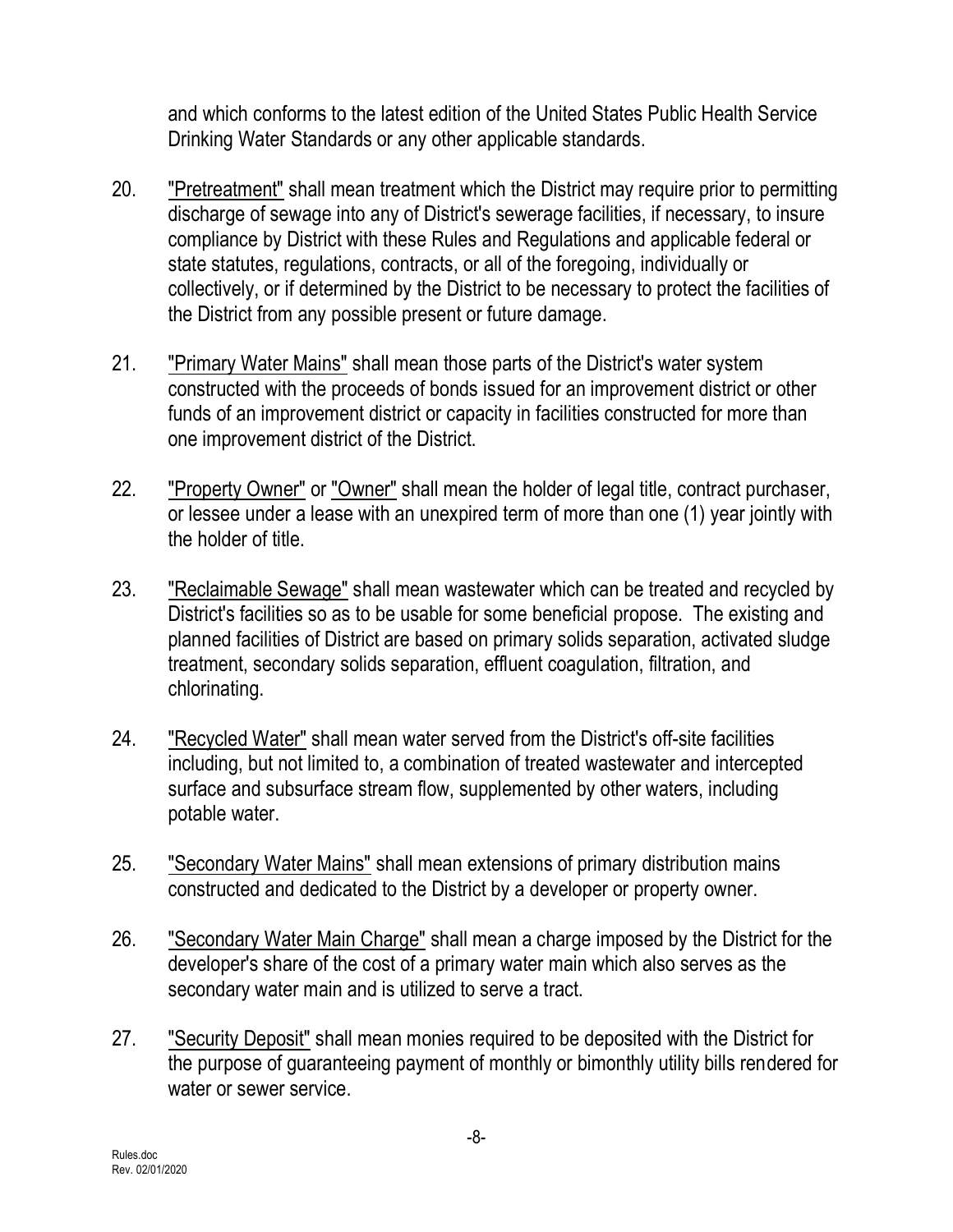- 28. "Sewerage Facilities" shall mean any facilities used in the collection, transportation, treatment, disposal, and reclamation of sewage and industrial wastes.
- 29. "Sewage Connection Charge" shall mean a charge imposed by the District for obtaining sewer service from the District by means of its sewage facility or facilities, or facilities in which the District shall have contracted for capacity or service. The charge, in no event, shall be less than or on conditions other than as specified by the District or required by applicable statutes, regulations, or contracts.
- 30. "Sewer Collection System" shall mean individually or collectively any sewer facility or facilities financed, constructed, and dedicated to the District by an applicant, owner or customer or which are the results of local initiative and financing in tracts and subdivisions, as well as commercial or industrial developments. Sewer collection systems shall include dry sewers installed by developers prior to construction of trunk sewers. The District shall determine what facilities are part of a collection system from time to time as necessary. The District's determination in this regard shall be final and conclusive.
- 31. "Sewer Service Charge" shall mean a monthly or bimonthly charge established by the District from time to time for sewer service.
- 32. "Supplemental Capacity" shall mean capacity resulting from construction of facilities including, but not limited to, collection, treatment, reclamation, and disposal, which are added to the Master Plan of facilities of the District. The facilities in the Plan of improvement districts are to be bond funded and funded from Supplemental Capacity Acquisition Fund (SCAF) Fees to the extent bond funding is not sufficient, paid at the time of construction or upon use or commitment of use, as provided by District for all other facilities in these Rules and Regulations as amended.
- 33. "Supplemental Capacity Acquisition Fund Fee" shall mean a fee established to pay costs of a MNWD 1985 Sewer Project as designated by the Board of Directors.
- 34. "Surcharge" shall mean a charge imposed by the District for the provision of a special service not normally provided by the District, such as situations involving unusual quantity or quality requirements.
- 35. "Trunk Sewers" shall mean sewer pipelines and appurtenances purchased or constructed by the District with bond proceeds, connection charges, or which are constructed by an applicant, owner, or customer, subject in whole or in part to reimbursement. The District shall determine what facilities are trunk sewers from time to time as necessary, and shall determine the terms and provisions of any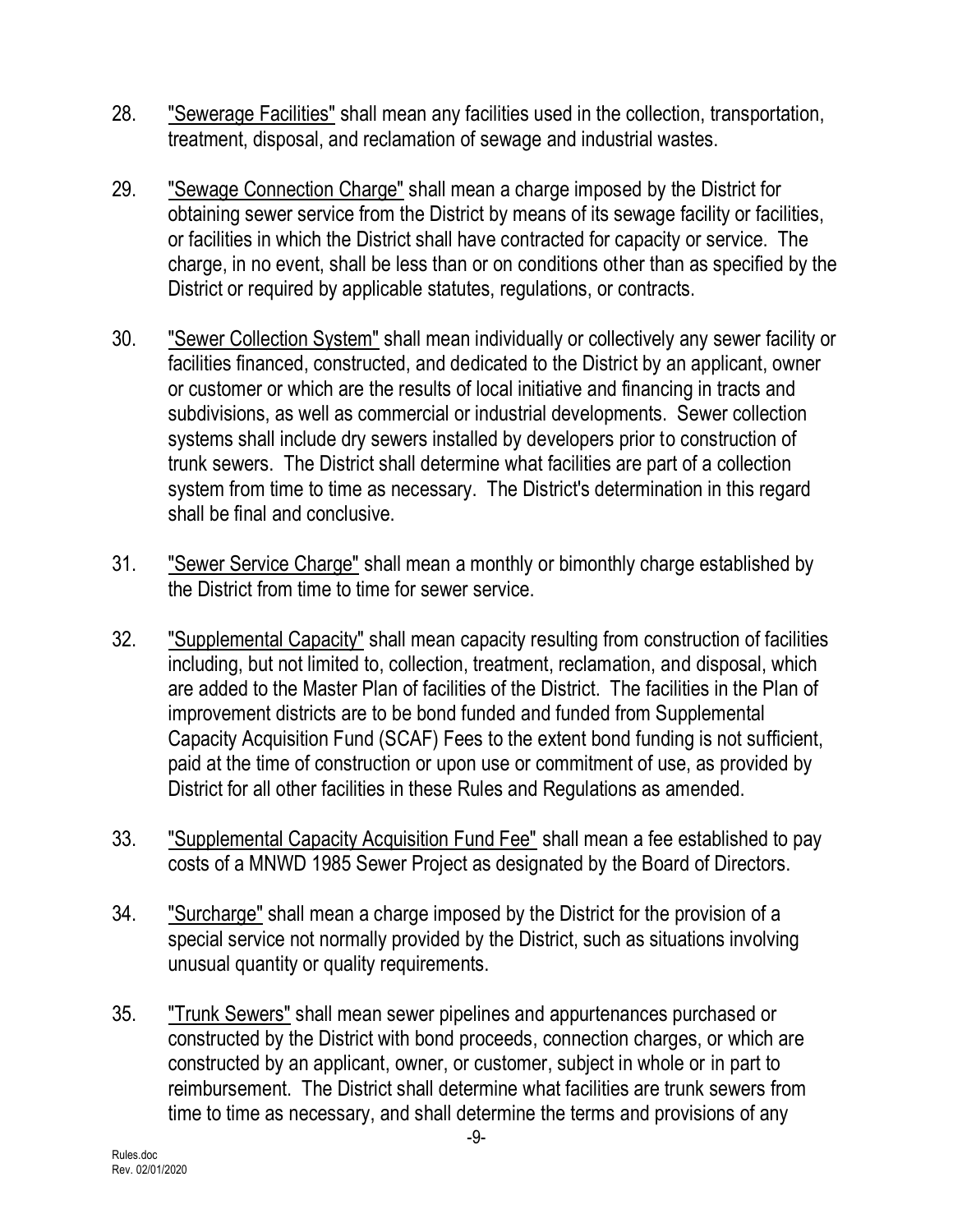reimbursement agreements. The District's determination in regard to these matters shall be final and conclusive.

- 36. "Unpotable Water" shall mean that water which has not been treated for human consumption in conformance with the Drinking Water Standards referred to in paragraph 14 or this Section II.
- 37. "Water Connection Charge" shall mean a charge imposed by the District for obtaining water service from the District by means of its water facility or facilities in which District shall have contracted for capacity or service. The charge in no event shall be less than or on conditions other than as specified by the District or required by applicable statutes, regulations, or agreements of applicable federal or state statutes, regulations, or contracts.
- 38. "Water Distribution System" shall mean individually or collectively any water facility or facilities financed, constructed, and dedicated to the District by an applicant, owner, or customer, or which are the results of local initiative and financing in tracts and subdivisions, as well as commercial or industrial developments. Water distribution systems shall include all fire hydrants. The District shall determine what facilities are part of a distribution system from time to time as necessary. The District's determination in this regard shall be final and conclusive.

## **SECTION 3. - AREA SERVED**

A. The Rules and Regulations set forth herein pertain to water and sewer service to land or improvements, or both, lying within the boundaries of the District unless otherwise stated. If water transmission mains or trunk sewers are nonexistent in the immediate area, the District will endeavor to and exert all reasonable efforts to construct such facilities which are set forth in the Plan with bond proceeds, if such funds are available.

It is the intent of the District to construct all facilities described in the Plan, provided assurances of intent and ability to accomplish the proposed development necessitating such facilities are provided.

Such assurances may include the holding of substantial properties and assurances of financial ability to accomplish the proposed development, and where such assurances are not available, other adequate alternative assurances may include utilization of an advance deposit of funds to assure the developer intends to accomplish the proposed development.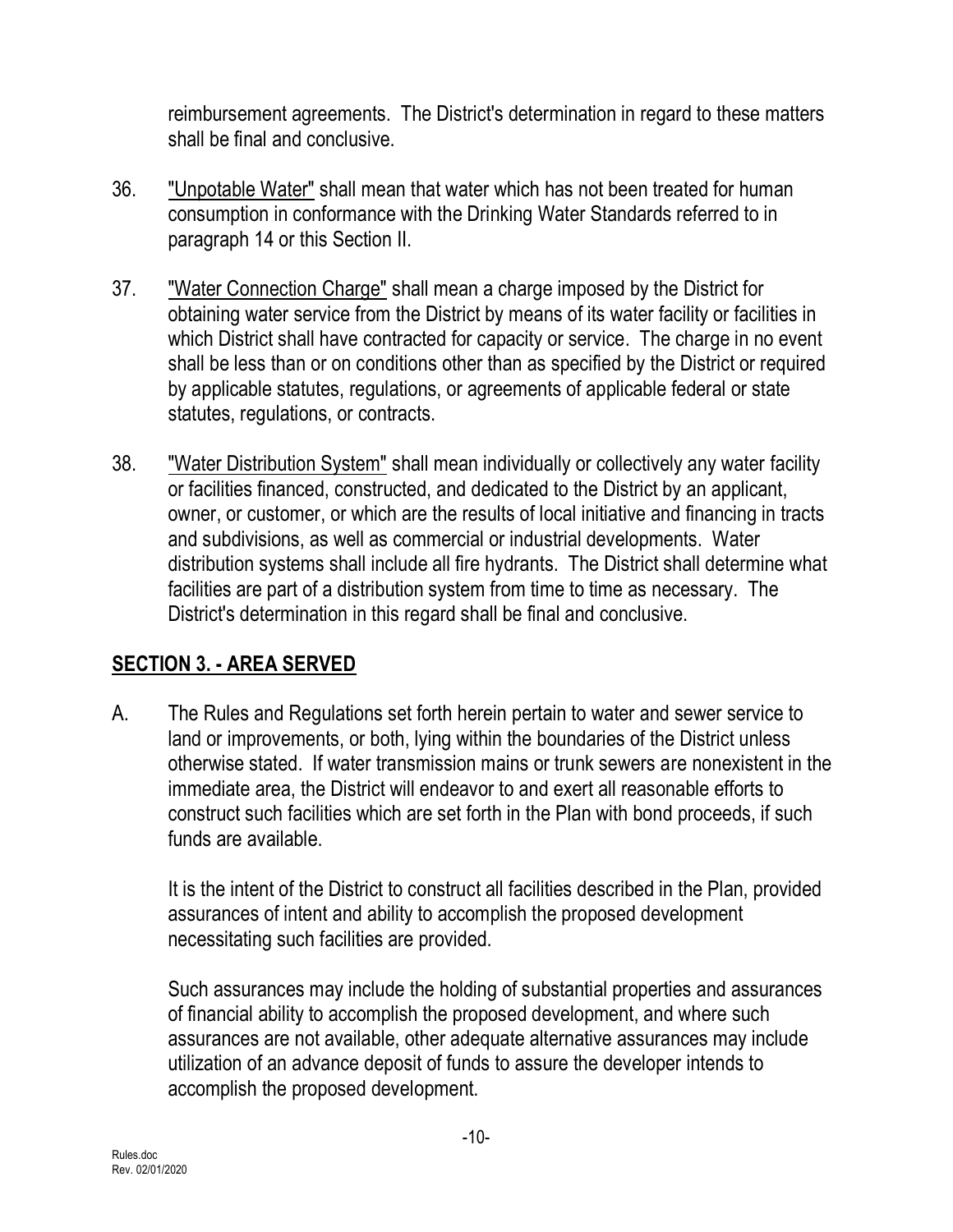Any deposit may be refunded to the depositor upon completion of the specified portion of the development proposed and subject to the appropriate timing and ability of the particular improvement districts to sell necessary bonds, if any, to provide funds to accomplish the necessary construction. These requirements will be set forth in an agreement to be entered into between the District and the applicant, owner, or customer.

The obligation of the District to provide water and sewer service is subject to the existence of facilities to provide such service as well as the existence of an executed Service Agreement or MNWD 1985 Sewer Project Agreement, as provided for in Sections 5 and 6 of these Rules and Regulations. The facilities to provide such service, except for those facilities required to be dedicated to the District by the applicant, owner, or customer, are contemplated to the extent herein described to be provided by the respective improvement districts of the District. Execution of a Service Agreement or MNWD 1985 Sewer Project Agreement and payment of connection charges for a particular development, subject to a change in circumstances, such as supervening lawful restrictions imposed upon or accepted by the District, such as pursuant to the Coastal Act, or imposed in the renewal or obtaining of an NPDES Permit, Waste Discharge Requirements, or Permits for Use of Recycled Water, will vest a conditional right to obtain service to the extent described in the application for the service requested. The service requested will be provided on such basis as determined by the District.

In the event that the facilities of a particular improvement district at a given point in time cannot accommodate the application or applications for water or sewer service, or both, the Board in its discretion may consider the possibility of interim use of unused or surplus capacity or the possible permanent use of facilities or capacity in facilities of other improvement districts of the District. Unused capacity is that capacity existing within an improvement district which may be necessary for future development within the improvement district, but which at present or at the time the Board considers the possibility of this use within other improvement districts is uncommitted. Surplus capacity is that capacity which exists within an improvement district which in the determination of the Board will not be necessary for any future development foreseen within the particular improvement district. Any such use of facilities of one improvement district for the benefit of other areas of the District other than within the improvement district for which such facilities were constructed shall be permitted only pursuant to an appropriate agreement executed on behalf of the particular improvement district setting forth the extent of such use and any applicable conditions. The Board in its discretion may require the prior approval of such agreement by the California Regional Water Quality Control Board - San Diego Region, or the office of the State Treasurer, or both. In determining which facilities of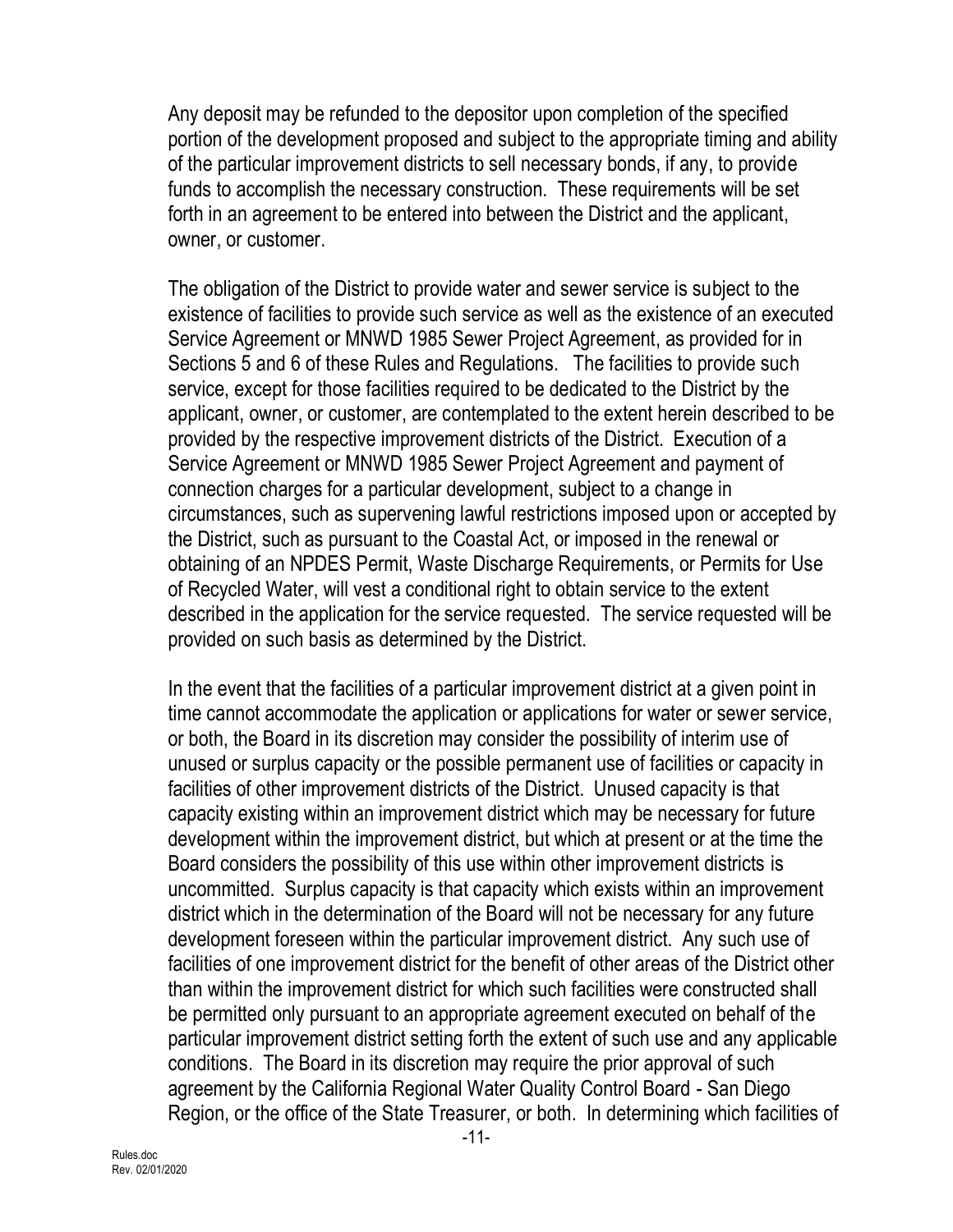an improvement district may be used for the benefit of other areas within the District, the Board shall determine that interim unused or surplus capacity exists as to the present and future needs of the particular improvement district. Any such determination shall take into consideration, but not by way of limitation, the following:

- 1. Existing use by the improvement districts of its facilities in which it is believed unused or surplus capacity may exist.
- 2. Construction of dwellings, commercial, industrial, or institutional facilities which will require service to the extent such is occurring or which is anticipated to occur prior to construction of additional facilities to replace capacity being considered as unused or surplus relative to existing needs.
- 3. Approved tentative tract maps within the improvement districts.
- 4. Approved or pending general land use plans within the improvement districts.
- 5. The estimated period of time needed to construct and place in operation facilities to replace the capacity being considered to be made available outside of the improvement districts for other areas within the District.
- 6. The assurance that all necessary permits and approvals will be obtained when needed to permit construction by the District of facilities to replace capacity being considered as surplus to present needs and any possible conditions that it is anticipated might be attached to such permits.
- 7. The availability of funds to meet construction costs for additional capacity to replace capacity being considered as presently unused surplus relative to the present needs of the improvement districts.

In the event that such presently unused or surplus capacity is determined to exist, subject to such conditions as the Board may determine, any such presently unused or surplus capacity may be used for the benefit of other property within the District and its improvement districts. Such use shall be for actual present users on the basis of the sequence in which applications for service are received from areas within the District. In the event service is not commenced pursuant to any such application within a reasonable period of time as specified from time to time by the Board, such applications and any permits for service issued thereunder shall terminate. In the event of such termination, the applicant, owner, or customer may submit a new application on the basis of the then-existing Rules and Regulations of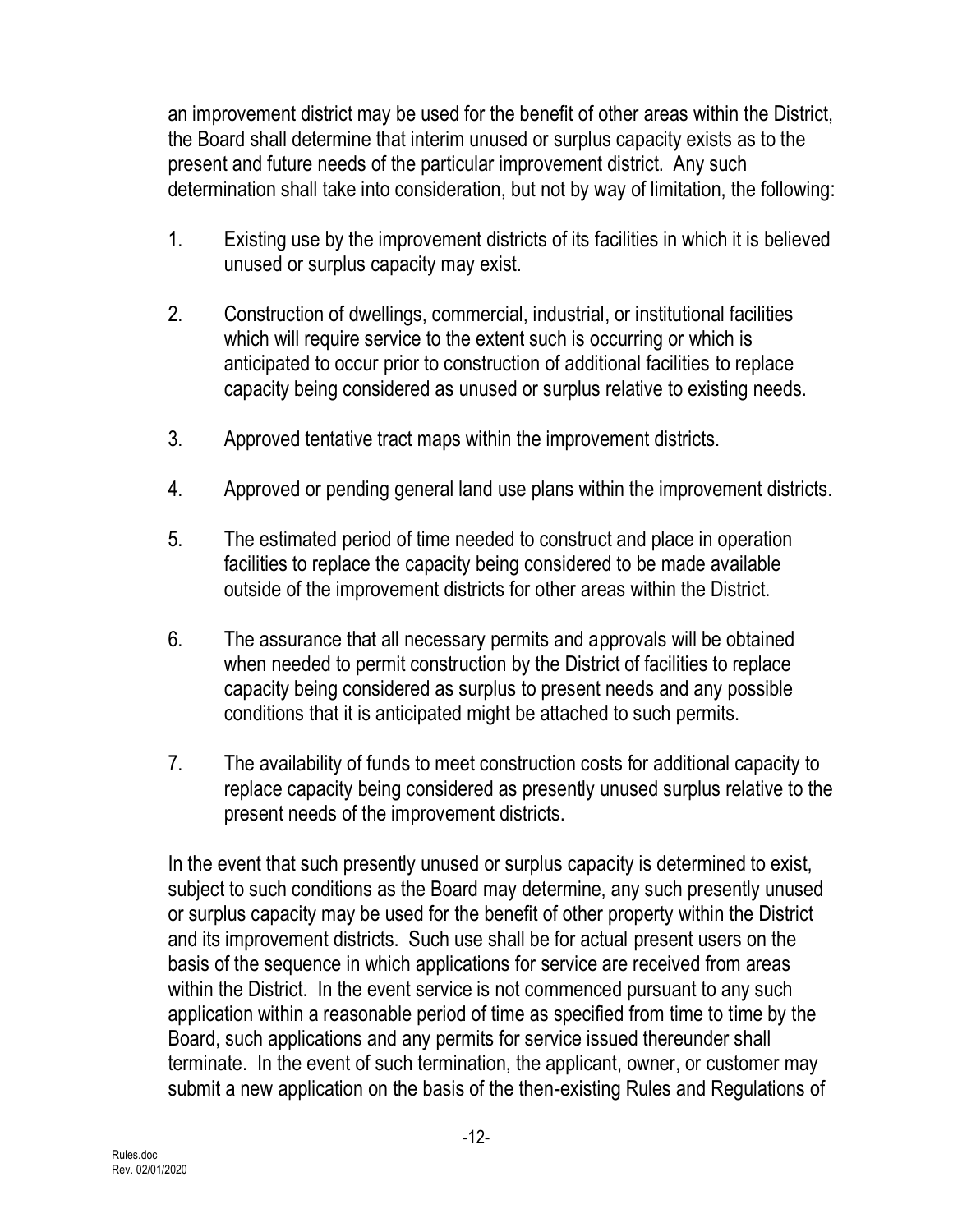the District and shall be considered in sequence as of the date of filing any such new application.

B. In the event that, pursuant to Section 3-A, District determines that there is presently unused or surplus capacity and such capacity is not necessary for actual present uses within the District, it may be allocated for use relative to future proposed development of property within the District. Such allocation shall be as reasonable and equitable as possible, but shall be on such basis as the District shall determine, and shall be subject to any conditions or restrictions which may be accepted by or imposed upon the District by other agencies.

By making such allocation, the District does not guarantee that capacity will be available at such time as an application for service is made, but only indicates that at the time the allocation is made capacity is presently available. It is acknowledged by the District and Applicant that subsequent occurrences may limit the ability of the District to make such capacity available at a later date.

Subsequent to such allocation the District may issue a "will-serve" letter covering property to which an allocation is made. A "will-serve" letter is a letter issued by the District indicating that at the time such letter is issued, the District has capacity to provide service to the property and development described in the letter. It is not a guarantee that such capacity will exist at the time service is actually desired.

A "will-serve" letter may be issued subject to whatever terms and conditions may be required by the District. Prior to obtaining a "will-serve" letter, the person requesting the letter may be required to comply with whatever terms and conditions the District at the time of such request deems necessary.

The "will-serve" letter may also set forth conditions under which it may be withdrawn. Such conditions may include, but not by way of limitation, that if service is not commenced within the 18-month term of an original tentative tract map approved by the County of Orange all obligations of District shall cease. Any fees to be refunded by District shall be paid to the applicant upon recordation of a mutually acceptable document specifying the nonexistence of any obligation on the part of District to provide service until further compliance with all existing or future Rules and Regulations of District. Any such refunds shall be without the payment of any interest by District. At the time an applicant requests the County of Orange to approve a 12-month extension of a tentative tract map, he shall concurrently request the District to extend its "will-serve" letter. If the County does approve the 12-month extension of the tentative tract map, the District shall make an independent finding and determination of whether to extend the "will-serve" letter.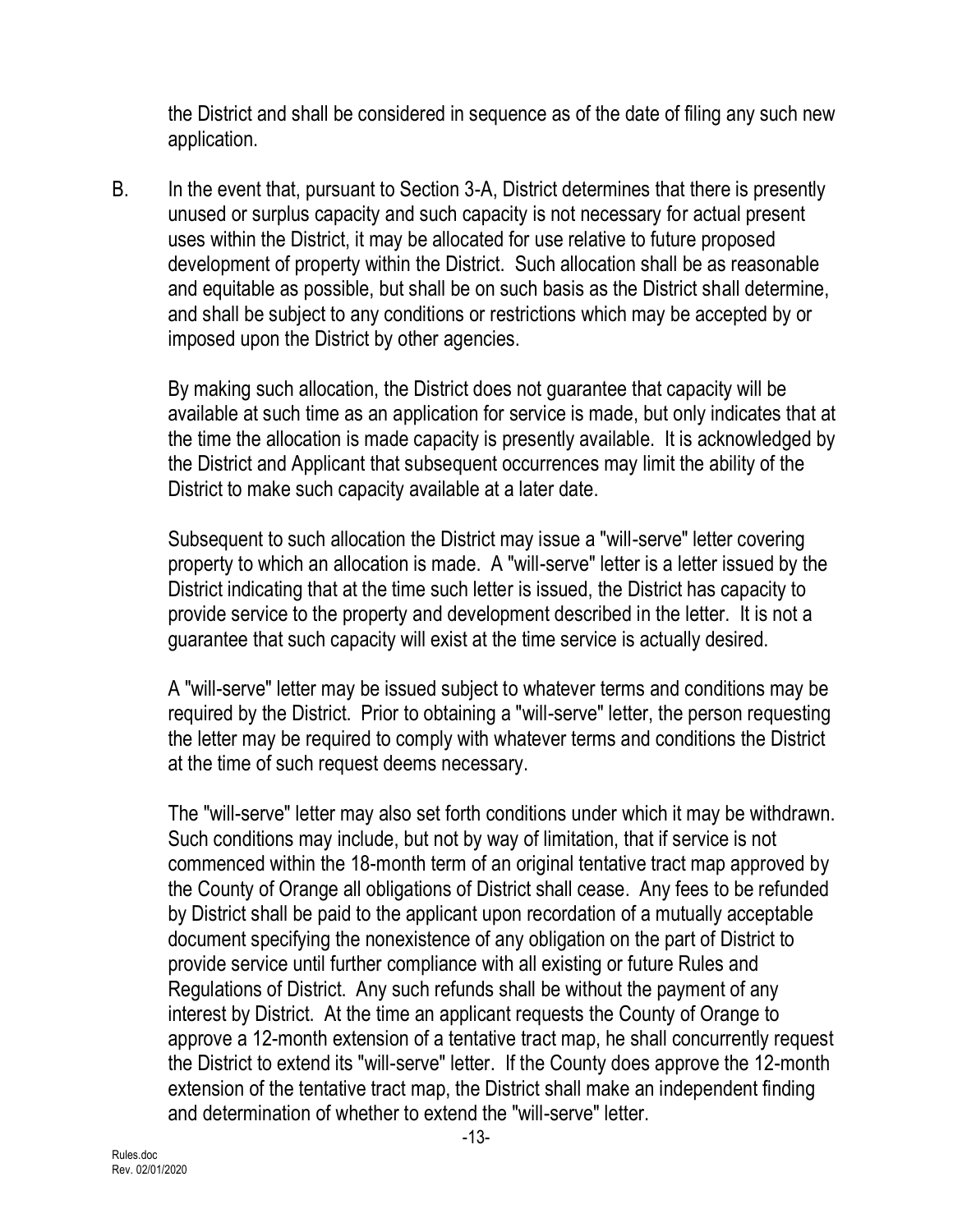An applicant must formally request an extension of a "will-serve" letter, and absent such a request, the "will-serve" letter will expire despite the County's extension of the tentative tract map. The finding and determination shall be based upon the applicant's showing that he has proceeded with good faith and diligence to accomplish the development of the property desired to be served. The burden of such showing shall be the applicant's.

From time to time, the District may initiate construction of additional wastewater treatment capacity for the benefit of property within the District, which is hereby designated as "future capacity." A portion or portions of such future capacity may be reserved for developers and/or property owners within the District upon such terms and conditions as the Board of Directors may, from time to time, determine to be in the best interests of the District. In such instances, the developer and/or property owner may enter into an agreement with the District whereby the District will issue a "will-serve" letter to assist the developer or property owner to process tract maps with the County of Orange. Said "will-serve" letter shall recite when construction of facilities for future capacity is anticipated to commence, as well as the approximate date of completion of such a capacity.

C. In the event that an area outside of the District requests Moulton Niguel Water District to consider the possible existence of any presently unused or surplus capacity in its facilities, the procedure hereinabove set forth, including the deposit of funds to pursue any such review, shall be applicable. In any such instance, the criteria and procedure for any such determination shall be as hereinabove set forth, or as an amendment to the Plan of Works of the District. Such determination shall be at the sole and absolute discretion of the Board. Any such possible consideration shall take into consideration the facts, circumstances, and needs of the entire area within Moulton Niguel Water District, as opposed to merely the needs or capacities in any one or more improvement districts of the District. It is the policy of this District as an initial priority as to the use of any of its facilities to meet the present and prospective needs of the entire area within the District. The foregoing is subject to the terms and conditions of any and all applicable state and federal statutes and existing agreements previously entered into by the District or any limitations or restrictions imposed upon or accepted by the District.

# **SECTION 4. - OPERATION OF FACILITIES**

All of the District's water and sewerage facilities, including, but not limited to, water and sewer pipelines, reservoirs, fire hydrants, manholes, pumping stations, valves, angle stops, straight stops, automatic meter-reading equipment, water meters, radio transponders,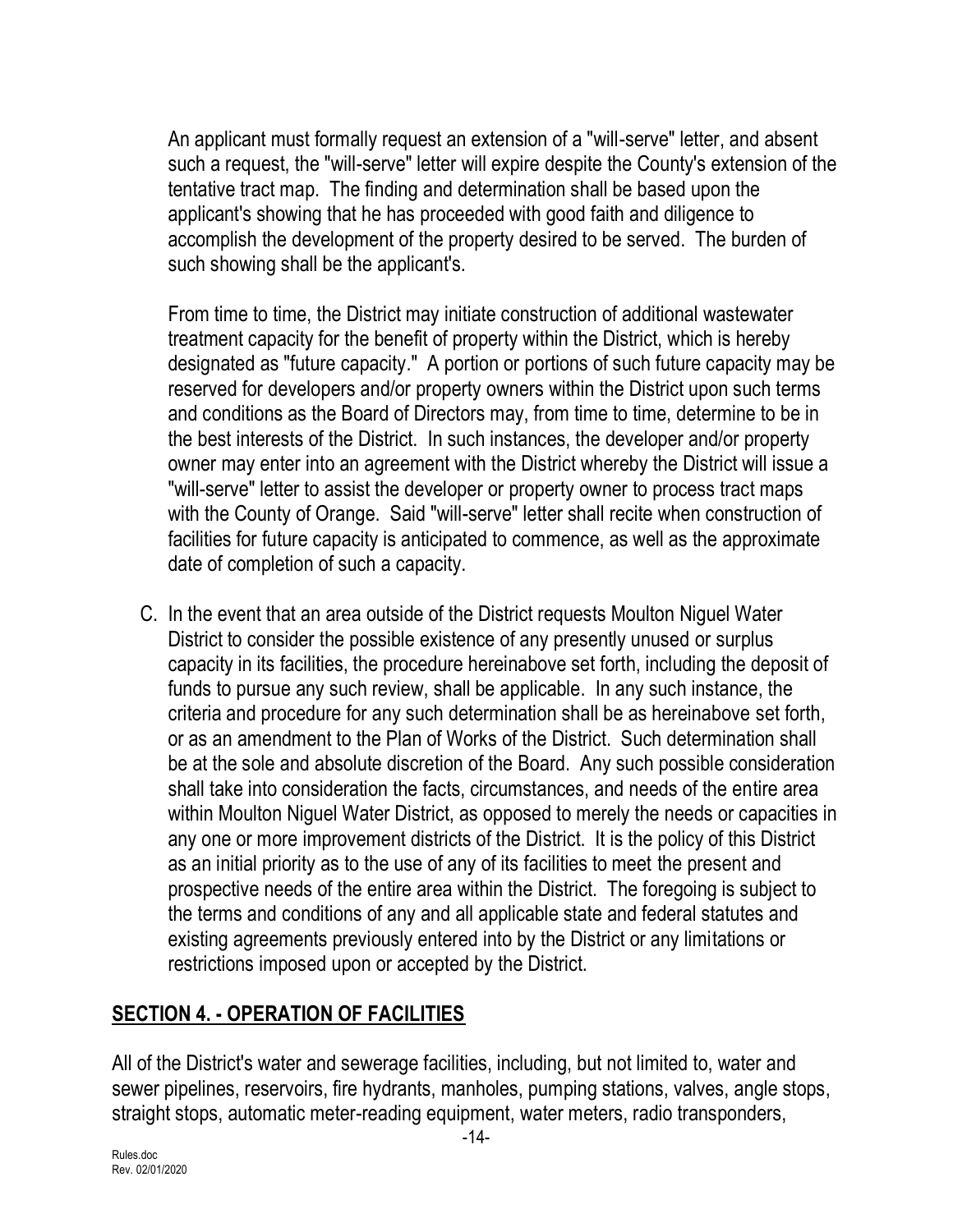connections, treatment facilities, and other appurtenances and property, shall be under the management and control of the General Manager. No other persons, except authorized employees of District, shall have any right to enter upon, inspect, operate, adjust, change, alter, move, or relocate any portion of the foregoing or any of the District's property. In the event that such should occur, all customers are responsible for the actions of their contractors, landscapers, plumbers, etc. All charges and penalties herein provided shall be applicable and collected. The method of collection shall be at the discretion of the District. Also, such action shall be a violation of any and all applicable statutes, ordinances, and regulations.

# **SECTION 5. - SERVICE**

The District may refuse to provide service or may discontinue or disconnect service and/or may re-bill the account, subject to the limitations applicable to a California Water District, including, but not limited to, Section 35482 of the Water Code and Sections 60370 through 60373, inclusive, of the Government Code, when there is evidence or reasonable proof that:

- 1. The information provided to the District in relation to an application for water and/or sewer service is false, incomplete, inaccurate, or fraudulent; or
- 2. The applicant has applied for service under a fictitious name or under the name of another to avoid payment of any bill, or that the applicant has requested service in his/her legal name to assist another in avoiding payment of any bill, or for any other illegal purpose; or
- 3. The applicant and/or other adults residing with the applicant have received the benefit of service without paying for it and are attempting to change the name on the account to avoid payment of any bill.

In the event of a re-bill, the District shall provide the customer with the reason for such rebill, except that this provision shall in no way be interpreted or construed to permit the District to seek to recover any charges or penalties for the furnishing of water to or for the residential use of a tenant from any subsequent tenant on account of nonpayment of charges by a previous tenant. The District may, however, require that service to subsequent tenants be furnished on the account of a landlord or property owner. If the District refuses to provide service, or discontinues service for any of the reasons stated in this rule, the District shall incur no liability whatsoever to the applicant or to any other person. The District may provide the applicant with the reason for such refusal or discontinuance. Any such action, except for an emergency situation, shall be effective ten (10) consecutive calendar days after notice of the Board's decision is either personally delivered to the applicant, owner, or customer, or placed in the United States mail, postage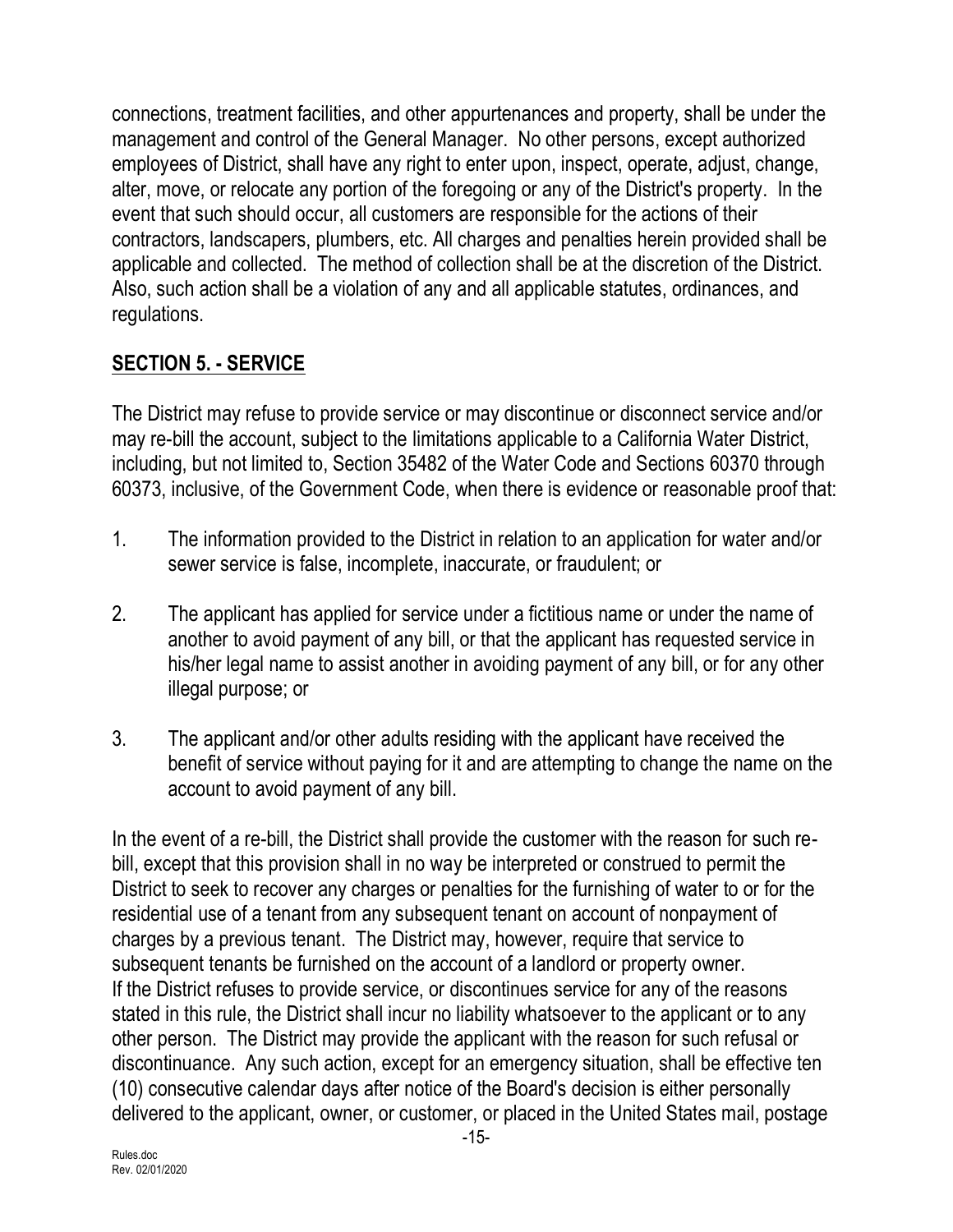prepaid, addressed to the applicant, owner, or customer in the manner hereinabove specified.

In the alternative to such action, the District may establish a surcharge on the continuation of water or sewer service, or both, by the District until such time as the applicant, owner, or customer has taken action to comply with all of the hereinabove described requirements for obtaining service from the District. The amount of any such surcharge shall be established by District in its reasonable discretion. Any request to reestablish service subsequent to such termination of water or sewer service, or both, shall be in the manner prescribed for initially obtaining service from the District, which may include the collection of a security deposit. However, in addition, the District shall require that a new agreement and financial security statement conditioned upon compliance with the District's Rules and Regulations be provided in an amount, manner, and for a period of time as determined by the Board.

In an emergency situation as determined by the Board or General Manager, service may be terminated on an interim basis by the Board or General Manager for a period up to but not in excess of thirty (30) consecutive calendar days from the date of such decision by the Board or General Manager.

The foregoing provisions of these Rules and Regulations are requirements of any service agreement and any application for service therefore shall be subject to such provisions. The Board, if it deems such to be in the best interests of District, may, on an interim basis or otherwise, waive or modify any of the foregoing.

The turning-off of water for nonpayment of the monthly water and sewer billing does not automatically constitute a termination of water and sewer service.

## A. Application Procedure

- 1. An application for water and sewer service must be made in writing, signed by the applicant, owner, and customer, if they are not one and the same. The Manager in his discretion may provide an abbreviated form of application for permits for water and sewer service for residential purposes when no unusual facts are determined in his discretion to exist. Other than specified above, the form of application shall be furnished by District and shall specify, in addition to estimated water requirements, whether the application is for the discharge into facilities of District of reclaimable or non-reclaimable sewage.
- 2. The decision to require a new residential applicant to deposit a sum of money prior to establishing an account and furnishing service will be based solely upon the credit worthiness of the applicant as determined by the District.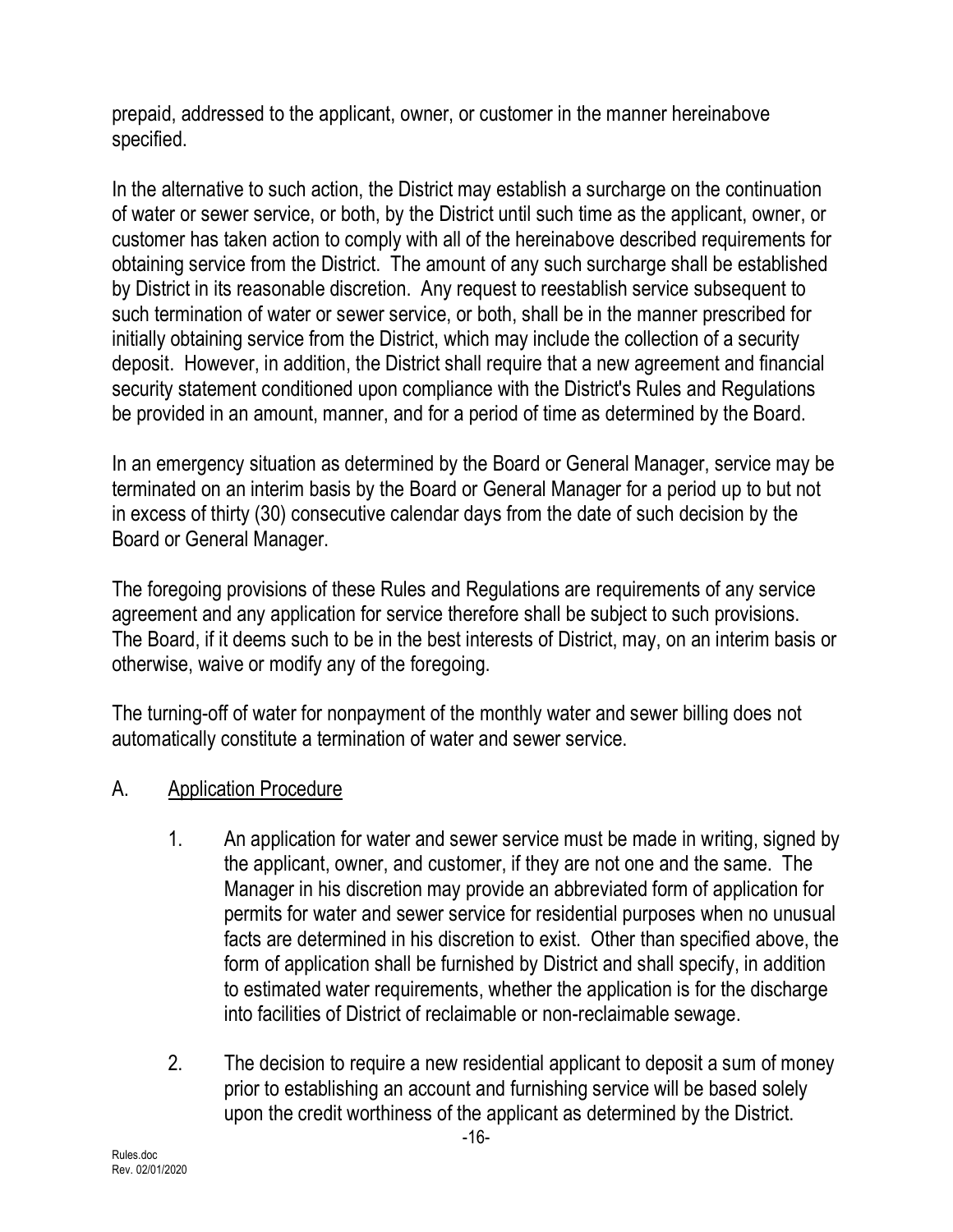Additionally, a deposit may be required of an established customer based solely upon the credit history with the District, including, but not limited to, customers who have had water service terminated due to nonpayment of water and/or sewer charges.

The application shall set forth the applicant's full name or company name, a metes and bounds description of the property to be served or a description thereof acceptable to the District, the applicant's relationship to the property as owner, tenant, lessee, etc., the purpose for which the property is to be used, estimated usage and any special conditions for service pursuant to these Rules and Regulations, including the estimated maximum service requirements set forth in the manner as specified by District.

- 3. An application for service which would involve discharge of industrial or other non-domestic sewage, in addition to the information required above, shall state the estimated gallons of wastes proposed to be discharged and also state the approximate time of discharging such wastes, together with information as to peak loads, character of wastes, and such other details as the General Manager may request. The applicant shall comply with all federal and state requirements including, but not by way of limitation, all requirements of the Environmental Protection Agency, including any commitments for reimbursements required by the Environmental Protection Agency in excess of the charges of the District. These requirements are set forth in the Federal Water Pollution Control Act and the Code of Federal Regulations, which by this reference are herein incorporated as though set forth in full. The District, in its discretion may require specific prior approval of any permit by any agency or official of the State of California or the Environmental Protection Agency, or any state or federal agency having jurisdiction over or an interest in the operation of the District's facilities.
- 4. Upon receipt of an application, the General Manager shall review the application and make such investigation relating thereto as he deems necessary. The General Manager may prescribe requirements in writing to the applicant as to the facilities necessary to be constructed, the manner of connection, the financial requirements, and the use of service, including the availability of adequate water and sewerage facilities and grease trap, waste treatment facility, or other pretreatment, if necessary, to insure initial and future continued compliance with the District's Rules and Regulations and any other applicable requirements.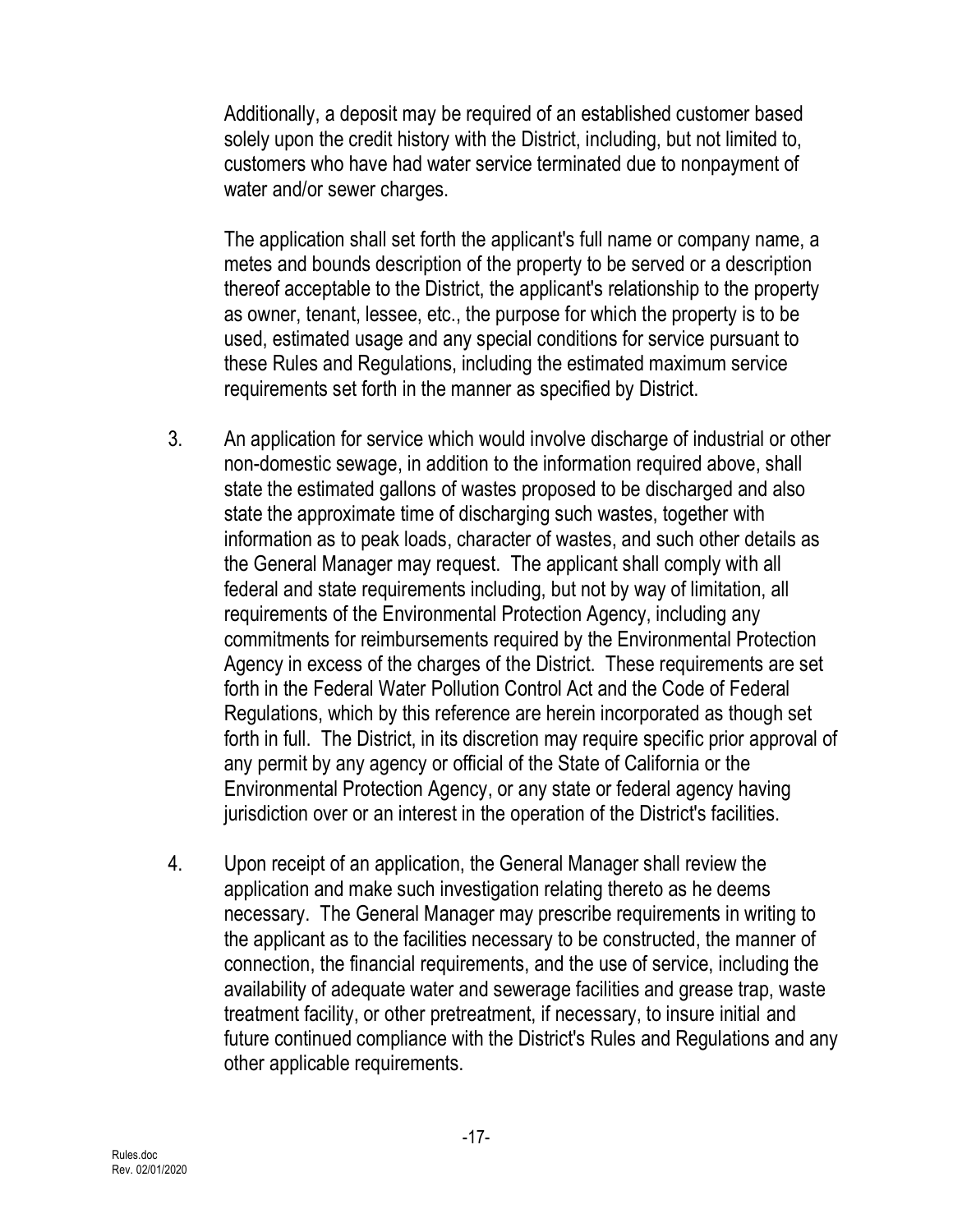#### B. Service Agreements

Service agreements for water and sewer service and any connection of service made as provided in these Rules and Regulations pursuant to receipt of an application for such service shall be subject to the following conditions:

- 1. Applicant shall adhere to requirements prescribed by these Rules and Regulations and to any additional requirements prescribed by the General Manager or by the Board or both, to insure compliance with the District's Rules and Regulations as to obtaining water service and as to characteristics, quality, and quantity of reclaimable and non-reclaimable sewage which District is willing to receive into its facilities.
- 2. Applicant shall pay the specified Plan Check and Inspection Fee, Water Connection Charge, Sewer Connection Charge, SCAF Fee, Water Service-Meter Charge, and Main Sewer Charge or Secondary Water Main Charge (if applicable), and Interim Facility Connection Charge and other charges payable prior to the issuance of a Service Agreement and MNWD 1985 Sewer Project Agreement. Application for service to any property will be granted only if all connection charges, including any SCAF Fees, water bills, service charges, charges, delinquent bills, and penalties due and charged to or against said property by the District are paid, and provided the service application was signed by the then-owner of the property. In some instances it may be necessary to condition a Service Agreement or MNWD 1985 Sewer Project Agreement on completion of construction or modification or restrictive provisions of present, needed, or contemplated agreements, permits, or actions with or by other agencies. These include, but not by way of limitation, the United States Environmental Protection Agency, the State or Regional Coastal Commission, the State or Regional Water Quality Control Board, South Coast Air Quality Maintenance District, and the County of Orange or any successor of any of the foregoing named agencies or entities. The foregoing charges are as set forth in Exhibit "B" and the respective portions thereof which, by way of a supplement to these Rules and Regulations, set forth applicable rates and charges of District. Exhibit "B" hereto and the rates and charges provided for therein are by this reference incorporated herein and may be changed by District from time to time. In such instances a revised Exhibit "B" or a portion thereof will be substituted to these Rules and Regulations.
- 3. By reason of circumstances beyond the control of the District, for any reason herein stated, or in order to protect the facilities of the District, or for the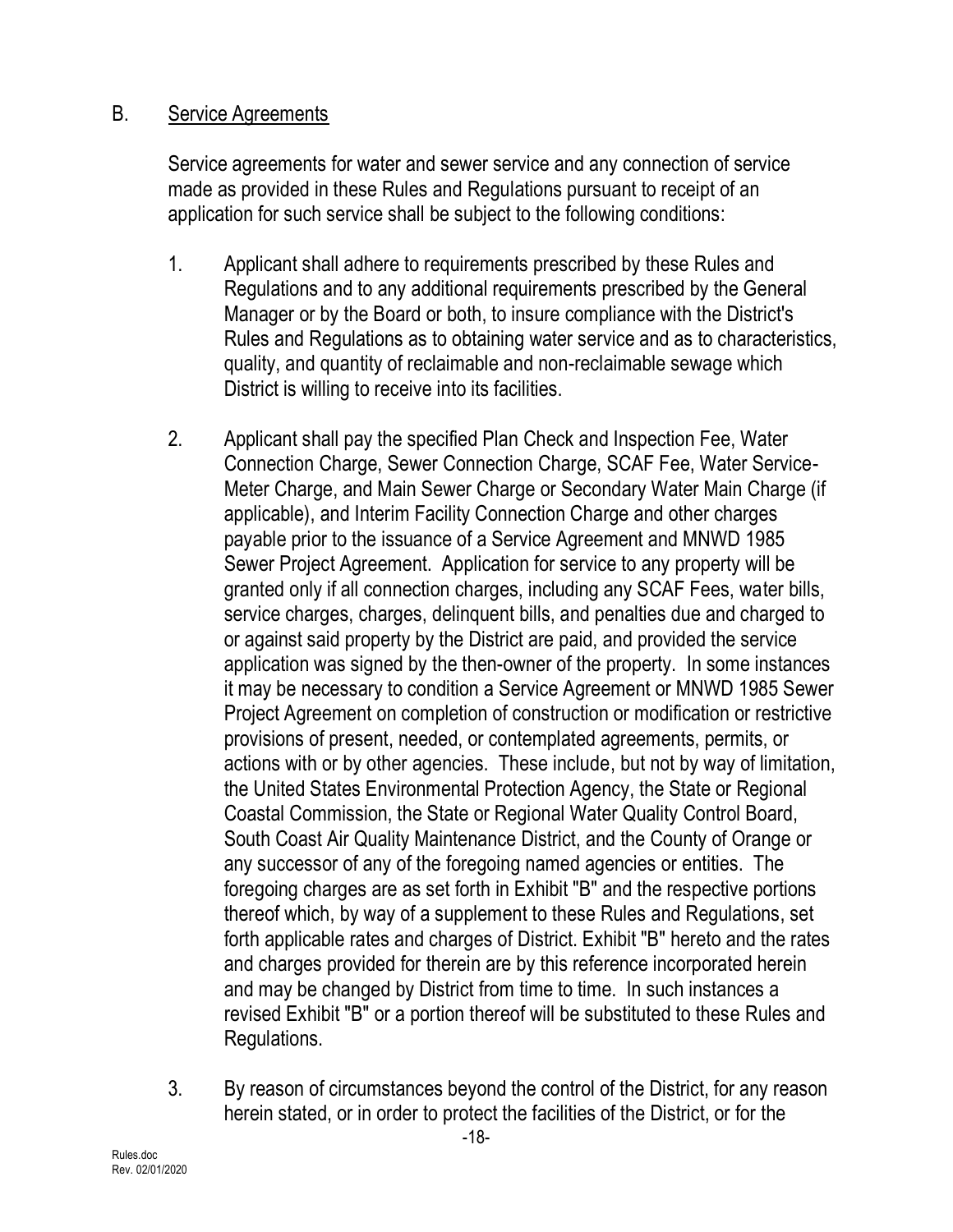protection of the public health, safety, and welfare of the residents or property owners of the District, service may be terminated in the manner provided for in these Rules and Regulations.

- 4. District shall not be liable for any damage by water or otherwise resulting from defective plumbing, broken or faulty services or water mains, or resulting from any conditions of the water itself, or any substance that may be mixed with or be in the water as delivered to any customer. All applicants for service connections or water service shall be required to accept such conditions of pressure and service as are provided by the distribution system at the location of the proposed service connection and to hold the District harmless from all damage arising from low pressure or high pressure conditions or from interruptions of service.
- 5. District shall not be liable for any damage by sewage or inadequate capacity from defective plumbing, broken or faulty laterals, sewers, or collection systems resulting from any conditions beyond the control of the District or otherwise.
- 6. District assumes no responsibility for the maintenance and/or operation of the customer's water system beyond the customer control valve and/or the point of ownership by District.

The District does not and will not assume any liability for damages to private property or for personal injury as a result of interruptions in water service as provided for herein.

#### C. Size, Location, and Installation of Service Line or Lateral

1. Water Service Line

District reserves the right to determine the size of the water service line, the water service connection, and the water meter and shall also have the right to determine the kind and size of backflow prevention devices and any and all other appurtenances to the service. The water service line shall be installed to a curb line or property line of customer's property, abutting upon a public street, highway, alley, easement, lane, or road (other than a freeway) in which is installed a water main of the District. All water service lines shall be constructed to the requirements of the District's Engineer and the District's Standard Specifications in effect at the time of plan review by the District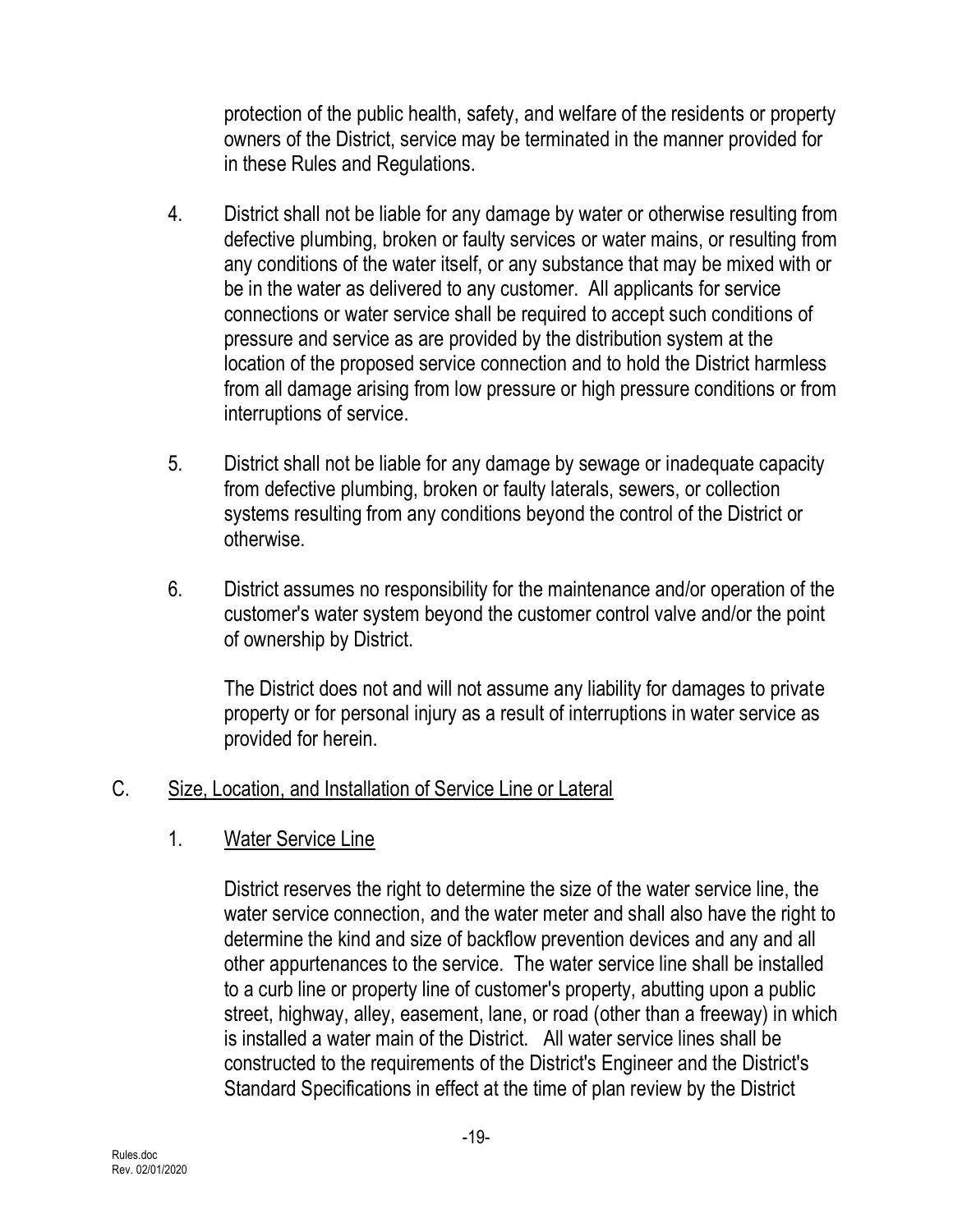Engineer. All construction within the District shall meet the applicable CAL-OHSA standards.

#### 2. Lateral Sewer and Lateral Connection

District shall determine and specify in the permit the size, location, and manner of accomplishing the installation of the lateral sewer. If a lateral sewer is installed by the applicant, owner, or customer, the lateral sewer joints shall remain exposed until they have been inspected and approved by the District. The size, slope, alignment, materials of construction of the customer's building sewer, and the method to be used in excavating, placing of the pipe, jointing, testing, and backfilling of the trench shall conform to the District's Standard Specifications and the applicable Plumbing Codes enacted and enforced by the County of Orange or its successor. All construction within the District shall meet the applicable CAL-OHSA standards.

#### D. Limitations on Service Connections

No Service Agreement shall be entered into by the District except on the following conditions:

- 1. Water Service Connections
	- a. Each residence or building under separate ownership must be provided with a separate water service connection and water meter. Two or more buildings under one ownership and on the same lot or parcel of land must be supplied by individual or separate water meters; except in the case of an apartment, condominium or duplex, or in the case of a building located on the rear of an inside lot, one meter may be installed to serve more than one building, subject to approval of the General Manager.
	- b. District reserves the right to limit the number of buildings or the area of land under one ownership to be supplied by one water service connection and water meter. Private water systems for residential developments are prohibited for developments in which the dwelling units are owned by individuals such as single unit dwellings, condominiums, and townhouses. Private water systems are allowed at the District's discretion for commercial and industrial developments. The developer shall consult with the District prior to designing his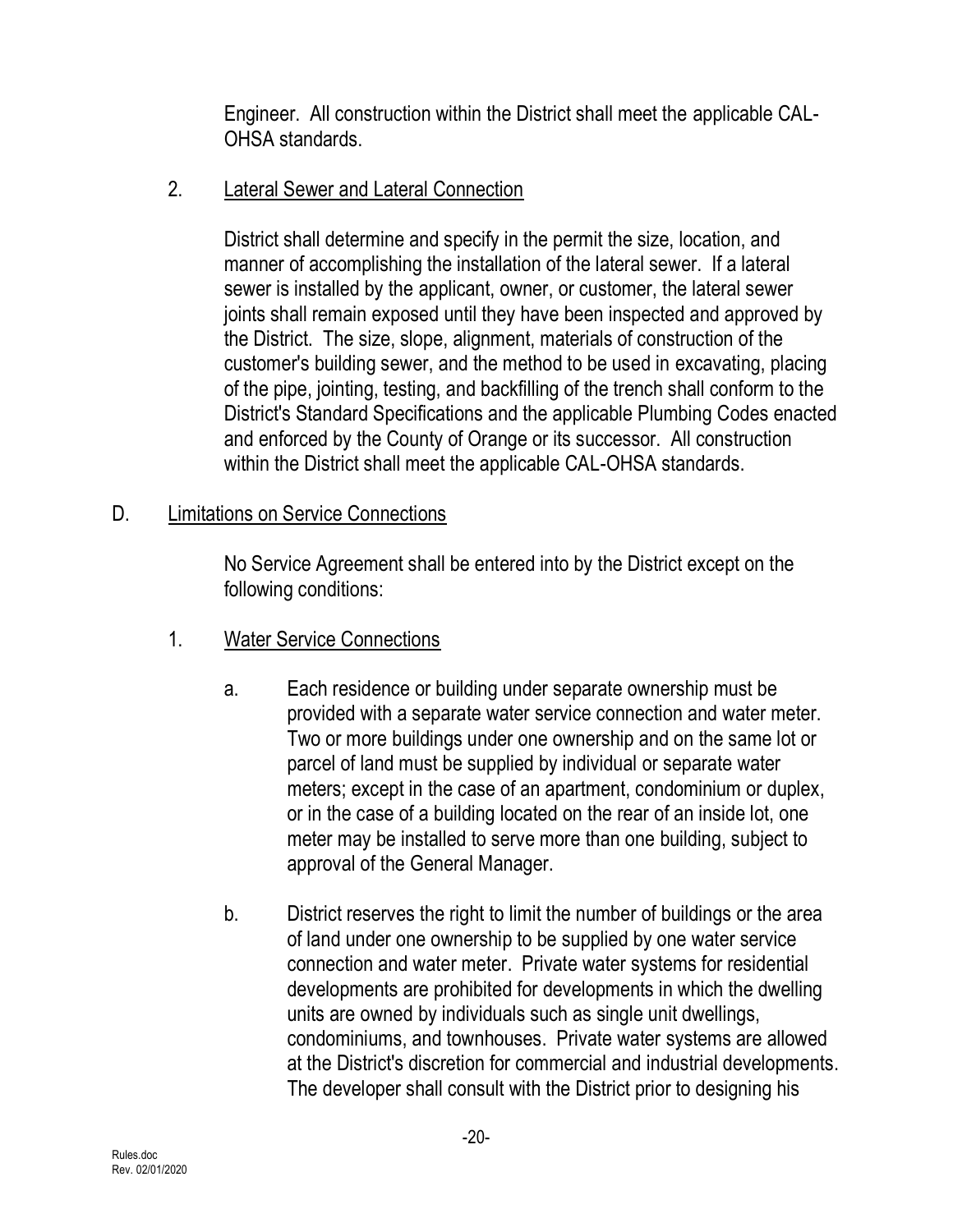private water system to ascertain whether such a system for the particular development is acceptable to the District.

- c. The District generally requires a loop system design for tract, multiple residential, and commercial developments and the developer should consult with the District to ascertain if any alternative proposals are acceptable to the District.
- d. Not more than one water meter for domestic or commercial supply shall be installed for one building, except under special conditions.
- e. A water service connection and water meter shall not be used to supply adjoining property of a different owner, or to supply property of the same owner across a street or alley.
- f. When property provided with a water service connection and water meter is subdivided, such connection and meter shall be considered as serving the lot or parcel of land which it directly or first enters.
- g. All water used on any premises where a meter is installed must pass through the meter. Customers shall be held responsible and charged for all water passing through their meters. No adjustment shall be made for bills claimed to be excessive unless it is clearly shown to the satisfaction of the General Manager that such excessive charge was due to the negligence of the District or its employees. The District's decision in such matter shall be final.
- h. Every water service line installation shall be equipped with a meter shut-off valve on the inlet side of the meter, such valve being intended exclusively for the use of the District in controlling the water supply through the water service line. If the shut-off valve or any control device placed thereon is damaged by customer's use to an extent requiring replacement, such replacement shall be at the customer's expense.
- i. The District reserves the right to determine if the existing service line meets the District's current specifications for both water and sewer. The District will inspect the size of the water main, the water meter, angle stop, meter box, meter vault, backflow protection, fire protection, and so forth.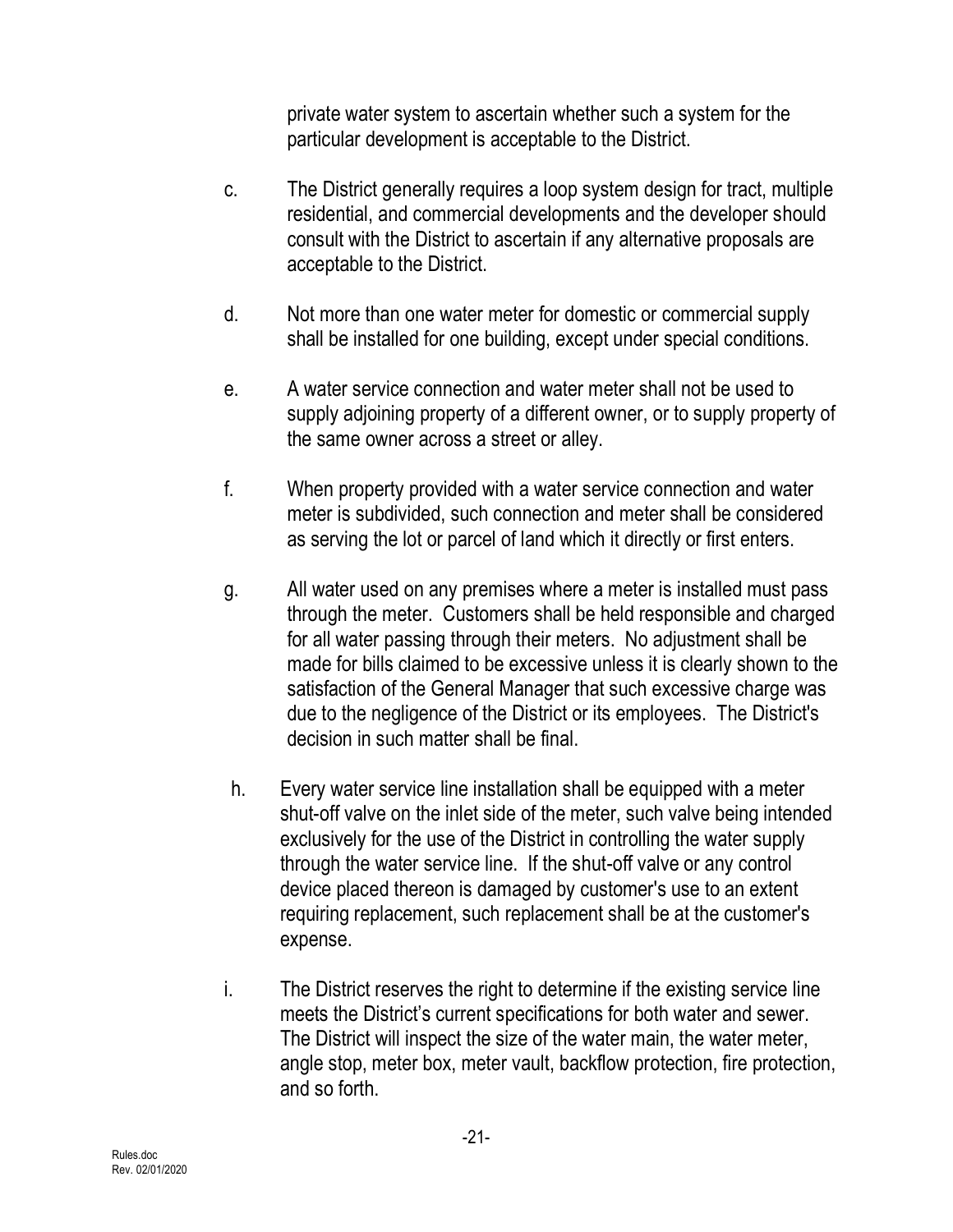# 2. Lateral Sewer

- a. A separate and independent lateral sewer shall be provided for every building, however, the District reserves the right to allow more than one residence or building to be connected to one lateral sewer and also to limit the number of buildings or the area of land under one ownership to be connected to one lateral sewer. Private sewer systems for residential developments are prohibited for developments in which the dwelling units are owned by individuals, such as single unit dwelling units, condominiums, and townhouses. Private sewer systems are allowed at the District's discretion for commercial and industrial developments. The developer shall consult with the District prior to designing his private sewer system to ascertain whether such a system for the particular development is acceptable to the District.
- b. When property provided with a lateral sewer is subdivided, such lateral sewer shall be considered as serving the lot or parcel of land which it directly or first enters.
- c. The District reserves the right to determine if the existing system will meet the District's current specification for sewer service. The District will inspect the sewer main for capacity, an approved grease trap, and so forth.

## E. Relocating Water Service Line or Lateral Sewer

Should a water service line or lateral sewer, installed pursuant to the request of the applicant, owner or customer, be of the wrong size or at a wrong location and not in accordance with approved plans or the District's Standard Specifications, the cost of all changes required to correct the situation shall be paid by the applicant, owner, or customer.

# F. **Illegal Connections**

No person shall make connection to facilities of the District without a permit or except as provided in the permit issued by the District. Specifically, but not by way of limitation, as to any connection to the District's sewerage facilities, no swimming pool drains, roof downspouts, exterior foundation drains, area way drains, or other sources of surface runoff or groundwater shall be connected to a building sewer or building drain which in turn is connected directly or indirectly to a District sewer facility.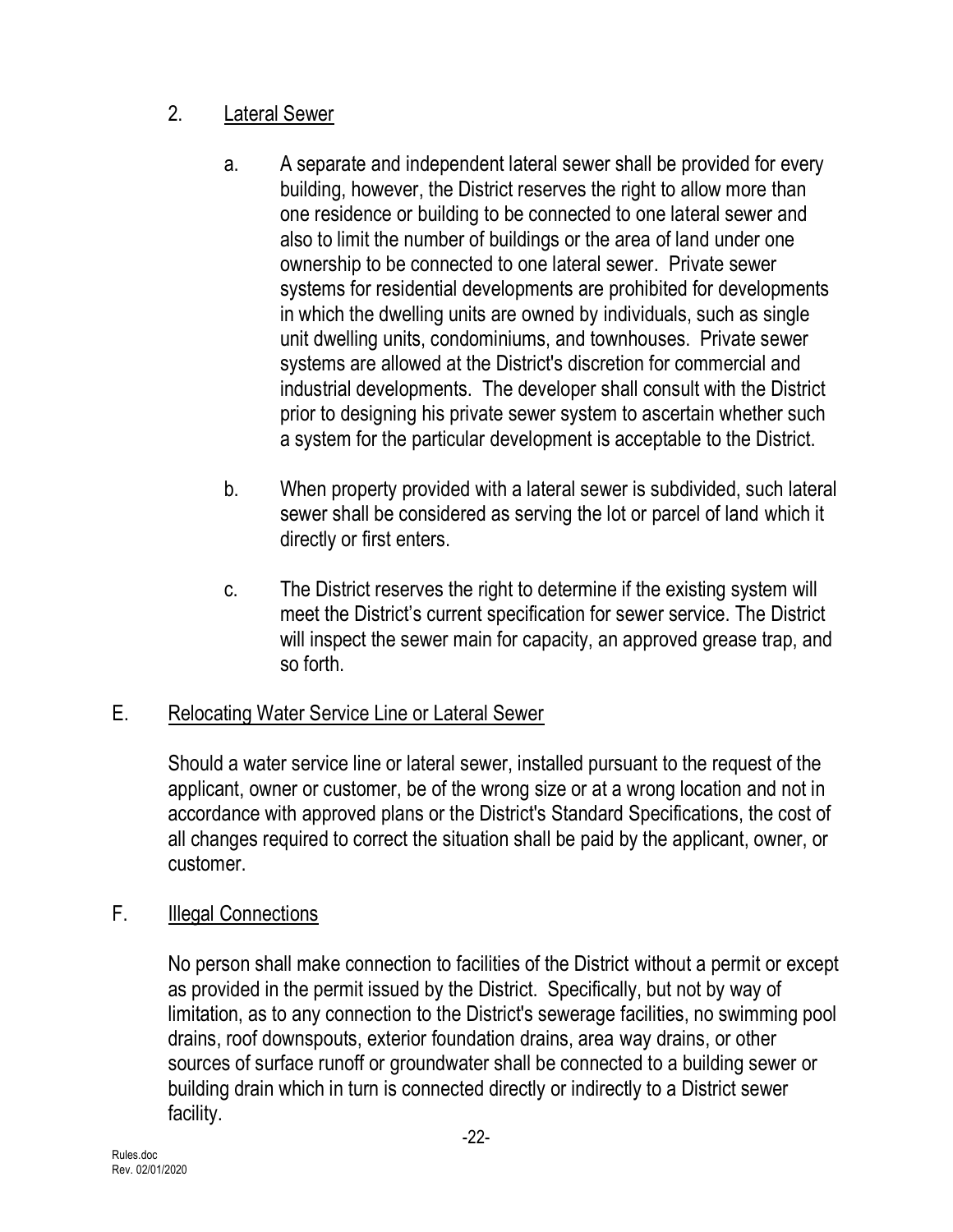#### G. Meter Testing

If a meter fails to register during any period or is known to register inaccurately, the customer shall be charged with an average daily consumption at the same season shown by the reading of the meter when in use and registering accurately. Any customer may demand that the meter through which water is being furnished be examined and tested by the District for the purpose of ascertaining whether or not it is registering correctly the amount of water which is being delivered through it. Such demand shall be in writing and shall be accompanied by a deposit equal to the charge for testing such meter as established from time to time by an approved meter testing laboratory. Upon receipt of such demand and deposit, the District will have the meter examined and tested and, if upon such test the meter shall be found to register over two percent (2%) more water than actually passes through it, the meter shall be properly adjusted or another meter substituted; therefore, the deposit shall be returned and the water bill for the current month adjusted proportionately. If the meter is found to register not more than two percent (2%) over, the deposit shall be retained by the District as the expense of making the test.

#### H. Fire Hydrants

Fire hydrants connected to the mains of the District are provided for the sole purpose of being used to furnish water to fight fires and shall be opened and used only by persons authorized by the District. In the event that the District authorizes the use of such hydrants for purposes other than extinguishing fires, such authorization shall be granted only through the procedures and provisions contained in Section 5 of these Rules and Regulations. Rates to be charged for water extracted from such hydrant shall be in accordance with "Temporary Construction Service" schedule contained in Exhibit "B" to the Rules and Regulations.

## I. Cross-Connections

Cross-connections of any type which permit a backflow of water from a supply other than that of the District into the District's mains are prohibited. The District's regulations on cross-connection control are set forth in detail in Exhibit "G" to the Rules and Regulations. A connection constituting a potential backflow hazard is permissible only to the extent approved by the District and shall be protected by an approved backflow prevention device, in accordance with the regulations listed in Exhibit "G". Such a connection shall at all times be subject to inspection and regulation by the District in accordance with Exhibit "G" hereto, for the purpose of avoiding possibility of backflow. In no instance will any such cross-connection be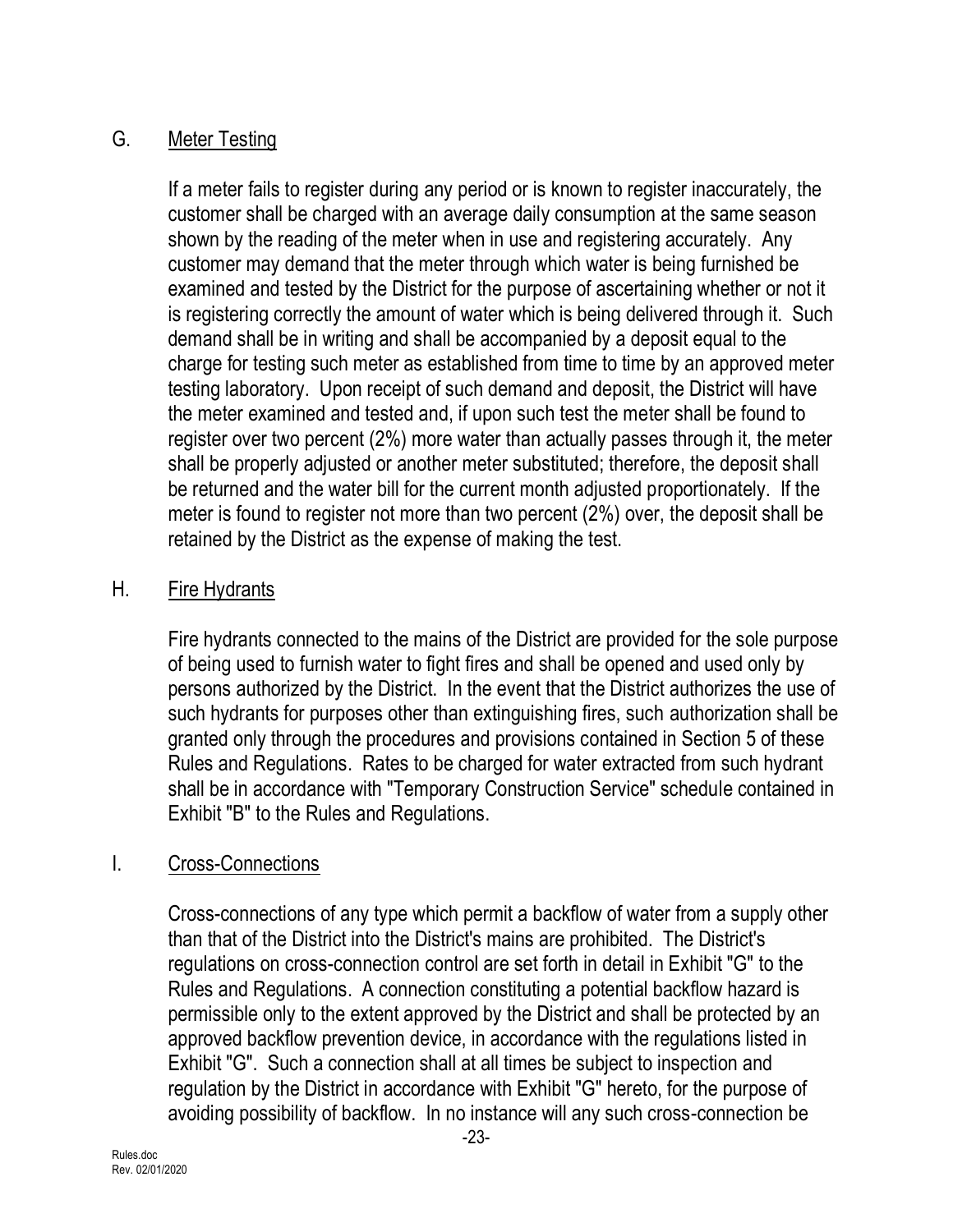permitted which is not in strict compliance with the cross-connection regulations set forth in Exhibit "G" and set forth by the State of California, Department of Public Health.

- J. Quality of Sewage
	- 1. Reclaimable Sewage

No permit shall be issued for the discharge of any of the following substances into any District sewage facility and no person shall discharge from it or cause to be discharged into any District sewage facility any of the followingdescribed substances:

- a. Any gasoline, benzene, naphtha, fuel oil, or other flammable or explosive liquid, solid, or gas.
- b. Any ashes, cinders, sand, mud, straw, shavings, metal, glass, rags, feathers, tar, plastics, wood, paunch manure, or other solid or viscous substance capable of causing obstruction to the flow in sewers or other interference with the proper operation of the sewerage works.
- c. Any waters or wastes containing toxic or poisonous solids, liquids, or gasses, in sufficient quantity, either singly or by interaction with other waste, to injure or interfere with any sewage treatment process, constitute a hazard to humans or animals, create a public nuisance, or create any hazard in the receiving waters of the sewage treatment plant.
- d. Any noxious or malodorous gas or substance capable of creating a public nuisance.
- e. Any waters or wastes having a temperature higher than 85 degrees F.
- f. Any waters or wastes containing more than 0.5 parts per million of dissolved sulfides.
- g. Any waters or wastes having a pH lower than 6.5 or higher than 9.0, or having any other corrosive property capable of causing damage or hazard to structures, equipment, and personnel of the District.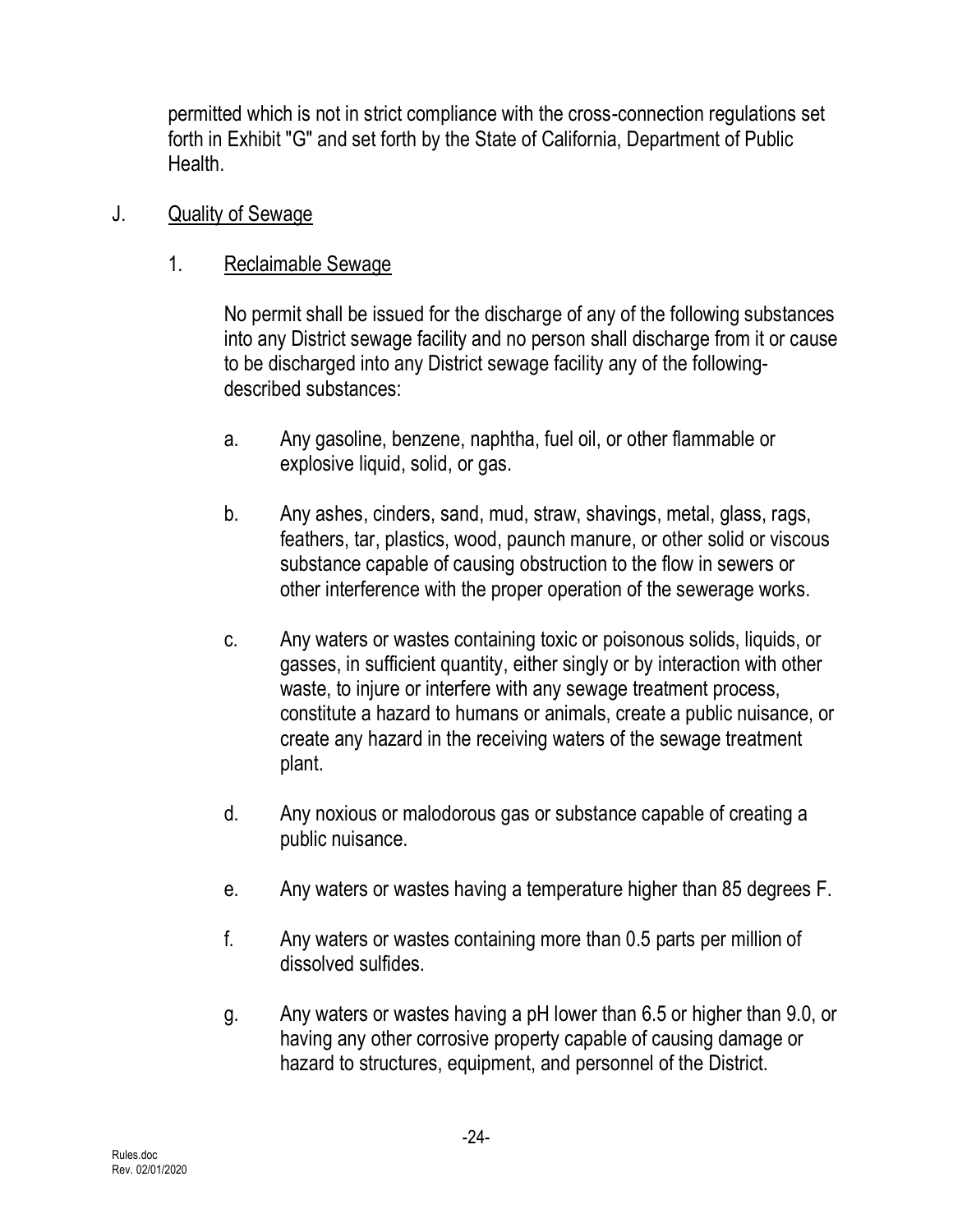- h. Any waters or wastes containing more than two hundred parts per million, by weight, of fat, oil, or grease.
- i. Any garbage which is not shredded so that all particles are less than one-half inch in any dimension.
- j. Any suspended solids of such character and quantity that unusual attention or expense is required to handle such materials in trunk sewers or at the sewage treatment plant.
- k. Any brine waste from any regenerating water softener units in the District shall comply with requirements outlined in California Health and Safety Code Section 116775-116795, in accordance with applicable local building codes.
- l. Any wastes containing compounds which are not removable by District's facilities for reclaimable sewage consistent with the requirement established from time to time by the California Regional Water Quality Control Board - San Diego Region, or any other state or federal agency which may establish discharge requirements for the District.
- m. From any restaurant or food preparation establishment unless a District-approved grease trap is approved.

## K. Quantity of Sewage

District hereby establishes the quantity of 7,500 cubic feet of domestic sewage or permissible industrial waste per month per acre of territory served as the maximum allowable effluent to be discharged into the District's sewerage facilities without the payment of surcharges. Each user discharging more than 7,500 cubic feet of sewage or industrial waste per month per acre shall be charged a surcharge of \$.06 per 1,000 cubic feet of any portion of 1,000 cubic feet in excess of the 7,500 cubic feet maximum. Measurements may be required of the user, or the user's effluent may be considered equivalent to the water (except irrigation water) purchased by the user.

#### L. Special Quality or Quantity Agreements

The Manager may require Special Quality or Quantity Agreements in those instances where a proposed discharge may have a deleterious effect or cause an additional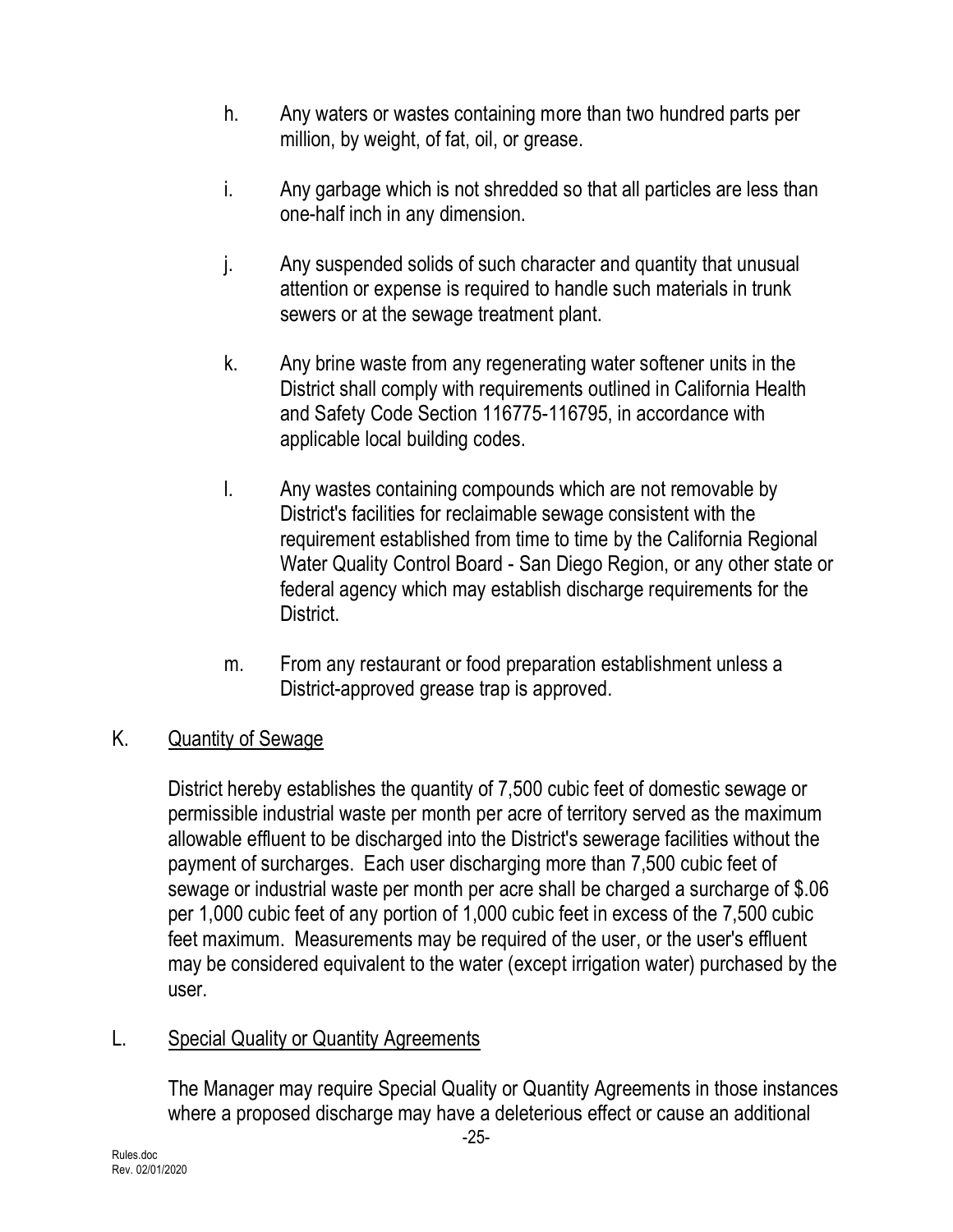load upon any works, processes, or equipment of the District or the receiving waters, or if such discharge, either individually or in conjunction with other discharges, either presently or in the future, may either interfere with the accomplishment of the Plan, create a hazard or a public nuisance, or increase the cost of meeting applicable discharge requirements, or preclude the District from meeting its discharge requirements, or any other applicable state or federal requirements. In the alternative, the Manager may:

- 1. Reject the wastes and shut-off water supply ten (10) days after written notice and hearing by the Board of Directors;
- 2. Require pretreatment to an acceptable condition for discharge to the public sewers;
- 3. Require control over the quantities and rates of discharge notwithstanding the conditions of paragraph K; and/or
- 4. Require payment to cover the added cost of handling and treating the wastes not covered by existing sewer connection charge. If the Manager permits the pretreatment or equalization of waste flows, the design and installation of the plants and equipment shall be reviewed and approved by the Manager.

#### M. Responsibility for Maintenance

The applicant, owner, or customer is responsible for maintenance of the lateral sewer. Any lateral sewer shall be cleared and cleaned by the applicant, owner, or customer at his own expense. Any main or trunk sewer will be repaired or reconstructed by the District at the cost of the District unless the situation necessitating such repair or reconstruction is the result of abnormal use or damage to such facilities, in which case such repair or reconstruction will be done at the expense of the person responsible for such abnormal use or damage.

#### N. Water Conservation

Consistent with its legal responsibilities to seek to utilize the water resources of the State of California for the fullest possible reasonable, beneficial use, thereby avoiding waste or unreasonable use of the natural resources of the State of California and the District, the following conditions precedent to any obligation of the District to provide water or sewer service are established effective January 1, 1977, as to any application for water or sewer service not complete as of said date.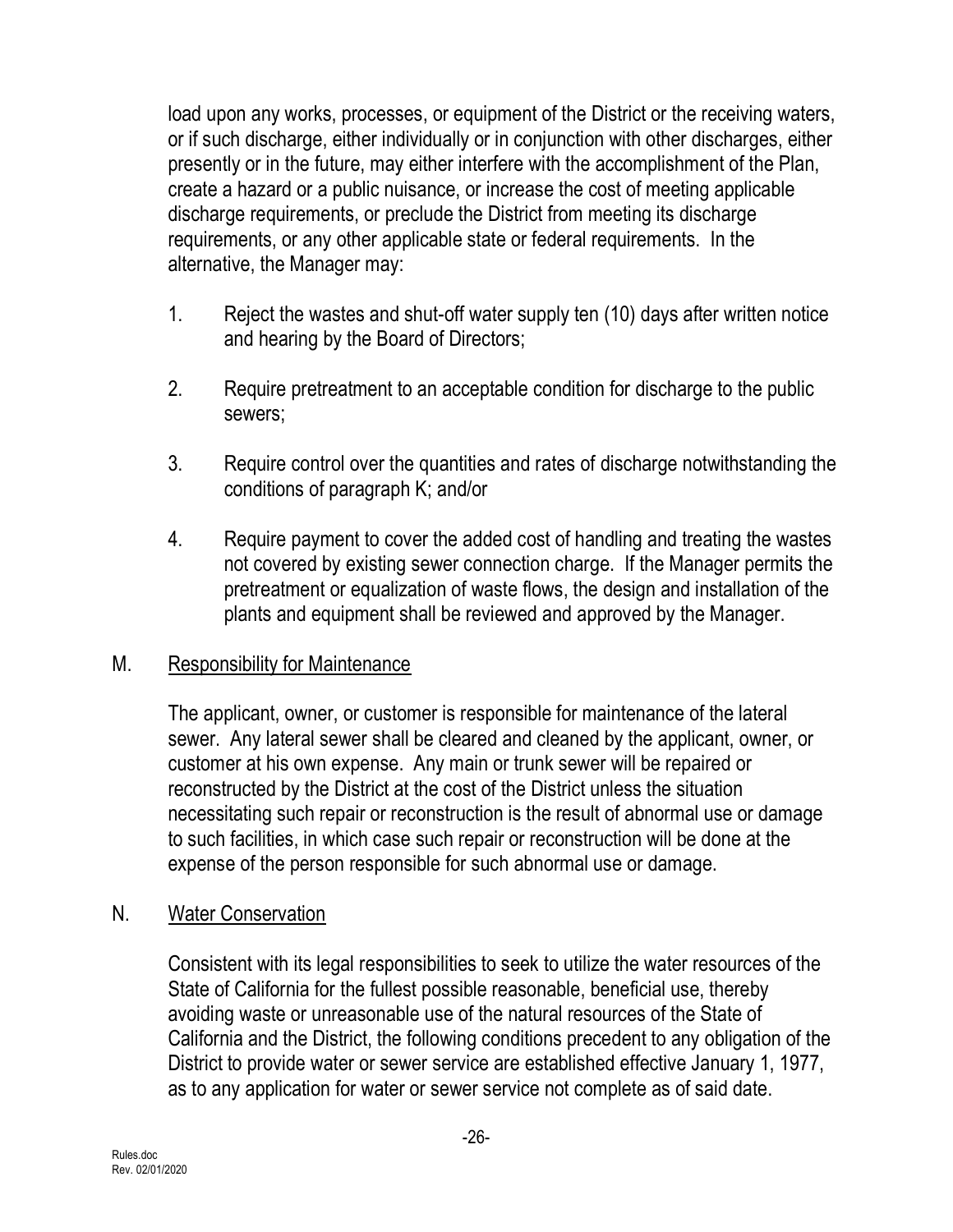Additionally, said requirements shall be applicable in any instance as to applications completed prior to such date where such are agreed to by the applicant.

- 1. No water shall be provided by the District for internal or external use to any residential, commercial, industrial, agricultural, recreational, governmental, or public building or structure of any kind which is constructed or altered and in which either internal or external irrigation or domestic water piping or water fixtures are to be installed, extended, or altered in any way, including, but not limited to, any plumbing, water piping, or water fixtures for which a construction permit is required to be obtained from the County of Orange or its successor, or for which District approval of plans and service applications are required, unless the new, extended, or altered plumbing, water piping, or other water using facilities conform to the requirements and standards of paragraph 2 of this section of the Rules and Regulations.
- 2. The required water conservation devices and standards of the District are those set forth on Exhibit "F" to these Rules and Regulations. Nothing herein provided shall be deemed to relieve any person from compliance with the plumbing code of the County of Orange or any other state or local plumbing or building requirements.
- 3. Pursuant to Sections 375, et.seq. and 1009 of the Water Code of the State of California, the District is authorized to establish a water conservation program. Under this program, certain water uses are restricted or prohibited.

For the purposes of the following subparagraphs, the following terms, phrases, words, and their derivations shall have the meaning given herein. When not inconsistent with the context, words used in the present tense include the singular number, and words in the singular number include the plural number. The word "shall" is always mandatory and not merely directory:

- (1) "District" is Moulton Niguel Water District.
- (2) "Person" is any individual, firm, partnership, association, company, or organization of any kind.
- (3) "Water" is water supplied by the District.

Upon declaration of the District's water supplier that a drought condition exists, the following water use restrictions shall apply to all use of water, other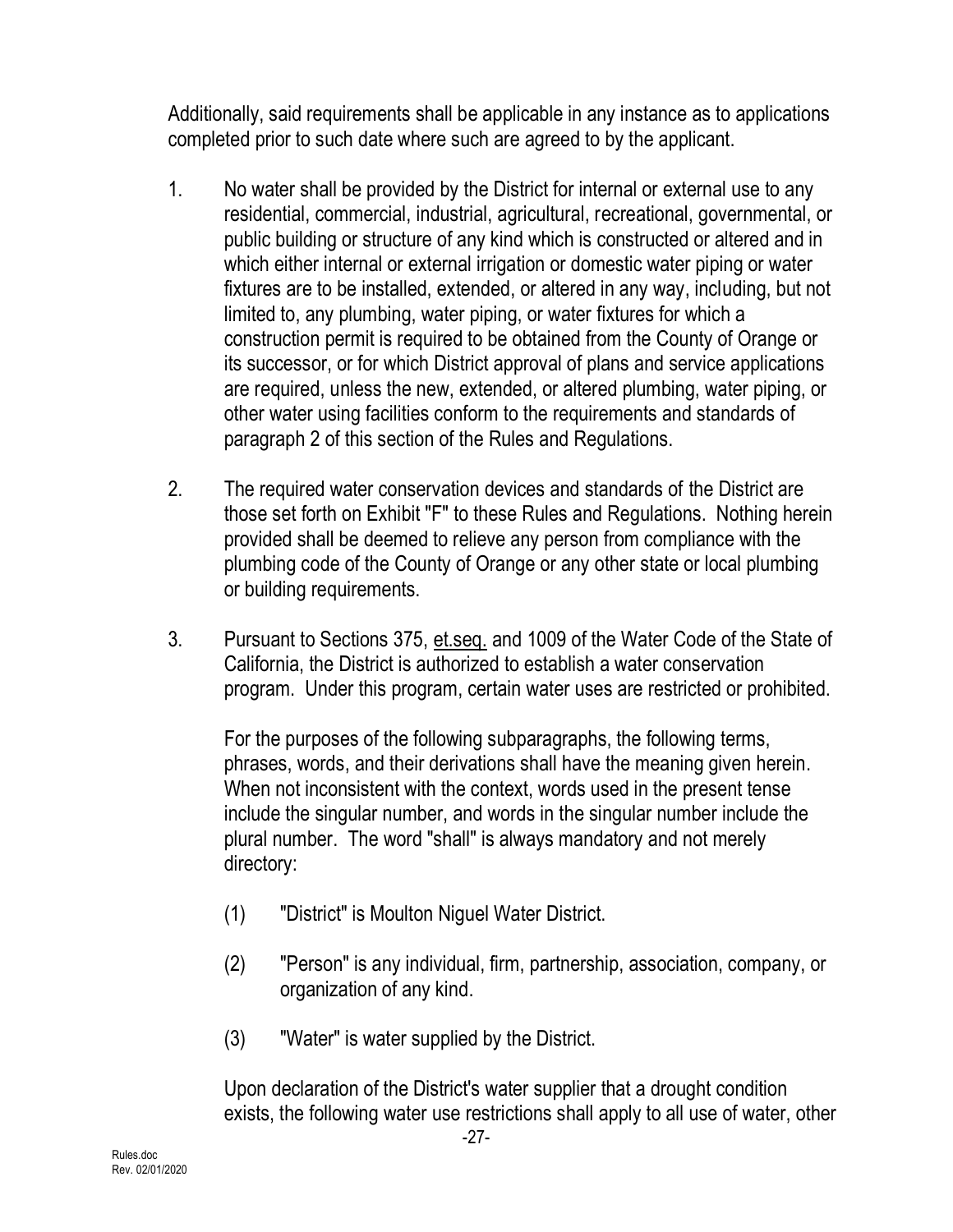than recycled water, for as long as that drought condition exists. The provisions of these water use restrictions shall apply to all persons using water in the District, regardless of whether any person using water shall have a contract for water service.

- a. No person shall cause or permit any water furnished to any property within the District to run or to escape from any hose, pipe, valve, faucet, sprinkler, or irrigation device into any gutter or otherwise to escape from the property if such running or escaping can reasonably be prevented.
- b. No person shall use any water furnished to any property within the District to wash sidewalks, driveways, parking areas, patios, or other paved areas, except to alleviate immediate fire or sanitation hazards.
- c. Washing of autos, trucks, trailers, boats, airplanes, and other types of mobile equipment shall be done only with a bucket and a hose with a shut-off nozzle for quick rinses. Commercial car washes are exempt. Further, such washings are exempt from these regulations where the health, safety, and welfare of the public is contingent upon frequent vehicle cleaning, such as garbage trucks and vehicles used to transport food and perishables.
- d. Water shall not be used to clean, fill, or maintain levels in decorative fountains unless a recycling system is used.
- e. No person shall permit leaks of water which he or she has the authority to eliminate.
- f. Restaurants within the District shall only serve water to customers upon request.
- g. No person shall cause or permit water under his or her control to be wasted.
- h. Property owners within the District who are installing new landscaping or re-landscaping existing properties are encouraged to utilize droughttolerant plants to assist in decreasing demands on irrigation water.
- i. Property owners who have a swimming pool or a spa are encouraged to cover said facilities to minimize water loss due to evaporation.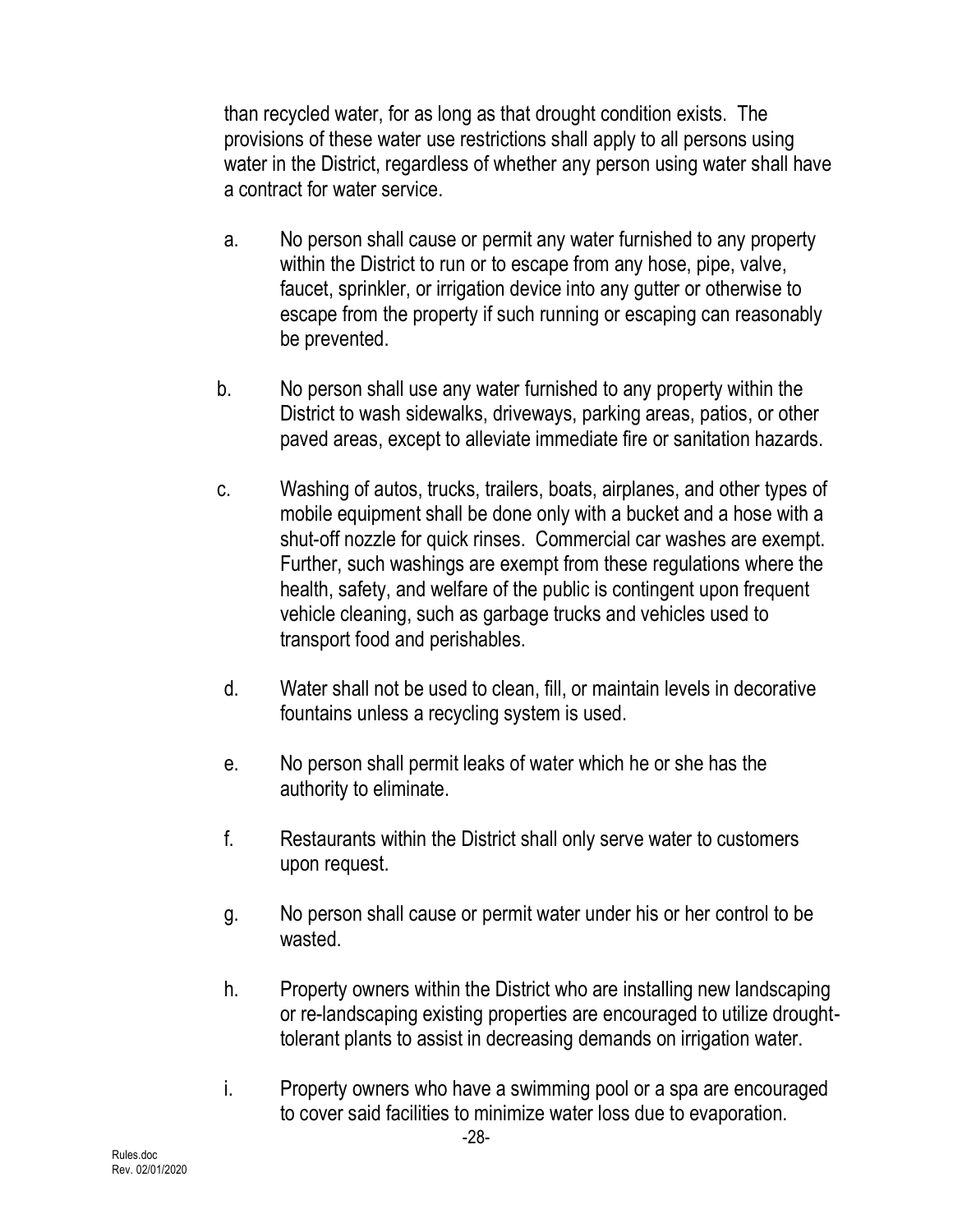## 4. Exemption Procedure

Any person may apply to the General Manager for an exemption to the terms of these regulations, which exemption may be granted at the discretion of the General Manager upon a determination that such exemption is consistent with the purposes of this Section N of these Rules and Regulations as to other applicants and is in the best interests of the District. This may include facts substantiating that other devices, systems, or procedures set forth herein cannot be reasonably accomplished.

Persons may be exempted from application of these restrictions to a certain type of use if the General Manager of the District or his designee issues a permit allowing such use and if such permit issuance is based on a finding that enforcement of the applicable restriction would either: (1) cause an unnecessary and undue hardship to the applicant or the public; or (2) would cause or threaten an emergency condition affecting the health, sanitation, fire protection, or safety of the applicant or the public. The General Manager of the District or his designees may require the use of such water conservation devices or practices as he deems appropriate as a condition of the exemption permit. He shall promulgate a list of approved devices.

#### 5. Violations Enforcement

Prior to enforcement of any of the restrictions set forth in this section, any person who is suspected of violating the restrictions imposed by these Rules and Regulations shall be given a preliminary notice. The notice shall be delivered by Certified mail, and shall include a statement of the possible penalties for violation and a statement informing the customer of his right to a hearing on the merits of the violation. Such person shall have seven days from date of receipt to correct such violation, or terminate the use. If the violation is not corrected or the use terminated, the General Manager of the District or his designee shall give a second notice of the violation in the manner set forth above. If the violation continues after the second notice of violation, the General Manager or his designees may forthwith either (a) disconnect service; (b) install flow-restricting devices restricting water service; (c) assess a monetary billing surcharge of \$200 per occurrence for failure to correct the violation. Service disconnected or restricted pursuant to (a), (b), or (c) shall be restored only upon payment of the turn-on and other charges fixed by the Board of Directors as provided in the Rules and Regulations of the District. Any other sanctions which the District is presently authorized to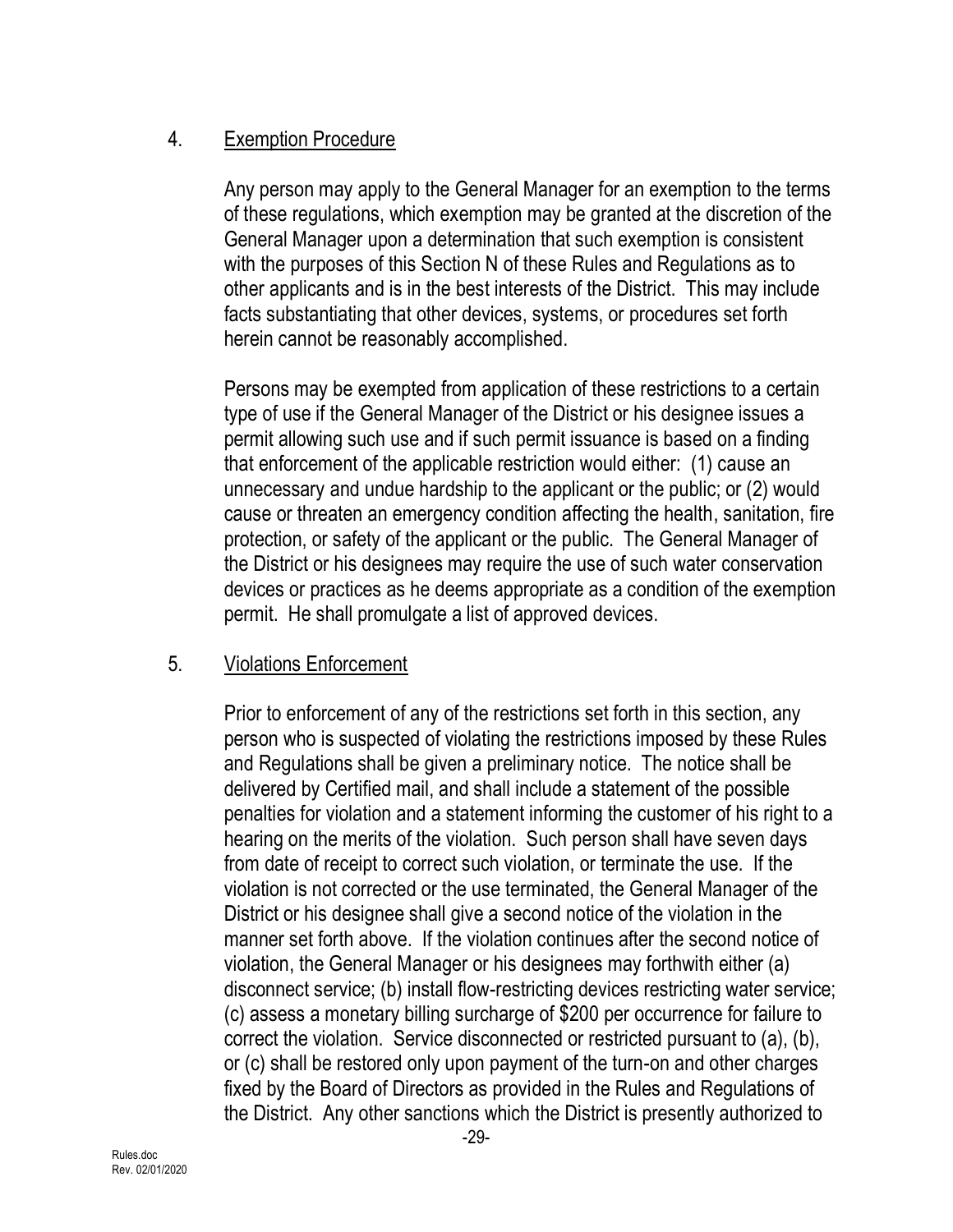impose or which the District may at some future time be authorized to impose may be imposed to enforce this water conservation program.

- 6. Hearing Procedure
	- a. Any customer receiving notice of a second or subsequent violation shall have a right to a hearing by the General Manager or his designees provided that a written request for hearing is filed within fifteen days from the date of the notice of violation and the customer deposits with the District a sum equal to any billed surcharge and pays all other outstanding water charges.
	- b. The customer's timely written request for a hearing shall automatically stay installation of a flow-restricting device on the customer's premises until a decision is rendered.
	- c. If it is determined that a monetary surcharge was wrongly assessed, the District will refund any money deposited to the customer.
	- d. The decision of the General Manager or his designee shall be provided in a written notification to the customer. The Drought Appeal Board (comprised of the General Manager and his designees, members of the Board of Directors, or members of the community designated by the District) shall provide the customer an opportunity to present his position within forty-five (45) days following receipt of the customer's written request for reconsideration.

# **SECTION 6. - SUPPLEMENTAL FACILITIES**

From time to time the District may by adoption of a resolution include in the Master Plan either water or sewer facilities not included in a Plan of Works, herein referred to as the "Plan," of one or more improvement districts or facilities otherwise provided for as part of the facilities of the District. The resolution shall designate the particular project by name, set forth the estimated cost, service capability, and by attached map or other means, designate the areas and/or ownership as well as the residential units or the equivalent thereof proposed to be served. Also, such service area may be described on maps or reports incorporated by reference into such resolution, or may be depicted on exhibits attached to such resolution. Additionally, the resolution may describe or incorporate as an exhibit a proposed project agreement for the financing thereof. Such agreement may set forth any service entitlements which may be conditional or unconditional as determined by the District in its sole discretion. The resolution may also establish an account for such project in the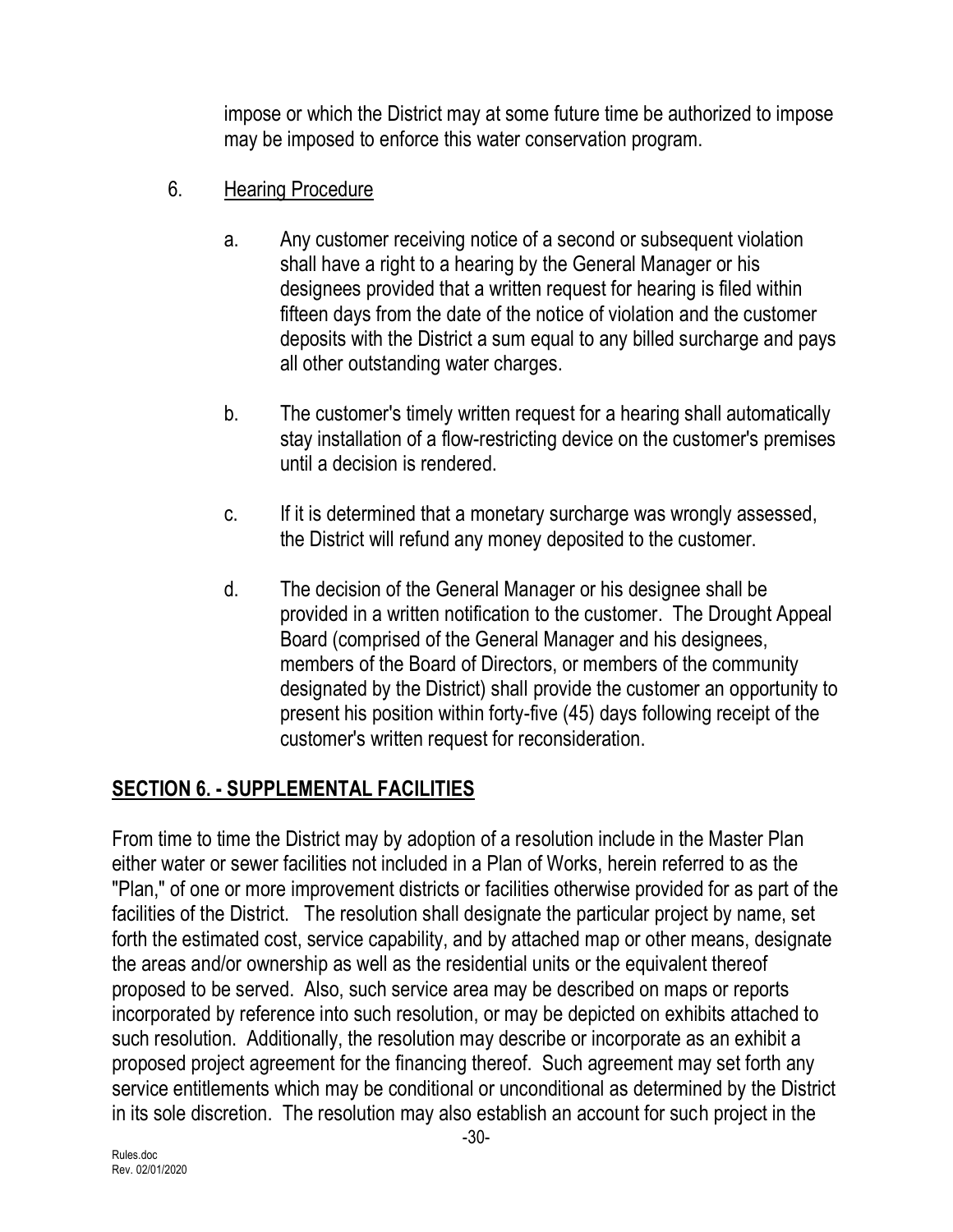SCAF of the District. The project agreement may provide for a service entitlement subject to or not subject to completion of construction of any facilities to be constructed or the obtaining of various permits therefore, absent commencement of construction at the point when the agreement is executed or thereafter. However, the project agreement must set forth provisions for the funds or source of funds, including, but not by way of limitation, the issuance and sale of bonds if bonds are to fund the facilities in whole or in part, and letters of credit to be increased to equate to a loss of interest earned if a letter of credit is used and funds are not deposited to offset increased costs in the project being constructed at a later date by reason of inflation. The purpose of this provisions is to reasonably assure the District that it will have funds available at the proper point in time to construct the proposed facilities. The project agreement shall set forth the amount of any SCAF Fees for participants or non-participants who elect to seek service by means of such facility subsequent to their construction and the execution of the project agreement.

#### **SECTION 7. - CONSTRUCTION OF WATER DISTRIBUTION AND SEWER COLLECTION SYSTEM FACILITIES**

Any water distribution system or sewer collection system facilities, to the extent determined by District required to serve within developments of the property within District, shall be provided by the applicant, owner, or customer at his expense. The specific requirements therefore are set forth in one publication of the District entitled: "Standard Specifications for the Construction of Water and Sewer Facilities," dated March 1987, which document is herein incorporated and which may be changed by the District from time to time. This shall include all sites and rights-of-way acceptable to District and adequate protection as determined by the Board to protect the District against the possible future cost of relocating or reconstructing such facilities by reason of future public or private improvements, including grading and the alteration of drainage or discharge of surface, ground, or flood waters. Such facilities shall include all of the water and sewer facilities necessary within the property lines of any parcel for which an application is submitted to District for service.

Where lands outside of an area described in the application for service are susceptible to service from facilities common to those required for the property described in the application for service submitted to District, District may require the construction of water distribution and sewer collection systems, or other facilities, including, but not by way of limitation, reservoirs, fire hydrants, pumping facilities, and treatment capacity, either within the area, larger than the size determined by District to be required for providing adequate service to the property described in the application submitted to District for service. Such facilities shall be constructed by the District or by direct contract with the applicant, owner, or customer for reimbursement on a pro rata basis for the difference between the cost of the facilities that the developer is required to provide adequate service to the property described in the application for service submitted to District in the manner herein provided.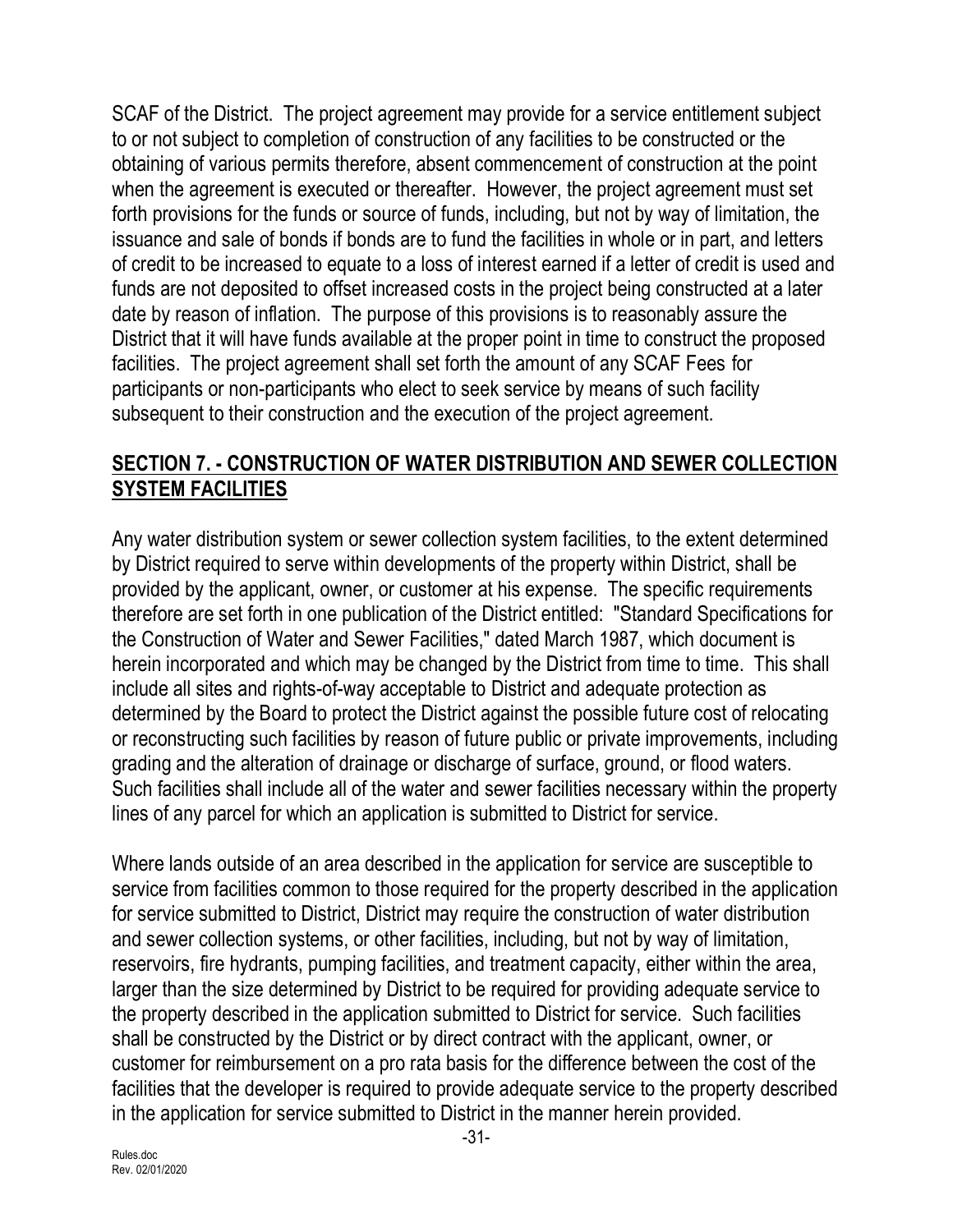The terms, extent, and provisions of such reimbursement agreement shall be determined from time to time by District in its discretion. In no event shall interest be paid on any such amounts. The period of time in which reimbursement will be made will be determined by District depending upon the amount necessary to be advanced by an applicant, owner, or customer in addition to other normal charges, the probability of receipt of payment, and of the then-anticipated course of development of the particular portion of District in which the facilities are proposed to be constructed. The amount so advanced for facilities available to lands outside the area described in the application for service shall be taken into account when development occurs for which such facilities are constructed, and District reserves the right to impose and charge additional connection charges, initial charges, and costs if necessary to cause equitable reimbursement in any such instances.

Plans and specifications for facilities included within such plans for water distribution and sewer collection systems shall be approved by District in advance of construction.

If for any reason the District deems it necessary to delay or stop work on any water or sewer facilities to be installed or constructed, a stop order shall be issued by the General Manager and delivered to the representative of the applicant on the job. Work shall cease in an orderly manner with proper safety measures and protection for materials, equipment, property, and other phases of the job. Work shall not be resumed until issuance of another proceed order. Time of connection to the District's water or sewer facilities shall be determined by the General Manager or the Board of Directors as the case may be. Such decision shall not be the basis of or concern for direct, indirect, consequential, or other damage by reason of any such action, but may be appealed to the Board for review.

The Assistant General Manager or such persons designated by the Assistant General Manager or the General Manager shall accept water, sewer, and other facilities for the District after proper design, approval, construction, inspection, and compliance with all requirements of the District's Rules and Regulations and Specifications, including acquisition of sites and rights-of-way as hereinabove provided. Upon such acceptance, all such facilities and appurtenances become the property of the District. If the District requests, the applicant, owner, or customer shall execute a Bill of Sale or other satisfactory conveyance of the facilities to the District including, where proper, lien releases, the terms of which may include, but not by way of limitation, an agreement that the applicant, owner, or customer shall and does hold the District harmless from all liens, claims, or stop notices that may be filed in regard to the construction, and guarantees the workmanship and materials of the facilities for a period of one (1) year from their acceptance by the District. In proper instances, a longer guarantee period may be required.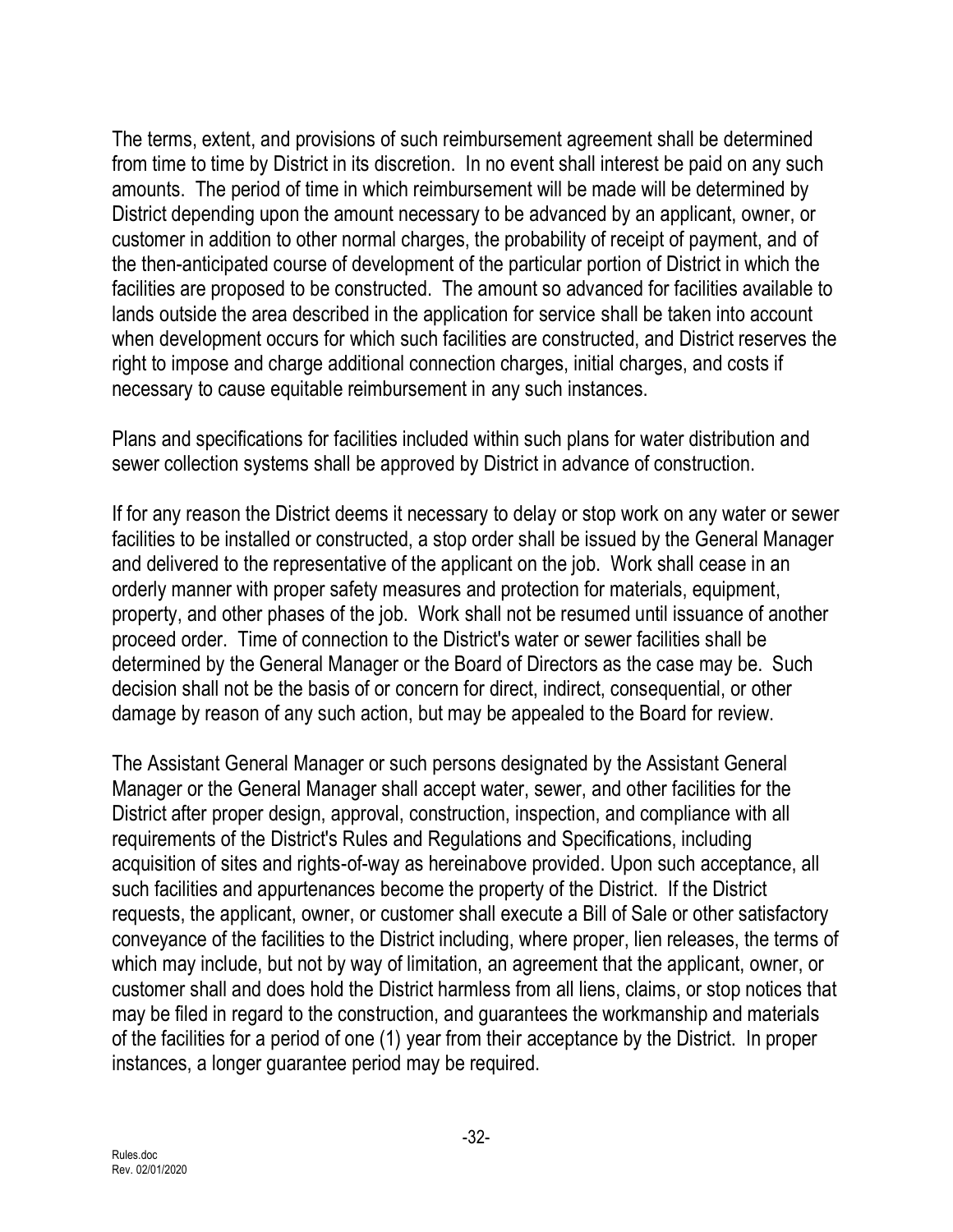District will assume responsibility for providing water and sewer service to individual lots within such development upon transfer to District of title to all facilities in the required water distribution and sewer collection system and any necessary easements therefore which shall be in a form acceptable to District and not subject to outstanding obligations to relocate such facilities or any deeds of trust except in instances where such is determined by the Board or the General Manager to be in the best interests of District.

# **SECTION 8. - CONNECTION CHARGES**

Connection charges shall be applicable to all property to be served. Where a final residential tract map was recorded prior to July 1, 1973, an exemption may be considered by the Board upon recommendation of the General Manager, provided an application for service and fees were received by such date and improvement plans for all facilities to provide service thereto were approved prior to that date and have not been subsequently revised. Connection charges shall be as established from time to time by the Board and set forth in Exhibit "B" to these Rules and Regulations. As previously stated, Exhibit "B" by reference is incorporated as part of these Rules and Regulations. Such property to be served shall be legally described in the application for service as a separate parcel.

If subsequent to the issuance of the initial permit there is a change in the use of the property, or if the use of the property results in use of the property or improvements thereon in excess of the land utilization specified in the application or permit and such determination places the use of the property or improvements thereon in excess of the land utilization specified in the application or permit, and such determination places the property by the applicant, owner, or customer in a different class or at a higher rate as far as fee capacity charges and other charges of District as they exist at this time or as they exist at the time of any such determination by District, then an additional amount shall be paid to District as far as water connection charges and sewer connection charges. These additional charges shall be computed on the basis of the resulting increased land utilization and the thenapplicable charges of District. Such computation shall be made on an average annual basis as far as use of the facilities. Determination by District in this regard shall be made by the General Manager. Such additional amount shall be payable on the effective date of such decision and shall be delinquent thirty (30) consecutive calendar days thereafter.

Any delinquent amount shall be the responsibility of all persons, entities, or concerns who are the applicant, owner, or customer, or any successor thereof who signed the application for service. Any such amount may be recovered directly from any of the foregoing by means of proceedings initiated in the proper Municipal or Superior Court of the State of California. In addition to recovering such amount by means of judicial determination or proceeding, District may, to the extent now or subsequently permitted by law, cause such amounts to be collected by the County Tax Collector, together with any general or special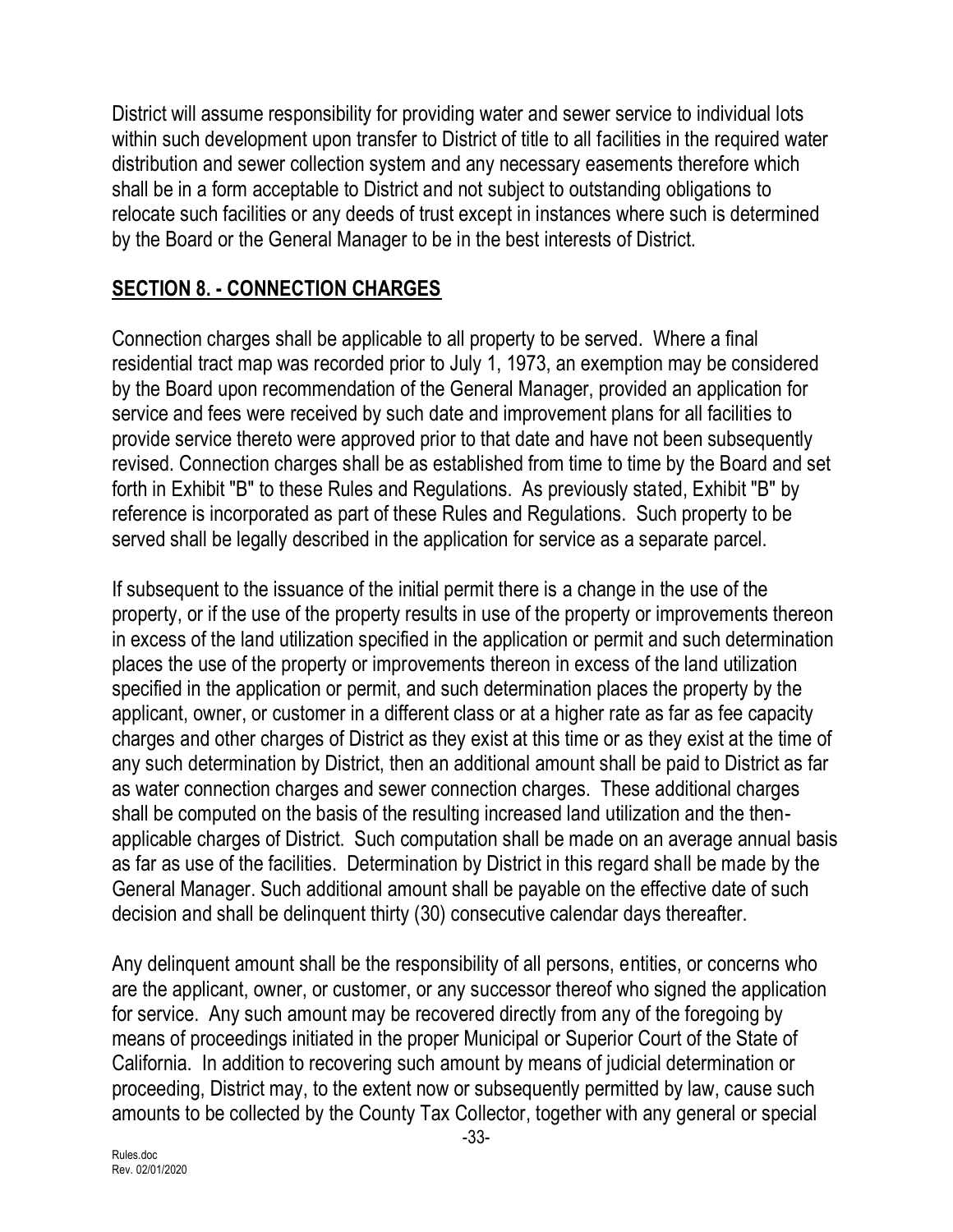taxes or similar charges on the property to which this service has been provided and as described in the appropriate application for service.

In either event, the applicant, owner, or customer and all persons signing the application shall be liable, in addition to such amounts, individually and collectively for all costs incurred in collecting such additional amounts to District, as determined in the manner herein provided, including a reasonable amount for attorneys' fees. Also, District may, in its discretion, terminate sewer or sewer and water service in the manner provided for in these Rules and Regulations if such amounts are not paid on the dates and in the manner herein provided.

#### **SECTION 9. - WATER METER AND LATERAL SEWER CHARGES**

- A. Water Meter Charge
	- 1. New Meter Only

Applicants, owners and customers are responsible for all costs associated with the installation of new water service lines and new water meters to provide water service to the customer. If meters and related component packages will be furnished by District to an applicant, owner or customer**,** at such person/entity's option, a meter charge to cover such costs, in addition to all other usual and regular charges of District, including the water connection charge, must be paid by applicant, owner, or customer before the water meter will be furnished. Current meter charges are set forth in Exhibit B hereto. Upon District acceptance of the installation and such facilities, operation, maintenance, and replacement of the water service line and meter become the responsibility of the District and are the property of the District.

- 2. Whenever an installation is required by an applicant that is not covered by the schedule of charges, which are established from time to time by the Board and published as Exhibit "B" to these Rules and Regulations, such work will be done with charges based upon an estimate of costs made by District.
- 3. Temporary Service Connection

A temporary service connection may be installed for use over a period of time not exceeding six (6) months. For each such connection, an application shall be filed in accordance with the provisions of Section V of these Rules and Regulations. Rates to be charged for water used from such connection shall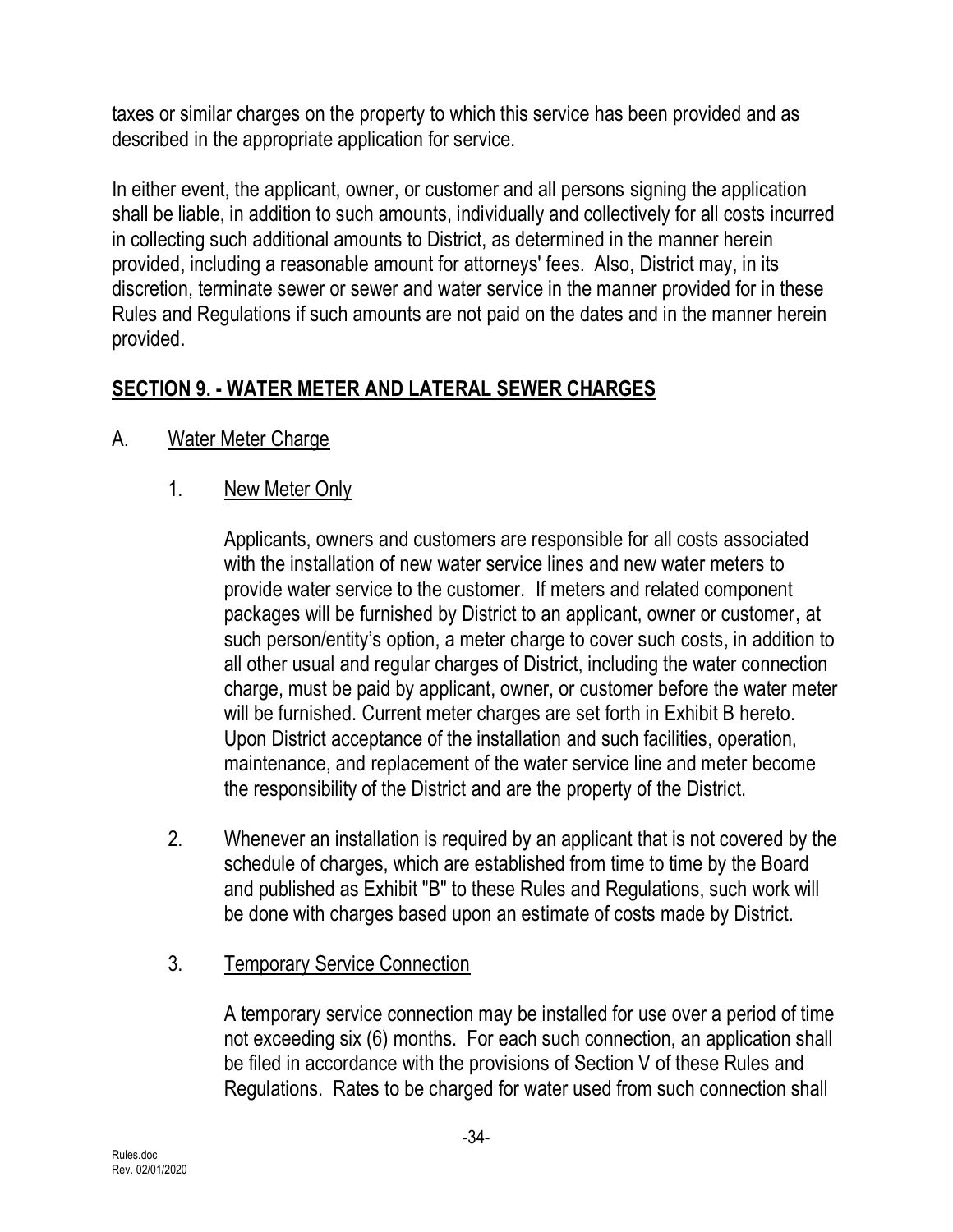be in accordance with "Temporary Construction Service" schedule contained in Exhibit "B".

#### B. Lateral Sewer Charge

# 1. **Inspection Charge**

Whenever a lateral connection is required by a customer for sewer service, where this lateral has not previously been constructed as described in these Rules and Regulations, the customer shall be required to pay an inspection charge as set forth in Exhibit "B" hereto. Service will be granted only where adequate facilities have been installed adjacent to the applicant's property line.

# 2. Re-inspection Charge

Inspections for approval, for release, and for use of the water and sewer facilities are performed by the District. There will be a supplemental charge as set forth in Exhibit "B" for each additional inspection required due to failure of the applicant, owner, or customer to have the facilities ready for the requested inspection.

# **SECTION 10. - SECURITY DEPOSIT**

As a rule, District may require of an applicant, owner, or customer a security deposit if deemed necessary by reason of estimated future water billings, or if there is an instance or instances of monthly delinquency. Should service be disconnected three times in a year, or it is necessary for a meter to be removed as a means of disconnection due to previous vandalism to District property, a deposit will be required to reconnect service. Such amount shall be not less than the estimated cost of water and sewer service for two-times the highest bill in the prior twelve (12) months or such other amount as determined by the General Manager or Board. Deposits may be returned after one (1) year at the request of the applicant, owner, or customer, providing that all bills rendered during the succeeding twelve (12) month period have been paid within fifteen (15) days of presentation. Otherwise, the deposit will be returned on termination of service and payment of the final utility bill.

# **SECTION 11. - SERVICE CHARGES**

# A. Establishment of Rates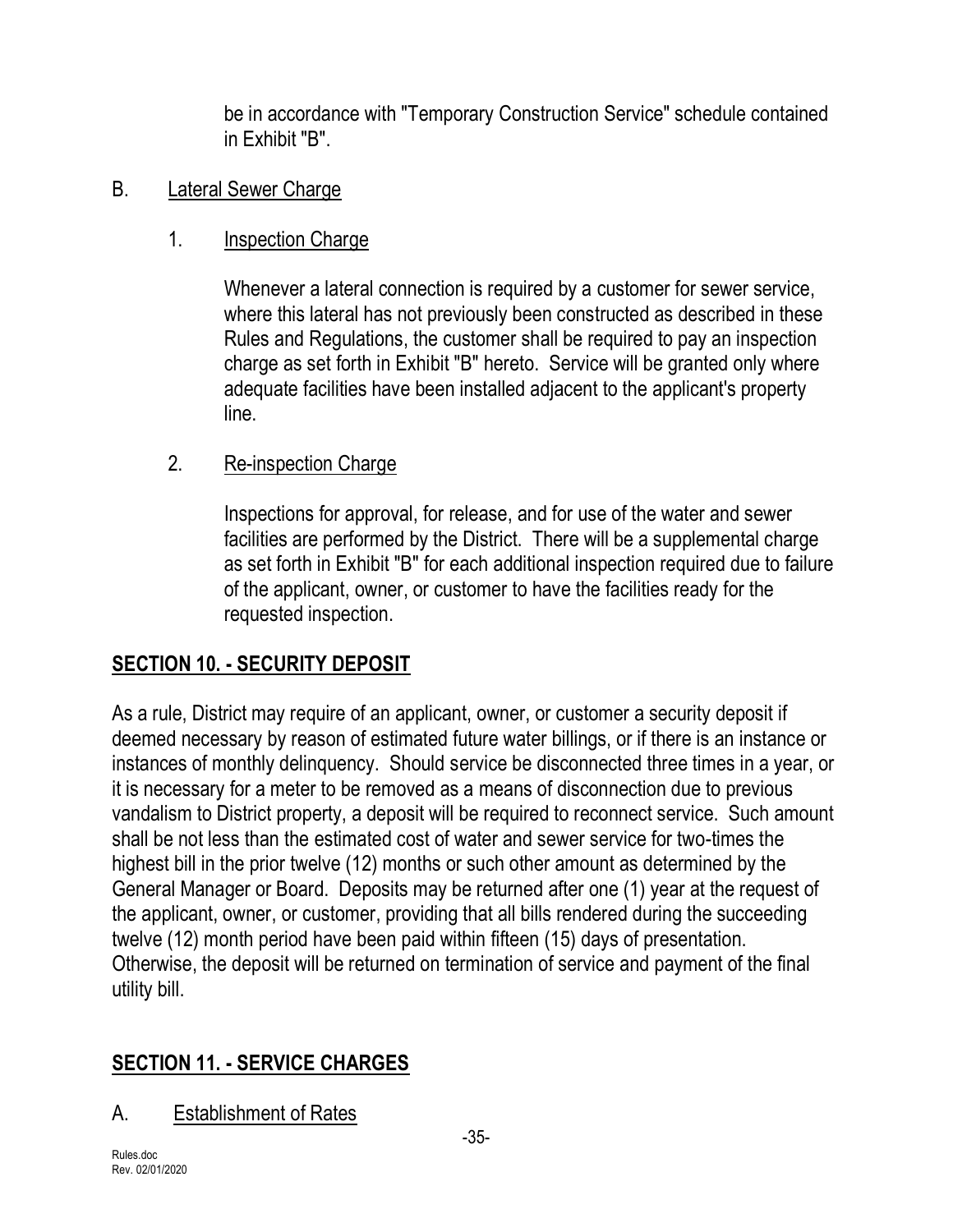Rates to be charged and collected and terms, provisions, and conditions to be effective respecting such rates for water and sewer service supplied by District to customers within District shall be as fixed and established by the Board from time to time and published in a separate supplement hereto, which charges shall have no effect on any existing or subsequent reimbursement agreements. This provision is in addition to and not by way of derogation of any other remedies or procedures available to District pursuant to any law or regulation or by any of the provisions of these Rules and Regulations.

#### B. Change of Service Charge

The Board reserves the right to change the schedule of water and sewer service charges and other charges at any time, or from time to time.

#### C. Service Charge Billing

Water and sewer service charges will be rendered as part of the District Water Service Bill at intervals of one month or multiples thereof.

#### D. Metering

For purposes of computing charges, each meter upon the customer's premises will be considered separately, and readings of two or more meters will not be combined as equivalent to measurement through one meter.

#### E. Time and Manner of Payment of Bills

- 1. All bills and charges for water and sewer service hereunder shall be due and payable upon presentation and shall become delinquent if not paid by the date stated on the bill. Such bills and charges shall be deemed to have been presented upon having been deposited in the United States mail, postage paid, addressed to the applicant, owner, or customer reflected in the records of District. Additionally, the next month's bill will reflect current charges as well as any past due charges.
- 2. For residential customers, if a bill is delinquent for at least sixty (60) days, the District may discontinue water service to the service address after providing required notices. Water shall not again be supplied until all past due amounts are paid including applicable interest or penalties, any reconnection fees, and a security deposit, if required by the District. Payment shall be made in person, by mail, by phone, or electronically. Additional terms and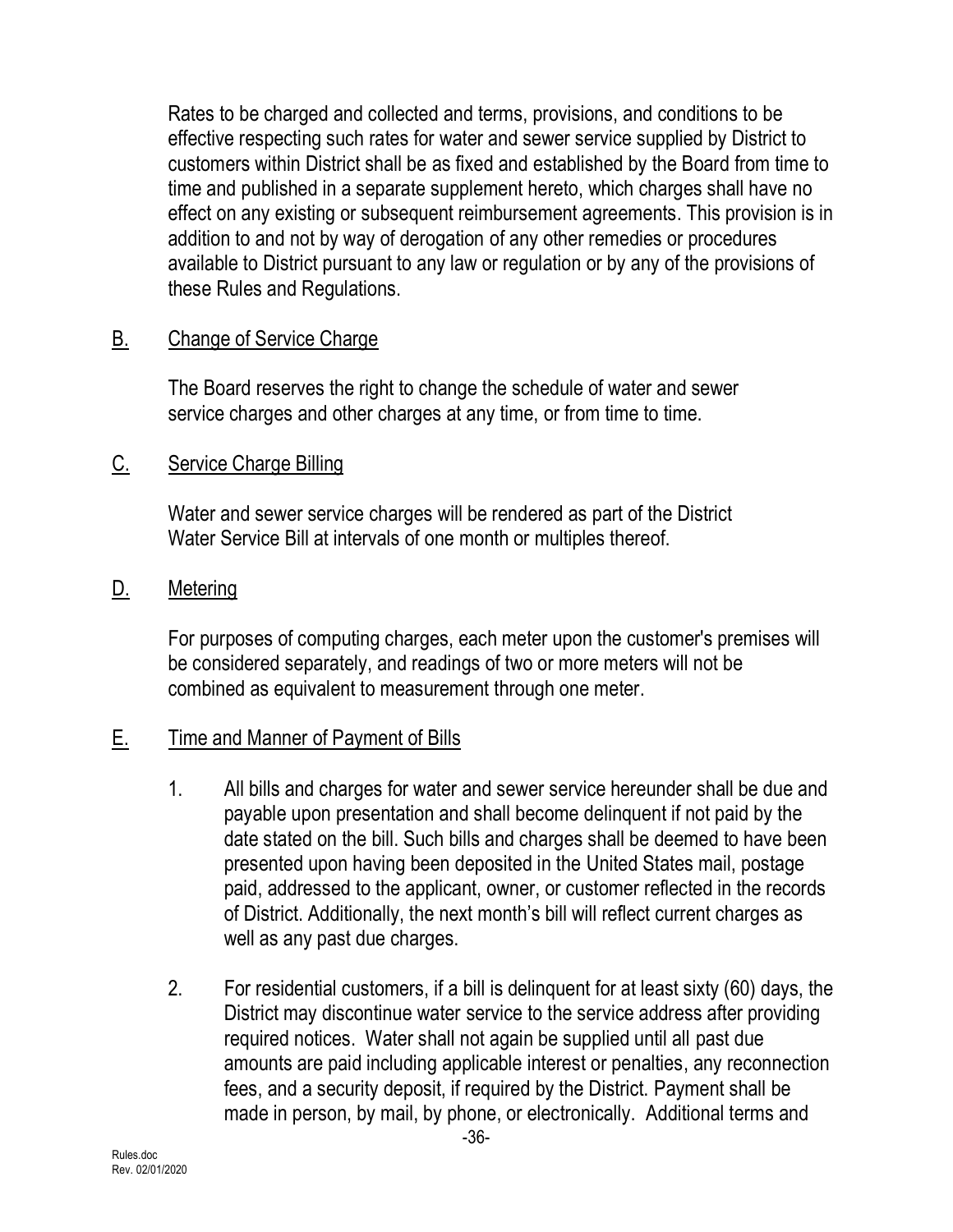conditions regarding discontinuation of residential water service are provided in Exhibit "H" to these Rules and Regulations.

- 3. For all non-residential customers, if payment is not made within thirty (30) days after presentation, the water service may be discontinued without further notice and water shall not again be supplied until all delinquent bills, plus a reconnect fee to be determined by the District, have been paid to cover turn-on and turn-off costs. Payment shall be made in person, by mail, or by credit card.
- 3. Discontinuance of service by reason of a delinquent bill shall not automatically result in a revocation of permit. However, such delinquency may be considered as sufficient reason for revocation of permit in accordance with the provision of Section 5 of these Rules and Regulations.
- 4. Should a check for service be returned from the bank for any reason, the customer of record will be notified and a fee, determined by the District, will be charged against the account(s) to which the check has been credited.
- 5. Customers with two returned checks within a twelve-month period, will be notified that future charges will not be allowed to be paid by check. Payments by cash, money order or credit card will be required. This cash-only basis will be enforced until the customer establishes a twelve-month period of on-time payments.
- 6. Customers that present an invalid check to avoid disconnection (after a tag or seal), will be subject to immediate disconnection of service as a violation of these Rules and Regulations.
- 7. A charge in an amount to be determined by the District shall be imposed for any damage to facilities (i.e., equipment, lock, ears to the meter, etc.).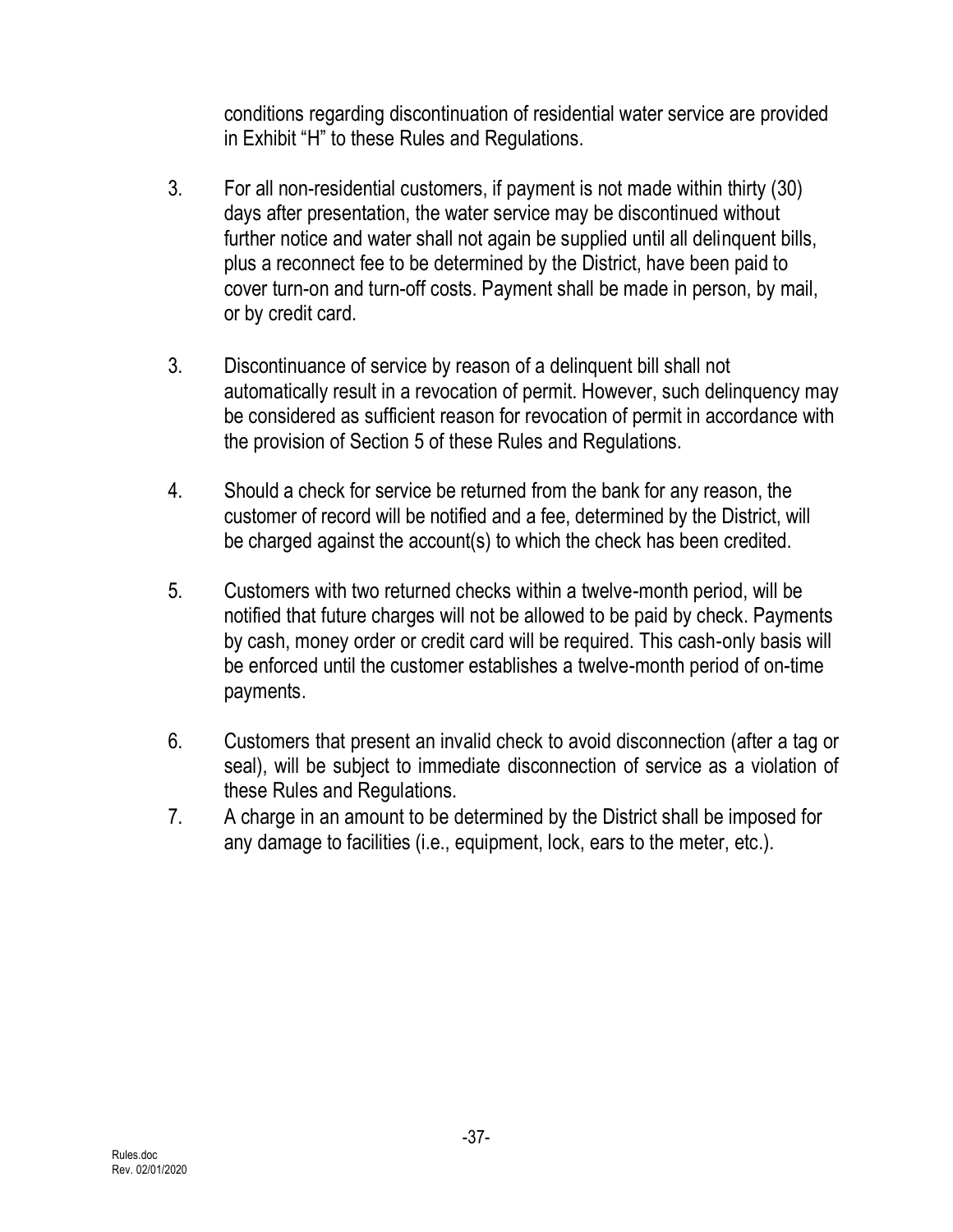## **SECTION 12. - INSPECTION**

The General Manager or his authorized representative shall have the right to enter upon the customer's premises during reasonable hours for the purpose of inspecting the customer's water or sewer system and to insure compliance with these Rules and Regulations, including the provision that all cross-connections be properly protected.

## **SECTION 13. - SEVERABILITY**

If any section, subsection, sentence, clause, or phrase of these Rules and Regulations is for any reason held to be invalid or unconstitutional, such decision shall not affect the remaining portions of these Rules and Regulations. The Board declares that it would have passed said Rules and Regulations by section, subsection, sentence, clause, or phrase thereof.

#### **SECTION 14. - PENALTIES**

Any person, firm, corporation, association, or agency found to be violating any provision of these Rules and Regulations shall be served by District with written notice stating the nature of the violation and providing a reasonable time limit for the satisfactory correction thereof. The offender shall, within the period of time stated in such notice, permanently cease all violations. This provision is in addition to, and not by way of derogation, of any other remedies or procedures available to District by law, regulation, or pursuant to any of the provisions of these Rules and Regulations.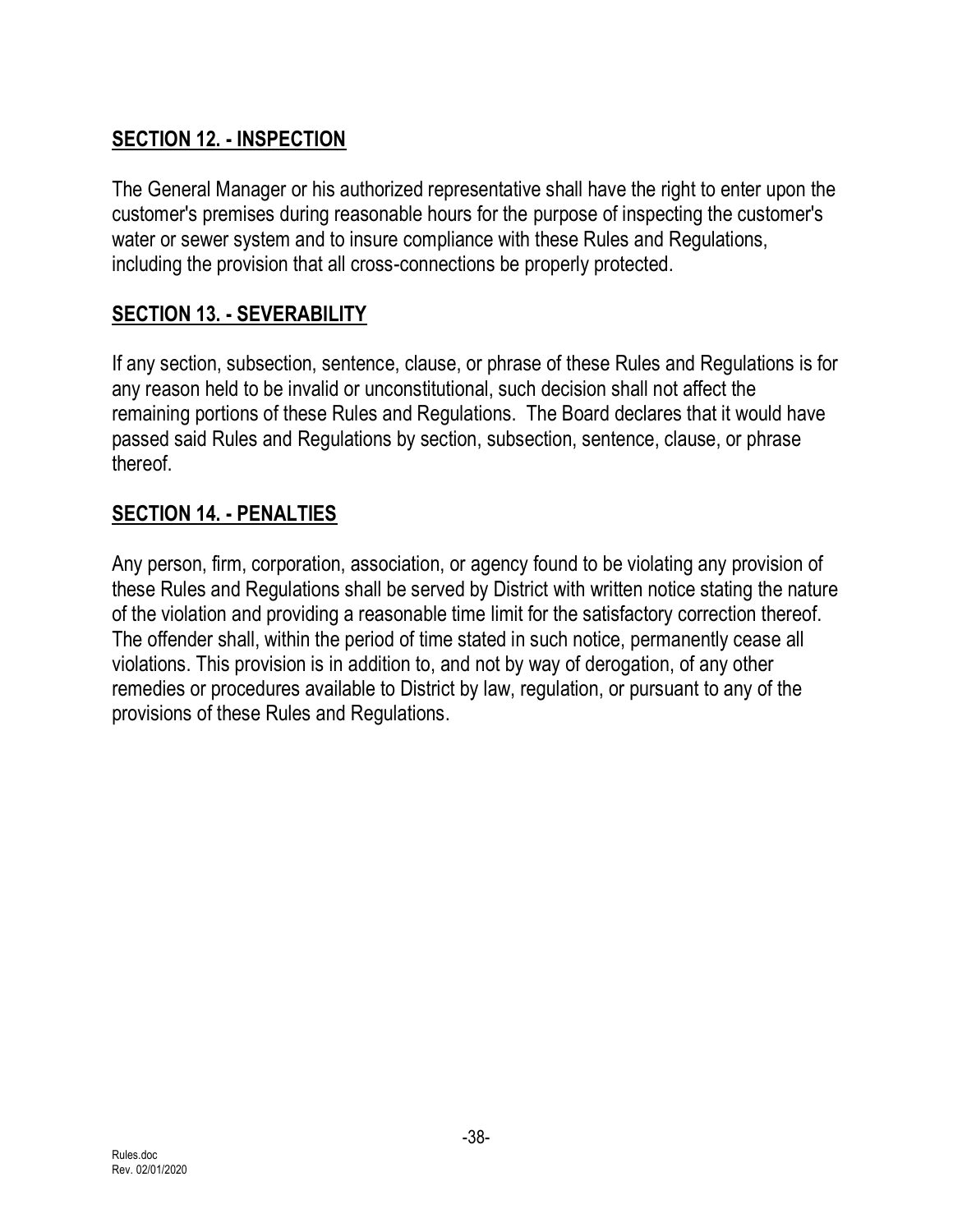#### EXHIBIT "B" TO THE RULES AND REGULATIONS OF THE MOULTON NIGUEL WATER DISTRICT FOR WATER AND SEWER SERVICE

## **SCHEDULE OF RATES AND CHARGES**

#### **SECTION 101 - WATER SERVICE**

#### A. GENERAL

The rates and charges herein provided for and established by the District may be amended from time to time as determined by the District.

#### B. WATER AND SEWER CONNECTION CHARGES

The total domestic and commercial connection charges itemized in the following paragraphs are allocated to the improvement district in which the property to which the charges are made is located.

#### 1. Residential Developments

The water and sewer connection charge for residential developments to be connected to the District's facilities shall be computed on the basis of a charge per dwelling unit per gross acre as described on the development plan proposed to be served. In mobile home parks, each trailer or mobile home accommodation shall be considered as a single dwelling unit. Gross acres shall include all streets, easements, greenbelts, parks, or similar areas within a parcel map or tentative or final subdivision map in which the property to receive the requested service is located.

The connection charge for all improvement districts, with the exception of Improvement Districts 1 and 1A, is \$1200 per dwelling unit (du) for the first five du's per acre, \$1000 per dwelling unit for the next five du's per acre, \$800 per dwelling unit for the next five du's per acre, and \$600 per dwelling unit for all du's over 15 du's per acre. The connection charge for Improvement Districts 1 and 1A is \$1400 per dwelling unit for the first five du's per acre, \$1200 per dwelling unit for the next five du's per acre, \$1000 per dwelling unit for the next five du's per acre, and \$800 per dwelling unit for all du's over 15 du's per acre.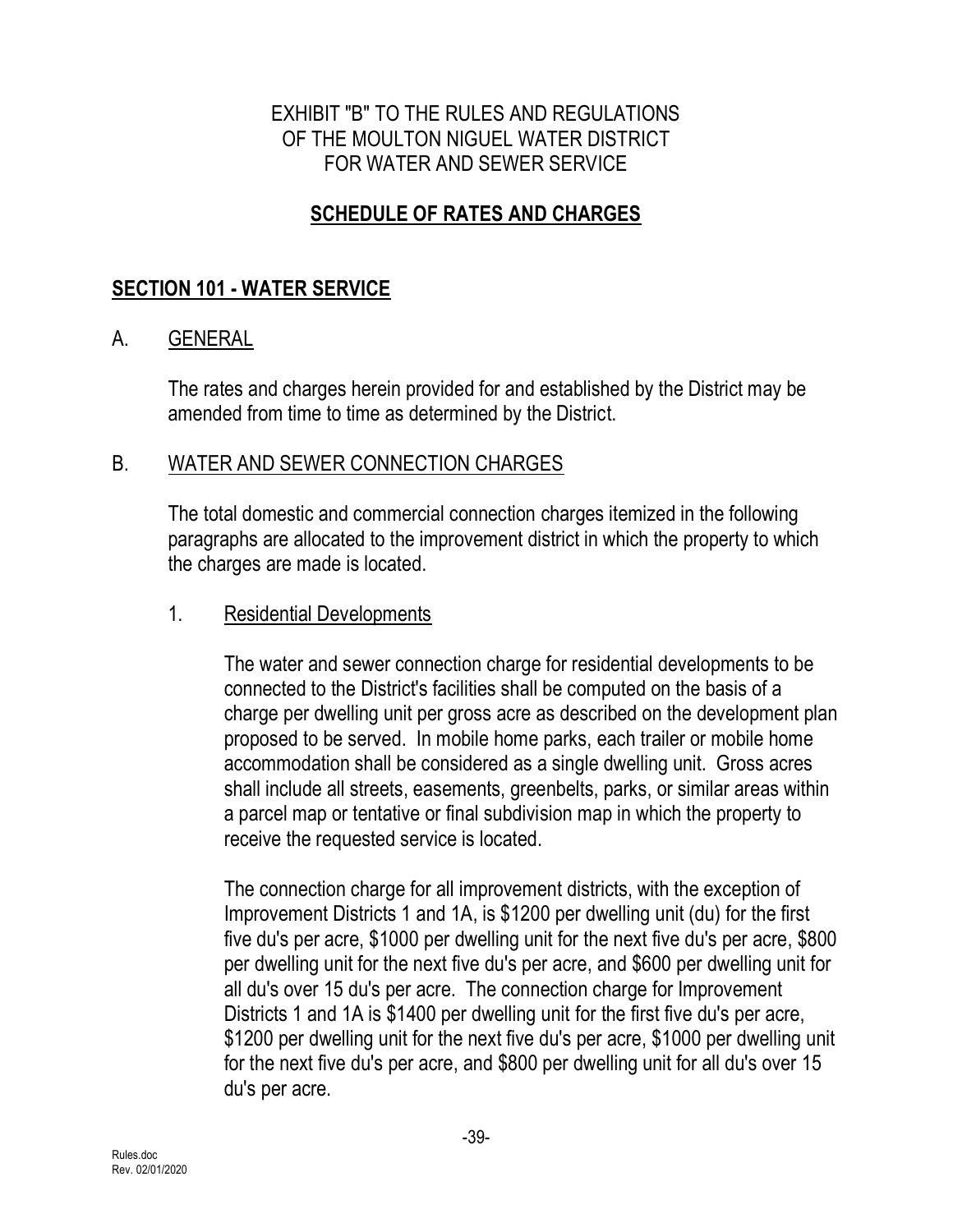Fees for the residential development are required to be paid prior to the District's final approval of the improvement plans. At the option of the property owner or developer, fees may be paid in advance. The advance payment may be based upon a parcel, tentative, or final subdivision map. Fees paid in advance will not be refundable or transferable unless special conditions are agreed to by the District.

If the number of dwelling units in a tract for which the fees are prepaid decreases, there will be no refund. If the number of dwelling units increases, an additional fee will be assessed for the additional dwelling units based upon the fee schedule then in effect.

#### 2. Commercial or Industrial Developments

The water and sewer connection charge for commercial or industrial developments to be connected to the District's facilities shall be computed on the basis of a charge per gross acre as defined in paragraph "A" above, or alternatively, on the basis of a charge per gross square feet of the building area. The gross square footage shall include all stairwells, elevators, hallways, and any integral or detached appurtenant structure. For the purpose of the regulations, schools, churches, parks, playgrounds, public or private recreational facilities, clubs, institutions (such as hospitals, colleges, and prisons), hotels, motels, heliports, libraries, public utilities, and other public buildings shall be considered to be commercial establishments. Commercial or industrial buildings constructed in any development which have not paid a water and sewer connection charge on a gross acreage basis shall have the connection charge computed on the basis of the gross square footage of the building.

The connection charge for all improvement districts with the exception of Improvement Districts 1 and 1A is \$6,000 per gross acre, or alternatively, \$340 per one thousand square feet of building area, with a minimum charge per building of \$1,000. The connection charge for Improvement Districts 1 and 1A is \$6,200 per gross acre, or alternatively, \$400 per one thousand square feet of building area, with a minimum charge per building of \$1,200. A surcharge to be determined by the Board of Directors will be added to compensate for high volume water or sewer loadings or unusual conditions.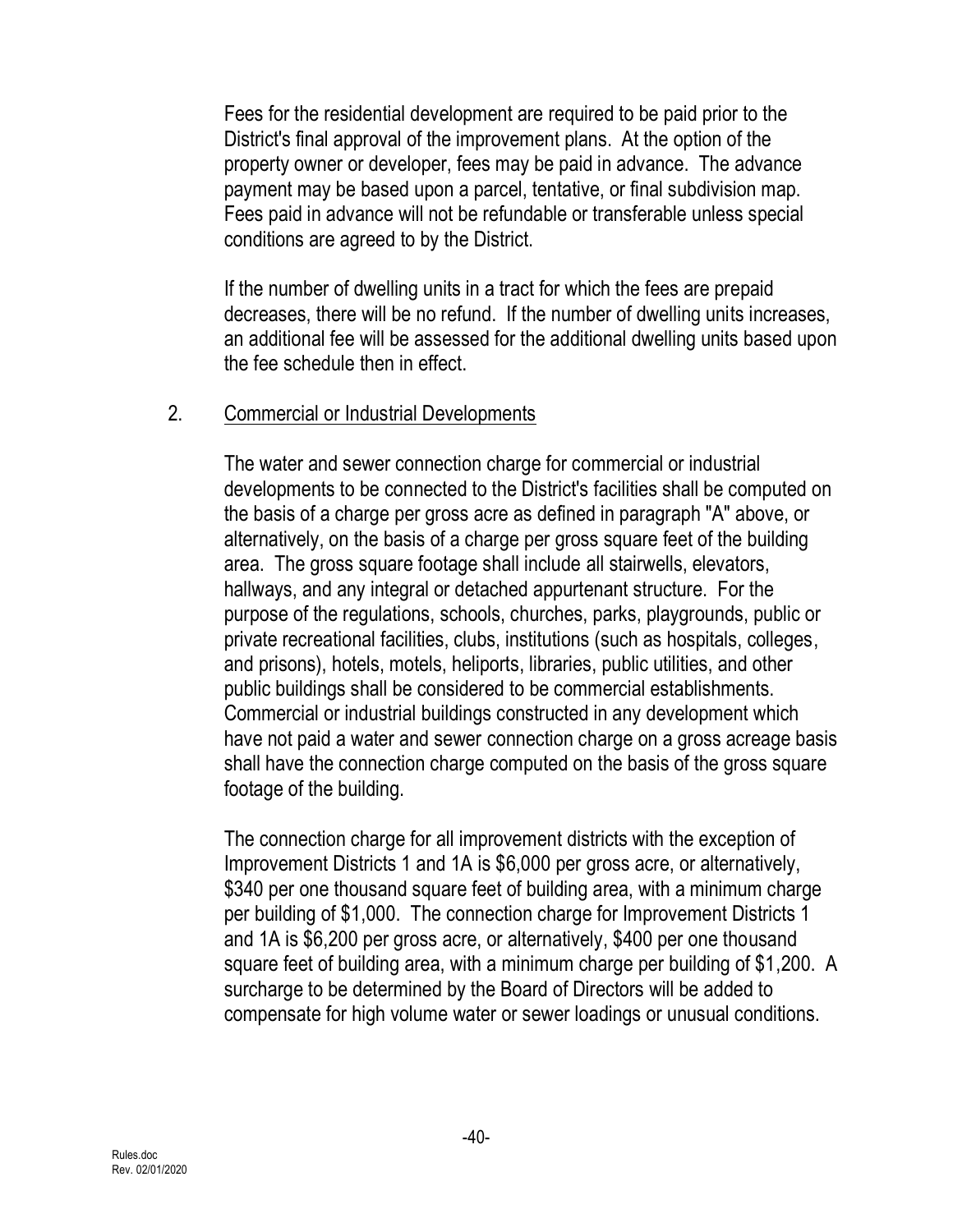#### 3. Connection Charge Summary

Set forth in tabular form are the total of the connection charges due under paragraph "B".

## **TOTAL CONNECTION CHARGES**

#### Residential

| I.D. 1 and 1A                                       | All Other I.D.'s                                    |
|-----------------------------------------------------|-----------------------------------------------------|
| \$1,400/du for first 5 du/acre                      | \$1,200/du for first 5 du/acre                      |
| \$1,200/du for second 5<br>du/acre                  | \$1,000/du for second 5<br>du/acre                  |
| \$1,000/du for third 5 du/acre                      | \$800/du for third 5 du/acre                        |
| \$800/du for all additional du's<br>over 15 du/acre | \$600/du for all additional<br>du's over 15 du/acre |
|                                                     |                                                     |

#### Commercial & Industrial

| \$6,200/acre or \$400/1000 sq. ft.                             | \$6,000/acre or \$340/1000 |
|----------------------------------------------------------------|----------------------------|
| of building with a minimum charge sq. ft. of building with a   |                            |
| of \$1,200/bldg., whichever is less minimum charge of \$1,000/ |                            |
|                                                                | bldg., whichever is less   |

## 4. Interpretation of Capacity Charges

If the factual situations presented in an application by an applicant, owner, or customer do not precisely fall within the rules herein promulgated, the General Manager shall interpret them in a reasonable manner. In making such interpretations, the General Manager shall be guided by the policy of the District hereinabove set forth. In the event that an applicant, owner, or customer does not concur in the determination of the General Manager, he may request that such be considered by the Board.

## 5. Connection Charge Refunds

Connection charges may be refunded if use does not occur as herein specified or at the sole and absolute discretion of the Board of Directors upon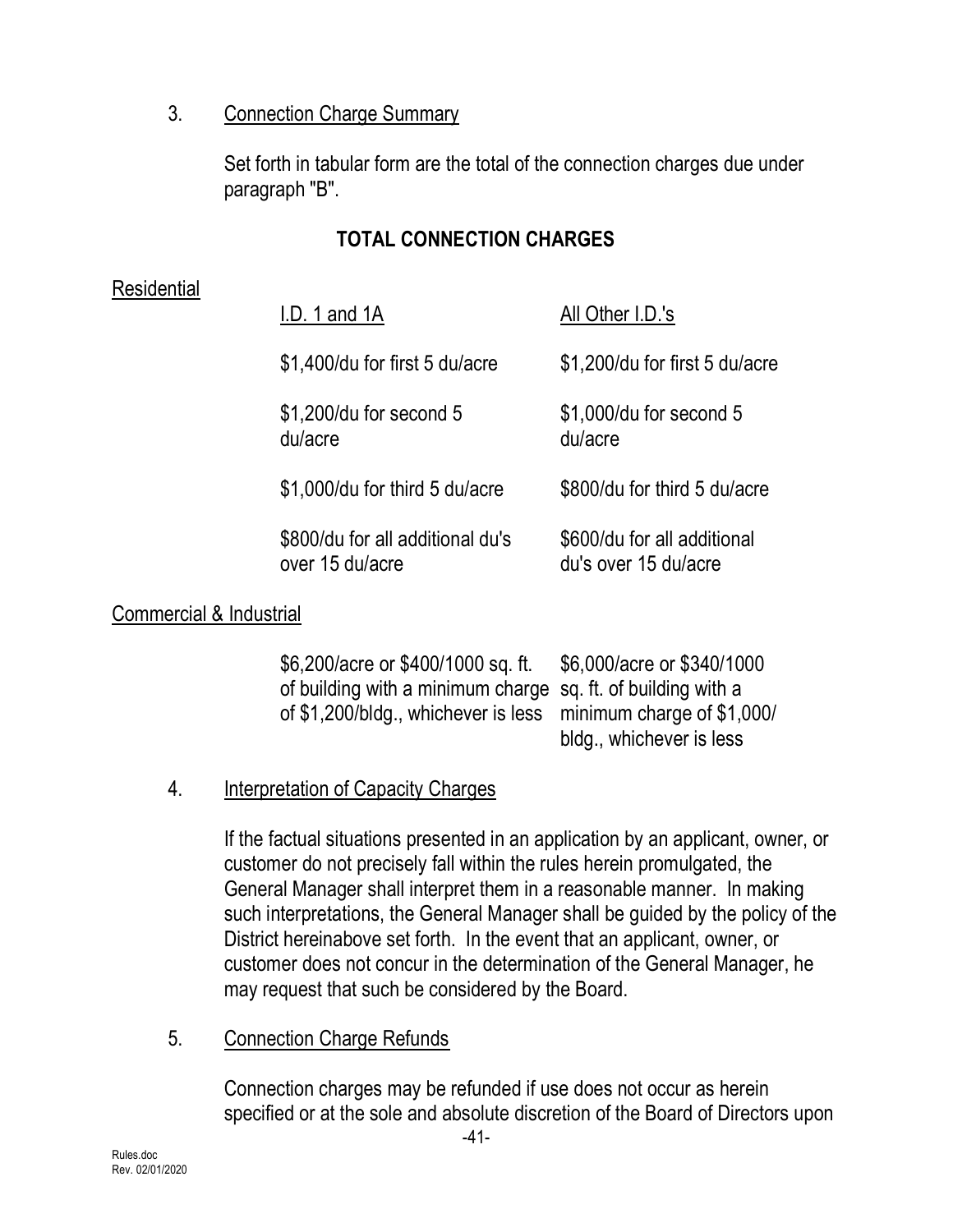the request of the developer, except for charges paid in advance pursuant to Section 101, Paragraph B-1 of this Exhibit. This refund may be refunded less an amount for administrative costs equal to five percent (5%) of the connection charge, up to a maximum of \$1,000, unless actual costs are in excess thereof, in which case actual costs will be deducted.

The refund requires the voiding of the District's "will serve" letter. Prior to payment of the refund by the District, the applicant will be required to provide evidence that notice was submitted to the County of Orange or its successor and the Real Estate Commissioner of the State of California that the Real Estate Report provision relative to water and sewer service is no longer valid, and to submit to the District a copy of the Real Estate Commission's acknowledgment to the change. Any desire for future service for the subject property will require the initiation of new submittal and request for service.

#### C. WATER METER CHARGE AND MISCELLANEOUS CHARGES

#### 1. New Water Meter Charge - Provision of Meter by District

Applicants, owners and customers are responsible for all costs associated with the installation of new water service lines and new water meters to provide water service to the customer. Upon acceptance of the installation, operation, maintenance, and replacement of the water service line and meter become the responsibility of the District and are the property of the District. As an option, the District provides meter packages, along with individual meter components, that meet the District's specifications for purchase from the District for new meter installations. The charges for the meter package, and individual meter components, shall be as set forth in the following table: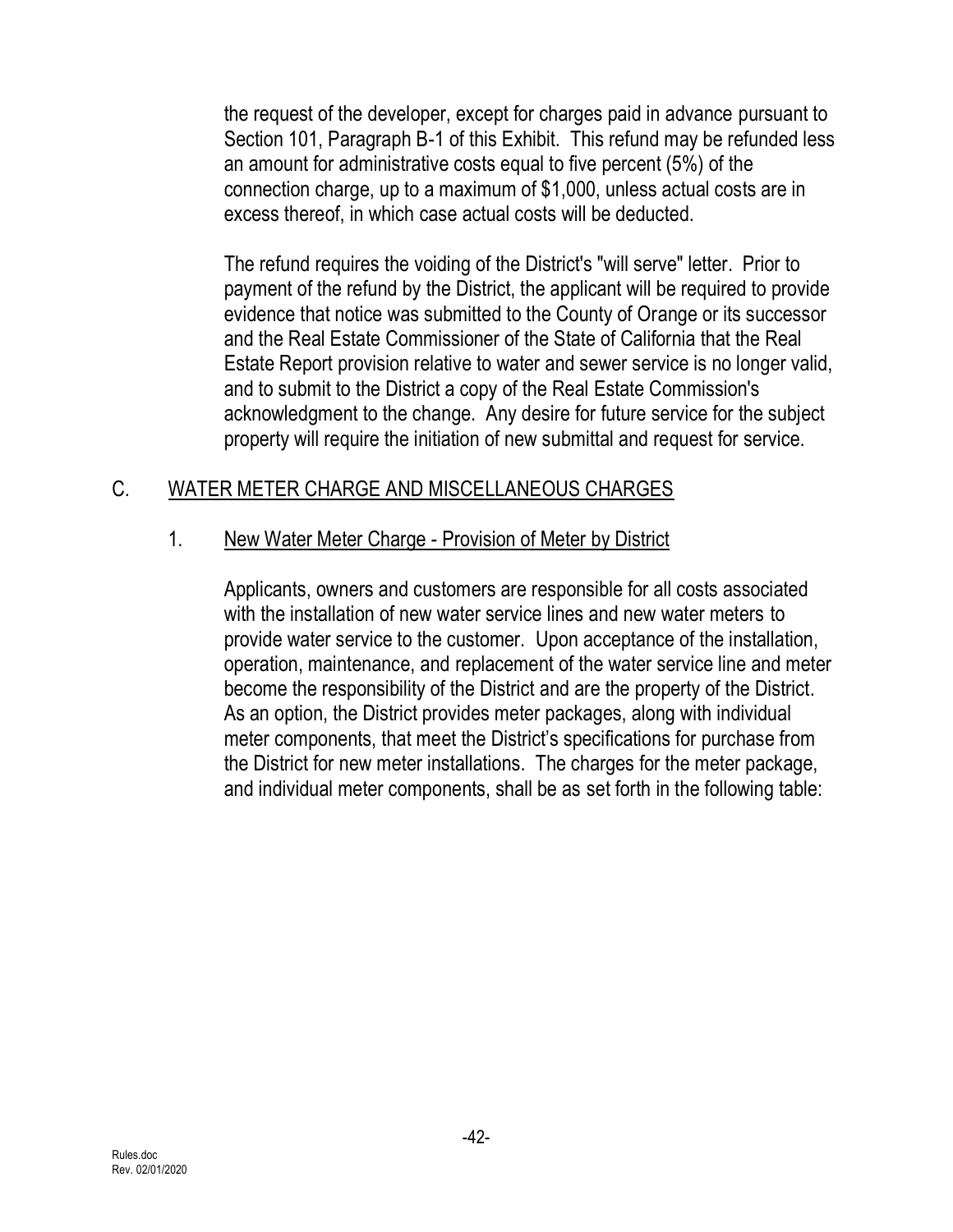## **Water Meter and Component Charges**

|                                 | $\frac{3}{4}$<br>Domestic<br>Meter | 1" Domestic<br>Meter | $1\frac{1}{2}$<br>Domestic<br>Meter                                                              | 2" Domestic<br>Meter                                                                       | $1\frac{1}{2}$<br>Irrigation<br>Meter                                                            | 2" Irrigation<br>Meter                                                                     |
|---------------------------------|------------------------------------|----------------------|--------------------------------------------------------------------------------------------------|--------------------------------------------------------------------------------------------|--------------------------------------------------------------------------------------------------|--------------------------------------------------------------------------------------------|
| <b>Complete</b><br>Package      | \$193.18                           | \$304.53             | \$1,448.13                                                                                       | \$1,712.72                                                                                 | \$1,095.51                                                                                       | \$1,330.57                                                                                 |
| <b>Individual Components</b>    |                                    |                      |                                                                                                  |                                                                                            |                                                                                                  |                                                                                            |
| Gaskets (2)                     | \$0.23                             | \$0.28               | \$0.98                                                                                           | \$1.67                                                                                     | \$0.98                                                                                           | \$1.67                                                                                     |
| Nuts & Bolts $(4)$              | N/A                                | N/A                  | <b>NUTS</b><br>\$1.62 ea<br><b>BOLTS</b><br>\$2.87 ea<br>\$4.49<br>$$4.49 \times 4 =$<br>\$17.96 | <b>NUTS</b><br>\$2.59 ea<br><b>BOLTS</b><br>\$2.91 ea<br>\$5.50<br>$$5.50 X4 =$<br>\$22.00 | <b>NUTS</b><br>\$1.62 ea<br><b>BOLTS</b><br>\$2.87 ea<br>\$4.49<br>$$4.49 \times 4 =$<br>\$17.96 | <b>NUTS</b><br>\$2.59 ea<br><b>BOLTS</b><br>\$2.91 ea<br>\$5.50<br>$$5.50 X4 =$<br>\$22.00 |
| Concrete Box                    | \$14.31                            | \$14.31              | \$79.39                                                                                          | \$79.39                                                                                    | \$79.39                                                                                          | \$79.39                                                                                    |
| Polymer Lid                     | \$27.28                            | \$27.28              | \$51.72                                                                                          | \$51.72                                                                                    | \$51.72                                                                                          | \$51.72                                                                                    |
| Box & Lid                       | \$41.59                            | \$41.59              | \$131.11                                                                                         | \$131.11                                                                                   | \$131.11                                                                                         | \$131.11                                                                                   |
| Diamond Plate<br>Cast Iron Lid  | \$89.02                            | \$89.02              | \$83.00                                                                                          | \$83.00                                                                                    | \$83.00                                                                                          | \$83.00                                                                                    |
| Touchread/Pit<br>Lid<br>(TR/PL) | \$15.00                            | \$15.00              | \$15.00                                                                                          | \$15.00                                                                                    | \$15.00                                                                                          | \$15.00                                                                                    |
| <b>Ball Valve</b>               | \$20.50                            | \$98.91              | \$166.00                                                                                         | \$254.00                                                                                   | \$166.00                                                                                         | \$254.00                                                                                   |
| Meter Only                      | \$115.86                           | \$148.75             | \$1,117.08                                                                                       | \$1,288.94                                                                                 | \$764.46                                                                                         | \$906.79                                                                                   |

## 2. Tag Fee

The Tag Fee, determined by the District, will be charged whenever the District provides a "disconnect notice" to customers.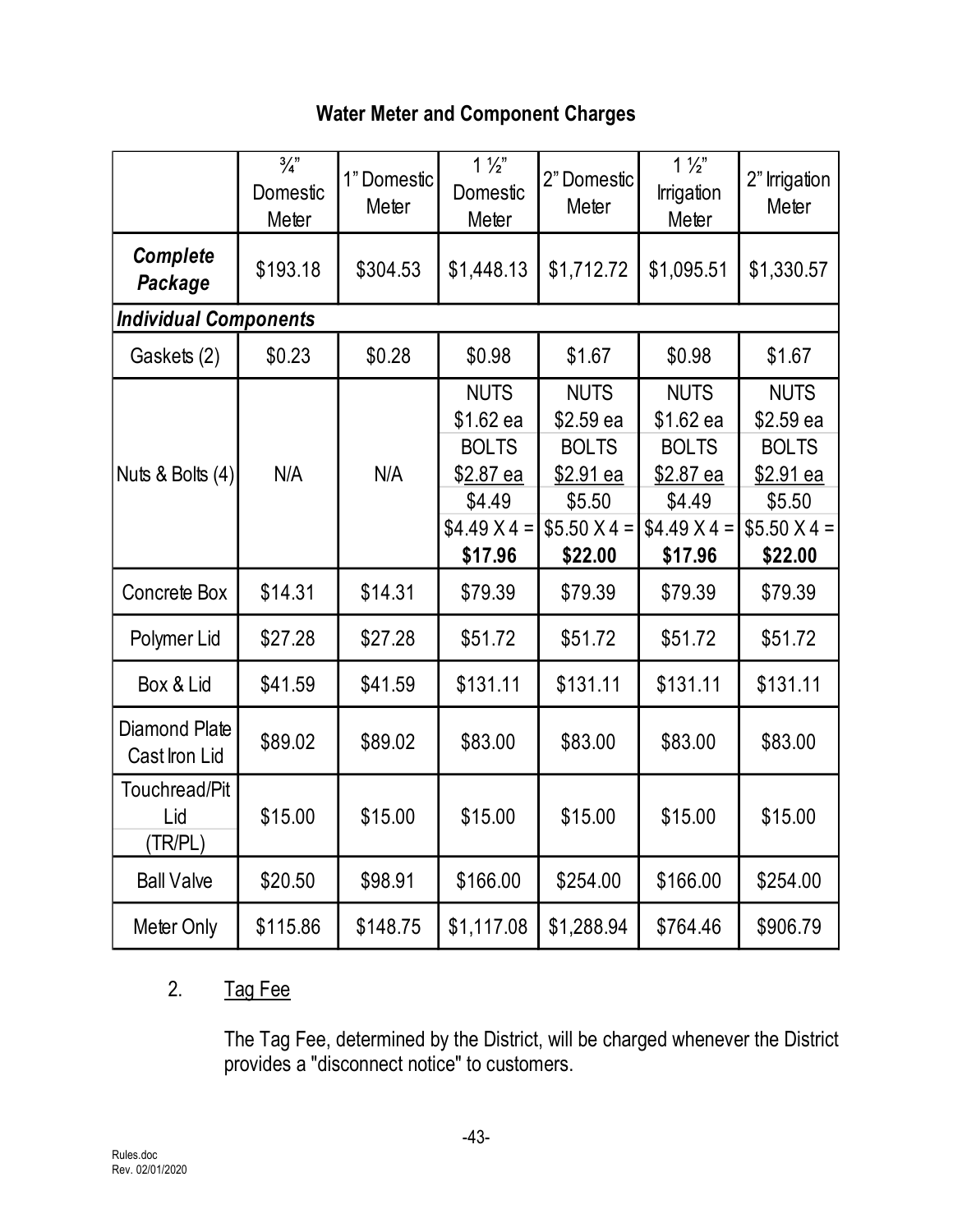#### 3. Work Performed by District Forces

Whenever a repair or construction is required by an applicant that is not covered by the above-referenced table of charges, such work will be done with charges based upon an estimate of costs made by the District.

Whenever water service lines, meters, fire hydrants, or other appurtenances are requested or required to be relocated for an applicant for any reason whatsoever, the charges shall be made on the basis of an estimate of costs by the District.

Whenever the District is required on an emergency basis to repair or construct any District facility for an applicant, or due to an applicant's damage to said facility, the District shall attempt to advise the applicant in advance of the necessity for the repair. If the applicant is not available, the District will proceed with such work as required to correct any emergency situation and the charges will be based upon the costs incurred by the District.

## D. SERVICE CHARGES AND WATER CHARGES

Rates to be charged and collected, and terms, provisions, and conditions to be effective respecting such rates for water and sewer service and water delivered by the District to consumers for use within the boundaries of the District are hereby fixed and established as follows:

- 1. Schedule 1 General Metered Service Residential
	- a. Water Service Charge: A monthly charge shall be collected from each customer having a service connection to the water system.

|                | As of 7/1/11              |
|----------------|---------------------------|
| Meter Size     | <b>Basic Water Charge</b> |
| 5/8", 3/4", 1" | 10.36                     |
| 11/2"          | 34.53                     |
| 2"             | 55.25                     |
| ვ"             | 120.87                    |
| 4"             | 207.20                    |
| 6"             | 431.67                    |
| 8"             | 621.60                    |
| 10"            | 1,001.47                  |
|                | $\cdot$ $\cdot$           |

#### **Monthly Service Charge**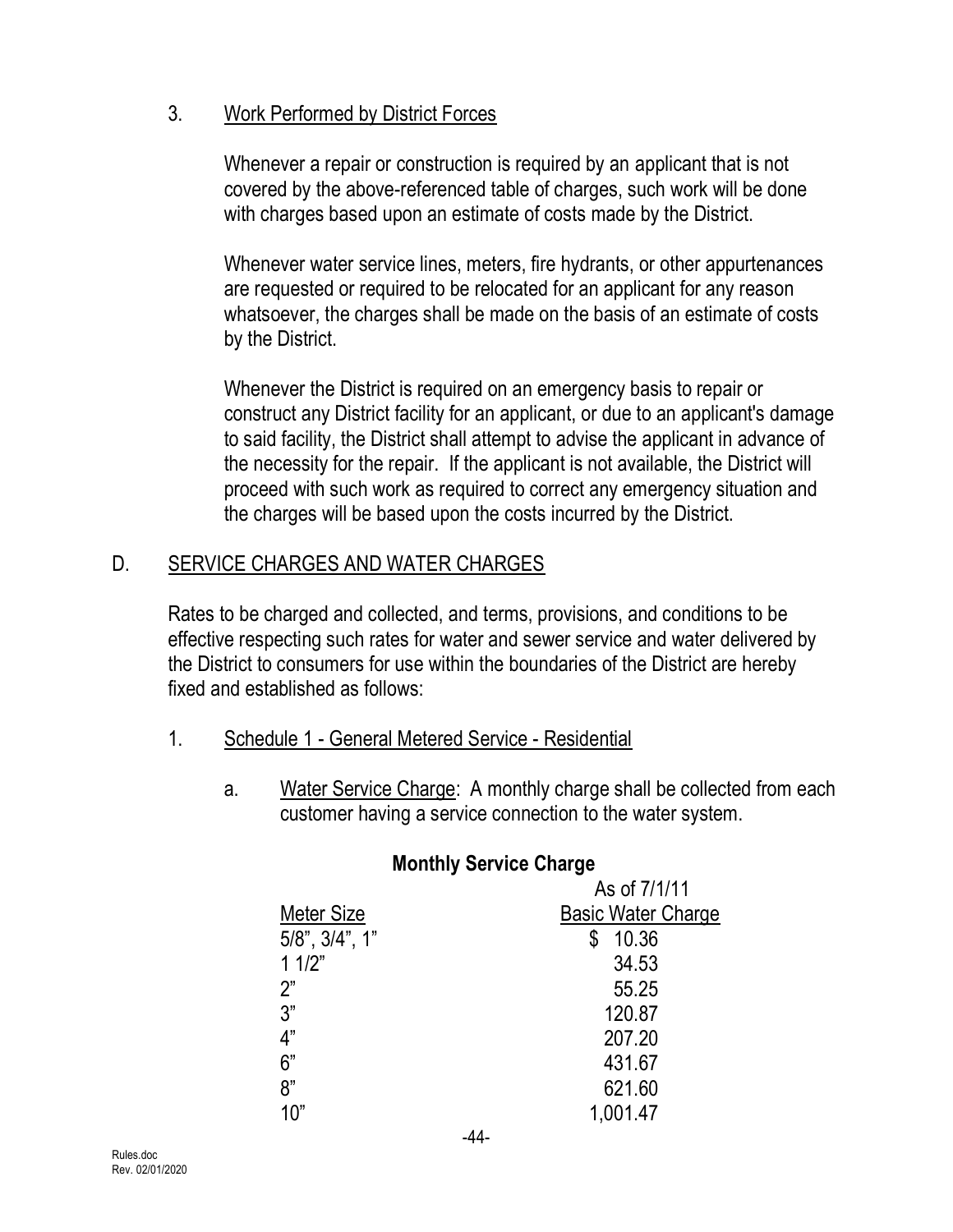Partial Billing Period Charges - A water service charge for partial billings (first bill and closing bill only) will be made according to the following schedule:

Initial Bill Closing Bill Number of days multiplied 0-4 days - no charge by daily rate 5+ days - number of days

multiplied by daily rate

b. Water Use Charge: The following rates are to be collected for all water used by general metered services.

Monthly Quantity Charge - All quantities of water delivered by the District shall be charged on the basis of billing units in accordance with the following rate schedule. One Billing Unit (BU) is 100 cubic feet of water, which equals 748 gallons.

#### **Residential & Multi-Family Water Rates**

|                           | As of 7/1/11                       |
|---------------------------|------------------------------------|
| <i>*Consumption Tiers</i> | <b>Water Rate Per Billing Unit</b> |
| Conservation              | \$1.38                             |
| <b>Efficient</b>          | 1.54                               |
| Inefficient               | 2.75                               |
| Excessive                 | 5.51                               |
| Wasteful                  | 11.02                              |

#### **\*Residential and Multi-Family:**

**Conservation (Tier 1):** Based on the number of people in household, within indoor water budget.

**Efficient (Tier 2):** Based on the total irrigated landscaped area for property, within outdoor water budget.

**Inefficient (Tier 3):** Based on the amount of water exceeding the sum of Tiers 1 and 2 up to 125% of the sum of Tiers 1 and 2.

**Excessive (Tier 4):** Based on the amount of water exceeding the sum of Tiers 1, 2 and 3 up to 150% of the sum of Tiers 1 and 2.

**Wasteful (Tier 5):** Based on exceeding your total water budget by up to 150%.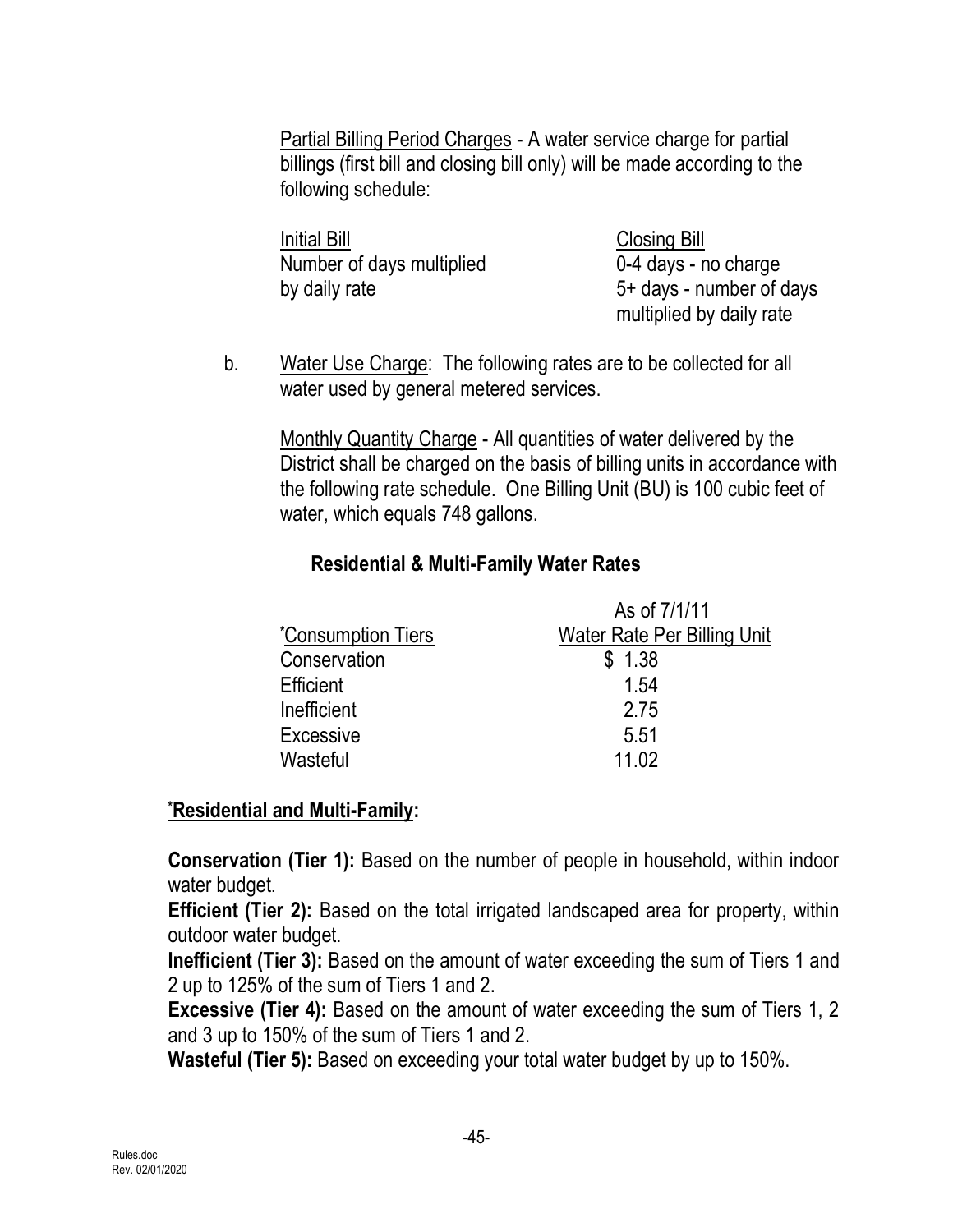#### 2. Schedule 2 – Multiple, Apartment and Commercial Service

a. Water Service Charge: A bimonthly charge shall be collected from each customer having a service connection to the water system. The basic service charge is determined by the meter size.

#### **Bimonthly Service Charge**

|                      | As of 7/1/11              |
|----------------------|---------------------------|
| Meter Size           | <b>Basic Water Charge</b> |
| $5/8$ ", $3/4$ ", 1" | \$20.72                   |
| 11/2"                | 69.06                     |
| 2"                   | 110.50                    |
| 3"                   | 241.74                    |
| 4"                   | 414.40                    |
| 6"                   | 863.34                    |
| 8"                   | 1,243.20                  |
| 10"                  | 2,002.94                  |

b. Water Use Charge: The rates to be collected for all water used by apartment, multiple units, public, commercial or industrial metered services are as follows:

#### **COMMERCIAL WATER RATES**

| <i>*Consumption</i><br><b>Tiers</b> | Description            | <b>Beginning</b><br>07/01/11<br>(per BU) |
|-------------------------------------|------------------------|------------------------------------------|
| Conservation                        | Base (first 20<br>B.U. | \$1.38                                   |
| Efficient                           | <b>Water Budget</b>    | \$1.54                                   |
| Inefficient                         |                        | \$2.75                                   |
| Excessive                           |                        | \$5.51                                   |
| Wasteful                            |                        | \$11.02                                  |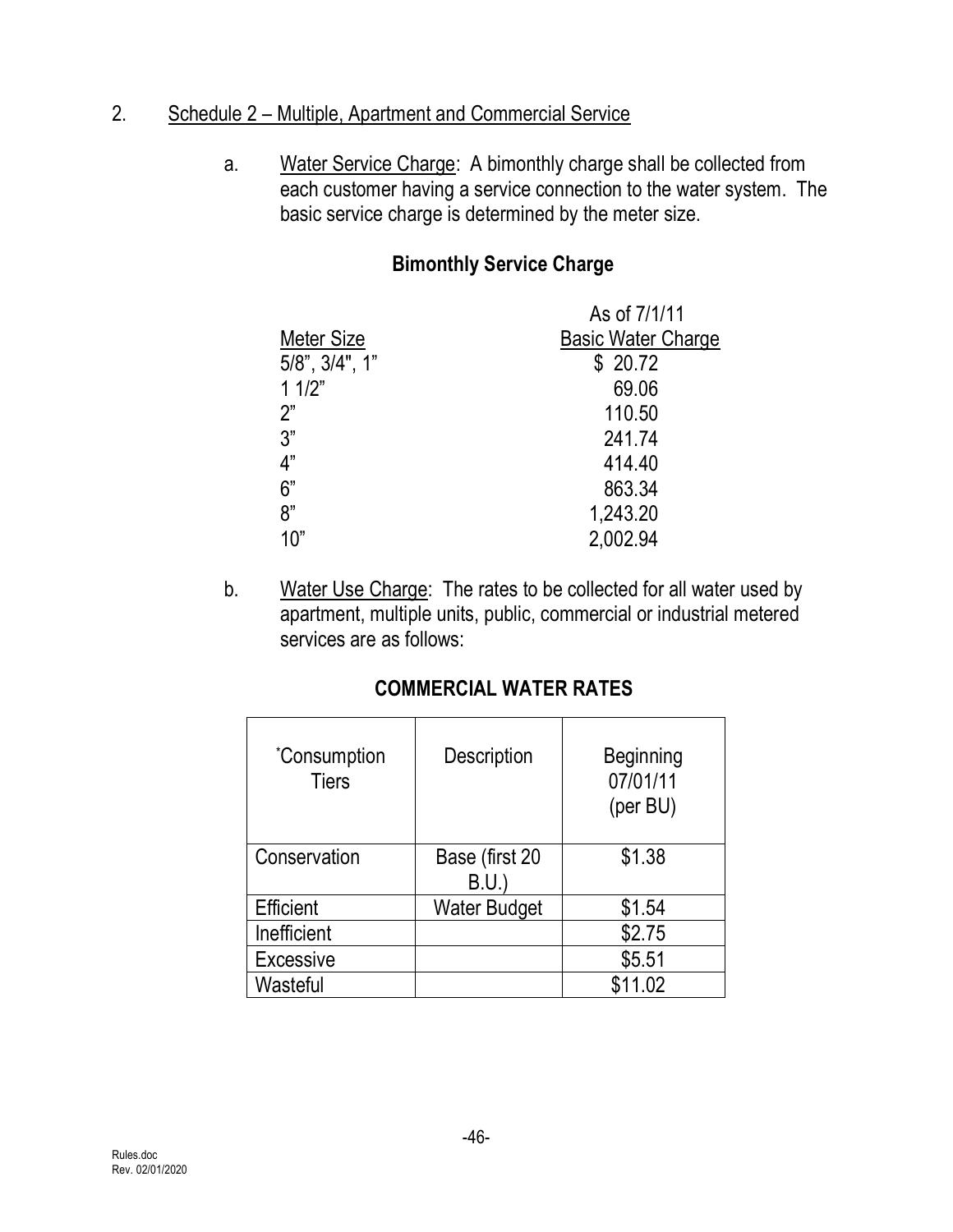## **COMMERCIAL/IRRIGATION WATER RATES**

| <i>*Consumption</i><br><b>Tiers</b> | Description            | <b>Beginning</b><br>07/01/11<br>(per BU) |
|-------------------------------------|------------------------|------------------------------------------|
| Conservation                        | Base (first 20<br>B.U. | \$1.54                                   |
| Efficient                           | <b>Water Budget</b>    | \$1.54                                   |
| Inefficient                         |                        | \$2.75                                   |
| <b>Excessive</b>                    |                        | \$5.51                                   |
| Wasteful                            |                        | \$11.02                                  |

#### \* **Commercial/Irrigation/Recycled Water:**

**Conservation (Tier 1):** Based on the first 20 BUs.

**Efficient (Tier 2):** Based on the remainder of water budget.

**Inefficient (Tier 3):** Based on the amount of water exceeding the sum of Tiers 1 and 2 up to 110% of the sum of Tiers 1 and 2.

**Excessive (Tier 4):** Based on the amount of water exceeding the sum of Tiers 1, 2 and 3 up to 120% of the sum of Tiers 1 and 2.

**Wasteful (Tier 5):** Based on exceeding your total water budget by up to 150%.

#### **ALLOCATION FOR WATER BUDGET CONSUMPTION CHARGES**

**Allocation includes fixed component for indoor usage and variable component for landscape irrigation.**

| <b>Account Type</b>             | <b>Base</b><br><b>Allocation</b><br><b>Numbers</b><br>οf<br><b>Residents</b> | Landscape<br>Area<br>(LA) | <b>Base Allocation</b><br><b>Indoor</b> | <b>Base</b><br><b>Allocation</b><br><b>Outdoor</b> | <b>Total Allocation</b>                                  |
|---------------------------------|------------------------------------------------------------------------------|---------------------------|-----------------------------------------|----------------------------------------------------|----------------------------------------------------------|
| <b>Residential Detached</b>     | 4                                                                            | Actual acreage            | # Residents $x$ 65<br>gpd               | ET x $PF/0.8 x$<br>$0.62 \times LA$                | (Indoor + Outdoor)<br>x # days in bill<br>service period |
| <b>Residential</b><br>Attached* | 3                                                                            | 300                       | # Residents $x$ 65<br>gpd               | ET x $PF/0.8 x$<br>$0.62 \times LA$                | (Indoor + Outdoor)<br>x # days in bill<br>service period |
| Apartments*                     | 2                                                                            | N/A                       | # Residents $x$ 65<br>gpd               | N/A                                                | (Indoor)<br>$x \#$ days in bill<br>service period        |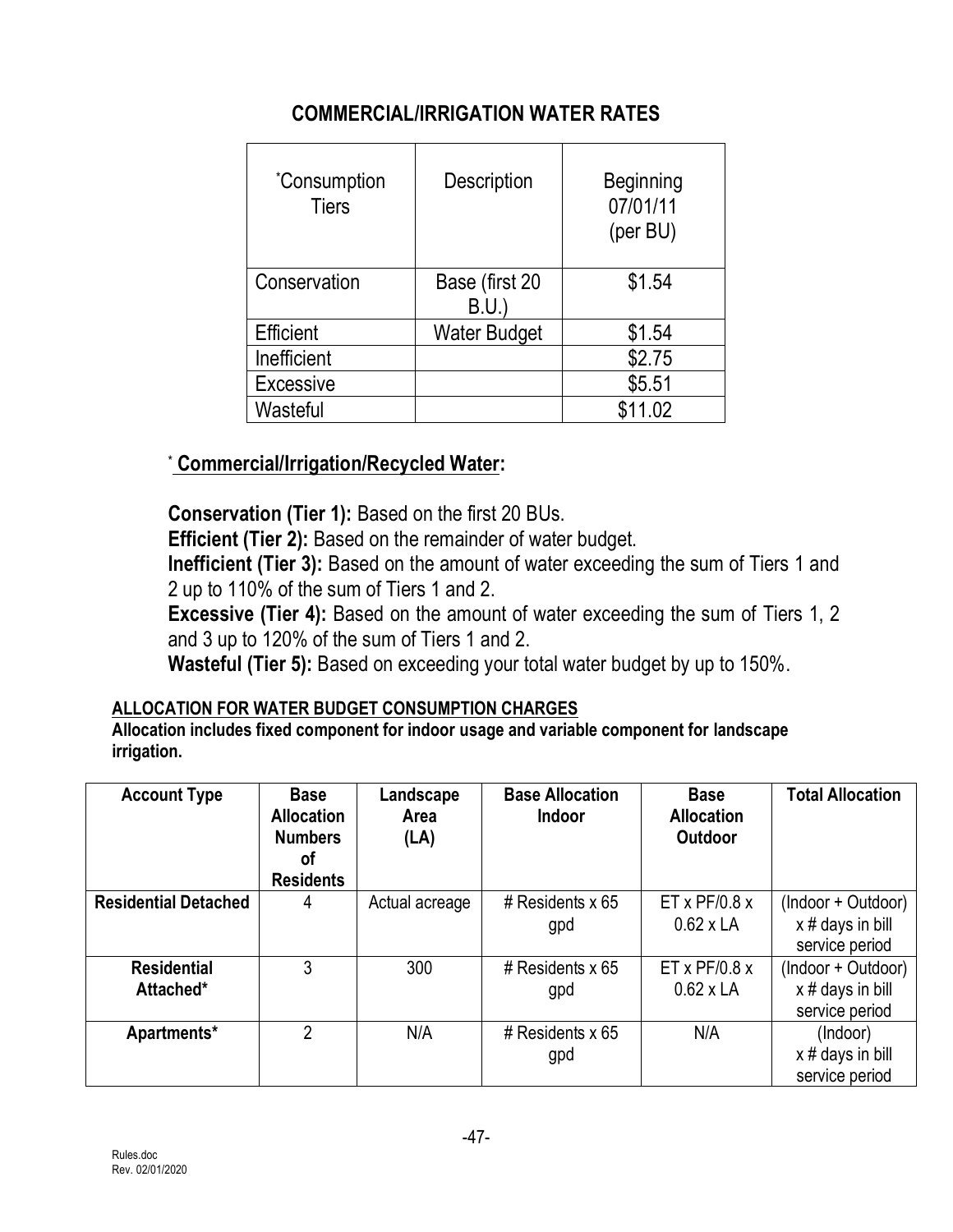| <b>Commercial</b>                      | N/A | Actual acreage | Site specific: based<br>on 3 years rolling<br>monthly average<br>(based on actual<br>account usage,<br>averaged for the<br>same month(s)back<br>3 years) | ET x $PF/0.8 x$<br>$0.62 \times LA$           | (20 BUs + Site<br>specific +<br>Outdoor) x # days<br>in bill service<br>period |
|----------------------------------------|-----|----------------|----------------------------------------------------------------------------------------------------------------------------------------------------------|-----------------------------------------------|--------------------------------------------------------------------------------|
| Irrigation, Recycled                   | N/A | Actual acreage | N/A                                                                                                                                                      | ET x $PF/0.8 x$<br>$0.62 \times LA$           | $(20$ BUs +<br>Outdoor) x # days<br>in bill service<br>period                  |
| Institutional**<br>Irrigation/Recycled | NA. | Actual acreage | N/A                                                                                                                                                      | $ET \times PF/1.0 \times$<br>$0.62 \times LA$ | $(20$ BUs +<br>Outdoor) x # days<br>in bill service<br>period                  |

\*For master-metered apartments and condominiums, the base allocation is multiplied by the number of dwelling units.

\*\*Institutional= acreage owned by public agency where significant public use (i.e. turf, playing field, park areas; but excluding (i.e.) slopes, median strips)

gpd = gallons per day

BU = billing unit = 748 gallons

LA = landscape acreage. Assumes that 100% of the landscape is cool-season turf-grass

ET (evapotranspiration) = from MNWD weather stations located in microclimate zones

PF (plant factor)/0.8 = amount of irrigation water for cool-season turf needs at various times of the year

PF/1.0 = amount of irrigation water for cool-season turf needs at various times of the year

0.62 = conversion factor from inches to cubic feet

## **VARIANCE FROM ALLOCATIONS**

Water allocations are based on the number of residents, or in the case of commercial indoor allocation on historical average use, landscape square footage and actual daily weather and evapotranspiration (ET) data for the 110 microclimates within the District rate area.

Variances will be determined on a case-by-case basis. Residential customer variances are available for larger than normal irrigated landscaped areas, additional residents, special medical needs, livestock, pool filling and for other purposes such as licensed care facilities. Commercial customer variances are available for additional employees, adjustments to irrigated acreage, business expansion or new technology, and in other circumstances.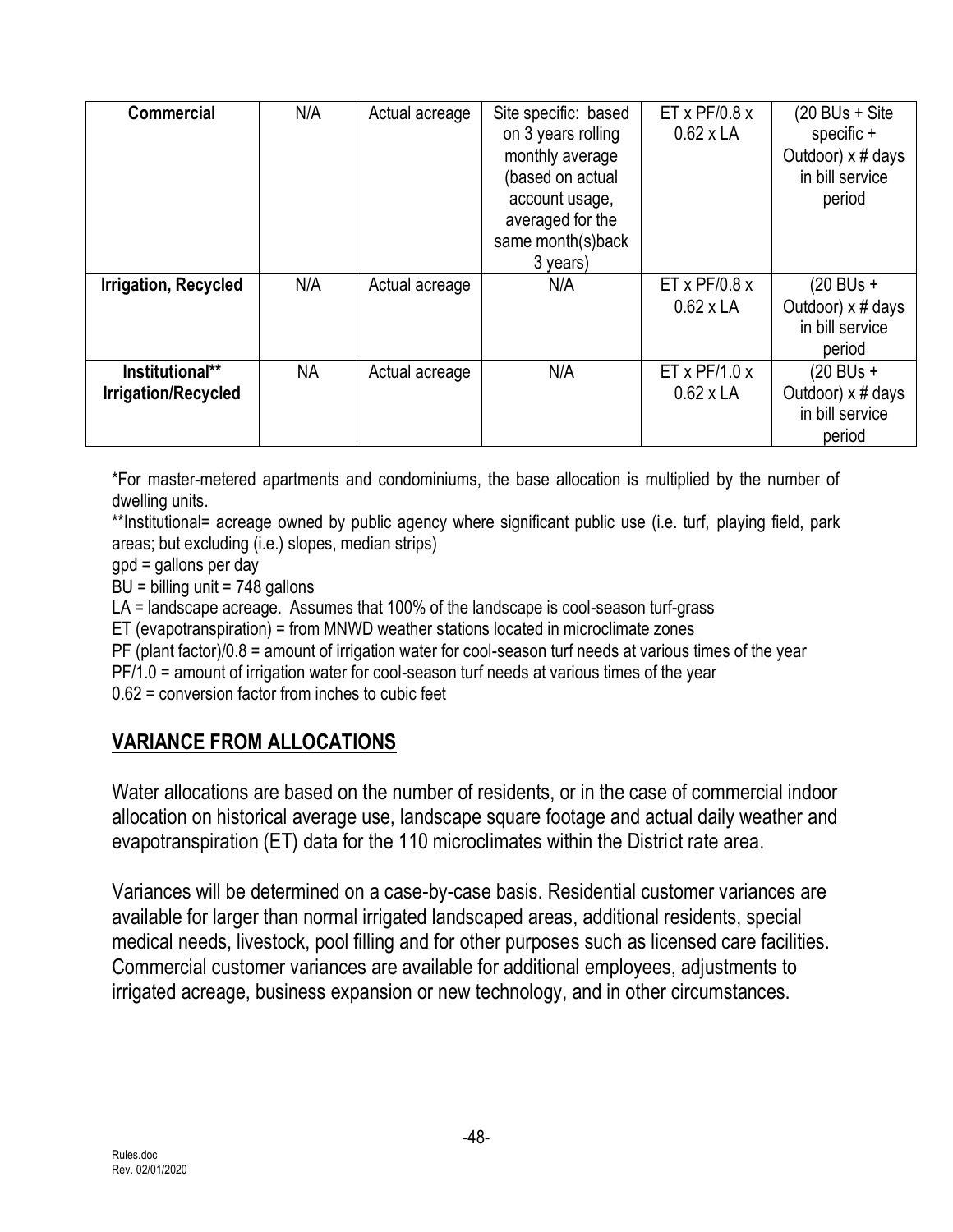#### **VARIANCE PROCEDURES FOR WATER- BUDGET-BASED RATE STRUCTURE**

## **I. Residential Customers**

## **1. ALLOCATIONS**

- A. Single family homes will be given a default of 4 persons per household, condominiums will be given 3 persons per household, and apartments will have a 2 person default, based on local census data. Customers can request up to 2 additional occupants without documentation. If requesting more than two additional occupants, the District reserves the right to request proof of residency and the customer must fill out a variance request form.
- B. Each occupant will be allocated 65 gallons per person per day.
- C. Irrigated acreage will be determined by the District's Geographic Information System, County Assessor parcel data, a site survey conducted by the District or by customer input.
- D. Customers are allowed to fill their pools once every 3 years for regular maintenance. The additional water used above their allocation will be billed at the Tier 2 rate.

## **2. VARIANCES**

- A. General Information:
	- 1) An approved variance will increase the base allocation Conservation Tier 1 or Efficiency Tier 2- and will be determined on a case by case basis.
	- 2) It is the responsibility of the customer to contact the District and request adjustments to the base allocation through a variance.
	- 3) Relevant factors that could support a variance are additional occupants (if adjusting by more than 2 additional occupants), medical needs, licensed elder or child care facility, livestock, and increased irrigated landscape area. Other circumstances may also support a variance.
- B. Requirements:
	- 1) A variance request form must be submitted to the Customer Service Department. Variance forms can be picked up at the main office or downloaded from the District's website.
	- 2) Additional documentation may be requested at the discretion of the District. (School Records, Drivers Licenses, Business Licenses, Lease Agreements,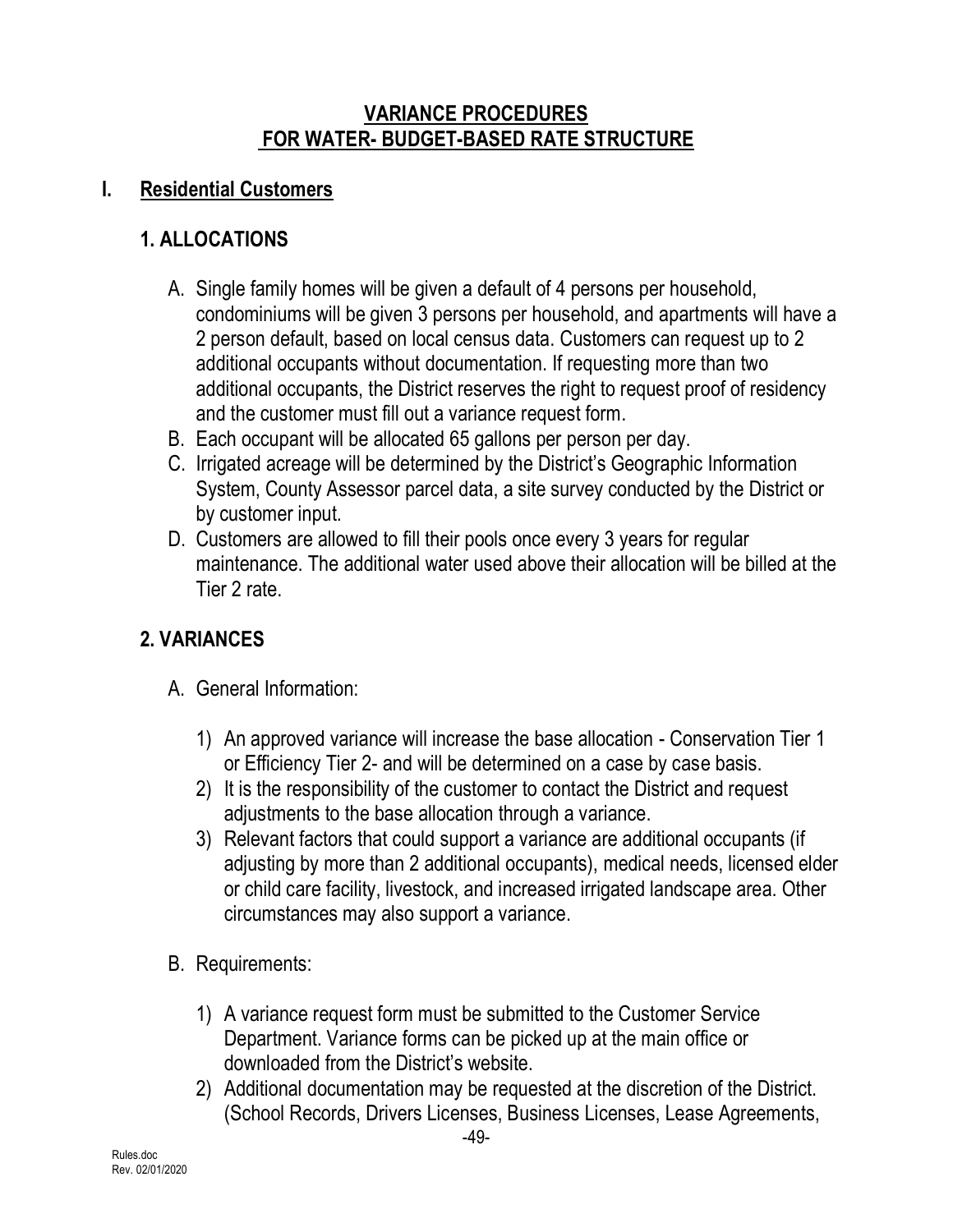etc.) The documentation will be for review only, and the District will not retain any copies of such additional documentation.

- 3) Once a variance request form has been received, a site survey may be conducted by District staff to verify the customer's irrigated square footage. The site survey will be at no charge to the customer.
- 4) Written responses to variance form requests will be provided by the Customer Service Department.
- 5) In the event a variance request is denied, the request form may be resubmitted and reviewed by an appeal board composed of: Chairman of the Rate Review Committee, MNWD Board of Director and the General Manager. Decisions by the appeal board are final.

## **3. ADJUSTMENT OF CHARGES**

- A. Approved Variances
	- 1) If a variance is approved, a retroactive adjustment to the customer's account can be made for a maximum of 60 days.
	- 2) Adjustments will normally be made in the form of a credit on the customer's bill.
	- 3) Customers may be required to submit supporting documentation for continuance of a variance at staff's discretion. Customers are encouraged to update allocation variables anytime.
- B. Repairs and Maintenance
	- 1) Customers may request a bill adjustment if they accrue any inefficient use charges within. Tiers 4 or 5 - due to leaks (indoor and outdoor), stuck valves, broken pipes, etc. The District will require an original sales receipt or invoice as proof that the repairs have been completed.
	- 2) Adjustments will normally be made in the form of a credit on the customer's bill.
	- 3) Customers are allowed to fill their pools once every 3 years for regular maintenance. The additional water used above their allocation will be billed at the Tier 2 rate.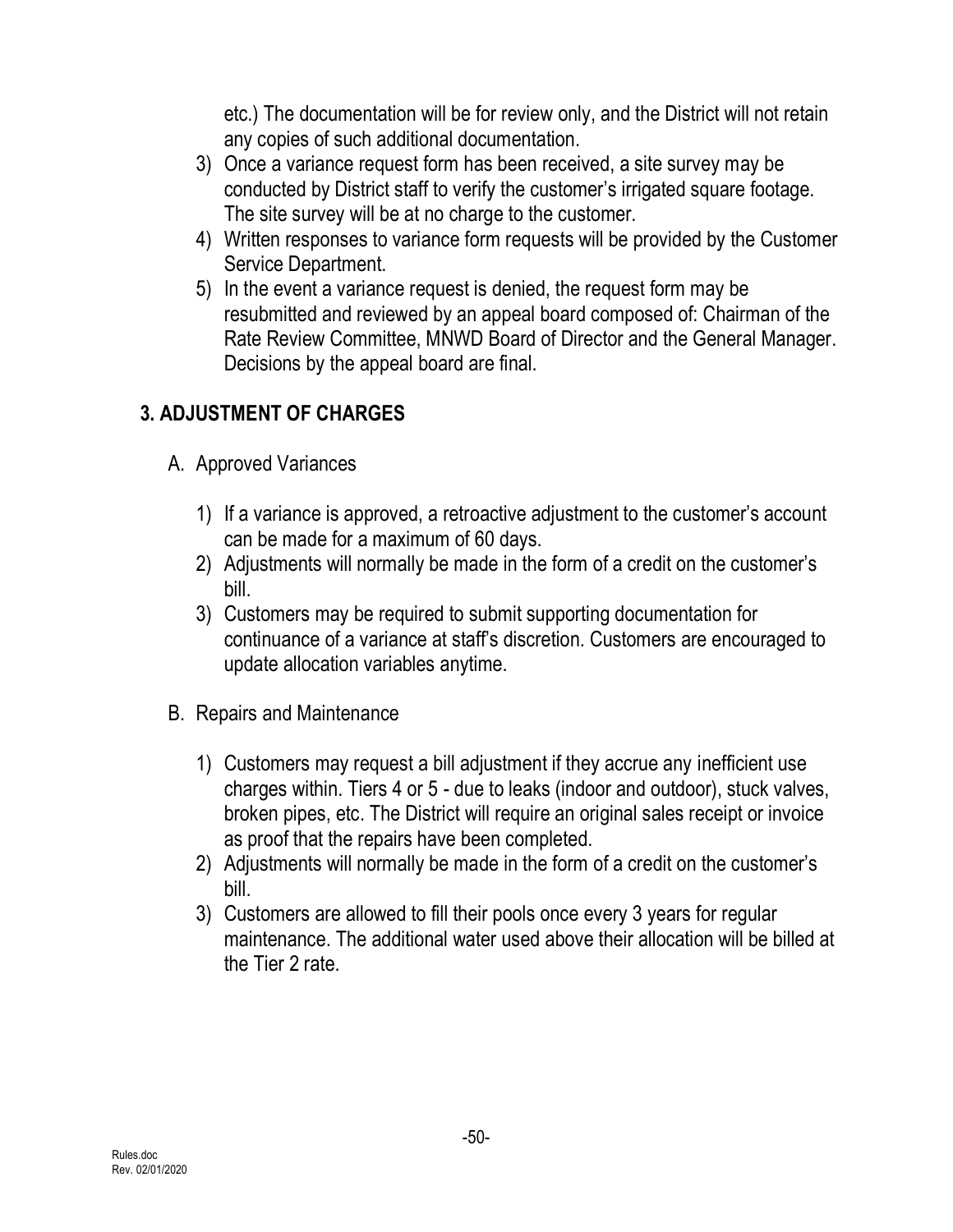## **II. Commercial Customers**

## **1. ALLOCATIONS**

- A. Commercial customers will be given an allocation based on a 3-year rolling average of each commercial customer's monthly use.
- B. New commercial customers who do not have a consumption history with the District will be billed at Tiers 1 and 2 for the first year.
- C. After the first year, new commercial customers will be billed as existing commercial customers and their allocation will be based on the first year's average use and will continue thereafter.
- D. Commercial customers are allowed to fill their pools once a year for regular maintenance. The additional water used above their allocation will be billed at the Tier 2 rate.

## **2. VARIANCES**

- A. General Information:
	- 1) An approved variance will increase the base allocation Conservation Tier 1 or Efficiency Tier 2 and will be determined on a case by case basis.
	- 2) It is the responsibility of the customer to contact the District and request adjustments to the base allocation through a variance.
	- 3) Relevant factors that could support a variance are additional employees, increased irrigated landscape area, expansion of production capacity, and new technology. Other circumstances may also support a variance.
- B. Requirements:
	- 1) A variance request form must be submitted to the Customer Service Department. Variance forms can be picked up at the main office or downloaded from the District's website.
	- 2) Additional documentation may be requested at the discretion of the District. The documentation will be for review only, and the District will not retain any copies of such additional documentation.
	- 3) Once a variance request form has been received, a site survey may be conducted by District staff to verify the customer's request. The site survey will be at no charge to the customer.
	- 4) Written responses to variance form requests will be provided by the Customer Service Department.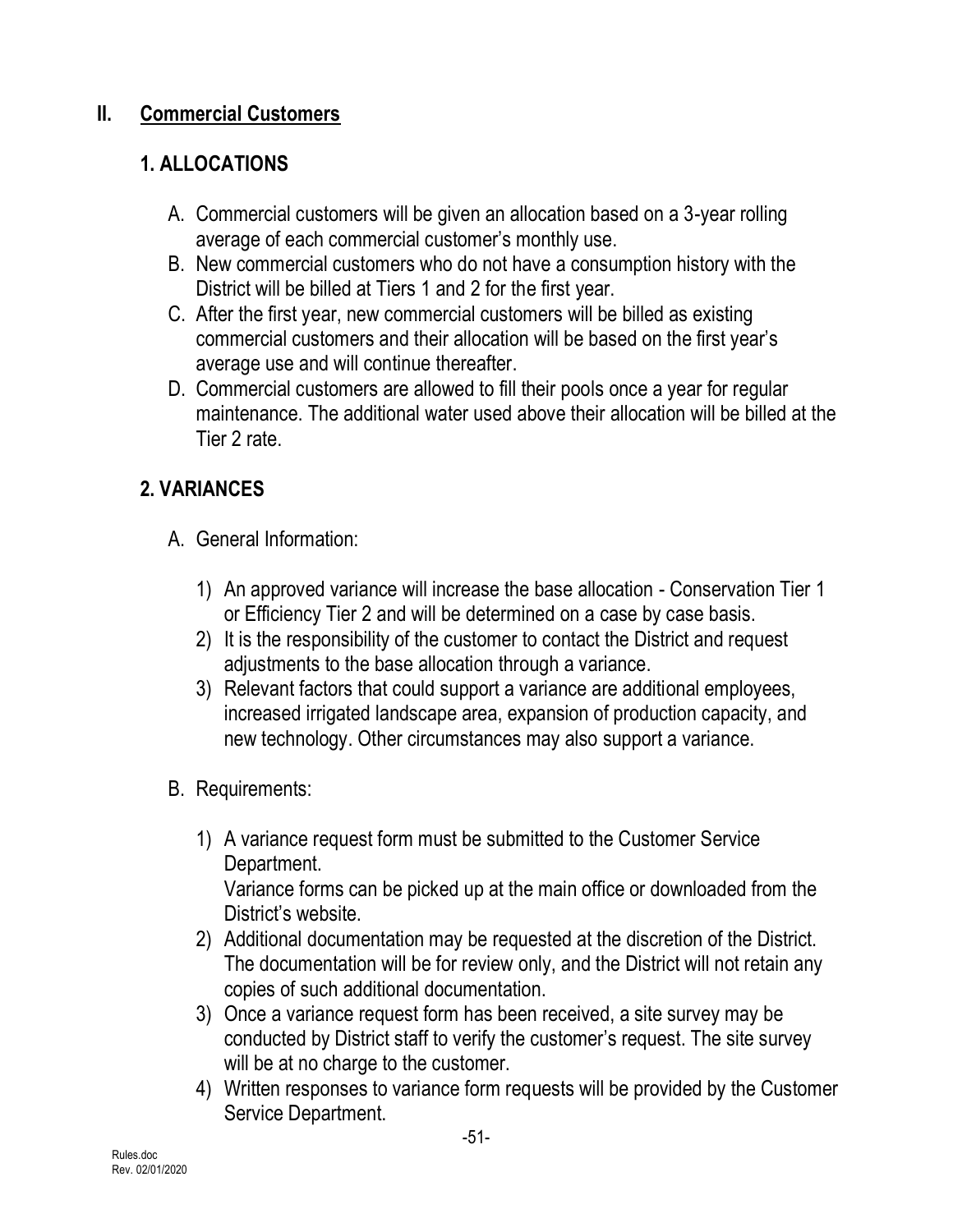5) In the event a variance request is denied, the request form may be resubmitted and reviewed by an appeal board composed of: Chairman of the Rate Review Committee, MNWD Board of Director and the General Manager. Decisions by the appeal board are final.

## **3. ADJUSTMENT OF CHARGES**

- A. Approved Variances
	- 1) If a variance is approved, a retroactive adjustment to the customer's account can be made for a maximum of 60 days.
	- 2) Adjustments will normally be made in the form of a credit on the customer's bill.
	- 3) Customers may be required to submit supporting documentation for continuance of a variance at staff's discretion. Customers are encouraged to update allocation variables anytime.
- B. Business Improvements, Repairs and Maintenance
	- 1) Customers may request a bill adjustment if they accrue any inefficient use charges within Tiers 4 or 5 - due to leaks (indoor and outdoor), stuck valves, broken pipes, etc. The District will require an original sales receipt or invoice as proof that the repairs have been completed.
	- 2) Requests for bill adjustments concerning expansion of production capacity, additional employees, new technology, adjustment to irrigated acreage, etc. may require verification by the District.
	- 3) Adjustments will normally be made in the form of a credit on the customer's bill.
	- 4) Commercial customers are allowed to fill their pools once a year for regular maintenance. The additional water used above their allocation will be billed at the Tier 2 rate.

## **III. Irrigation/Landscape Customers**

## **1. ALLOCATIONS**

A. Irrigation customers will be given an allocation based on the actual irrigated acreage of each meter connection. **Formula:** Landscaped Area (Square Footage) x ET (Evapotranspiration) x .8 (Plant Factor) x .62 (Conversion Factor) = Gallons. Gallons  $\div$  748 = Billing Units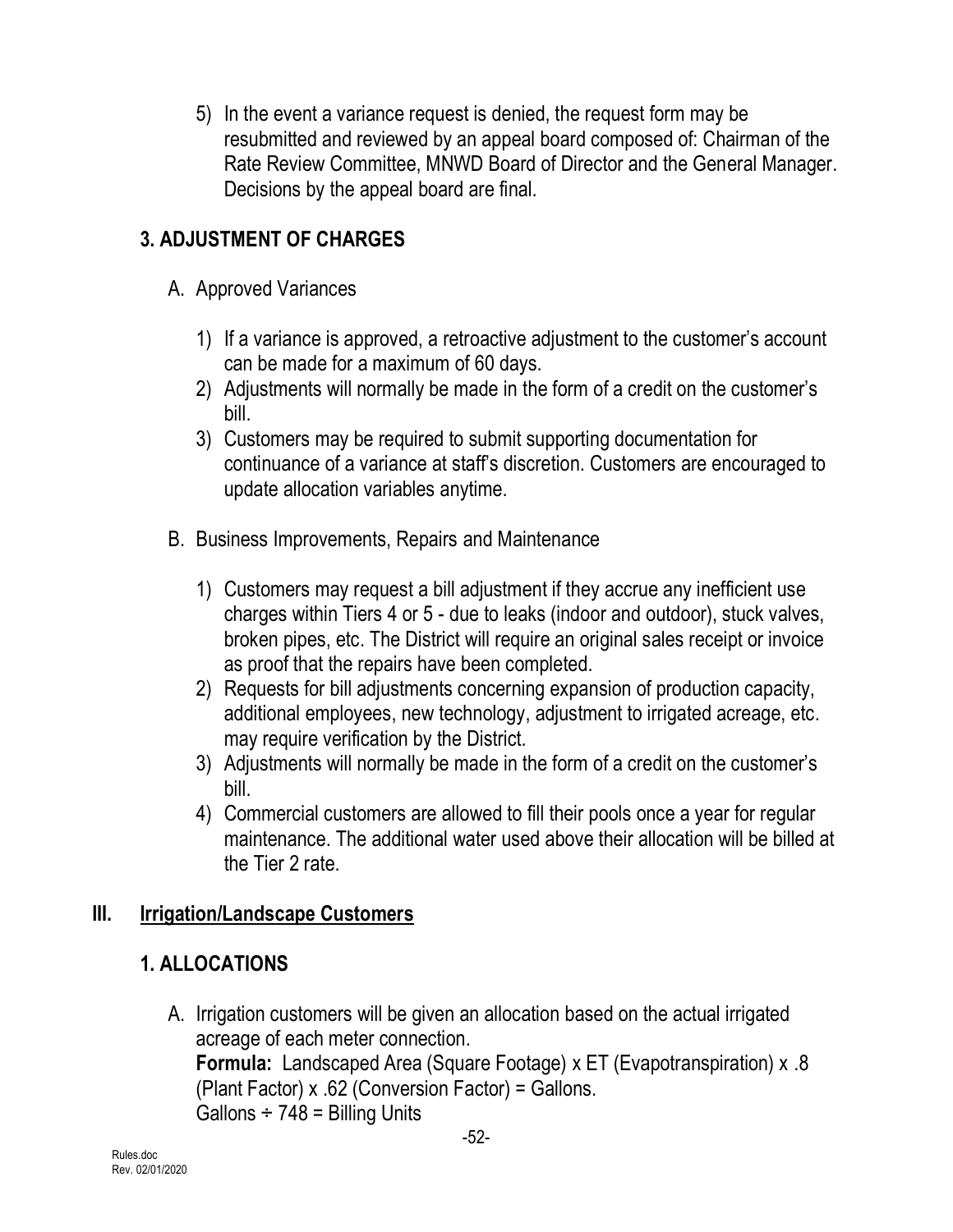B. Irrigated acreage will be determined by the District's Geographic Information System, a site survey conducted by the District, measurements provided by the Landscape Certification Program, or by customer input.

## **2. VARIANCES**

- A. General Information:
	- 1) An approved variance will increase the base allocation Conservation Tier 1 and Efficiency Tier 2 - and will be determined on a case by case basis.
	- 2) It is the responsibility of the customer to contact the District to adjust the square footage for each meter connection. Other circumstances may also support a variance.
- B. Requirements:
	- 1) A variance request form must be submitted to the Customer Service Department.

Variance forms can be picked up at the main office or downloaded from the District's website.

- 2) Additional documentation may be requested at the discretion of the District. The documentation will be for review only, and the District will not retain any copies of such additional documentation.
- 3) Once a variance request form has been received, a site survey may be conducted by District staff to verify the customer's irrigated square footage. The site survey will be at no charge to the customer.
- 4) Written responses to variance form requests will be provided by the Customer Service Department.
- 5) In the event a variance request is denied, the request form may be resubmitted and reviewed by an appeal board composed of: Chairman of the Rate Review Committee, MNWD Board of Director and the General Manager. Decisions by the appeal board are final.

## **3. ADJUSTMENT OF CHARGES**

- A. Approved Variances
	- 1) If a variance is approved, a retroactive adjustment to the customer's account can be made for a maximum of 60 days.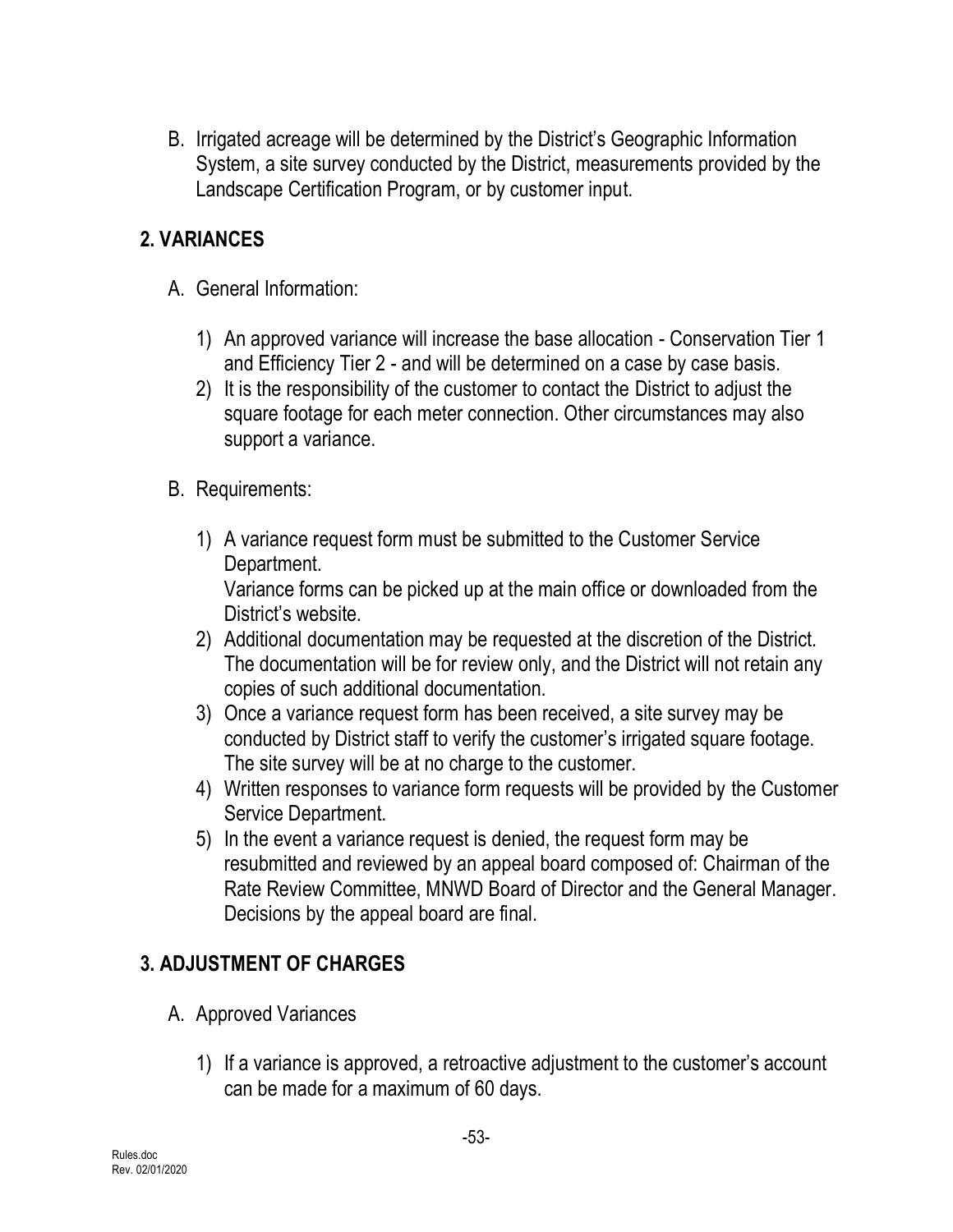- 2) Adjustments will normally be made in the form of a credit on the customer's bill.
- 3) Customers may be required to submit supporting documentation for continuance of a variance at staff's discretion. Customers are encouraged to update allocation variables anytime.
- B. Improvements and Repairs
	- 1) Customers may request a bill adjustment if they accrue any inefficient use charges within Tiers 4 or 5 - due to leaks, stuck valves, broken pipes, etc. The District will require an original sales receipt or invoice as proof that the repairs have been completed.
	- 2) Requests for bill adjustments concerning changes to the irrigated acreage may require verification by the District.
	- 3) Adjustments will normally be made in the form of a credit on the customer's bill.

## **FUTURE WHOLESALE WATER INCREASES**

In addition to the water rates and charges under Sections I and II, the District may, and reserves the right to, pass through additional increases in wholesale water charges imposed by the District's wholesale water supplier, Municipal Water District of Orange County (MWDOC), or from other public agencies, during the period from July 1, 2011 through June 2016. These adjustments may be made to the District's customer bills, at the District's option, whenever MWDOC (or another public agency, as applicable) increases the standard wholesale cost of water beyond the current wholesale cost assumed by the District for the potable water budget consumption charges. The increases would only be made to the extent such increases are not already reflected in the schedule of charges then in effect. The adjustments would be passed through with at least 30-days' notice to customers, and documentation of the increased amount of the wholesale water costs and the basis for adjusting the potable water budget consumption charges would include such adjustments.

- 4. Schedule 3 Temporary Construction Service
	- a. Water Service Charge

A monthly service charge will be collected from each customer having a temporary construction service connection of the water system. The minimum rate is applicable to any service within the billing period.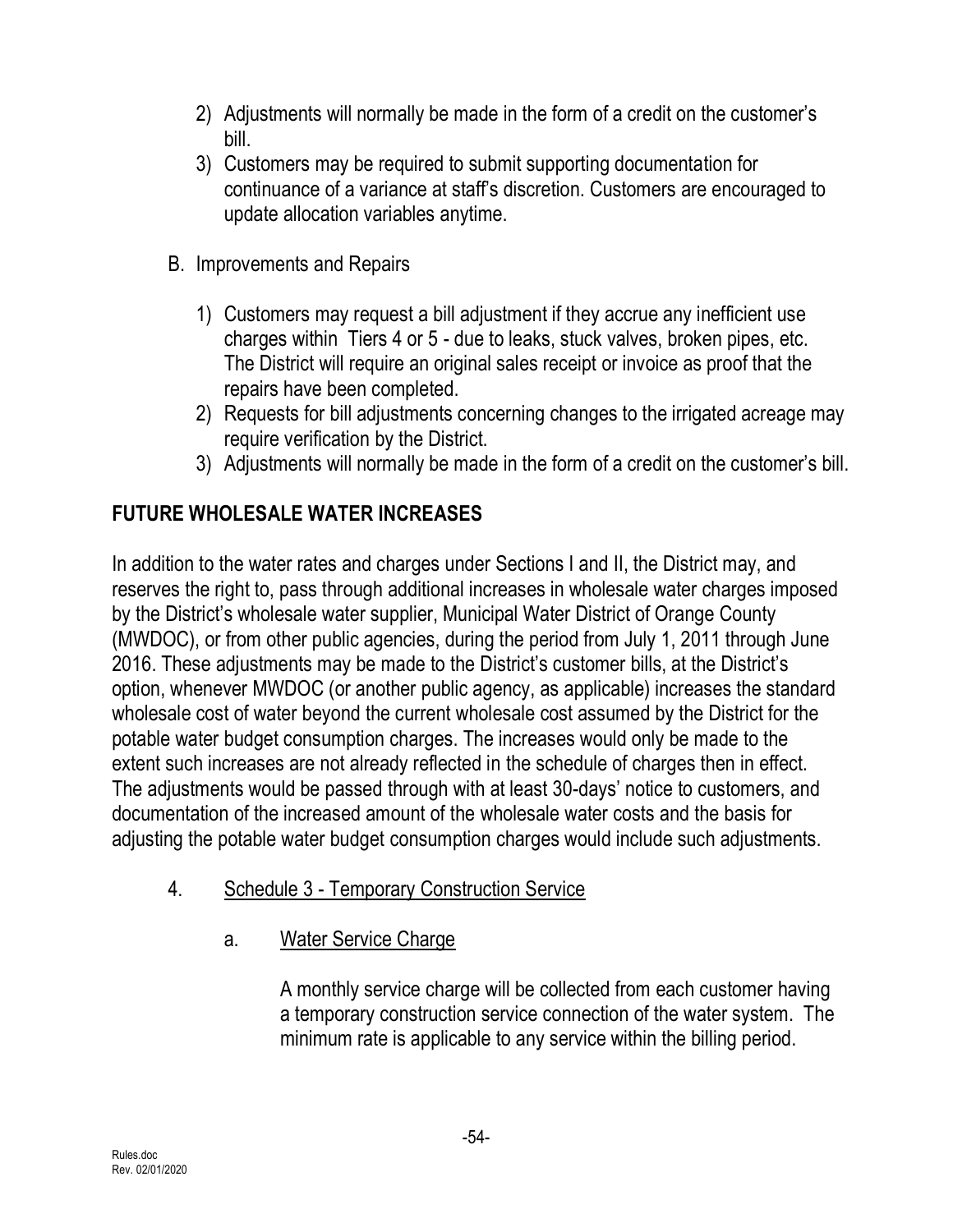#### Meter Deposit

A deposit of \$750 will be required for each temporary construction meter.

| Service Charge              | Minimum Rate |
|-----------------------------|--------------|
| For each service connection | \$78.45      |
|                             | (Monthly)    |

#### b. **Quantity Charge**

| Hydrant Water Rates (Potable)  | \$2.29    |
|--------------------------------|-----------|
| Hydrant Water Rates (Recycled) | \$1.83    |
|                                | (Monthly) |

In the event of water shortage and the unavailability of domestic water for construction use, a priority will be established for a continuing supply of construction water to consumers who utilize effluent water for construction.

c. Water delivered for use outside the District will be charged for at the Moulton Niguel service charge plus the quantity rate charges by the Agency where such water is utilized if such Agency quantity rate is higher than the Moulton Niguel quantity rate.

#### 5. Schedule 4 - Irrigation, Agricultural, and Recycled Service

#### a. Water Service Charges

The following rates will be charged for all water used by each customer having an irrigation, agricultural, or recycled service connection to the water system. For a complete listing of service charges refer to Schedule 2a.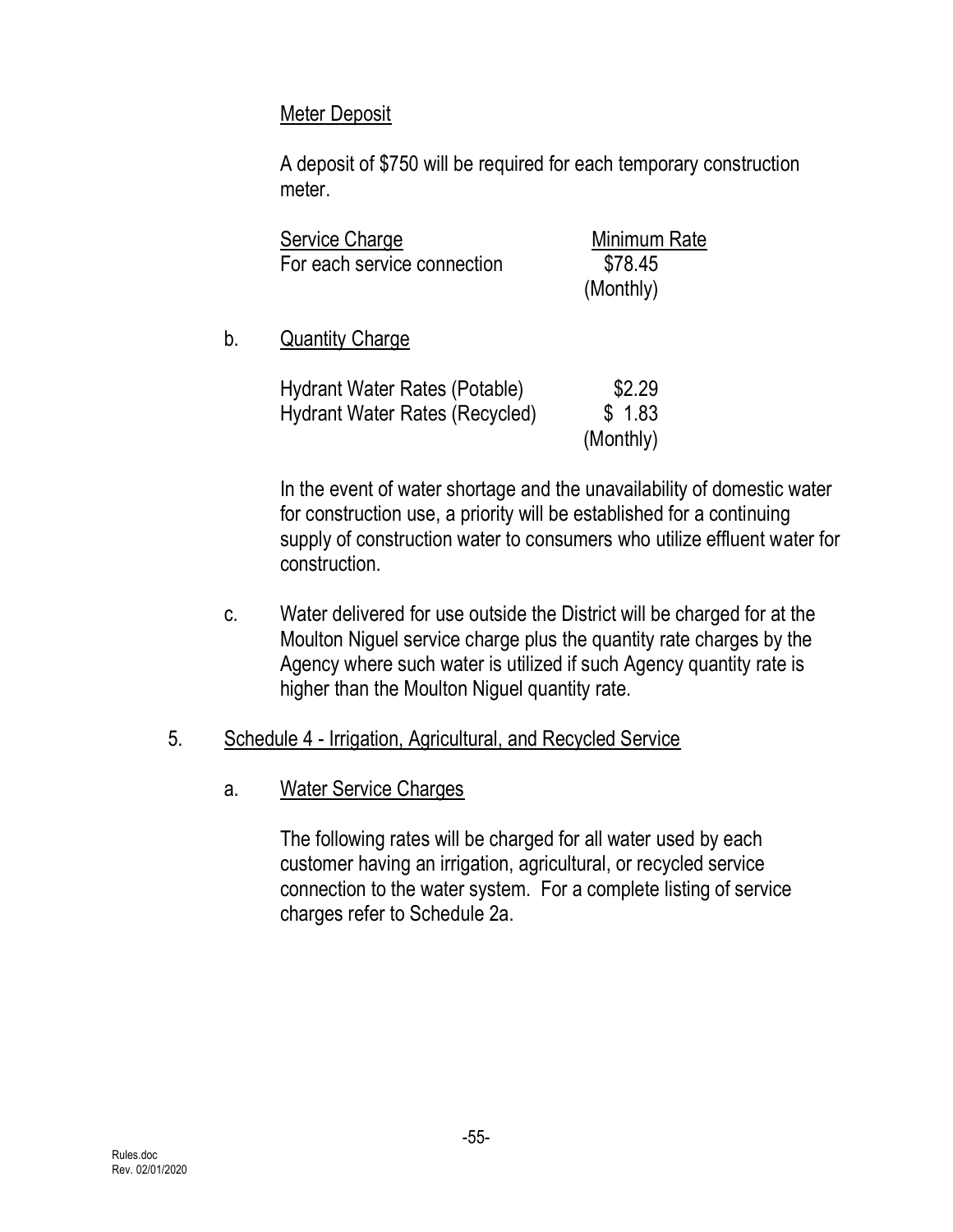# **Monthly Bills**

| Meter                | <b>Beginning</b> |
|----------------------|------------------|
| <b>Size</b>          | 07/01/11         |
|                      |                  |
| $5/8$ ", $3/4$ ", 1" | \$10.36          |
| 11/2"                | \$34.53          |
| 2"                   | \$55.25          |
| 3"                   | \$120.87         |
| 4"                   | \$207.20         |
| 6"                   | \$431.67         |
| 8"                   | \$621.60         |
| 10"                  | \$1,001.47       |

# **Bi-Monthly Bills**

| Meter                | Beginning  |
|----------------------|------------|
| <b>Size</b>          | 07/01/11   |
|                      |            |
| $5/8$ ", $3/4$ ", 1" | \$20.72    |
| 11/2"                | \$69.06    |
| 2"                   | \$110.50   |
| 3"                   | \$241.74   |
| 4"                   | \$414.40   |
| 6"                   | \$863.34   |
| 8"                   | \$1,243.20 |
| 10"                  | \$2,002.94 |

# **RECYCLED WATER RATES**

| Description            | <b>Beginning</b><br>07/01/11<br>(per BU) |
|------------------------|------------------------------------------|
| Base (first 20<br>B.U. | \$1.23                                   |
| <b>Water Budget</b>    | \$1.23                                   |
|                        | \$2.20                                   |
|                        | \$4.41                                   |
|                        | \$8.81                                   |
|                        |                                          |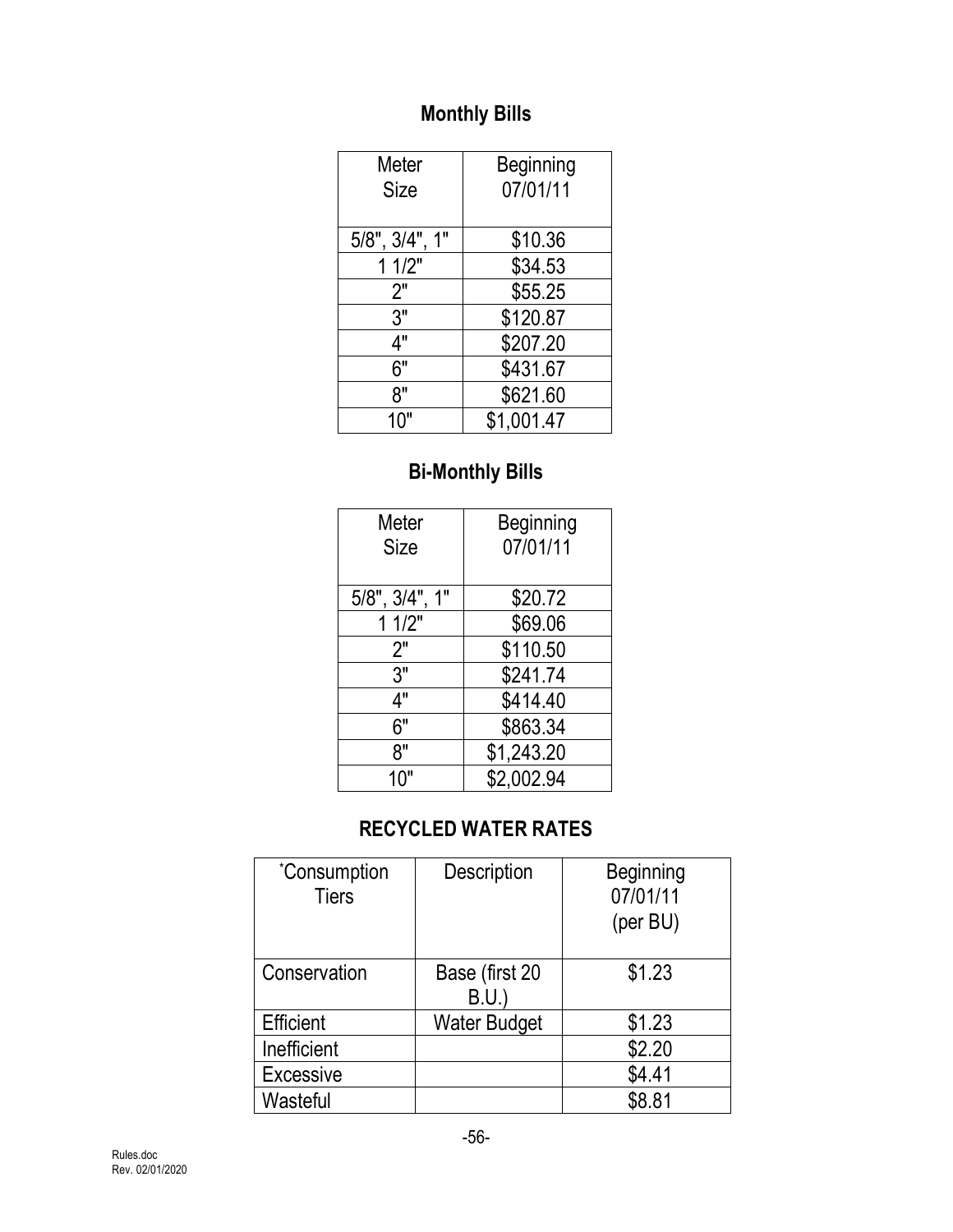## **RECYCLED w/STORAGE WATER RATES**

| <i>*Consumption</i><br><b>Tiers</b> | Description            | <b>Beginning</b><br>07/01/11<br>(per BU) |
|-------------------------------------|------------------------|------------------------------------------|
| Conservation                        | Base (first 20<br>B.U. | \$1.11                                   |
| Efficient                           | <b>Water Budget</b>    | \$1.11                                   |
| Inefficient                         |                        | \$1.98                                   |
| Excessive                           |                        | \$3.97                                   |
| Wasteful                            |                        | \$7.93                                   |

## \* **Commercial/Irrigation/Recycled Water:**

**Conservation (Tier 1):** Based on the first 20 BUs.

**Efficient (Tier 2):** Based on the remainder of water budget.

**Inefficient (Tier 3):** Based on the amount of water exceeding the sum of Tiers 1 and 2 up to 110% of the sum of Tiers 1 and 2.

**Excessive (Tier 4):** Based on the amount of water exceeding the sum of Tiers 1, 2 and 3 up to 120% of the sum of Tiers 1 and 2.

**Wasteful (Tier 5):** Based on your exceeding your total water budget by up to 150%.

#### 6. Schedule 5 - Private Protection Service

a. Water Service Charge

The charge for private fire line service is as follows:

Service Charge Size of Service, In Inches Rate

For residential fire, each inch  $$6.28$ of diameter of service connection, monthly

For commercial fire, each inch of \$12.56 diameter of service connection, bimonthly

b. Quantity Charge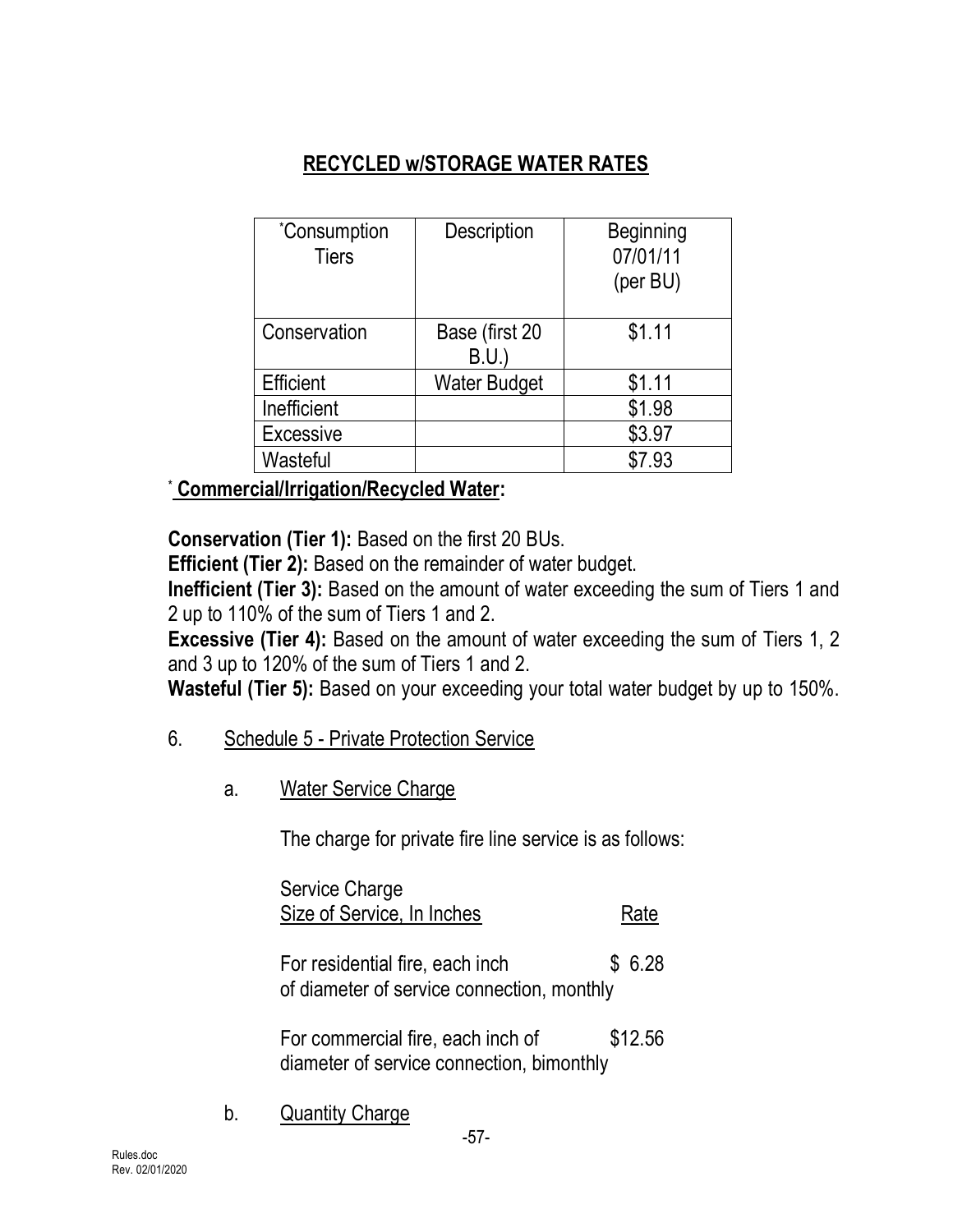The commodity rate for water supplied for fire line use is \$2.29 per BU.

#### 7. Schedule 6 - Domestic Service within the Overall District but Outside an Improvement District

- a. Water delivered by gravity from the Tri-Cities line will be charged at the Metropolitan Water District rate to Moulton Niguel Water plus 25 percent, or, alternatively, at the wholesale rate of alternative supplier, whichever provides the greatest equability to the taxpayers within the service area without being subsidized with funds from the improvement district operations.
- b. Water delivered by the District from a pressure zone which has utilized District pump stations will be charged at a rate based upon an actual analysis of the supply cost plus pumping costs, operation, maintenance, and administration overhead.

The above rates exclude service through emergency interties, which are subject to separate agreements.

- 8. Schedule 7 Fire Flow Tests
	- a. A customer may request the District to perform a Fire Flow Test at a predetermined fire hydrant. The customer is required to provide a map identifying the exact hydrants for the testing of static and residual pressure. The Fire Flow Test will provide flow information, gallons per minute (gpm), and static and residual pressure.
	- b. It is the responsibility of the customer to verify the site is prepared for a flow test. The District reserves the right to refuse to perform a Fire Flow Test at any hydrant due to traffic conditions, mud, construction debris, local ordinances, and so forth.
	- c. The cost to perform a Fire Flow Test is \$200.

#### 9. Schedule 8 - Miscellaneous Charges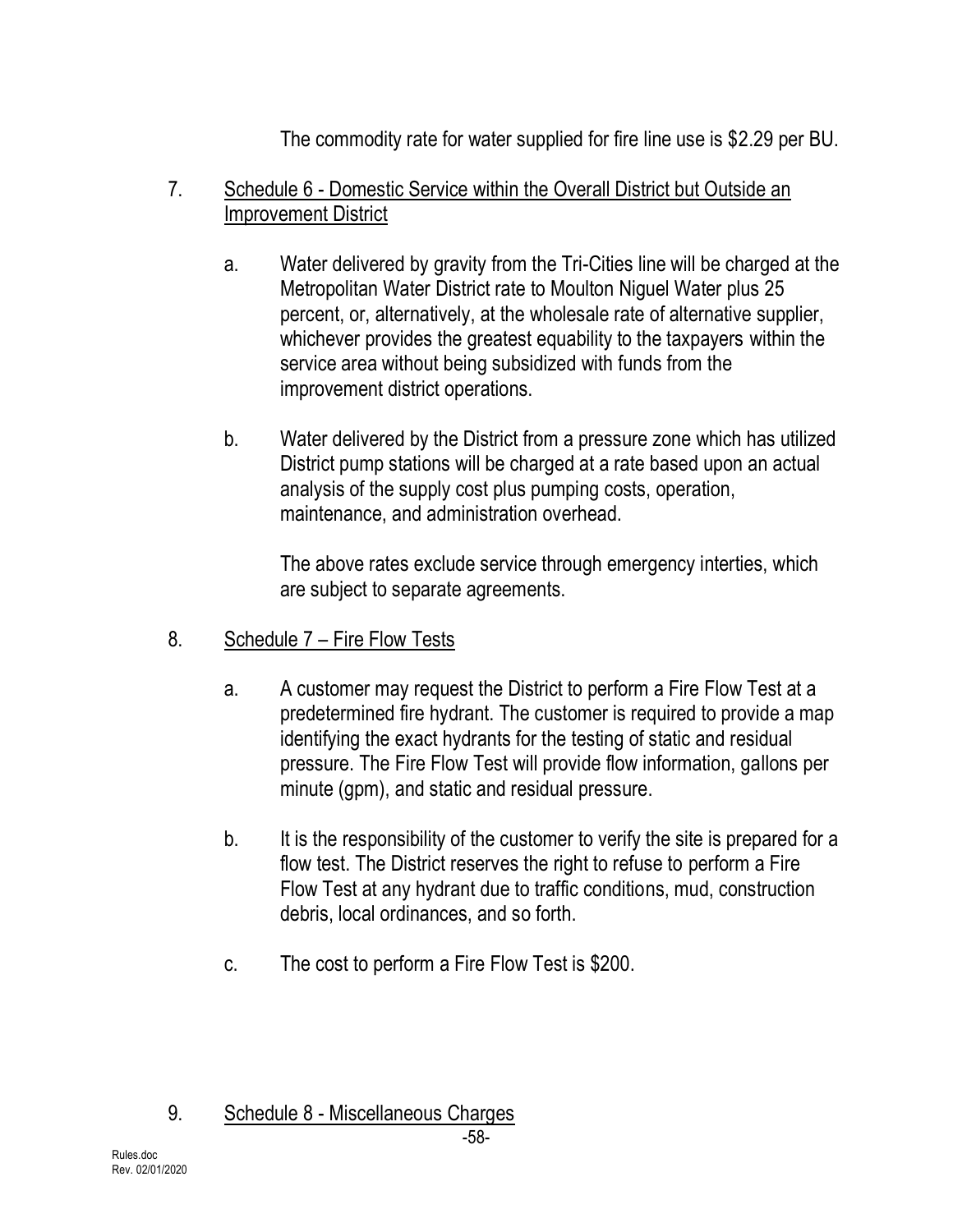| <b>Service Establishment Fee</b>        | \$15.00 |
|-----------------------------------------|---------|
| <b>Returned Check Charge</b>            | 25.00   |
| Reconnect Charge (business hours)       | 35.00   |
| Reconnect Charge (after hours)          | 50.00   |
| Backflow Notice (third notice)          | 25.00   |
| <b>Delinquent Closing Bill Late Fee</b> | 15.00   |
| Late Notice Tag Fee                     | 15.00   |
| Site Visit (water off too soon, etc.)   | 15.00   |
| Lock                                    | 15.00   |
| <b>Meter Removal/Reset Fee</b>          | 100.00  |

#### **SECTIONS 201 AND 202 - SEWER SERVICE**

#### A. GENERAL AND POLICY STATEMENT

The rates and charges herein provided for and established by the District may be amended from time to time and are intended to achieve the following:

- 1. Each customer shall pay in accordance with the demands imposed upon the system.
- 1. Industrial, commercial, and institutional waste dischargers shall contribute revenue equal to their share of expense allocated on a relative use basis.
- 2. The revenue program is intended to establish local self-sufficiency and to assure permanent benefits from grants received from the State of California under the Clean Water Grants Program, and from the Environmental Protection Agency under the Federal Water Pollution Control Act and similar prior programs.
- 4. Considerations involved in the establishment of these rates and charges at this time include, but are not limited to, the following:
	- a. Revenue should meet expenses.
	- b. The functional value of the wastewater system should not be allowed to deteriorate.
	- c. Cost allocation should be on the basis of relative use of the system, both in terms of volume of sewage and strength of sewage.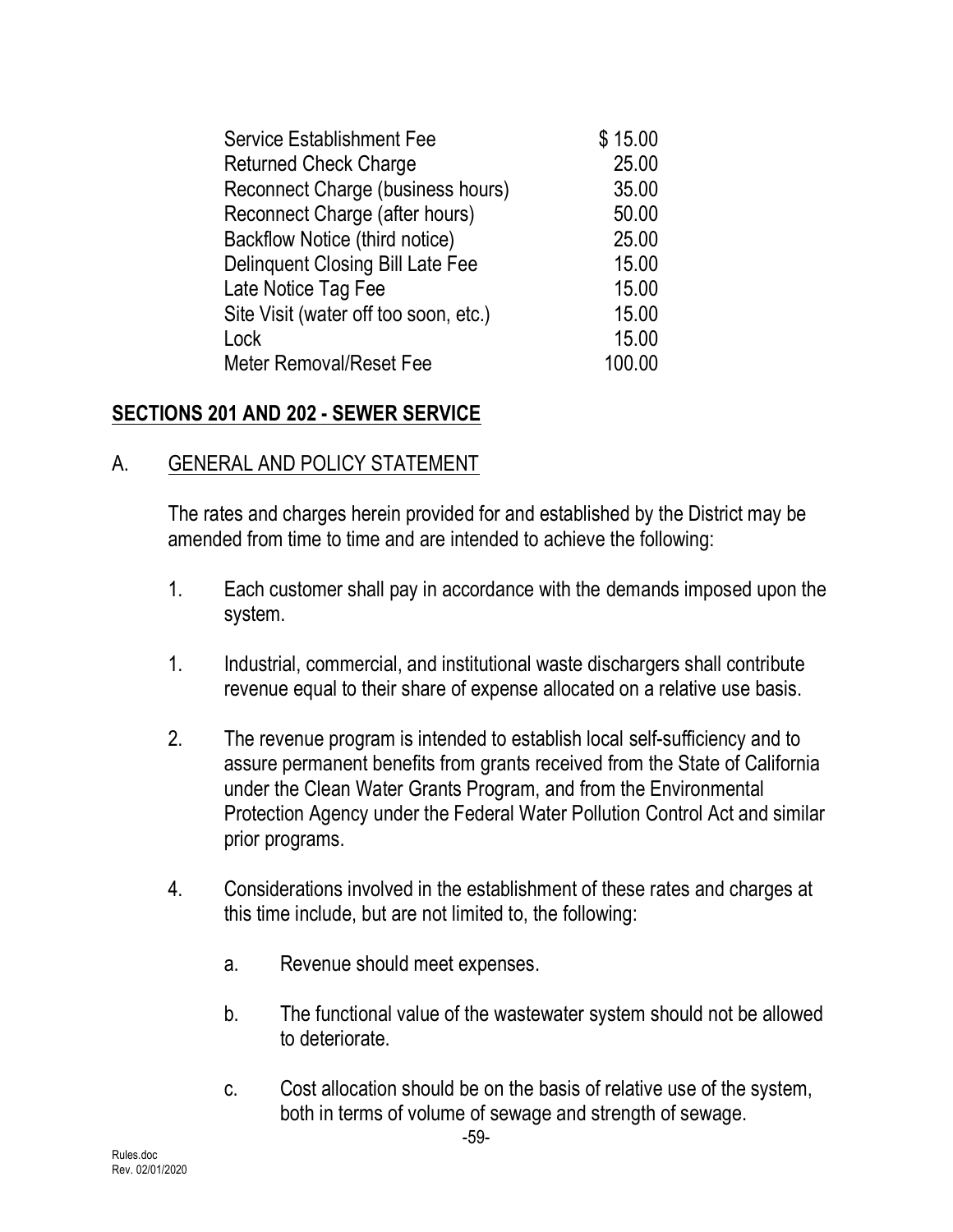- d. Industrial, commercial, and institutional establishments should pay their fair share of allocated costs.
- e. It is not intended that cost to industrial, commercial, and institutional establishments should be reduced by economies of scale, nor should such cost be determined on the basis of incremental cost allocation.

Ad valorem taxation will not be used as the only source of revenue.

- (1) Direct user charges applied to industrial, commercial, and institutional users are generally necessary to achieve equity among all property owners and customers of the District. Substantial users not subject to the levy of taxes shall be subject to a direct user surcharge to achieve equity in charges to direct users subject to ad valorem taxation.
- (2) Prudent utility management necessitates establishment of a Capital Reserve and Contingency Fund to facilitate continued investment in wastewater treatment and reclamation facilities.
- f. The basis of the District revenue program is as follows:
	- (1) The total annual revenue should equal or exceed operating and capital expense.
	- (2) Revenue for capital expenditures, excluding interest, should equal or exceed the annual depreciation of the total capital plant.
	- (3) Industrial, commercial, and institutional customers pay according to their estimated proportional use of the facilities.

#### B. SEWER CONNECTION CHARGES

The sewer connection charges are set forth in Section 101, Paragraph B.

#### C. LATERAL SEWER INSPECTION AND MISCELLANEOUS CHARGES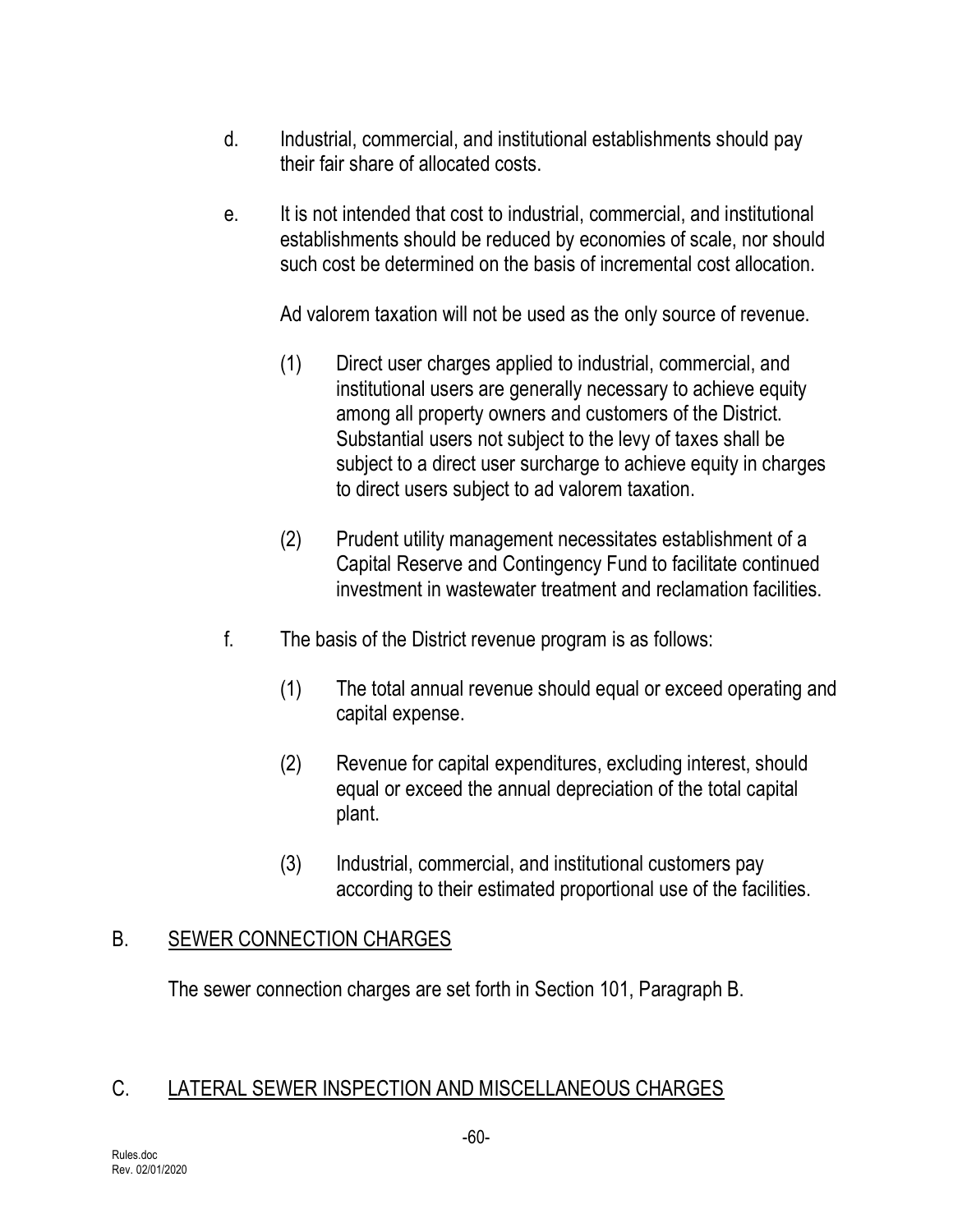#### 1. Work Performed by District Forces

Whenever a repair or construction is required by an applicant, such work will be done with charges based upon an estimate of costs made by the District.

Whenever sewer facilities are requested or required to be relocated for an applicant for any reason whatsoever, the charge shall be made on the basis of an estimate of costs by the District.

Whenever the District is required on an emergency basis to repair or construct any District facility for an applicant, or due to an applicant's damage to said facility, the District shall attempt to advise the applicant in advance of the necessity for the repair. If the applicant is not available, the District will proceed with such work as required to correct any emergency situation and the charge will be based upon the costs incurred by the District.

## D. SEWER SERVICE CHARGES

- 1. Residential Sewer Service
	- a. Wastewater Service Charge

Service Charge **Per Month** Single Family \$ 8.25 Units Per Dwelling Unit, Singly Metered

Each Unit

Partial Billing Period Charges

A minimum charge for partial billing (first bill and closing bill only) will be on the following schedule:

Initial Bill

Number of days multiplied by daily rate Closing Bill

0-4 days - no charge 5+ days - number of days multiplied by daily rate

b. Wastewater Use Volume Charge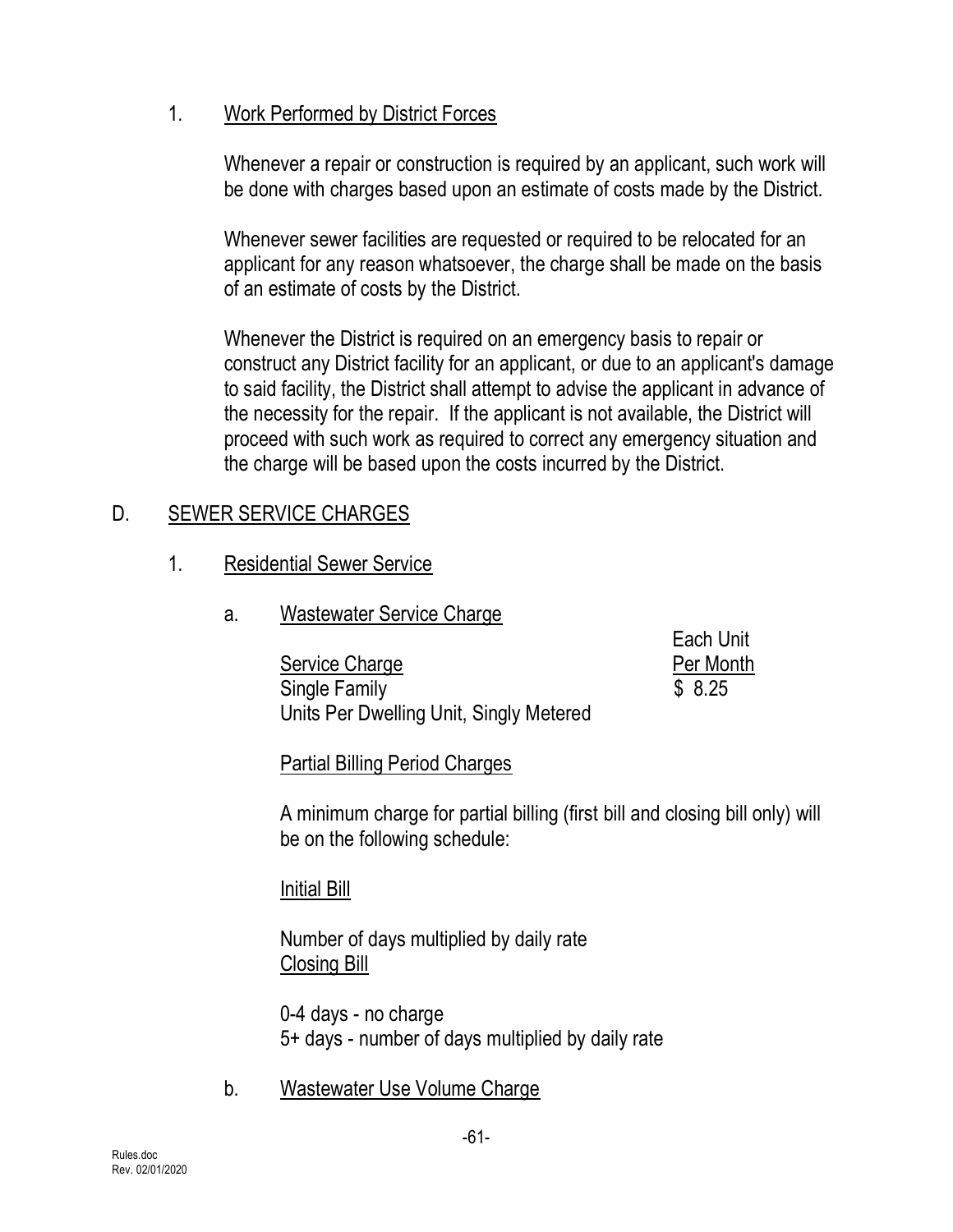All quantities of wastewater delivered to the District shall be charged on the basis of each Billing Unit of water delivered up to a maximum of 25 BU's per month for residential use.

#### Volume Charge

\$0.65 per BU – not to exceed \$16.90

- c. Laguna Sur/Monarch Point LAFCO No. 96-05 Reorganization Area (South Coast Water District (SCWD) Service Charges)
	- 1) To comply with the terms of the LAFCO 96-05 Reorganization agreement Moulton Niguel Water District (MNWD) collects on behalf of South Coast Water District (SCWD) Sewer Service and Consumption charges based on current SCWD rate schedules as submitted to the MNWD Board of Directors at the annual public hearing.
	- 2) The sewer rates and charges are due and payable on an annual basis (fiscal year) and shall be collected on the property tax bill for the property being served as authorized by Health and Safety Code Section 5473 and District Resolution No. 98-24.
	- (3) The provisions of Resolution No. 98-22 shall apply to all owners of properties within the Reorganization Area, and no exception shall be provided for properties otherwise deemed exempt from the payment of taxes or assessments by provisions of the State Constitution or statute, including properties owned by certain other public agencies or tax exempt organizations, except as expressly provided herein.

In recognition that the owners of certain legal parcels of real property in the Reorganization Area may not have requested to be connected to SCWD's wastewater collection, treatment, and disposal facilities, or may otherwise meet certain specific criteria for exemption as set forth below, it is the intent that the owners of said parcels be exempt, totally or in part, from the payment of charges as further prescribed below.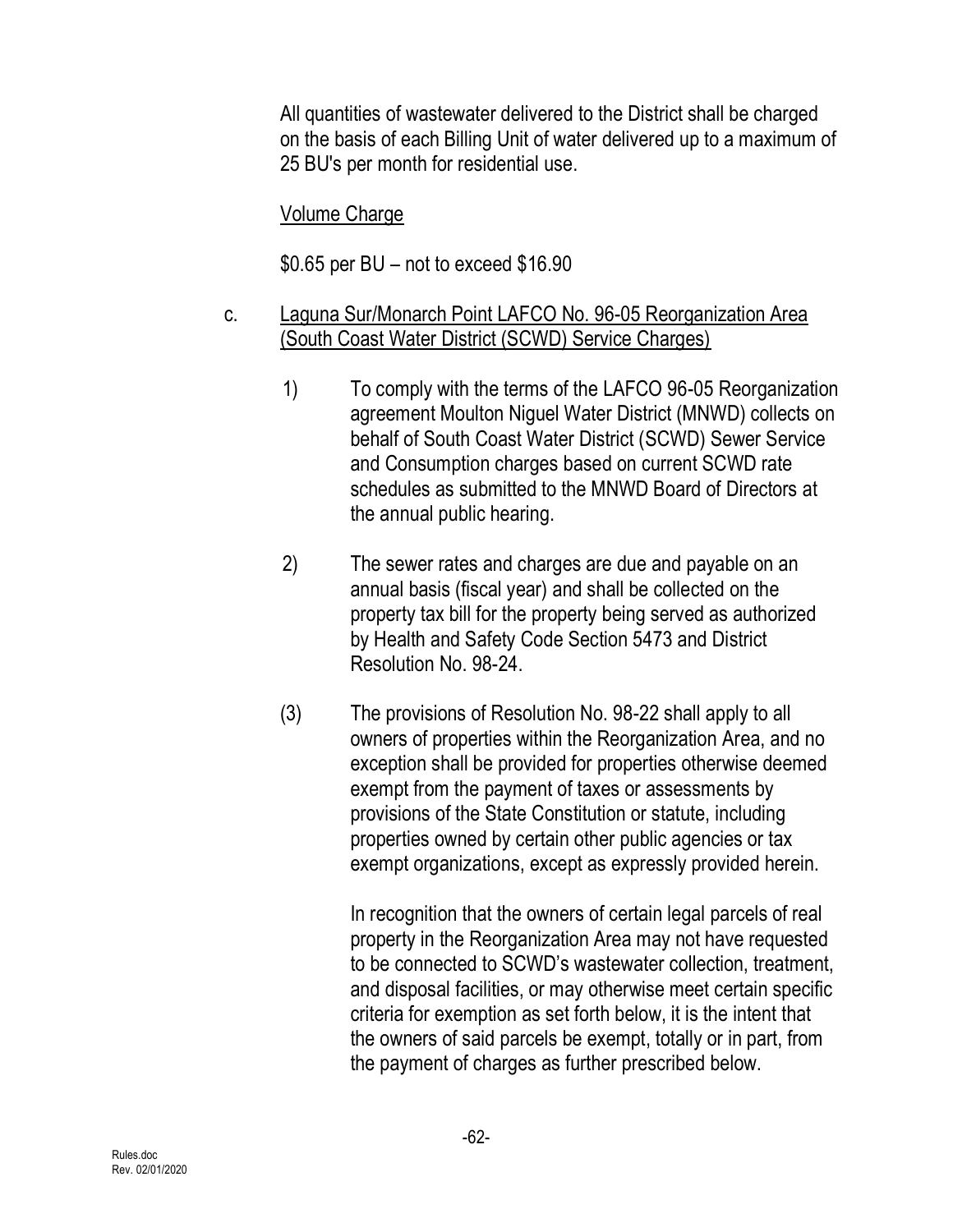Any property owner in the Reorganization Area may appeal the levy of sewer service charges, and if the charges have been paid to the County of Orange Tax Collector, together with property taxes, the owner may submit a claim for rebate to the District, on the forms prescribed and provided by the District, within one hundred twenty (120) days after the annual property tax bill is mailed. All applications for rebate of the annual fees will be determined by the General Manager of the District, who may grant a partial or full rebate or adjustment of the charge based on receiving satisfactory proof that the facilities have been otherwise provided as required by law (in order to prevent any nuisance or danger to public health and safety) and/or that there is an actual inequity between the amount of the charge and the sewer services provided by SCWD. Such inequities may include, but are not limited to:

- A. The parcel of property is not connected to SCWD's sewer collection system;
- B. The use of the parcel is different from the use indicated by the charge;
- C. The parcel is owned by the Government of the United States, the State of California, or any political subdivision thereof, or any entity of local government; and
- D. Nuisance conditions do not exist and have not existed on the property, which would be otherwise abated by the provision of services by SCWD.

#### **LAGUNA SUR/MONARCH POINT SERVICE AREA (LAFCO REORGANIZATION RO96-05)**

District Ordinance No. 13-01:

The total annual usage rate amount for a property is calculated based on the rates listed in the tables below multiplied by the water usage for a property during the prior year, where one billing unit equals 748 gallons of water. The charges and rates on all tables below will take effect on **July 1**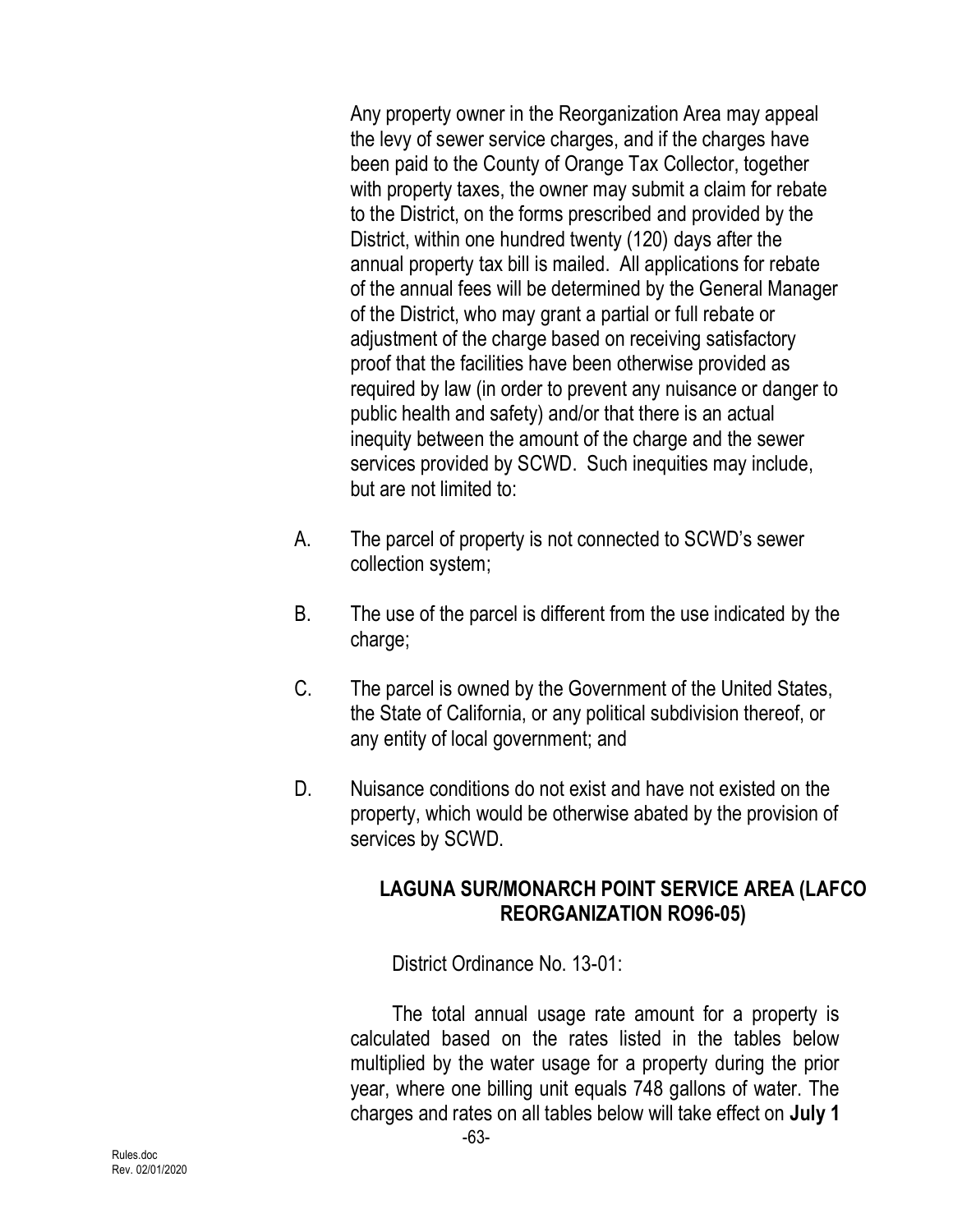**of each year**. All rates and charges are collected on the property tax roll.

#### **TABLE 1: ANNUAL SEWER SERVICE CHARGE – RESIDENTIAL**



(\* and continuing unless otherwise revised in the future)

#### **TABLE 2: SEWER USAGE RATES – RESIDENTIAL SINGLE FAMILY DETACHED**

| 2013-14                  | $2014 - 15$ *            |
|--------------------------|--------------------------|
| <b>Per Unit of Water</b> | <b>Per Unit of Water</b> |
| \$1.07                   | \$1.20                   |

(\* and continuing unless otherwise revised in the future)

#### **TABLE 3: ANNUAL SEWER SERVICE CHARGES – HOMEOWNERS' ASSOCIATION/ CONDOMINIUMS**

| <b>SERVICE</b>      | 2013-14  | $2014 - 15*$ |
|---------------------|----------|--------------|
| Duplex, 2 units     | \$277.69 | \$296.53     |
| Triplex, 3 units    | \$290.21 | \$309.89     |
| Fourplex, 4 units   | \$294.23 | \$314.19     |
| 5 or more units     | \$217.18 | \$231.91     |
| Association         | \$418.44 | \$446.46     |
| Guardhouse          |          |              |
| Association         |          |              |
| Recreation Area (no | \$418.44 | \$446.46     |
| food service)       |          |              |

(\* and continuing unless otherwise revised in the future)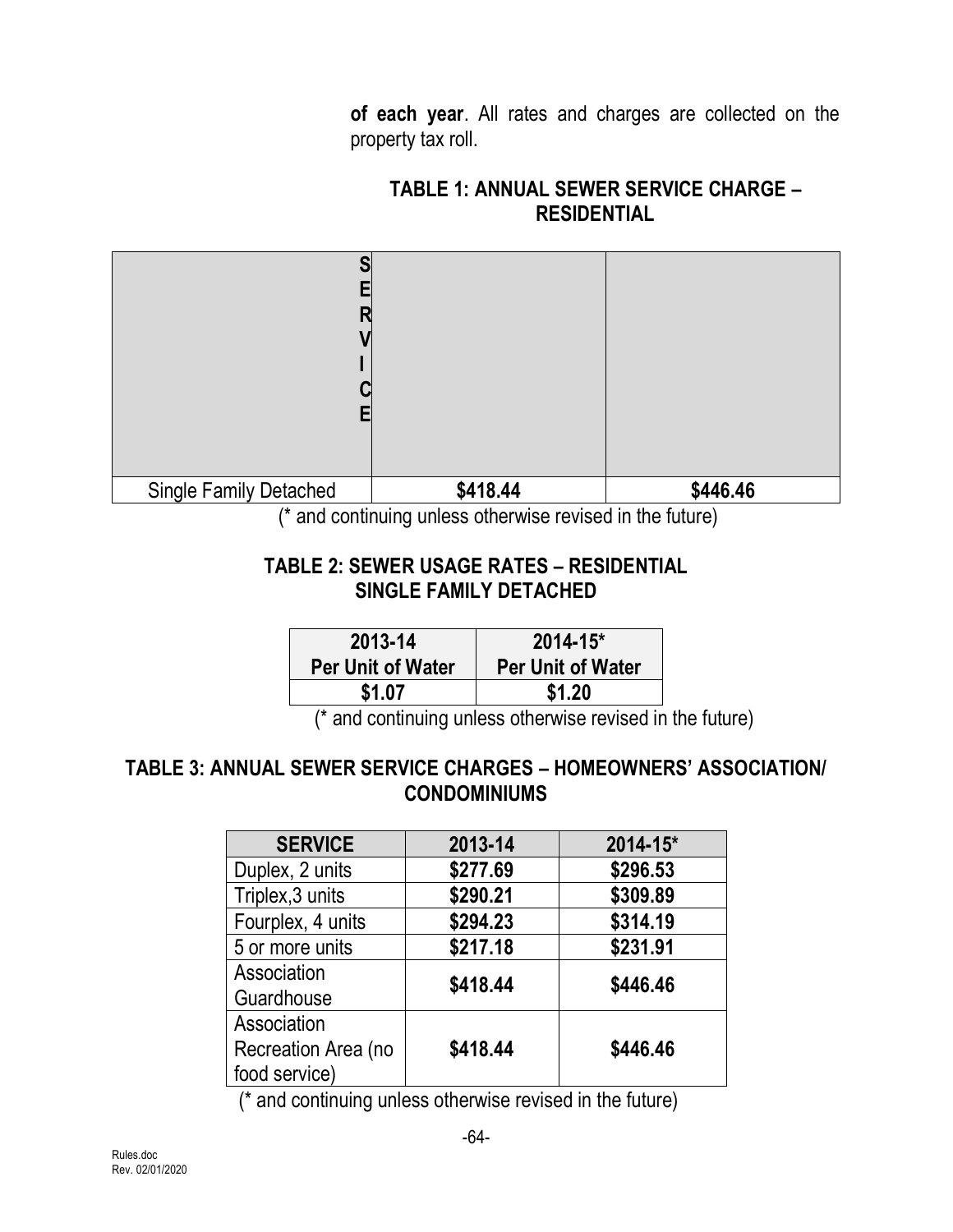#### **Table 4: ANNUAL SEWER USAGE RATES – HOMEOWNERS' ASSOCIATION**

| <b>SERVICE</b>                                             | 2013-14<br><b>Per Unit of Water</b> | 2014-15*<br><b>Per Unit of Water</b> |
|------------------------------------------------------------|-------------------------------------|--------------------------------------|
| <b>Master Metered</b><br>Condominium<br>Units              | \$1.07                              | \$1.20                               |
| Association<br>Guardhouse                                  | \$6.13                              | \$6.62                               |
| Association<br><b>Recreation Area</b><br>(no food service) | \$6.13                              | \$6.62                               |

(\* and continuing unless otherwise revised in the future)

#### 2. Commercial and Industrial

a. Recyclable Sewage

Service Charge Service Charge Apartments/Multi-Family/Commercial \$16.50 One Meter, Multiple Units

Each Unit Monthly

#### Volume Charge

Volume charge will be based on non-irrigation metered water so that the stronger and heavier users of the sewage systems are paying their proportionate share, as follows:

| $$0.65$ per BU |
|----------------|
| 0.88per BU     |
| 1.12 per $BU$  |
| $1.35$ per BU  |
|                |

#### b. Non-Recyclable Sewage

Non-recyclable sewage cannot be discharged into the District sewage system.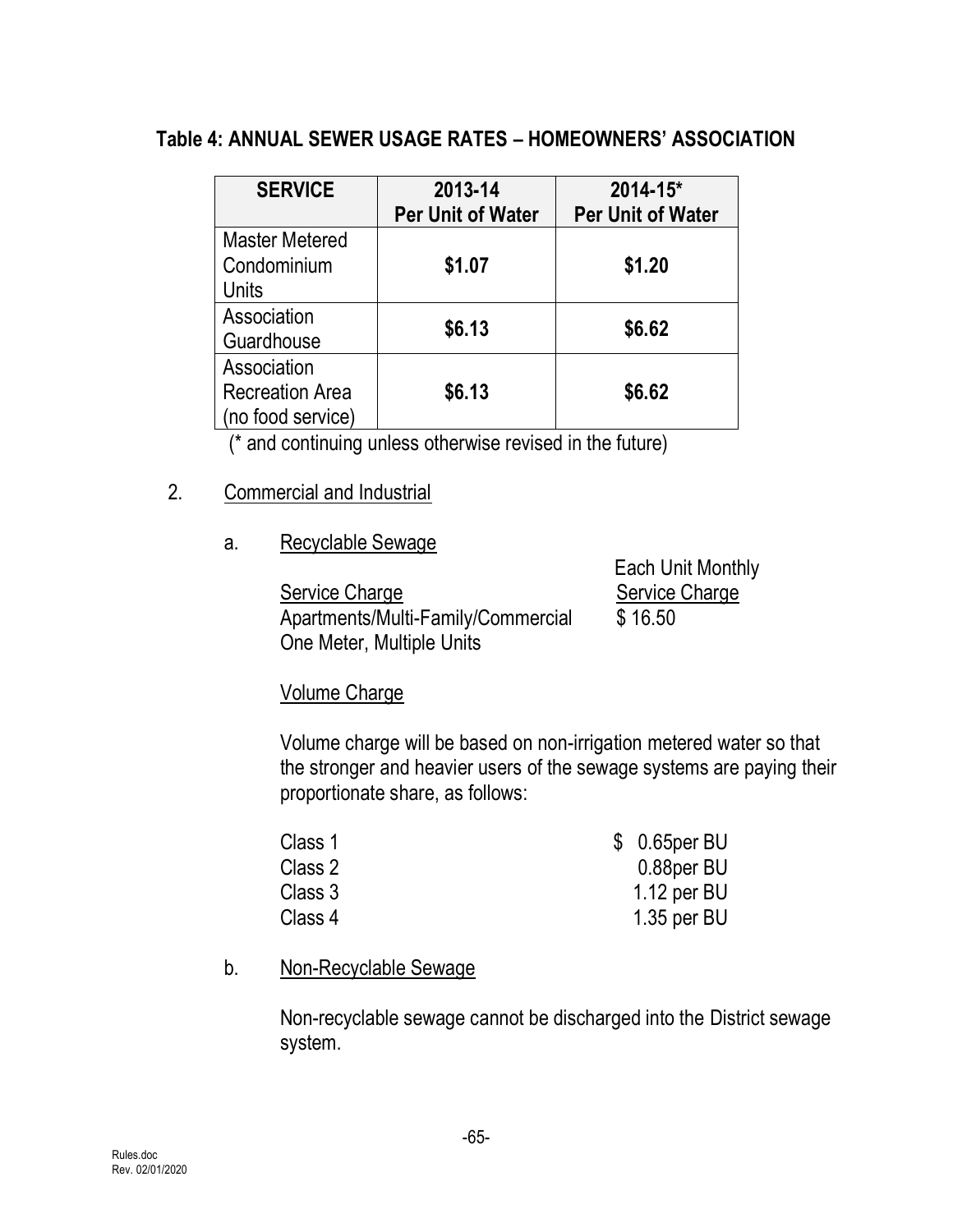### c. User Equity Charge

A user equity charge shall be levied to any customer failing to pay the proportion of costs allotted to the service that customer receives based upon the combined total of capital costs, depreciation, and operating charges required to provide service by the District. The user equity charge shall be allocated to achieve the best possible equity inclusive of an allocation to the overall district or water improvement district if appropriate. The user equity charge will be based upon water consumption as follows:

For each billing unit there will be an additional volume charge as determined by the Board of Directors to be necessary to achieve an equitable charge of the total cost allotted to this service to the customer. This charge shall not exceed \$24.50 per billing period and shall be added to the charge set forth in Section D. 1 and 2 above.

#### 3. Recycled Water Service

The rates to be charged and collected for recycled water and recycled water service supplied for landscape or golf course irrigation use within or without the District shall be as indicated below for recycled water delivered by the District or in accordance with any special agreement entered into by the District:

All billing units \$ 1.36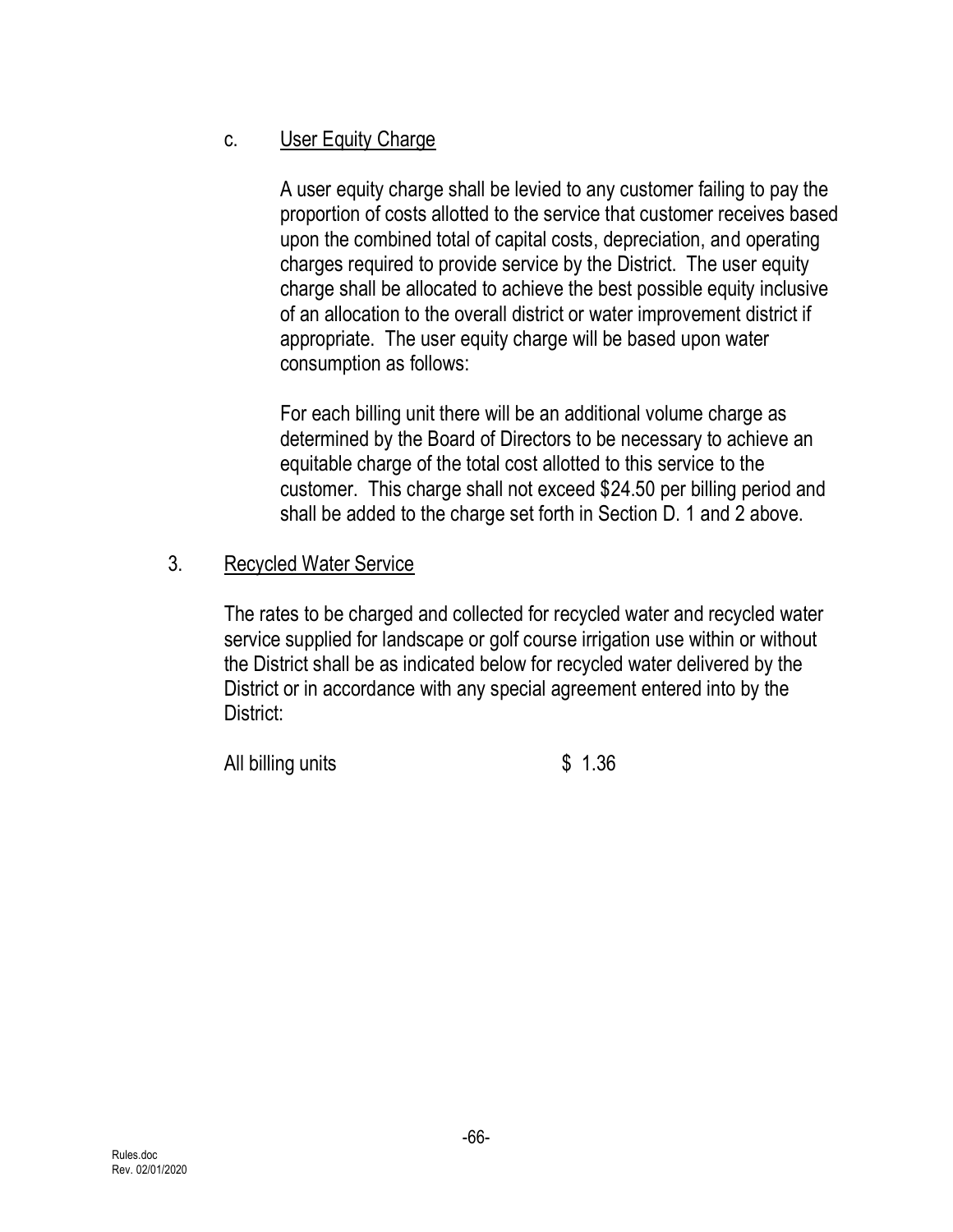#### EXHIBIT "C" TO THE RULES AND REGULATIONS OF THE MOULTON NIGUEL WATER DISTRICT FOR WATER AND SEWER SERVICE

#### **PROCEDURE FOR ACQUISITION OF RIGHT-OF-WAY FOR WATER AND SEWER FACILITIES FOR SUBDIVISION, PLANNED DEVELOPMENTS, AND SIMILAR PROJECTS.**

## **SECTION 1**

Initially, such project shall be approved as a tentative tract map or as a planned unit development for a parcel or parcels of previously subdivided property.

## **SECTION 2**

The water and sewer system shall be designed by the engineer for the developer and approved by the District Engineer. Thereafter, the engineer for the developer shall prepare the water and sewer improvement plan as well as legal descriptions, sketches, and a project or area map depicting the general area and the right-of-way necessary to be conveyed to the District.

## **SECTION 3**

During the preparation of the Improvement Plans, the District will approve such plans for the purpose of right-of-way acquisition. At this point the engineer for the developer shall prepare legal description, sketches, and an area map depicting the right-of-way to be conveyed to the District.

## **SECTION 4**

Upon completion of the foregoing, the District engineer will approve the legal sketches and the area of project maps depicting the project and the right-of-way acquisition, as well as the general area.

## **SECTION 5**

The documents described in Section 4 will be delivered to the engineer for the developer for subsequent delivery to the developer for approval, including processing of applicable documents for conveyance of right-of-way to District for the purpose of obtaining a current title report in a form acceptable to District at the cost of developer, which title report shall be of current date and in favor of the benefit of the District.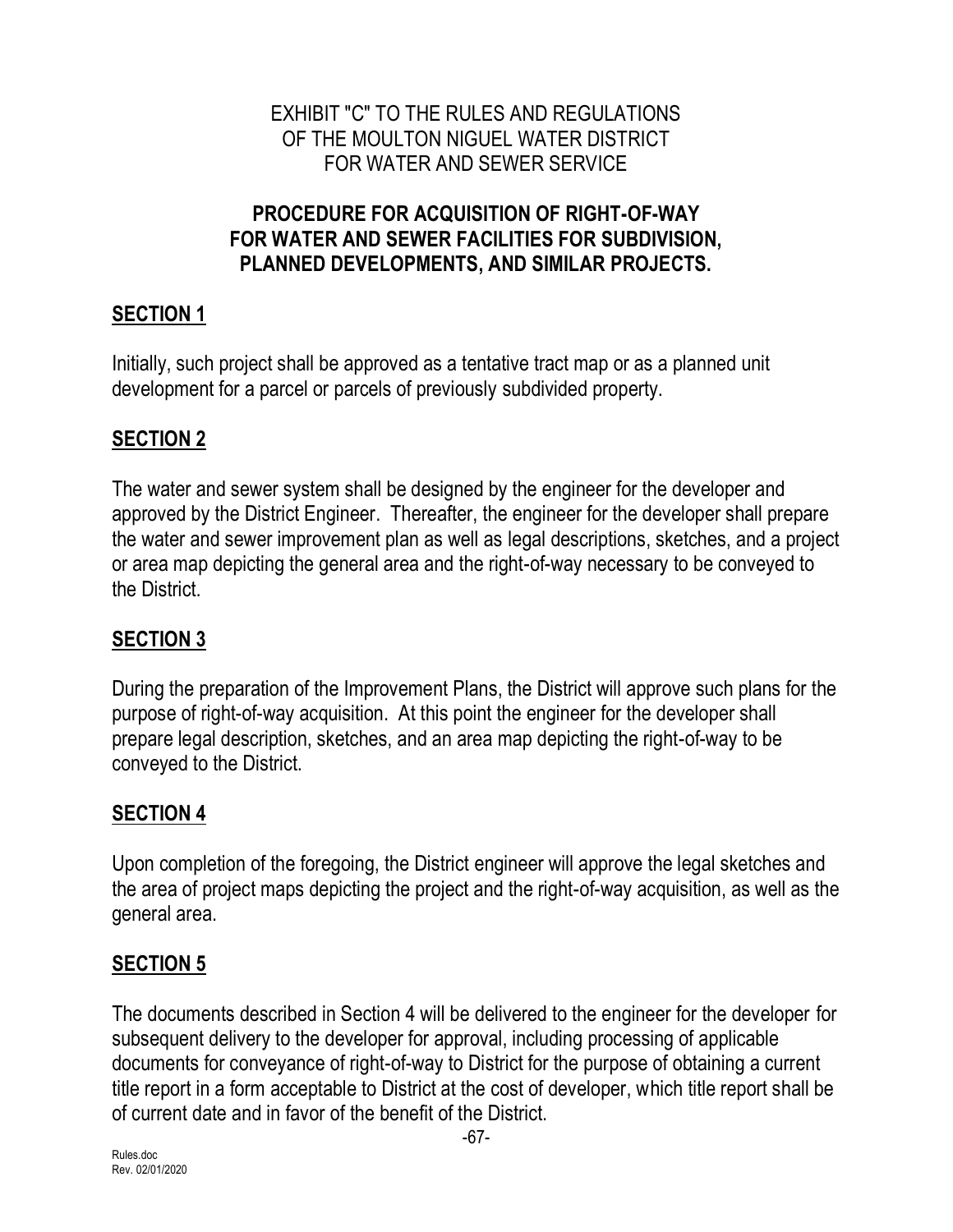## **SECTION 6**

The plans and documents hereinabove described shall be approved by developer and the title company to be used by the developer in regard to the project. (Presumably the preparation of all legal descriptions involved would have been coordinated previously by the engineer for the developer with the District Engineer and the title company to be used by the developer as far as the project.) If at this time any changes occur in regard to legal descriptions, sketches, or the area depicting the right-of-way to be conveyed to the District, such shall be approved by the District Engineer.

## **SECTION 7**

The developer shall then submit to the District Engineer a current title report in the form of a lot book report, the beneficiary of which shall be designated as Moulton Niguel Water District, reflecting all liens. Concurrently, the developer shall submit to the District Engineer executed grants of easements or grant deeds of sites, prepared on the form of Moulton Niguel Water District, as well as subordination agreements pertaining to the conveyance of any easements and partial reconveyances where a fee interest in a site is to be conveyed to the District.

## **SECTION 8**

The District shall then approve the legal descriptions attached to the documents proposing to convey the necessary easements or interest in real property to the District. Also, the District Engineer shall certify that the documents cover all needed rights-of-way or sites necessary for the facilities required to be dedicated to the District. These documents shall then be delivered by the District Engineer to Legal Counsel for approval as to form. Following approval by Legal Counsel, the easements or interest in real property shall be accepted by the General Manager or a Director of Engineering, Assistant General Manager, the Legal Counsel, or Secretary for the District. (In a given instance there may be adequate security or guarantee given by an individual or concern in lieu of obtaining the necessary subordination agreements or partial reconveyances. This procedure shall not be utilized without express approval of the Board of Directors.)

## **SECTION 9**

After approval by Legal Counsel and the acceptance on behalf of the District, the documents shall be delivered to the County Recorder for recordation. Concurrently, a policy of title insurance shall be requested. Where legal descriptions have been prepared in a manner which relates to a final tract map to be recorded, such documents shall be delivered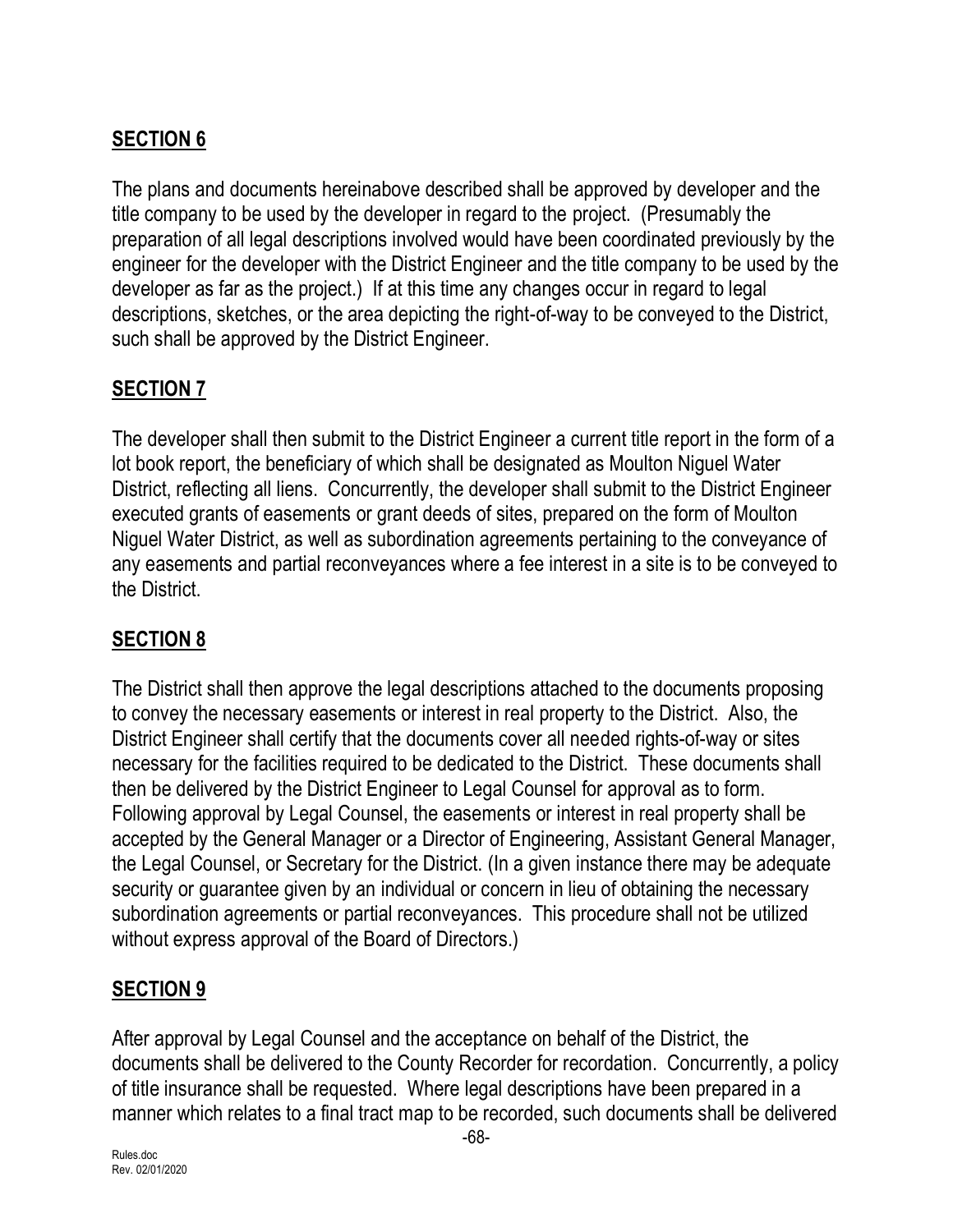to the particular title company on the condition that the easements shall be recorded free and clear of outstanding deeds of trust concurrent with or immediately following the recordation of the final tract map. Upon recordation, all documents shall be returned to the Secretary.

## **SECTION 10**

Upon receipt of the documents from the County Recorder, the General Manager, the District Engineer, and the developer will be advised of the fact that all necessary right-of-way has been acquired by receiving a confirmed copy of the documents.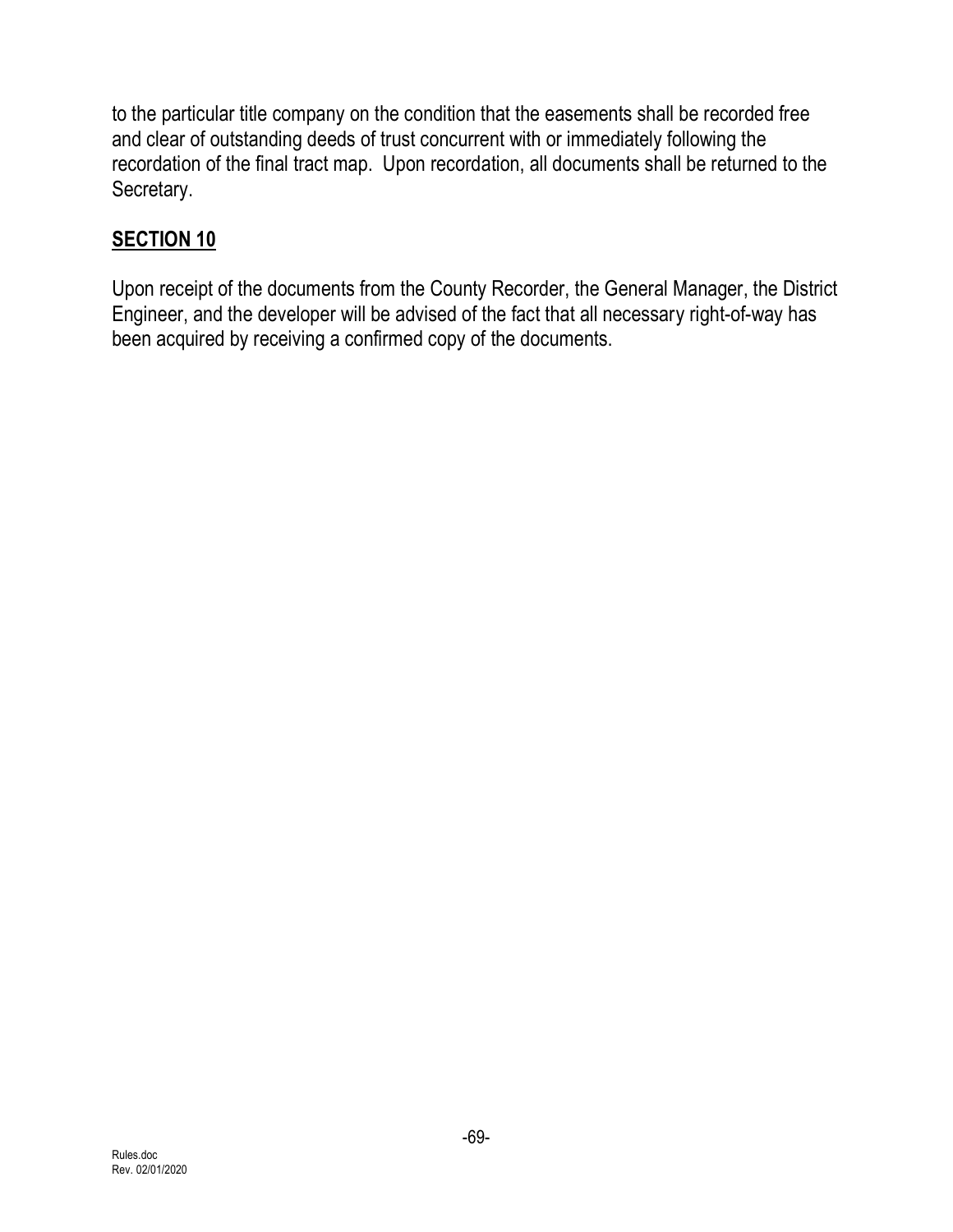#### EXHIBIT "D" TO THE RULES AND REGULATIONS OF THE MOULTON NIGUEL WATER DISTRICT

#### **CURRENT INSPECTION PROCEDURES - DEDICATED WATER SYSTEMS**

- 1. Developer or contractor contacts Moulton Niguel Water District after plans are approved to arrange for inspection.
- 2. Moulton Niguel Water District Inspector observes trenching and installation of water systems.
- 3. Check and record location of valves and service connections.
- 4. Pressure test system, including services and hydrants. Pipe is center-loaded, no compaction okay is needed at this point.
- 5. Developer or contractor contact District to take water sample for bacteria test. Chlorinating normally takes place during pressure test. District notifies developer or contractor of results of the bacteria test with a form letter.
- 6. After the bacteria test is acceptable to the District, tie-ins to existing facilities can be made. This must be done in the presence of a District Inspector by giving 48-hours' notice.
- 7. Valves raised to finish grade after streets are paved and valve boxes are cleaned.
- 8. Developer or contractor contact Moulton Niguel Water District to arrange for final inspection.
- 9. Fire hydrant pads are installed by the developer or contractor and inspected by the District.
- 10. Fire hydrants are painted by the developer or contractor and inspected by the District.
- 11. Developer, contractor, or homeowner arrange for meter purchase by calling the District ((949) 831-2500).
- 12. Meters are installed by developer and inspected by and upon completion, the District writes to the County authorizing release of bonds.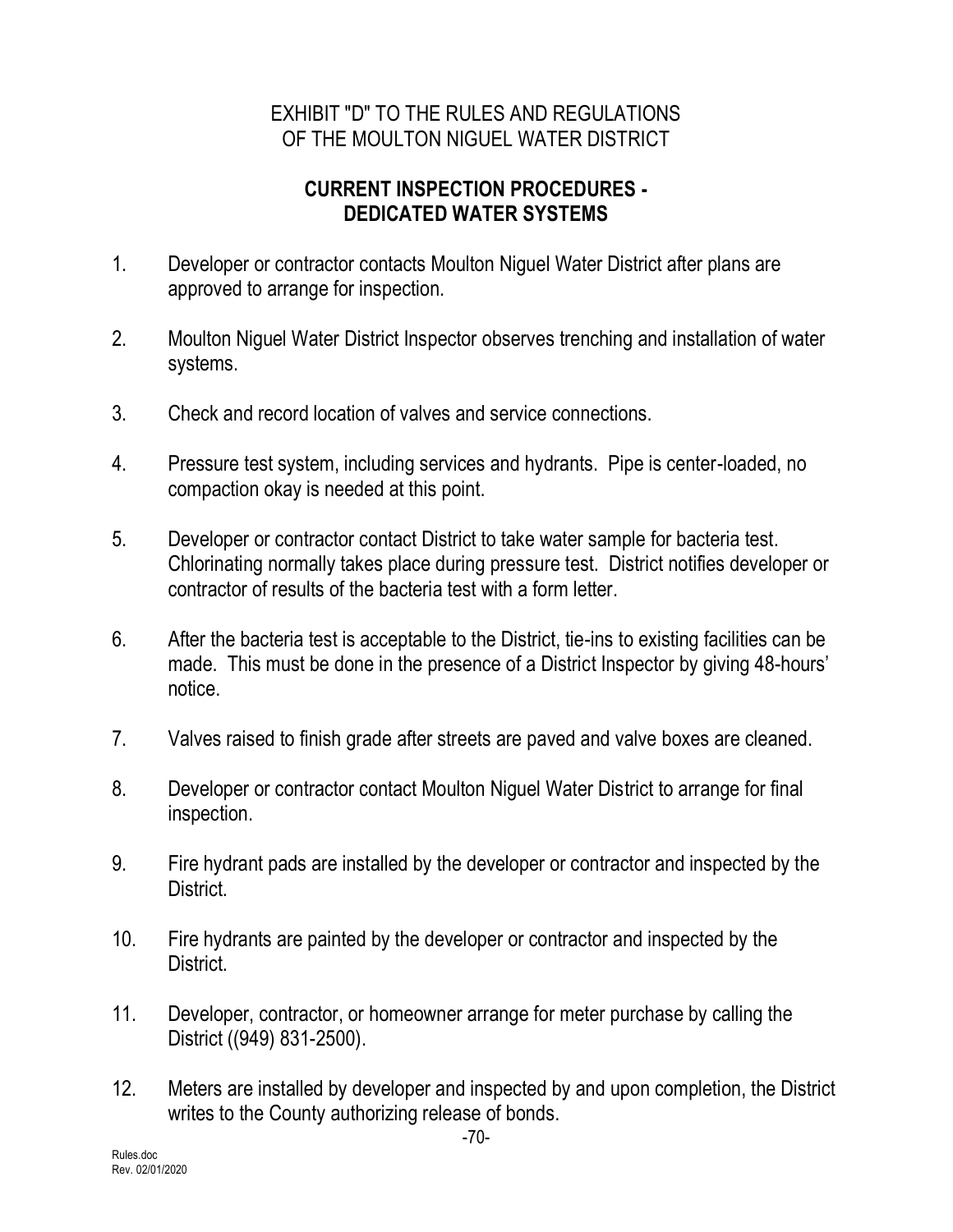#### EXHIBIT "E" TO THE RULES AND REGULATIONS OF THE MOULTON NIGUEL WATER DISTRICT

#### **CURRENT INSPECTION PROCEDURES - DEDICATED SEWER SYSTEMS**

- 1. Developer or contractor contact Moulton Niguel Water District after plans are approved for inspection.
- 2. Moulton Niguel Water District inspector checks field staking against signed and approved plans.
- 3. Moulton Niguel Water District Inspector observes trenching, installation of complete system, and backfill methods. Wye locations are recorded on plans.
- 4. Check compaction results with county or private laboratory.
- 5. Pressure test sewer system and install bulkheads after successful test. District will notify developer and contractor.
- 6. District sends preliminary notice to developer indicating that house laterals may be connected. THIS IS NOT AN OCCUPANCY RELEASE. District also requests that the developer notify the District 48 hours prior to final cleaning and flushing of house laterals.
- 7. Manholes brought to grade after streets are paved.
- 8. Ball, clean, and mirror system.
- 9. Developer or contractor contacts the District to arrange for final inspection.
- 10. District will notify developer and contractor in writing that the system is acceptable and recommend that bonds be released after flushing of laterals and final clean-up of system.
- 11. Developer coordinates with the District to obtain occupancy permits. Prior to issuance of occupancy permits, the developer will be required to flush the laterals in the presence of the District. If determined by the District, the developer shall reclean the sewer as required. Upon completion, the District will make a final inspection and authorize removal of bulkheads.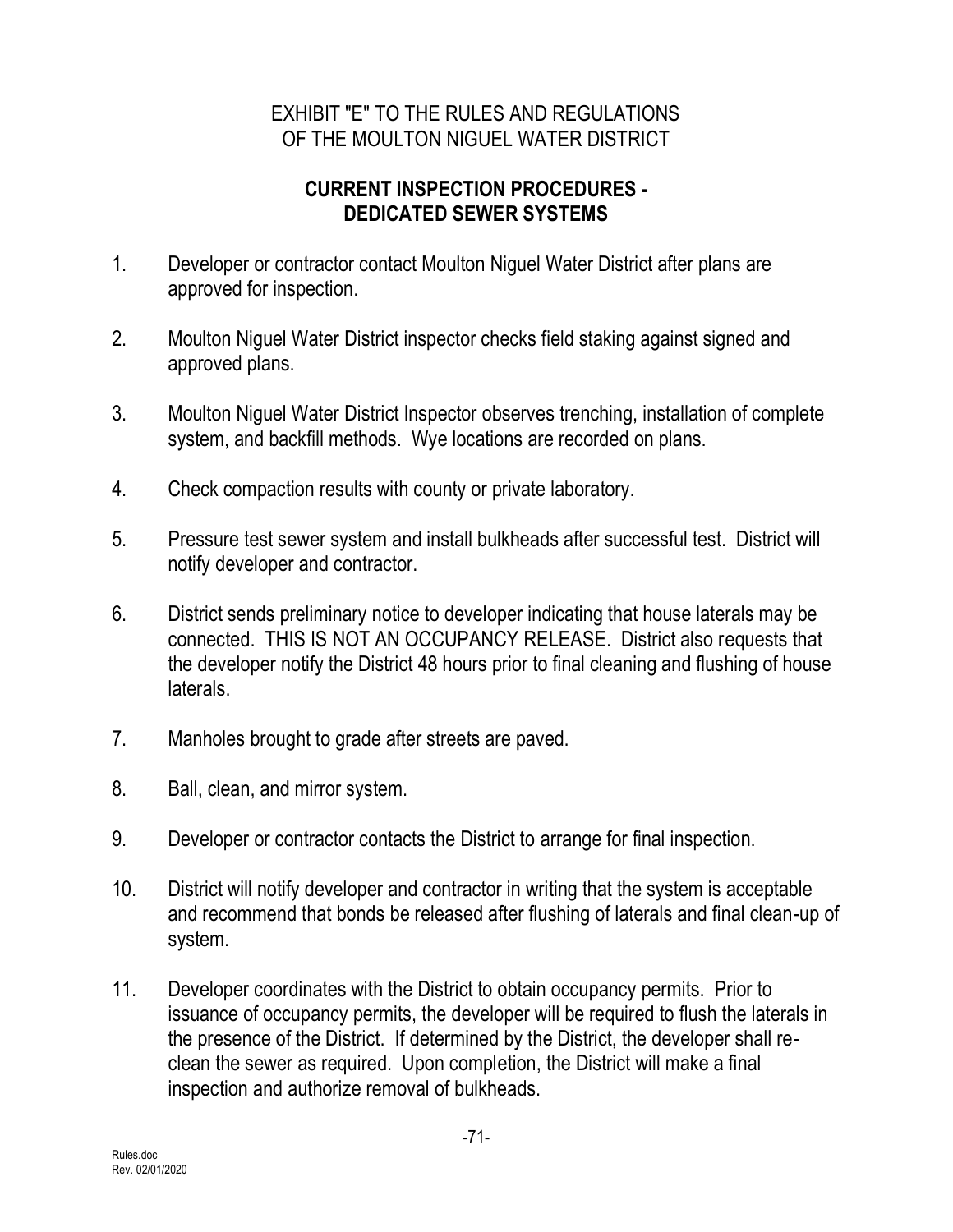- 12. After the sewer and water systems are satisfactory to the District, a letter will be issued to the County E.M.A. authorizing occupancy.
- 13. After occupancy permits are issued for all connections, the District will write to the County E.M.A. authorizing release of the bonds.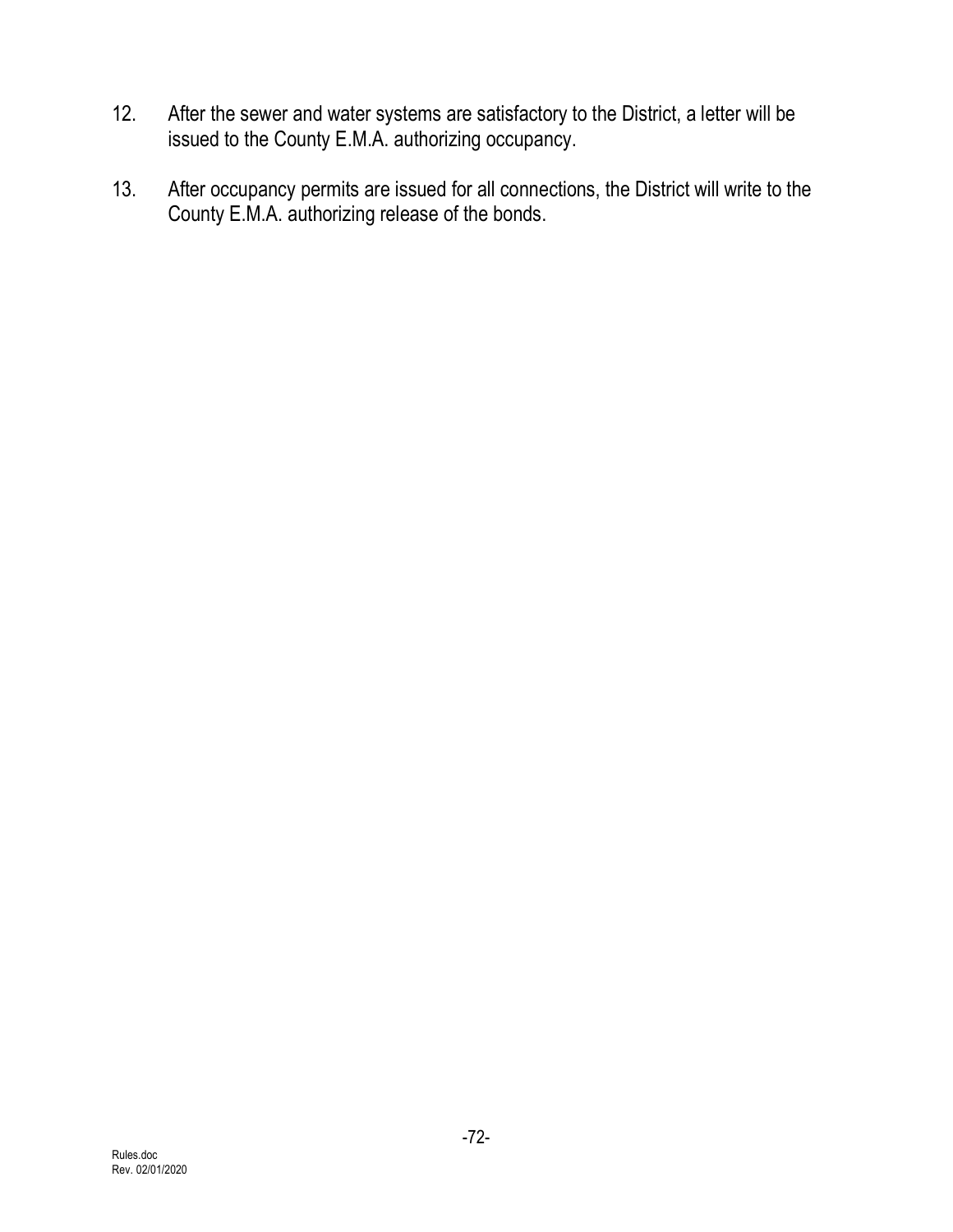### EXHIBIT "F" TO THE RULES AND REGULATIONS OF THE MOULTON NIGUEL WATER DISTRICT FOR WATER AND SEWER SERVICE

### **WATER SAVING FIXTURE SPECIFICATIONS**

Any new or remodeled plumbing, water piping, or other water using fixtures shall be of the "water sense" type or category identified under the most current California plumbing code shall comply with the specifications therefore.

#### WATER CLOSETS, TANK TYPE

All water closets must flush with 1.6 gallons of water or less.

#### URINALS

All urinals must flush with 1.0 gallon of water or less.

#### SHOWERHEADS

All showerheads shall be flow control types designed to limit the maximum flow to 2.5 gallons per minute.

#### LAVATORY AND SINK FAUCETS

All faucets shall be flow control types designed to limit maximum flow to 2.2 gallons per minute per valve or 4 gallons per minute on single control faucets.

NOTE: Fixtures and devices, which utilize restrictive devices, shall be of a type where such devices cannot be removed by the user.

#### PRE-RINSE SPRAY NOZZLES

Pre-rinse spray nozzles must use 1.6 gallons per minute or less, commercial use only.

#### HIGH-EFFICIENCY CLOTHES WASHER

Approved high-efficiency clothes washer must have a water factor of 6.0 or less.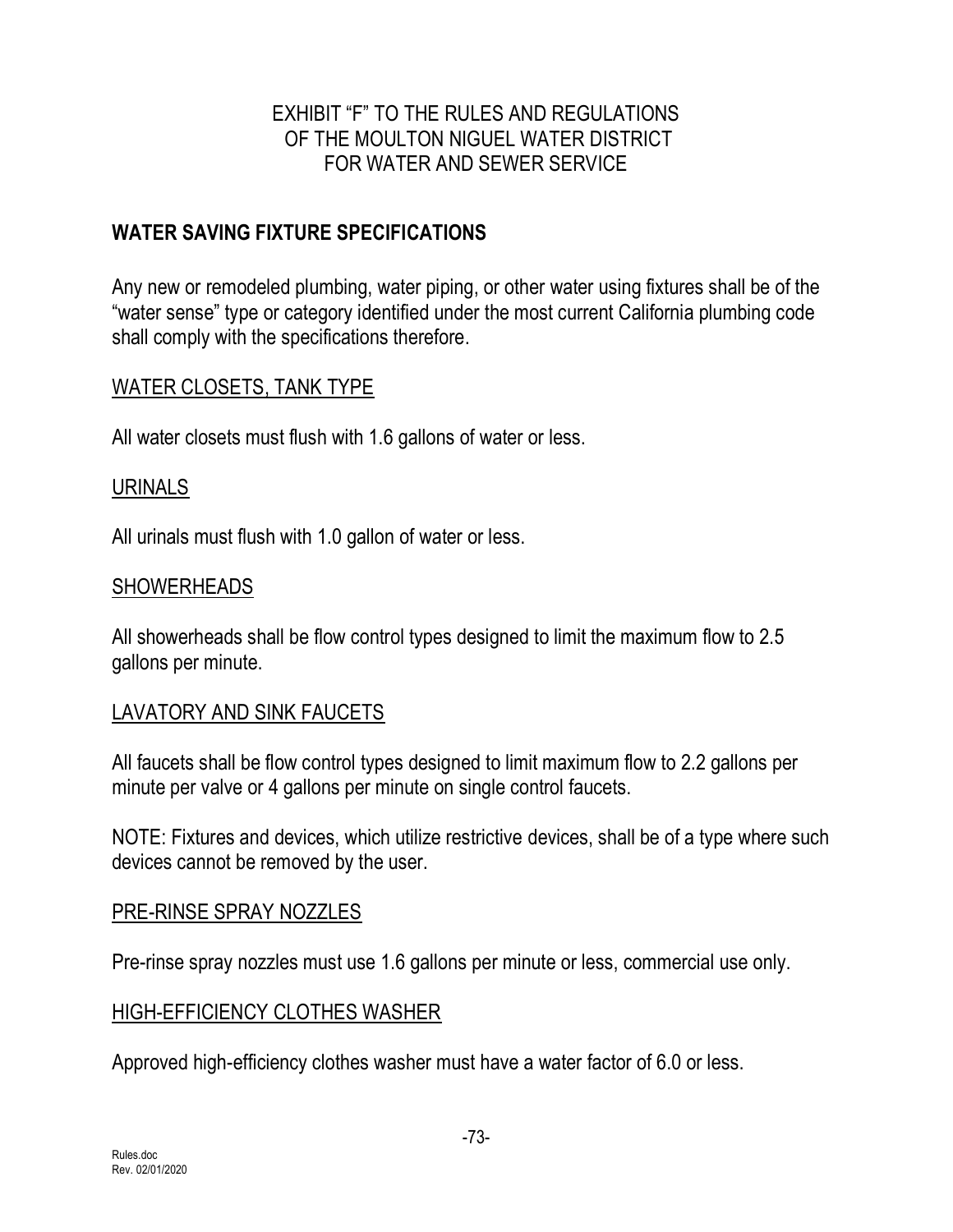### EXHIBIT "G" TO THE RULES AND REGULATIONS OF THE MOULTON NIGUEL WATER DISTRICT

### **CROSS-CONNECTION CONTROL PROGRAM REGULATIONS**

## **100 PURPOSE AND POLICY**

The purpose of these regulations is (1) to protect the public water supply against actual or potential cross-connection by isolating within the premises contamination that may occur because of some undiscovered or unauthorized cross-connection on the premises; (2) to eliminate existing connections between drinking water systems and other sources of water that are not approved as safe and potable for human consumption; (3) to eliminate cross-connections between drinking water systems and sources of contamination; (4) to prevent the making of cross-connections in the future.

These regulations are adopted pursuant to the State of California Administrative Code, Title 17 - Public Health, entitled, "Regulations Relating to Cross-Connections."

It is unlawful for any person, firm, or corporation at any time to make or maintain or cause to be made or maintained, temporarily or permanently, for any period of time whatsoever, any cross-connection between plumbing pipes or water fixtures being served with water by the District water department and any other source of water supply or to maintain any sanitary fixture or other appurtenances or fixtures which by reason of their construction may cause or allow backflow of water or other substances into the water supply system of the District and/or the service of water pipes or fixtures of any consumer of the District.

### **101 DEFINITIONS**

- A. Air-Gap Separation. The term "air-gap separation" means a physical break between a supply pipe and a receiving vessel. The air-gap shall be at least double the diameter of the supply pipe measured vertically above the top rim of the vessel, in no case less than one inch.
- B. Approved Backflow Prevention Device. The term "approved backflow prevention device" shall mean devices which have passed laboratory and field evaluation tests performed by a recognized testing organization which has demonstrated its competency to perform such tests to the California Department of Health Services.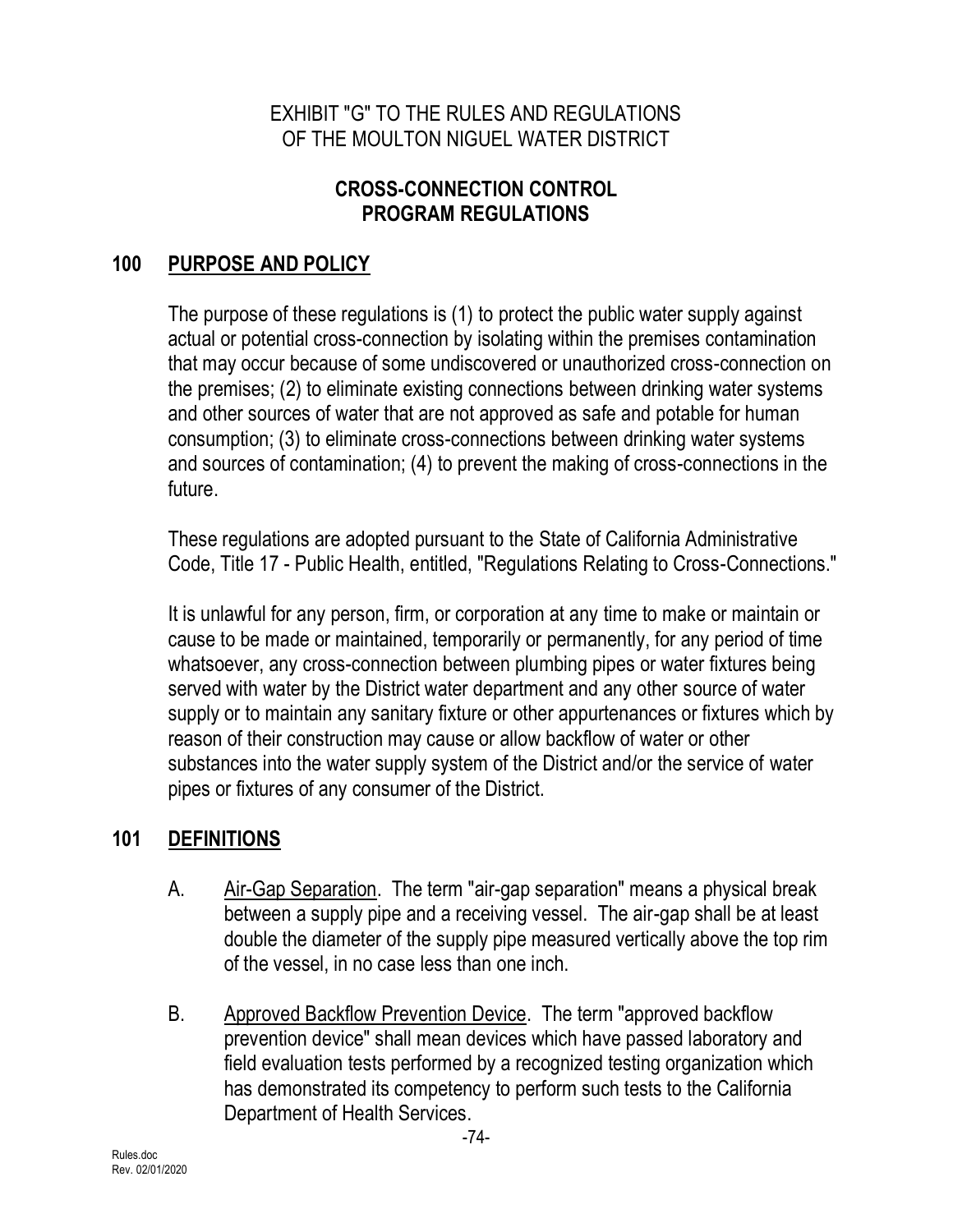- C. Approved Water Supply. The term "approved water supply" means any water supply whose potability is regulated by a state or local health agency.
- D. Auxiliary Supply. The term "auxiliary supply" means any water supply on or available to the premises other than the approved water supply.
- E. AWWA Standard. The term "AWWA standard" means an official standard developed and approved by the American Water Works Association (AWWA).
- F. Backflow. The term "backflow" shall mean a flow condition, caused by a differential in pressure, that causes the flow of water or other liquids, gases, mixtures, or substances into the distributing pipes of a potable supply of water from any source or sources other than an approved water supply source. Back-siphonage is one cause of backflow. Back pressure is the other cause.
- G. Contamination. The term "contamination" means a degradation of the quality of the potable water by any foreign substance which creates a hazard to the public health or which may impair the usefulness or quality of the water.
- H. Cross-Connection. The term "cross-connection" as used in this ordinance means any unprotected actual or potential connection between a potable water system used to supply water for drinking purposes and any source or system containing unapproved water or a substance that is not or cannot be approved as safe, wholesome, and potable. Bypass arrangements, jumper connections, removable sections, swivel or changeover devices, or other devices through which backflow could occur, shall be considered to be crossconnections.
- I. Double Check Valve Assembly. The term "double check valve assembly" means an assembly of at least two independently acting check valves including tightly closing shut-off valves on each side of the check valve assembly and test cocks available for testing the water-tightness of each check valve.
- J. Health Agency. The term "health agency" means the California Department of Health Services, or the local health agency with respect to a small water system.
- K. Local Health Agency. The term "local health agency" means the county or city health authority.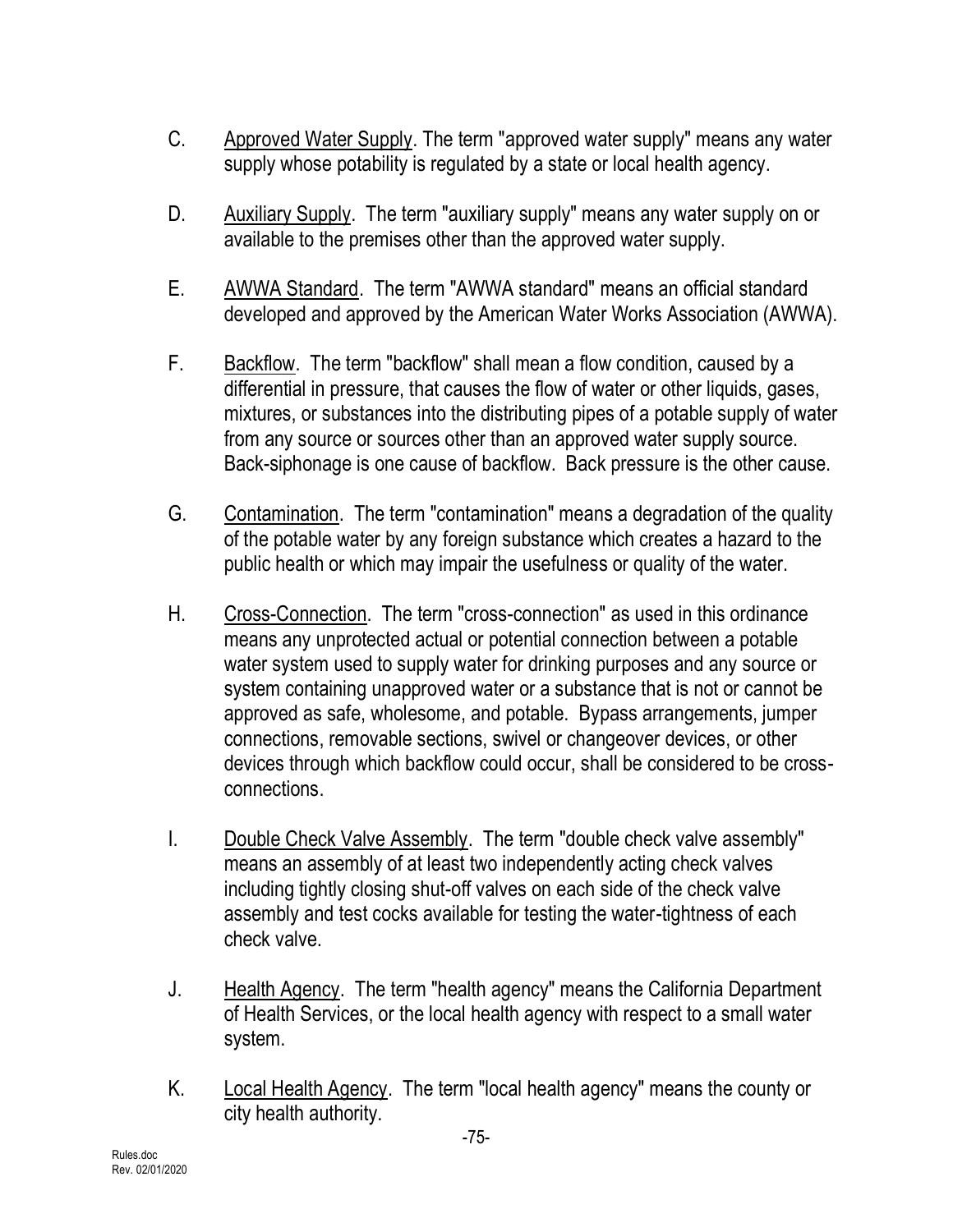- L. Person. The term "person" means an individual, corporation, company, association, partnership, municipality, public utility, or other public body or institution.
- M. Premise. The term "premise" means any and all areas on a customer's property which are served or have the potential to be served by the public water system.
- N. Public Water System. The term "public water system" means a system for the provision of piped water to the public for human consumption which has five or more service connections or regularly serves an average of 25 individuals daily at least 60 days out of the year.
- O. Recycled Water. The term "recycled water" means wastewater which, as a result of treatment, is suitable for uses other than potable uses.
- P. Reduced Pressure Principle Backflow Prevention Device. The term "reduced pressure principle backflow prevention device" means a device incorporating two or more check valves and an automatically operating differential relief valve located between the two + checks, a tightly closing shut-off valve on each side of the check valve assembly, and equipped with necessary test cocks for testing.
- Q. Service Connection. The term "service connection" refers to the point of connection of a user's piping to the water supplier's facilities.
- R. Water Supplier. The term "water supplier" means the person who owns or operates the approved water supply system.
- S. Water User. The term "water user" means any person obtaining water from an approved water supply system.

## **102 CROSS-CONNECTION PROTECTION REQUIREMENTS**

- A. General Provisions
	- 1. Unprotected cross-connections with the public water supply are prohibited.
	- 2. Whenever backflow protection has been found necessary, the District will require the water user to install an approved backflow prevention device by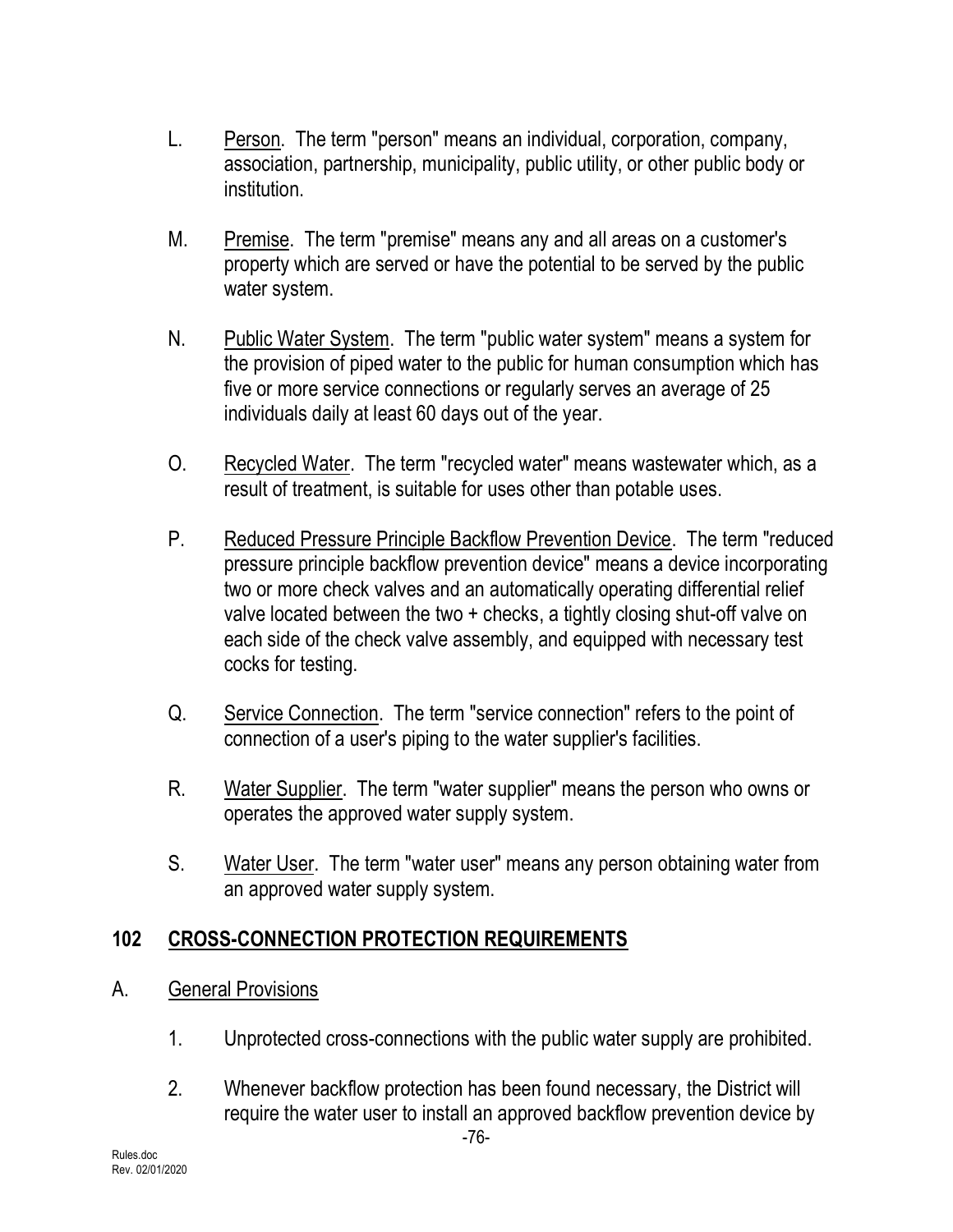and at his/her expense for continued service or before a new service will be granted.

3. Wherever backflow protection has been found necessary on a water supply line entering a water user's premises, any and all water supply lines from the District's mains entering such premises, buildings, or structures shall be protected by an approved backflow prevention device. The type of device to be installed will be in accordance with the requirements of this ordinance.

### B. Where Protection is Required

- 1. Each service connection from the District water system for supplying water to premises having an auxiliary water supply shall be protected against backflow of water from the premises into the public water system unless the auxiliary water supply is accepted as an additional source by the District, and is approved by the public health agency having jurisdiction.
- 2. Each service connection from the District water system for supplying water to any premises on which any substance is handled in such fashion as may allow its entry into the water system shall be protected against backflow of the water from the premises into the public system. This shall include the handling of process waters and waters originating from the District water system which have been subjected to deterioration in sanitary quality.
- 3. Backflow prevention devices shall be installed on the service connection to any premises having (a) internal cross-connections that cannot be permanently corrected and controlled to the satisfaction of the state or local health department and the District, or (b) intricate plumbing and piping arrangements, or where entry to all portions of the premises is not readily accessible for inspection purposes, making it impracticable or impossible to ascertain whether or not cross-connections exist.

### C. Type of Protection Required

1. The type of protection that shall be provided to prevent backflow into the approved water supply shall be commensurate with the degree of hazard that exists on the consumer's premises. The type of protection device that may be required (listing in an increasing level of protection) includes: Double Check Valve Assembly (DC), Reduced Pressure Principle Backflow Prevention Device (RP), and an Air-Gap Separation (AG). The water user may choose a higher level of protection than required by the District. The minimum types of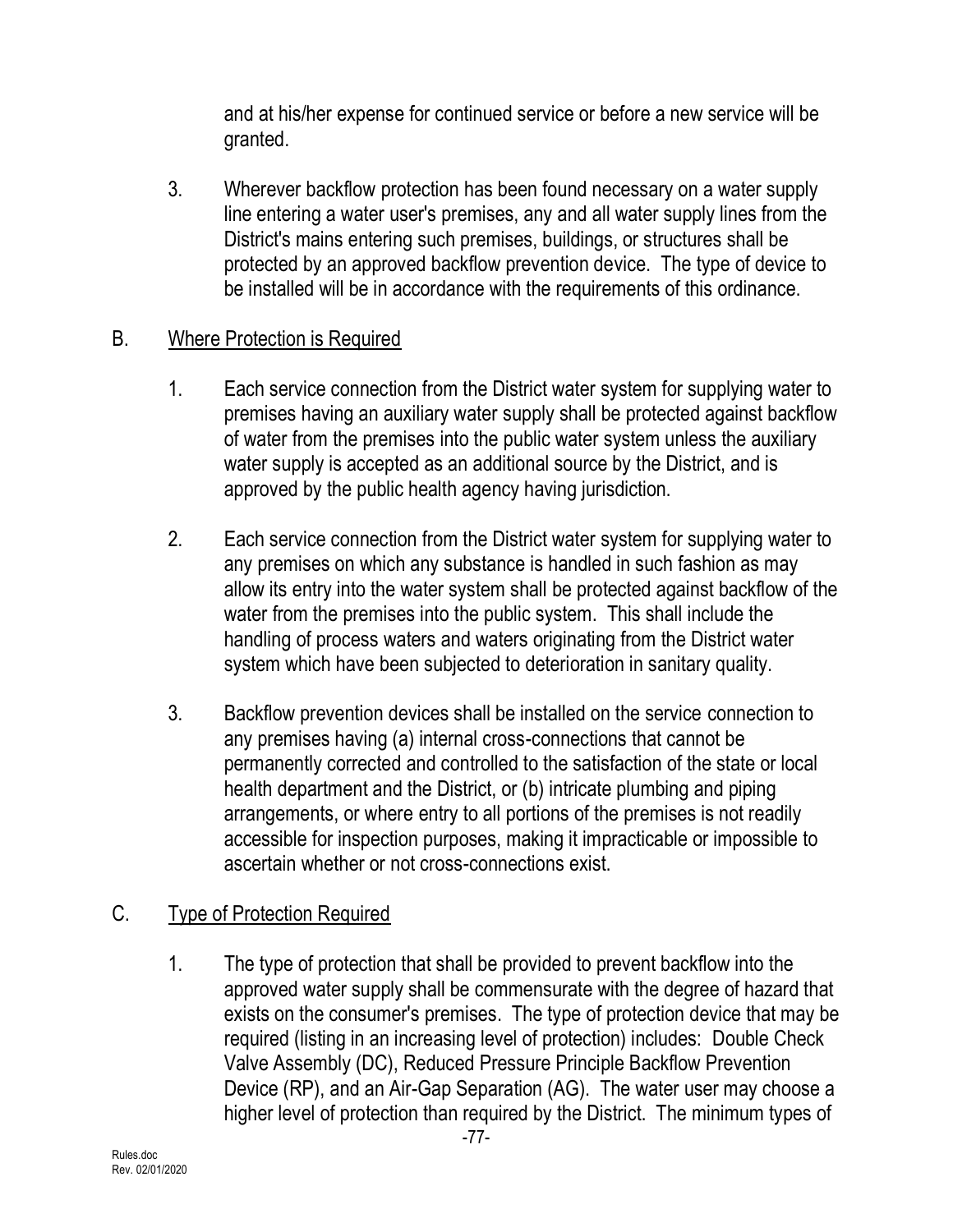backflow protection required to protect the approved water supply at the user's water connection to premises with varying degrees of hazard are given in Table 1. Situations which are not covered in Table 1 shall be evaluated on a case-by-case basis and the appropriate backflow protection shall be determined by the District or health agency.

### **Table 1 TYPE OF BACKFLOW PROTECTION REQUIRED**

|     | Degree of Hazard                                                                                                                                                                                                                                                                                                          | Minimum Type<br>of Backflow<br>Prevention |
|-----|---------------------------------------------------------------------------------------------------------------------------------------------------------------------------------------------------------------------------------------------------------------------------------------------------------------------------|-------------------------------------------|
| (a) | Sewage and Hazardous Substances<br>(1) Premises where the public water system is used to supplement<br>the recycled water supply.                                                                                                                                                                                         | AG                                        |
|     | (2) Premises where there are wastewater pumping and/or<br>treatment plants and there is no interconnection with the potable<br>water system. This does not include a single family residence that<br>has a sewage lift pump. An RP may be provided in lieu of an AG if<br>approved by the health agency and the District. | AG                                        |
|     | (3) Premises where recycled water is used and there is no<br>interconnection with the potable water system. An RP may be<br>provided in lieu of an AG if approved by the health agency and the<br>District.                                                                                                               | AG                                        |
|     | (4) Premises where hazardous substances are handled in any<br>manner in which the substances may enter a potable water system.<br>This does not include a single family residence that has a sewage<br>lift pump. An RP may be provided in lieu of an AG if approved by<br>the health agency and the District.            | AG                                        |
|     | (5) Premises where there are irrigation systems into which<br>fertilizers, herbicides, or pesticides are, or can be, injected.                                                                                                                                                                                            | RP                                        |
| (b) | <b>Auxiliary Water Supplies</b>                                                                                                                                                                                                                                                                                           |                                           |
|     | (1) Premises where there is an unapproved auxiliary water supply<br>which is interconnected with the public water system. An RP or DC                                                                                                                                                                                     | AG                                        |

Rules.doc Rev. 02/01/2020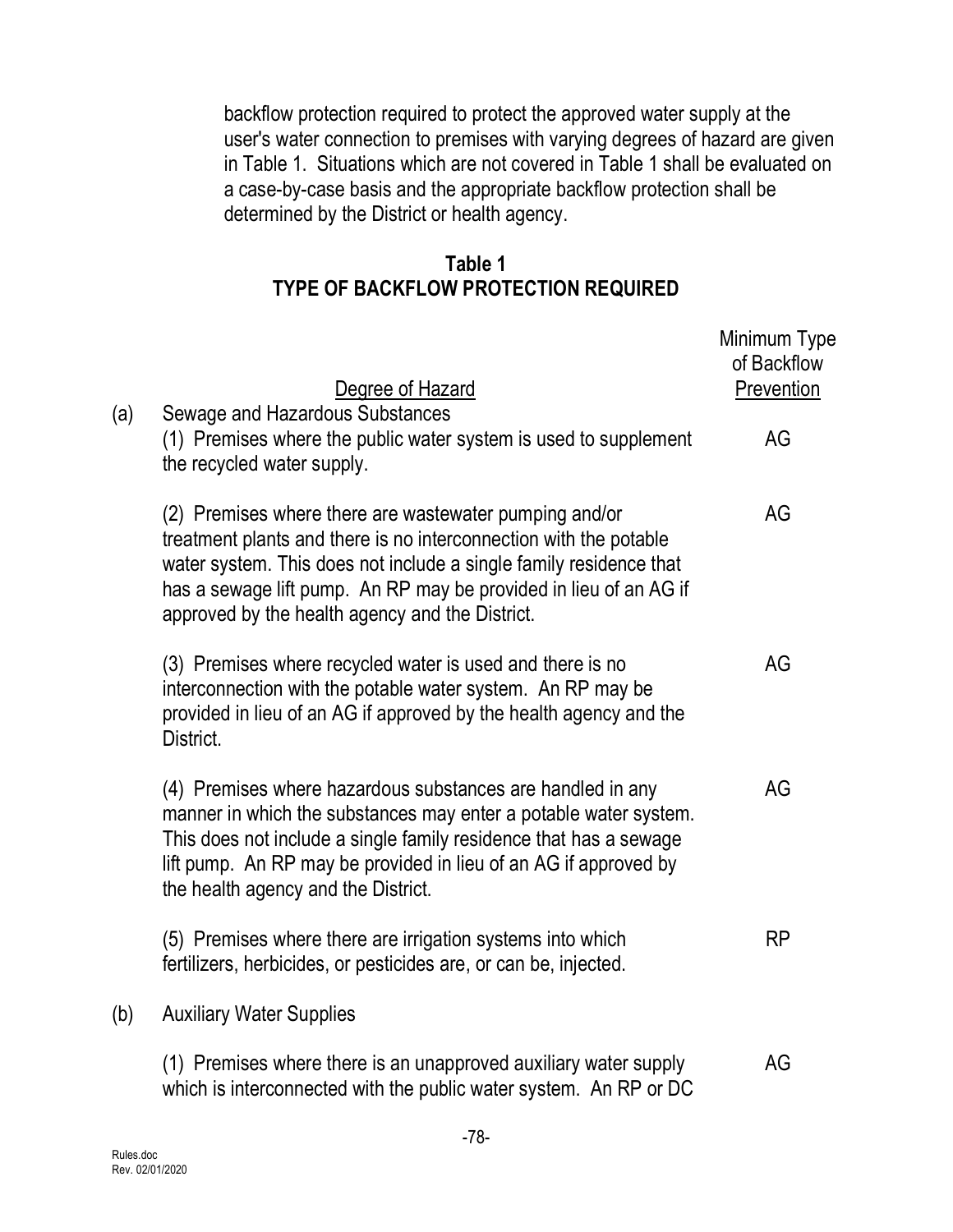|     | may be provided in lieu of an AG if approved by the health agency<br>and the District.                                                                                                                                                       |           |
|-----|----------------------------------------------------------------------------------------------------------------------------------------------------------------------------------------------------------------------------------------------|-----------|
|     | (2) Premises where there is an unapproved auxiliary water supply<br>and there are no interconnections with the public water system. A<br>DC may be provided in lieu of an RP if approved by the health<br>agency and the District.           | <b>RP</b> |
| (c) | <b>Fire Protection Systems</b>                                                                                                                                                                                                               |           |
|     | (1) Premises where the fire system is directly supplied from the<br>public water system and there is an unapproved auxiliary water<br>supply on or to the premises (not interconnected).                                                     | DC        |
|     | (2) Premises where the fire system is supplied from the public<br>water system and interconnected with an unapproved auxiliary<br>water supply. An RP may be provided in lieu of an AG if approved<br>by the health agency and the District. | AG        |
|     | (3) Premises where the fire system is supplied from the public<br>water system and where either elevated storage tanks or fire<br>pumps which take suction from the private reservoirs or tanks are<br>used.                                 | <b>DC</b> |
| (d) | Dockside Water Points and Marine Facilities                                                                                                                                                                                                  | DC        |
|     | (1) Pier hydrants for supplying water to a vessel for any purpose.                                                                                                                                                                           | <b>RP</b> |
|     | (2) Premises where there are marine facilities.                                                                                                                                                                                              | <b>RP</b> |
| (e) | Premises where entry is restricted so that inspections for cross-<br>connections cannot be made with sufficient frequency or at<br>sufficiently short notice to assure that cross-connections do not<br>exist.                               | <b>RP</b> |
| (f) | Premises where there is a repeated history of cross-connections<br>being established or re-established.                                                                                                                                      | <b>RP</b> |

(1) Two or more services supplying water from different street mains to the same building, structure, or premises through which an interstate main flow may occur, shall have at least a standard check valve on each water service to be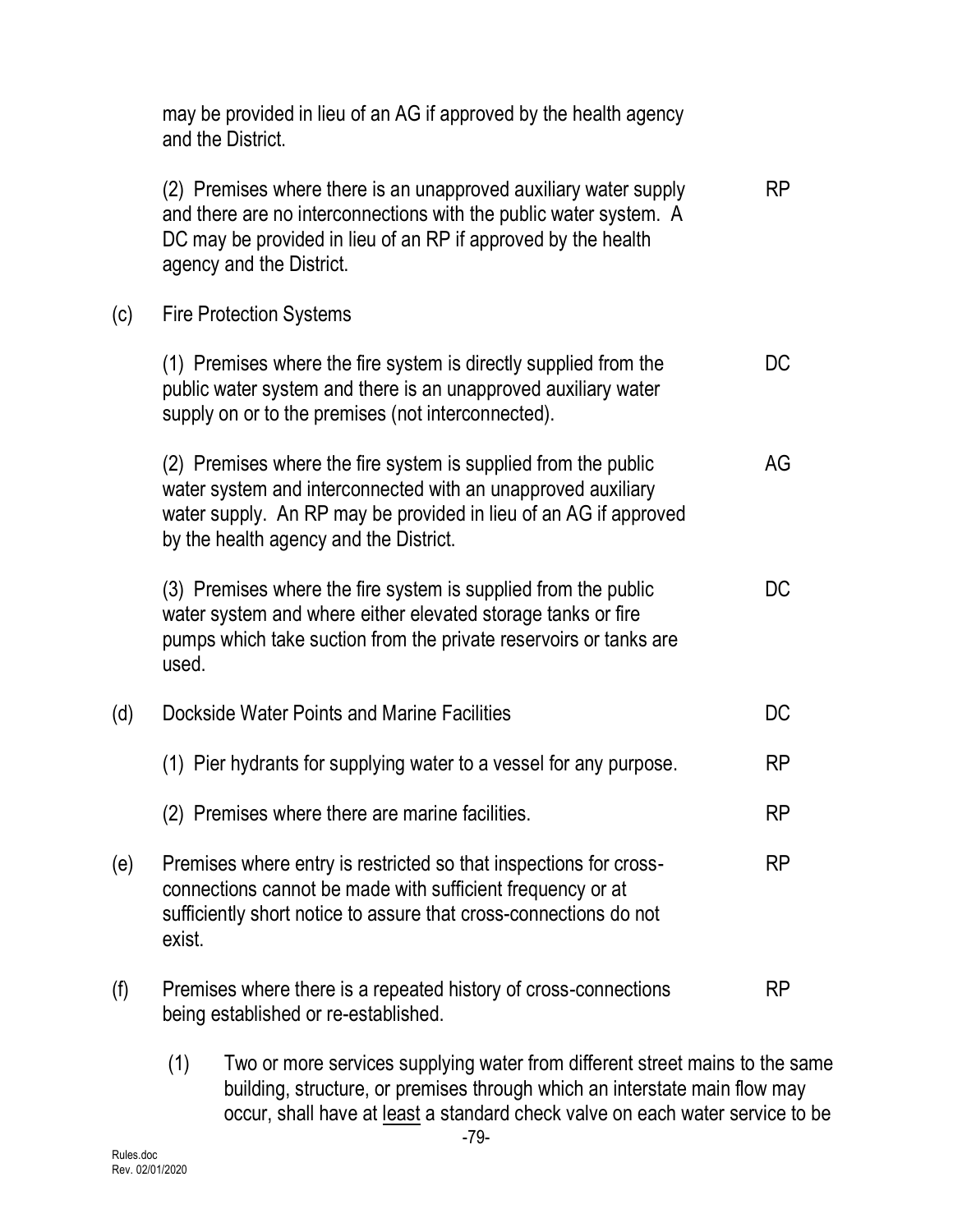located adjacent to and on the property side of the respective meters. Such check valve shall not be considered adequate if backflow protection is deemed necessary to protect the District's mains from pollution or contamination; in such cases the installation of approved backflow devices at such service connections shall be required.

## **103 BACKFLOW PREVENTION DEVICES**

### A. Approved Backflow Prevention Devices

- 1. Only backflow prevention devices which have been approved by the District shall be acceptable for installation by a water user connected to the District's potable water system.
- 2. The District will provide, upon request, to any affected customer a list of approved backflow prevention devices.

### B. Backflow Prevention Device Installation

- 1. Backflow prevention devices shall be installed in a manner prescribed in Section 7603, Title 22 of the California Administrative Code. Location of the devices should be as close as practical to the user's connection. The District shall have the final authority in determining the required location of a backflow prevention device.
	- a. Air-Gap Separation (AG) The air-gap separation shall be located on the user's side of and as close to the service connection as is practical. All piping from the service connection to the receiving tank shall be above grade and be entirely visible. No water use shall be provided from any point between the service connection and the airgap separation. The water inlet piping shall terminate a distance of at least two (2) pipe diameters of the supply inlet, but in no case less than one (1) inch above the overflow rim of the receiving tank.
	- b. Reduced Pressure Principle Backflow Prevention Device (RP). The approved reduced pressure principle backflow prevention device shall be installed on the user's side of and as close to the service connection as is practical. The device shall be installed a minimum of twelve (12) inches above grade and not more than thirty-six (36) inches above grade measured from the bottom of the device, and with a minimum of twelve (12) inches side clearance. The device shall be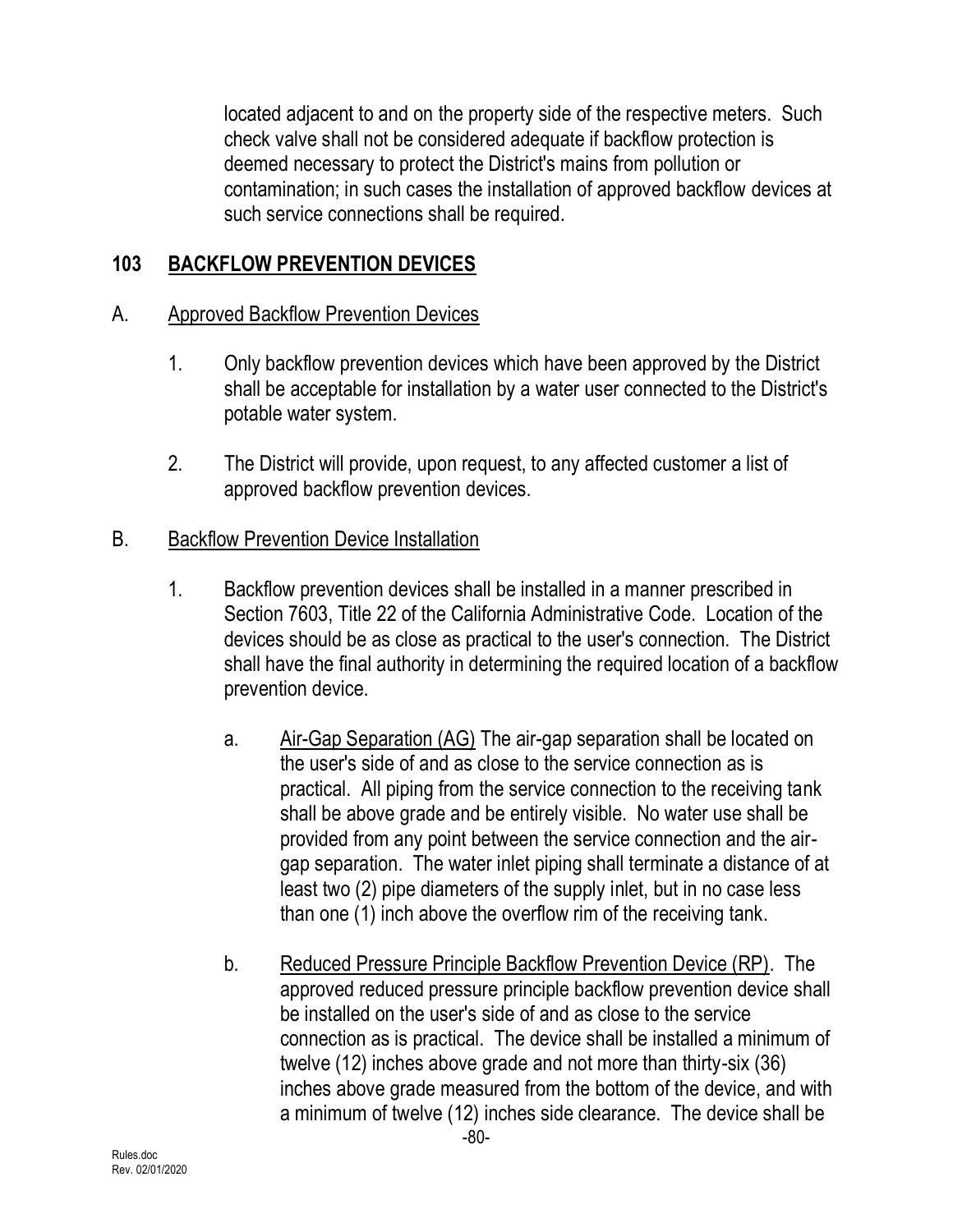installed so that it is readily accessible for maintenance and testing. Water supplied from any point between the service connection and the RP device shall be protected in a manner approved by the District.

a. Double Check Valve Assembly (DC). The approved double check valve assembly shall be located as close as practical to the user's connection and shall be installed above grade, and in a manner where it is readily accessible for testing and maintenance. The device shall be installed a minimum of twelve (12) inches above grade and not more than thirty-six (36) inches above grade measured from the bottom of the device, and with a minimum of twelve (12) inches of side clearance.

## C. Backflow Prevention Device Testing and Maintenance

- 1. The owners of any premises on which, or on account of which, backflow prevention devices are installed, shall have the devices tested by a person who has demonstrated their competency in testing of these devices to the District. Backflow prevention devices must be tested at least annually and immediately after installation, relocation, or repair. The District may require a more frequent testing schedule if it is determined to be necessary. No device shall be placed back in service unless it is functioning as required. A report in a form acceptable to the District shall be filed with the District each time a device is tested, relocated, or repaired. These devices shall be serviced, overhauled, or replaced whenever they are found to be defective and all costs of testing, repair, and maintenance shall be borne by the water user.
- 2. The District will supply affected water users with a list of persons acceptable to the District to test backflow prevention devices. The District will notify affected customers by mail when annual testing of a device is needed and also supply users with the necessary forms, which must be filled out each time a device is tested or repaired.

## D. Backflow Prevention Device Removal

- 1. Approval must be obtained from the District before a backflow prevention device is removed, relocated, or replaced.
	- a. Removal: The use of a device may be discontinued and the device removed from service upon presentation of sufficient evidence to the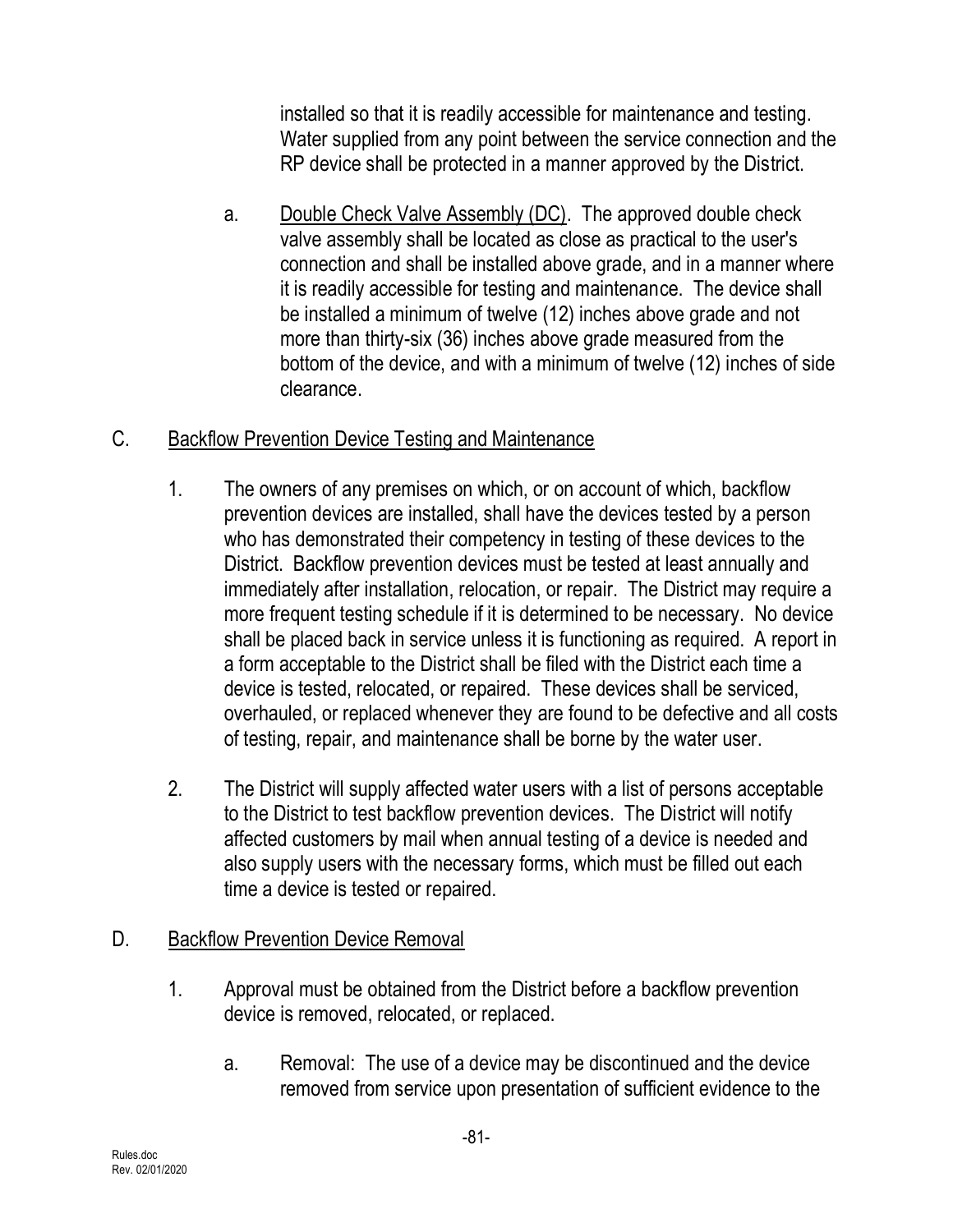District to verify that a hazard no longer exists or is not likely to be created in the future.

- b. Relocation: A device may be relocated following confirmation by the District that the relocation will continue to provide the required protection and satisfy installation requirements. A retest will be required following the relocation of the device.
- c. Repair: A device may be removed for repair, provided the water use is either discontinued until repair is completed and the device is returned to service, or the service connection is equipped with other backflow protection approved by the District. A retest will be required following repair of the device.
- d. Replacement: A device may be removed and replaced provided the water use is discontinued until the replacement device is installed. All replacement devices must be approved by the District and must be commensurate with the degree of hazard involved.

### **104 USER SUPERVISOR**

At each premises where it is necessary in the opinion of the District, a user supervisor shall be designated by and at the expense of the water user. This user supervisor shall be responsible for the monitoring of the backflow prevention devices and for avoidance of cross-connections. In the event of contamination or pollution of the drinking water system due to a cross-connection on the premises, the District shall be promptly notified by the user supervisor so that appropriate measures may be taken to overcome the contamination. The water user shall inform the District of the user supervisor's identity on, as a minimum, an annual basis and whenever a change occurs.

## **105 ADMINISTRATIVE PROCEDURES**

### A. Water System Survey

1. The District shall review all requests for new services to determine if backflow protection is needed. Plans and specifications must be submitted to the District upon request for review of possible cross-connection hazards as a condition of service for new service connections. If it is determined that a backflow prevention device is necessary to protect the public water system, the required device must be installed before service will be granted.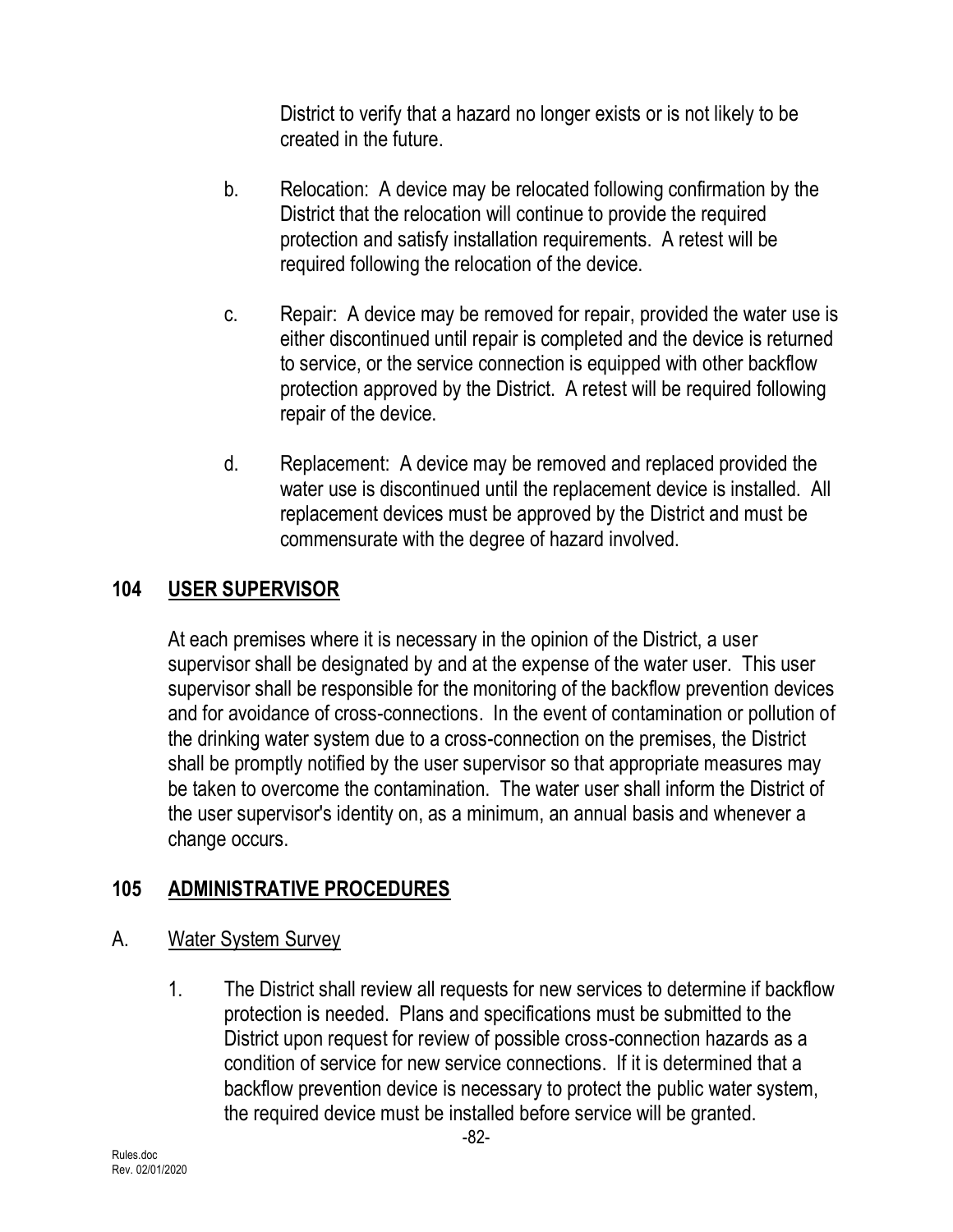- 2. The District may require an on-premise inspection to evaluate crossconnection hazards. Any customer who cannot or will not allow an onpremise inspection of its piping system shall be required to install the backflow prevention device the District considers necessary.
- 3. The District may, at its discretion, require a re-inspection for cross-connection hazards of any premise to which it serves water. Any customer who cannot or will not allow an on-premise inspection of its piping system shall be required to install the backflow prevention device the District considers necessary.

### B. Customer Notification - Device Installation

- 1. The District will notify the water user of the survey findings, listing corrective action to be taken if required. A period of 60 days will be given to complete all corrective action required, including installation of backflow prevention devices.
- 2. A second notice will be sent to each water user who does not take the required corrective action prescribed in the first notice within the 60-day period allowed. The second notice will give the water user a two-week period to take the required corrective action. If no action is taken within the twoweek period, the District may terminate water service to the affected water user until the required corrective actions are taken.

## C. Customer Notification - Testing and Maintenance

- 1. The District will notify each affected water user when it is time for the backflow prevention device installed on its service connection to be tested. This written notice shall give the water user 30 days to have the device tested and supply the water user with the necessary form to be completed and resubmitted to the District.
- 2. A second notice shall be sent to each water user that does not have its backflow prevention device tested, as prescribed in the first notice, within the 30-day period allowed. The second notice will give the water user a twoweek period to have its backflow prevention device tested. If no action is taken within the two-week period, the District may terminate water service to the affected water user until the subject device is tested.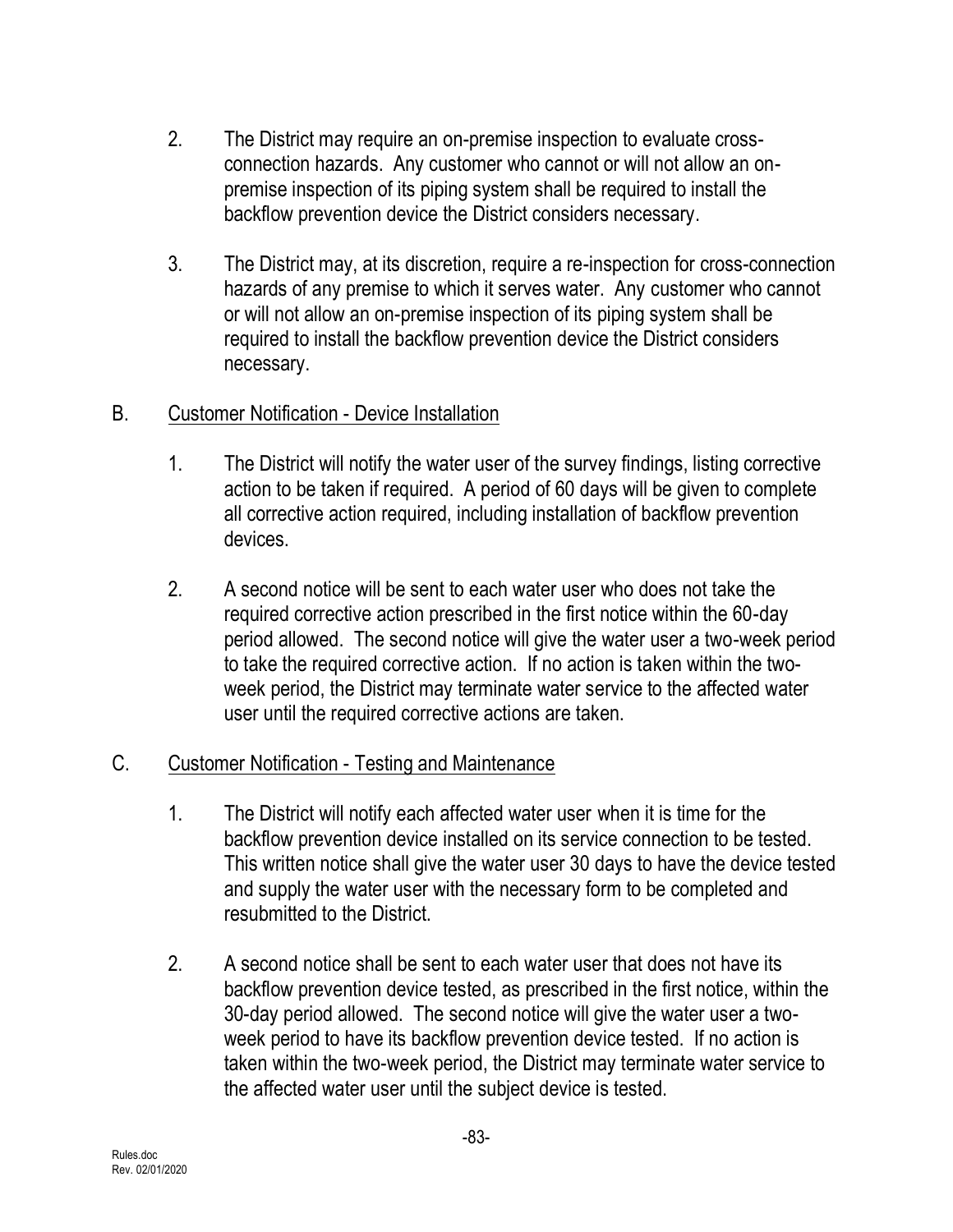## **106 WATER SERVICE TERMINATION**

#### A. General

When the District encounters water uses that represent a clear and immediate hazard to the potable water supply that cannot be immediately abated, the District shall institute the procedure for discontinuing the District water service.

#### B. Basis for Termination

Conditions or water uses that create a basis for water service termination shall include, but are not limited to, the following items:

- 1. Refusal to install a required backflow prevention device.
- 2. Refusal to test a backflow prevention device.
- 3. Refusal to repair a faulty backflow prevention device.
- 4. Refusal to replace a faulty backflow prevention device.
- 5. Direct or indirect connection between the public water system and a sewer line.
- 6. Unprotected direct or indirect connection between the public water system and a system or equipment containing contaminants.
- 7. Unprotected direct or indirect connection between the public water system and an auxiliary water system.
- 8. A situation which presents an immediate health hazard to the public water system.

### C. Water Service Termination Procedures

1. For conditions 1, 2, 3, or 4, the District will terminate service to a customer's premises after two (2) written notices have been sent specifying the corrective action needed and the time period in which it must be done. If no action is taken within the allowed time period, water service may be terminated.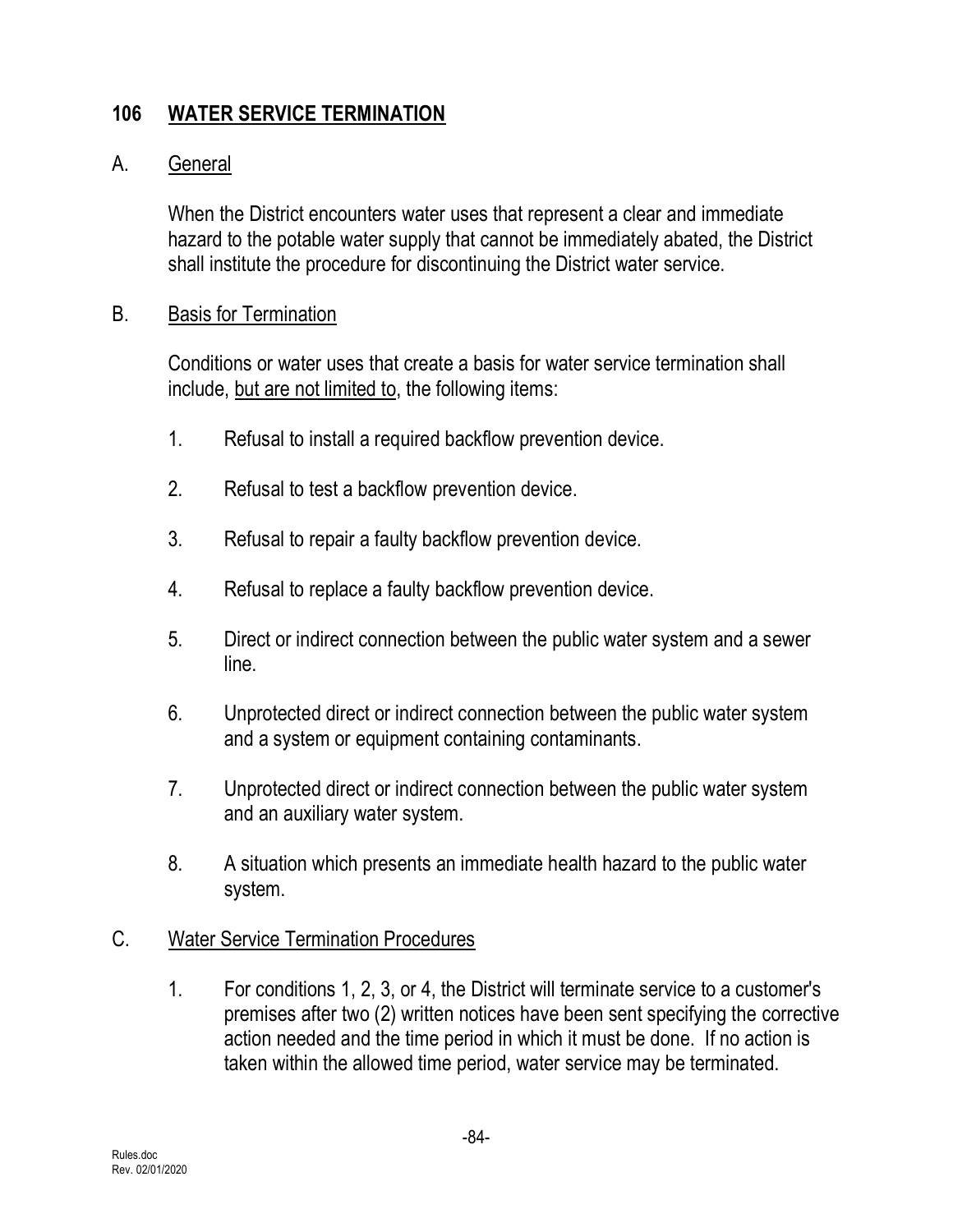- 2. For conditions 4, 5, 6, 7, or 8, the District will take the following steps:
	- a. Make reasonable effort to advise water user of intent to terminate water service;
	- b. Terminate water supply and lock service valve. The water service will remain inactive until correction of violations has been approved by the District.

## **107 REQUIREMENTS FOR THE CERTIFICATION AS A BACKFLOW PREVENTION DEVICE TESTER**

Each applicant for certification as a tester of backflow prevention devices shall file an approved application with the District Secretary, together with a fee as may be established by the District's Board of Directors.

Competency in all phases of backflow prevention device testing and repair must be demonstrated by means of education and/or experience in order to obtain certification.

The following are minimum requirements:

- a. Applicants shall have had at least two (2) years' experience in plumbing or pipe fitting or equivalent qualifications.
- b. Applicants shall hold a valid certification from the American Water Works Association (AWWA) California-Nevada Section, from a county certification program, or have equivalent training in the opinion of the District and the Health Department.
- c. Each applicant for certification as a test of backflow prevention devices shall furnish evidence to show that he has available the necessary tools and equipment to properly test such devices. He shall be responsible for the competency and accuracy of all tests and reports prepared by him.

The certificate issued to any tester is valid for a period of one (1) year and may be revoked, suspended, or not renewed by the District for improper testing, repairs, and/or reporting.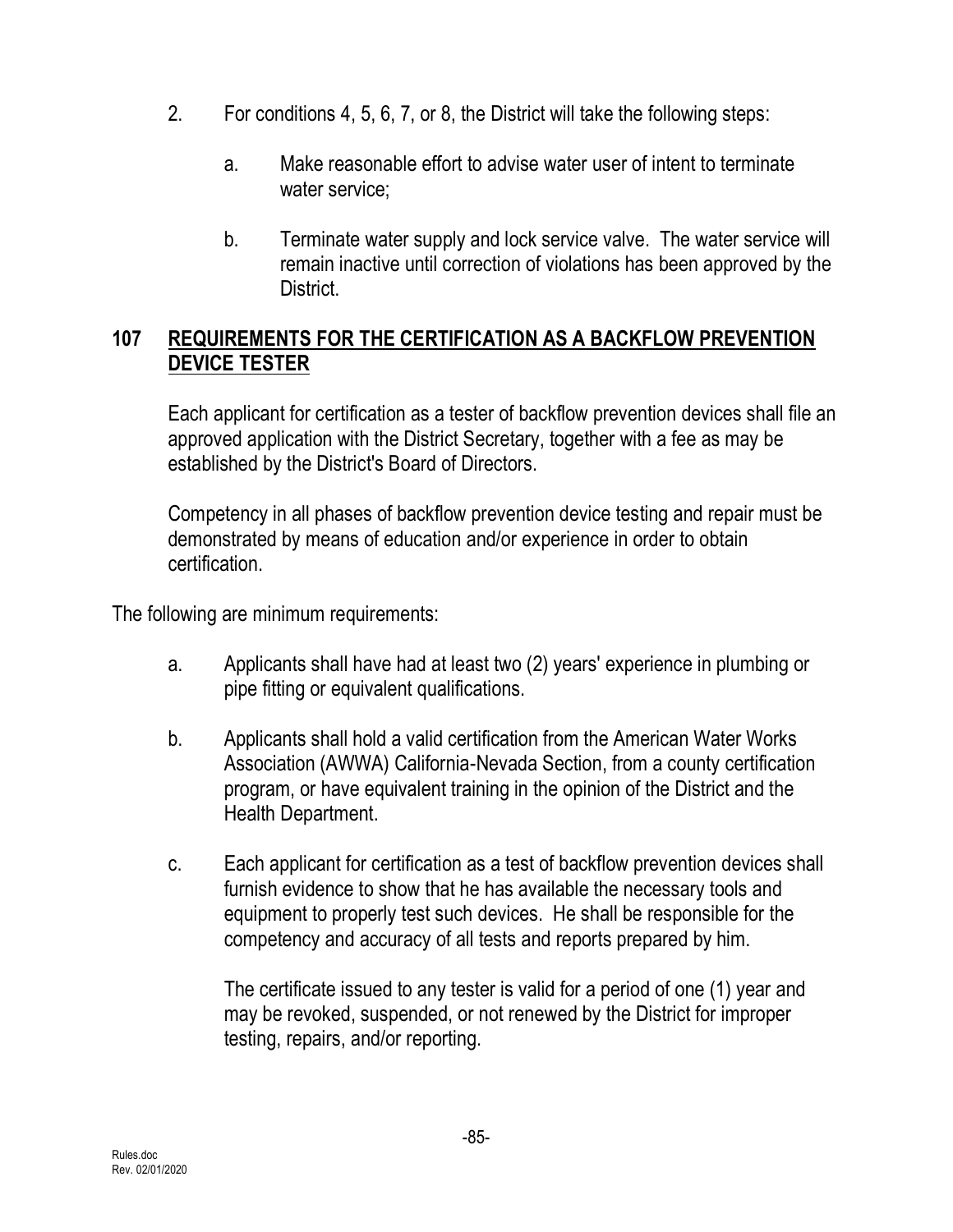### **108 SEVERABILITY**

If any section, subsection, subdivision, paragraph, sentence, clause, or phrase of these Regulations, or any part thereof, is for any reason held to be invalid, such decision shall not affect the validity of the remaining portion of these Regulations or any part thereof.

Revision to Section 5N of Moulton Niguel Water District's Rules and Regulations

#### N. Water Conservation

Moulton Niguel Water District ("District") has adopted this Water Conservation Program ("Program") for the reasonable and beneficial use of the water resources of the State of California to the fullest extent possible, and for the avoidance of waste or unreasonable use of the natural resources of the State and the District. The following conditions are precedent to any obligation of the District to provide water or sewer service.

No water shall be provided by the District for internal or external use to any residential, commercial, industrial, agricultural, recreational, governmental, or public building or structure of any kind which is constructed or altered and in which either internal or external irrigation or domestic water piping or water fixtures are to be installed, extended, or altered in any way, including, but not limited to, any plumbing, water piping, or water fixtures for which a construction permit must be obtained, or for which District approval of plans and service applications are required, unless the new, extended, or altered water using facilities conform to the requirements and standards of the Rules and Regulations.

The required water conservation devices and standards of the District are those set forth on Exhibit "F" to these Rules and Regulations. Nothing provided in this Program shall be deemed to relieve any person from compliance with the local or State plumbing code or any other State or local plumbing or building requirements.

The following terms shall have the meanings defined below.

- 1. "Person" is any individual, firm, partnership, association, company, or organization of any kind, or any other user of water supplied by the District.
- 2. "Potable Water" means water which is suitable for drinking.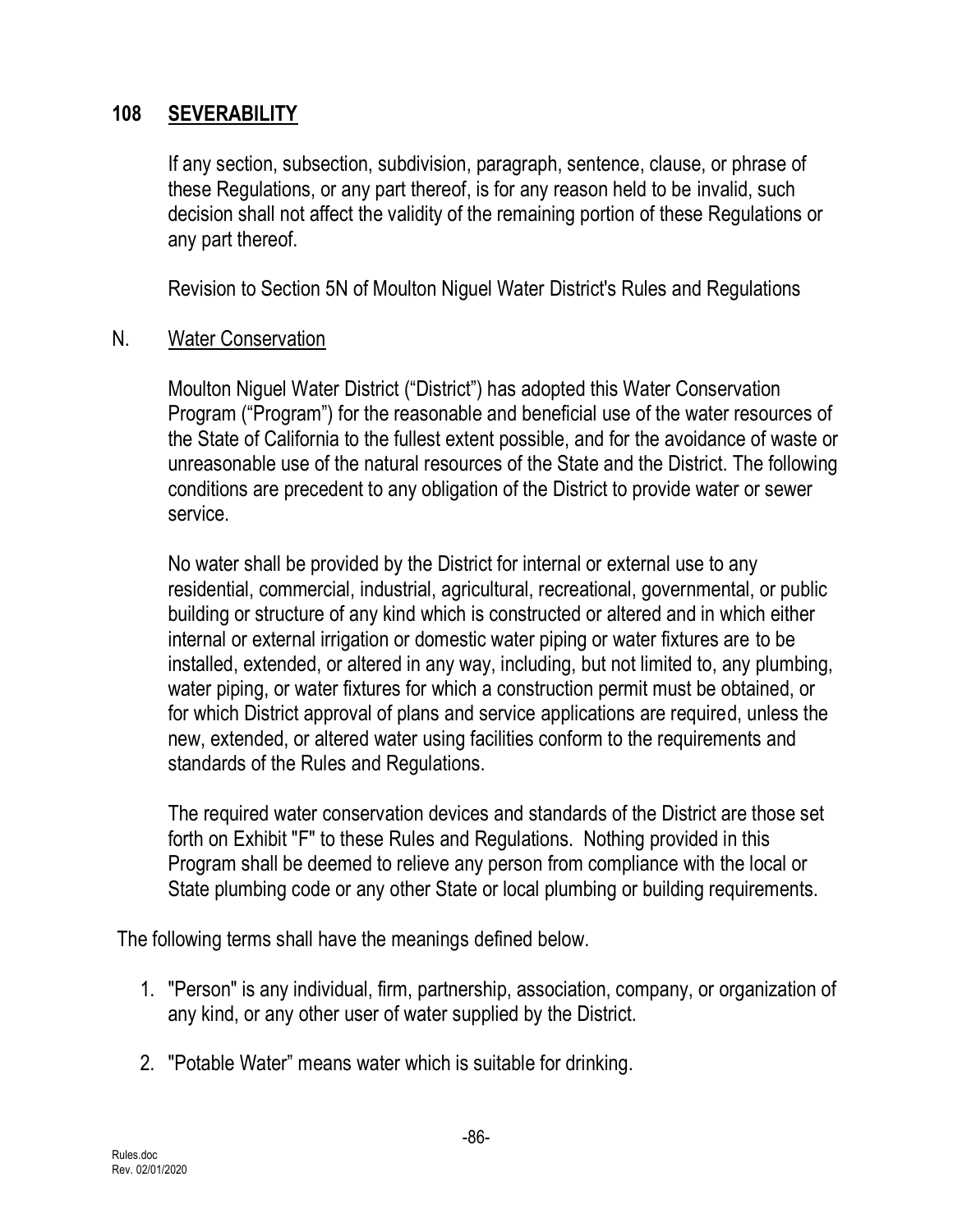- 3. "Recycled Water" means the reclamation and reuse of non-potable water for beneficial use.
- 4. "Water" means potable water, recycled water or any other water supplied by the District.
- 5. "Water waste" is the use of any water in indoor or outdoor areas resulting in runoff, breaks, or leaks in the water delivery system, which has no beneficial use.

### **Effective Date, Application**

This Program is effective immediately upon adoption by the District Board of Directors ("Board") or as otherwise established by State law for the District.

The provisions of this Program apply to any person in the use of any water provided by District.

The prohibited uses of water under this Program do not apply to the use of water necessary for public health and safety or for essential governmental services such as police, fire, and other similar emergency services.

The provisions of this Program do not apply to the use of recycled water.

### **SECTION I. MANDATORY WATER CONSERVATION RULES – PROHIBITION AGAINST WASTE**

In order to comply with requirements of State legislation for "Best Management Practices" pertaining to urban water conservation guidelines, the following mandatory water conservation rules have been established to reduce water consumption and preserve the District's water supply. The requirements below shall apply to all customers at all times, regardless of whether any declared water shortage condition is in effect under Section II.

- 1. **Limits on Watering Hours:** Watering or irrigation of lawn, landscape or other vegetated area with potable water is prohibited between the hours of 10:00 a.m. and 5:00 p.m. on any day, except by use of a hand-held bucket or similar container, a hand-held hose equipped with a positive self-closing water shut-off nozzle or device, or for very short periods of time for the express purpose of adjusting or repairing an irrigation system.
- 2. **Limit on Water Duration:** Watering or irrigation of lawn, landscape or other vegetated area with potable water using a landscape irrigation system or watering

-87-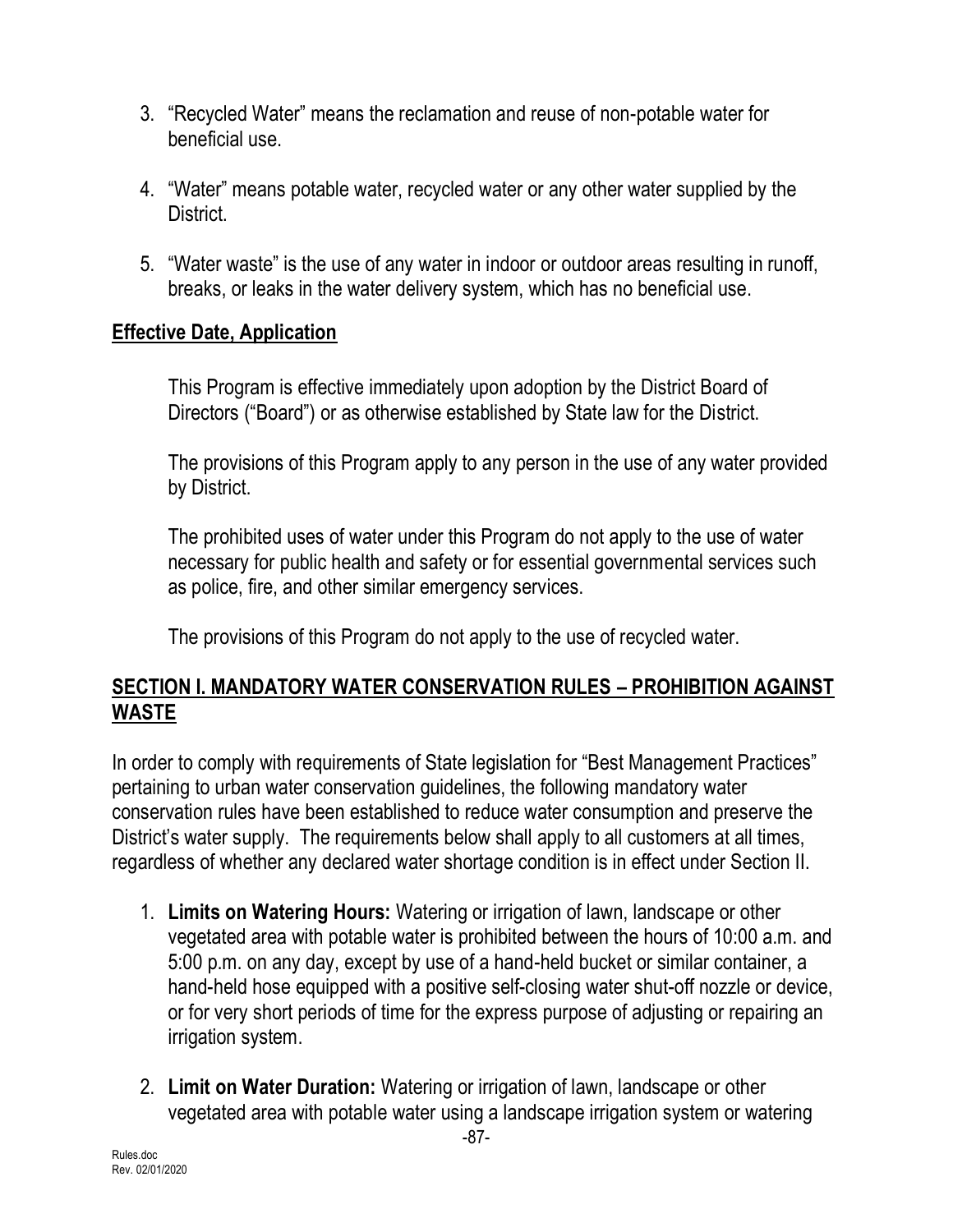device that is not continuously attended is limited to no more than 15 minutes watering per day per station. This subsection does not apply to landscape irrigation systems that exclusively use very low-flow irrigation systems where no emitter produces more than two gallons of water per hour.

- 3. **No Excessive Water Flow or Runoff:** Watering or irrigation of any lawn, landscape or other vegetated area in a manner that causes or allows potable excessive water flow or runoff onto an adjoining sidewalk, driveway, street, alley, gutter or ditch is prohibited.
- 4. **No Washing Down Hard or Paved Surfaces:** Washing down hard or paved surfaces, including but not limited to sidewalks, walkways, driveways, parking areas, tennis courts, patios or alleys, is prohibited except when necessary to alleviate safety or sanitary hazards, and then only by use of a hand-held bucket or similar container, a hand-held hose equipped with a positive water shut-off device or a low-volume, high-pressure cleaning machine equipped to recycle any water used.
- 5. **Obligation to Fix Leaks, Breaks or Malfunctions:** Excessive use, loss or escape of potable water through breaks, leaks or other malfunctions in the water user's plumbing or distribution system for any period of time after such escape of water should have reasonably been discovered and corrected and in no event more than five days of receiving notice from the District, is prohibited.
- 6. **Re-circulating Water Required for Water Fountains and Decorative Water Features:** Operating a water fountain or other decorative water feature that does not use re-circulated water is prohibited.
- 7. **Limits on Washing Vehicles:** Using potable water to wash or clean a vehicle, including but not limited to any automobile, truck, van, bus, motorcycle, boat or trailer, whether motorized or not, is prohibited, except by use of a hand-held bucket or similar container or a hand-held hose equipped with a positive water shut-off nozzle or a low volume power washer with a positive water shut-off nozzle. This subsection does not apply to commercial car washes.
- 8. **Drinking Water Served Upon Request Only:** Eating or drinking establishments, including but not limited to a restaurant, hotel, café, cafeteria, bar, club or other public place where food or drinks are sold, served, or offered for sale, are prohibited from providing drinking water to any person unless expressly requested.
- 9. **Commercial Lodging Establishments Must Provide Option to Not Launder Linen Daily:** Hotels, motels and other commercial lodging establishments must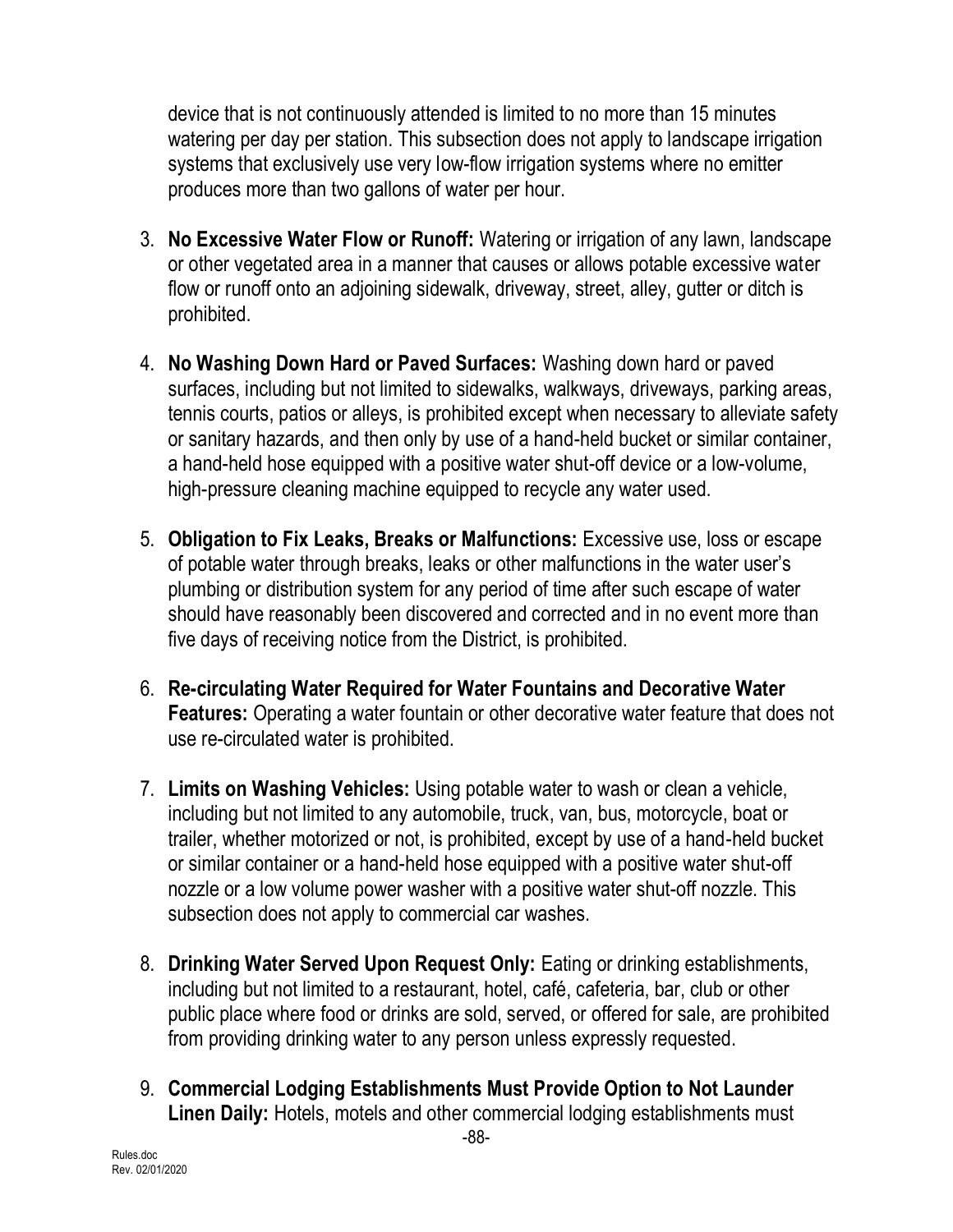provide customers the option of not having towels and linen laundered daily. Commercial lodging establishments must prominently display notice of this option in each bathroom using clear and easily understood language.

- 10. **No Installation of Single Pass Cooling Systems:** Installation of single pass cooling systems is prohibited in buildings requesting new potable water service.
- 11. **No Installation of Non-re-circulating Water Systems in Commercial Car Wash and Laundry Systems:** Installation of non-re-circulating potable water systems is prohibited in new commercial conveyor car wash and new commercial laundry systems.
- 12. **Restaurants Required to Use Water Conserving Dish Wash Spray Valves:** Food preparation establishments, such as restaurants or cafes, are prohibited from using non-water conserving dish wash spray valves.

The foregoing rules are subject to the enforcement provisions under Section II for Water Supply Response Level 1 Water Watch Condition.

# **II. MANDATORY CONSERVATION WATER SUPPLY RESPONSE RULES**

Should the conservation measures above be inadequate to protect the District's potable water supply, the District Board reserves the right to implement further mandatory conservation measures as outlined in the following Water Supply Response Rules.

These rules are necessary to respond to any significant reductions to the District's water supply as a result of drought, natural disasters, and planned or unplanned potable water outages. Upon declaration of the District's water supplier, or upon the District's own determination, that a drought or water shortage condition exists, or upon failure or shutdown of regional importation or local distribution systems or facility(ies) (i.e. main break, reservoir, pipeline) the following water use restrictions shall apply to all use of potable water for as long as drought or potable water shortage conditions exist. The provisions of these potable water use restrictions shall apply to all persons using potable water within the District, regardless of whether any person using potable water shall have a contract for water service.

### *Nothing in these rules is intended to affect or limit the ability of the District to declare and respond to an emergency, including an emergency that affects the ability of the District to supply water.*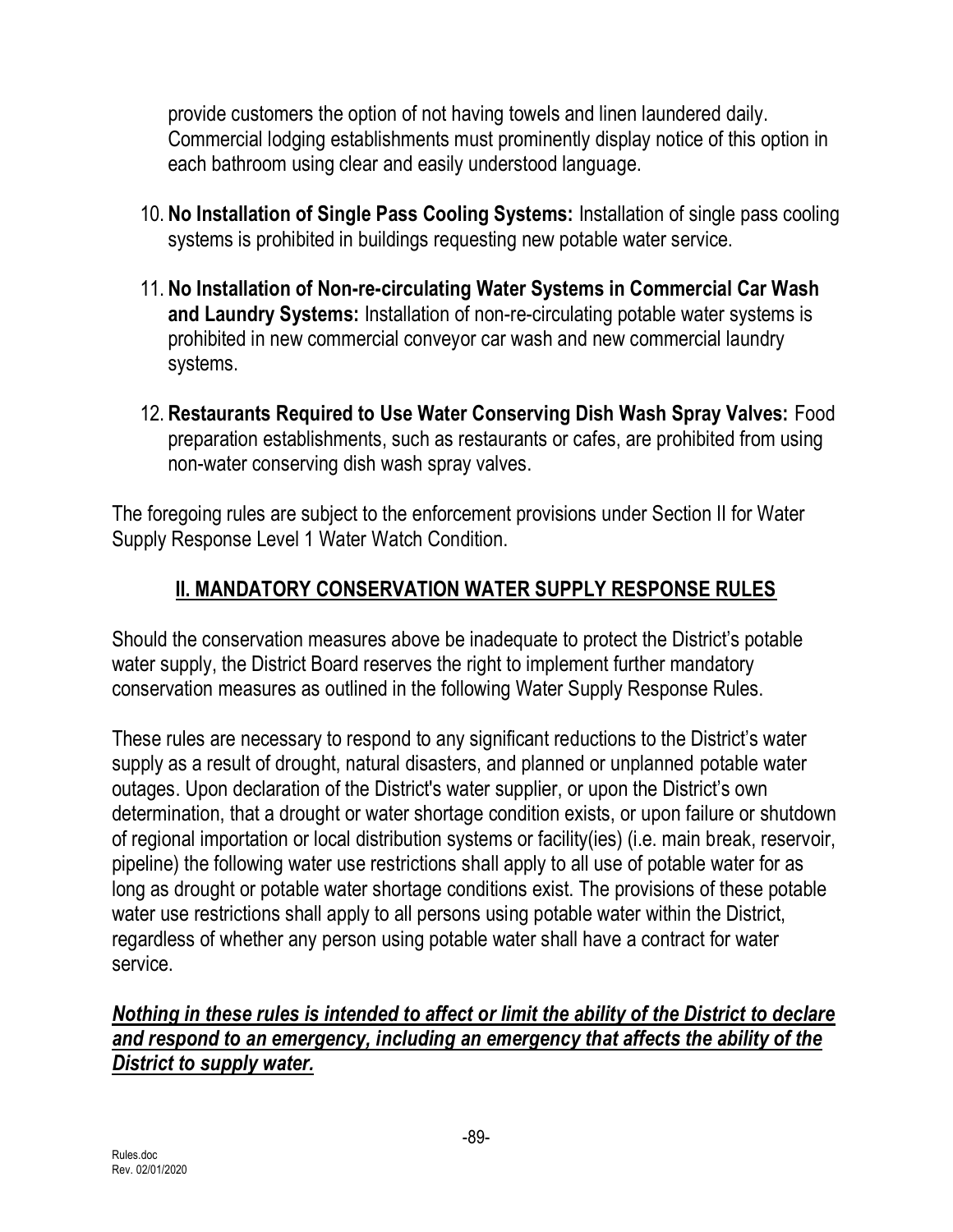Provisions in the District's Urban Water Shortage Contingency Plan (District Resolution No. 92-2) identify potable water demand reductions of up to 50%. These rules further develop the guidelines set forth in the four stages of the Urban Water Shortage Contingency Plan. While the State recognizes the District's extensive Recycled Water Program as being equivalent to a 20% reduction in potable demand in the Urban Water Shortage Contingency Plan, the District's water supplier does not give conservation credit for recycled water, and these rules reflect this fact.

| <b>Water Supply</b><br><b>Response Level</b> | <b>Use Restrictions</b> | <b>Conservation</b><br><b>Savings</b> | <b>MNWD Urban</b><br><b>Water Shortage</b><br><b>Contingency Plan</b> |
|----------------------------------------------|-------------------------|---------------------------------------|-----------------------------------------------------------------------|
| 1 – Water Watch                              | Mandatory               | Up to $10\%$                          | Level 1                                                               |
| 2 – Water Alert                              | Mandatory               | Up to 20%                             | Level 2                                                               |
| 3 - Water Critical                           | Mandatory               | Up to $40%$                           | Level 3                                                               |
| $4 - Water$<br>Emergency                     | Mandatory               | Above 40%                             | Level 4                                                               |

## **Water Supply Response Level 1 – Water Watch Condition**

A Water Supply Response Level 1 condition is also referred to as a "Water Watch" condition. A Level 1 condition applies when drought or other supply reductions occur resulting in a reasonable probability that there will be supply shortages and that additional consumer demand reduction of up to 10% is required to ensure that sufficient supplies will be available to meet anticipated demands. The General Manager shall declare the existence of a Water Supply Response Level 1 and take action to implement the Level 1 conservation measures identified in this Program.

During a Level 1 Water Watch condition, the District will increase its public education and outreach efforts to emphasize increased public awareness of the need to implement the following mandatory water conservation measures:

- 1. All persons using District water shall comply with Rules 1 through 12 of Section I Mandatory Water Conservation Rules – Prohibition Against Waste.
- 2. All District staff will be alerted to the Level 1 conditions, supplied with educational material, and directed to actively intervene and educate the public when excessive use is observed.
- 3. All non-essential potable water use shall cease.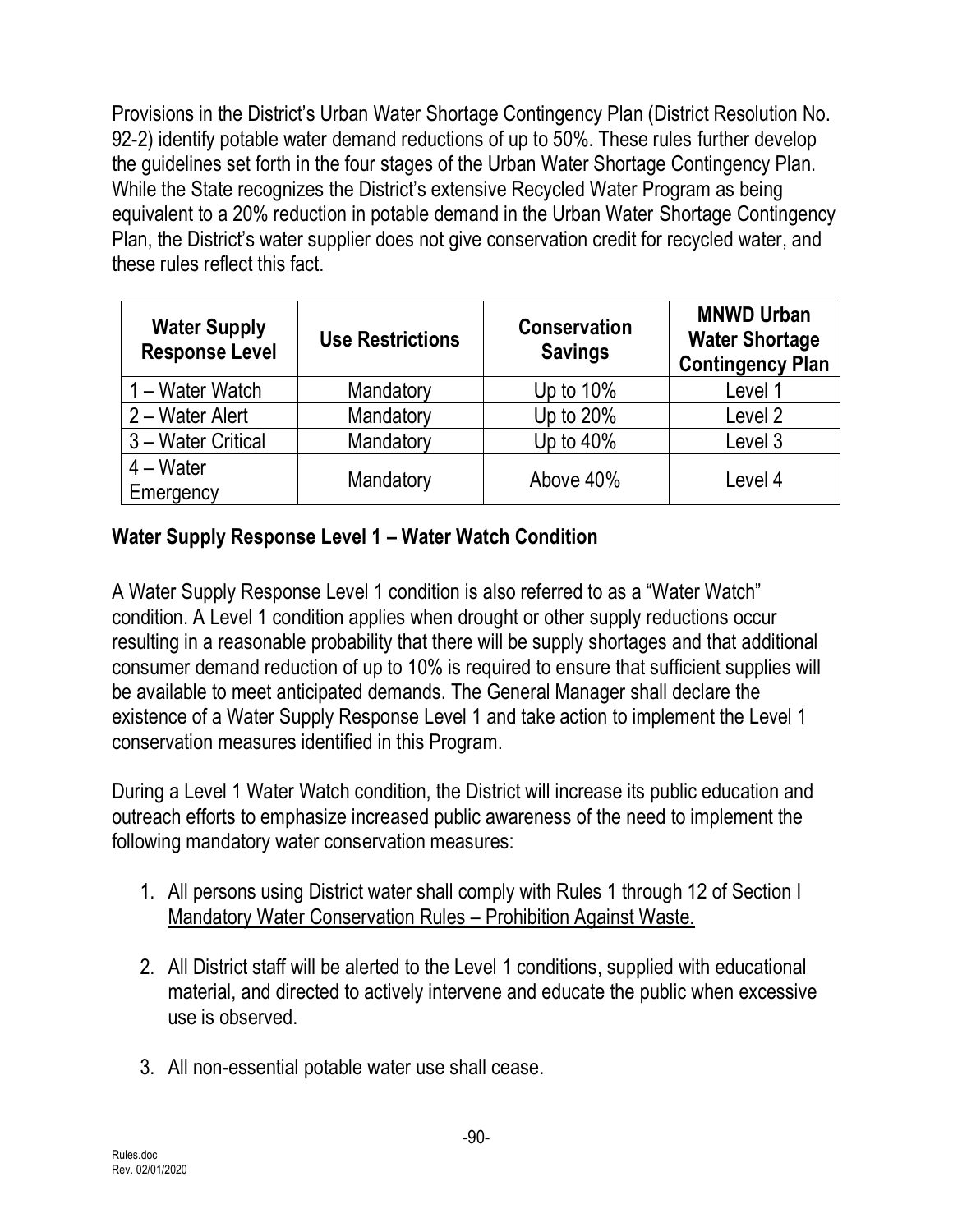- 4. No person shall allow lawns, groundcover, shrubbery, other landscape material, or open ground to be watered at any time while it is raining. Automatic irrigation controllers may be turned off manually or connected to a rain shutoff device.
- 5. No person shall permit potable water to leak which he or she has the authority to eliminate.
- 6. Property owners within the District who are installing new landscaping or relandscaping existing properties are encouraged to utilize drought-tolerant plants to assist in decreasing demands on irrigation water.
- 7. District staff shall limit non-essential potable water use. All District facilities shall eliminate one day of irrigation per week. Recycled water is excluded.
- 8. Property owners who have a swimming pool or a spa are encouraged to cover said facilities to minimize water loss due to evaporation.
- 9. Repair all potable water leaks within five days of notification by the District unless other arrangements are made with the General Manager.
- 10. Construction water for grading must utilize recycled or non-potable water from a designated location to be determined by the District.

## **Water Supply Response Level 2 – Water Alert Condition**

A Water Supply Response Level 2 condition is also referred to as a "Water Alert" condition. A Level 2 condition applies when consumer demand reduction of up to 20% is required to have sufficient supplies available to meet anticipated demands. The District Board shall adopt a resolution declaring the existence of a Water Supply Response Level 2 condition and implementing the mandatory Level 2 conservation measures identified in this Program.

All persons using District water shall comply with Level 1 "Water Watch" conservation practices during a Level 2 "Water Alert", and shall also comply with the following additional mandatory conservation measures:

1. Limit residential and commercial landscape irrigation to no more than three assigned days per week on the schedule below or as otherwise established by the General Manager and posted by the District. During the months of November through March, landscape irrigation is limited to no more than once per week on a schedule established by the General Manager and posted by the District. This measure shall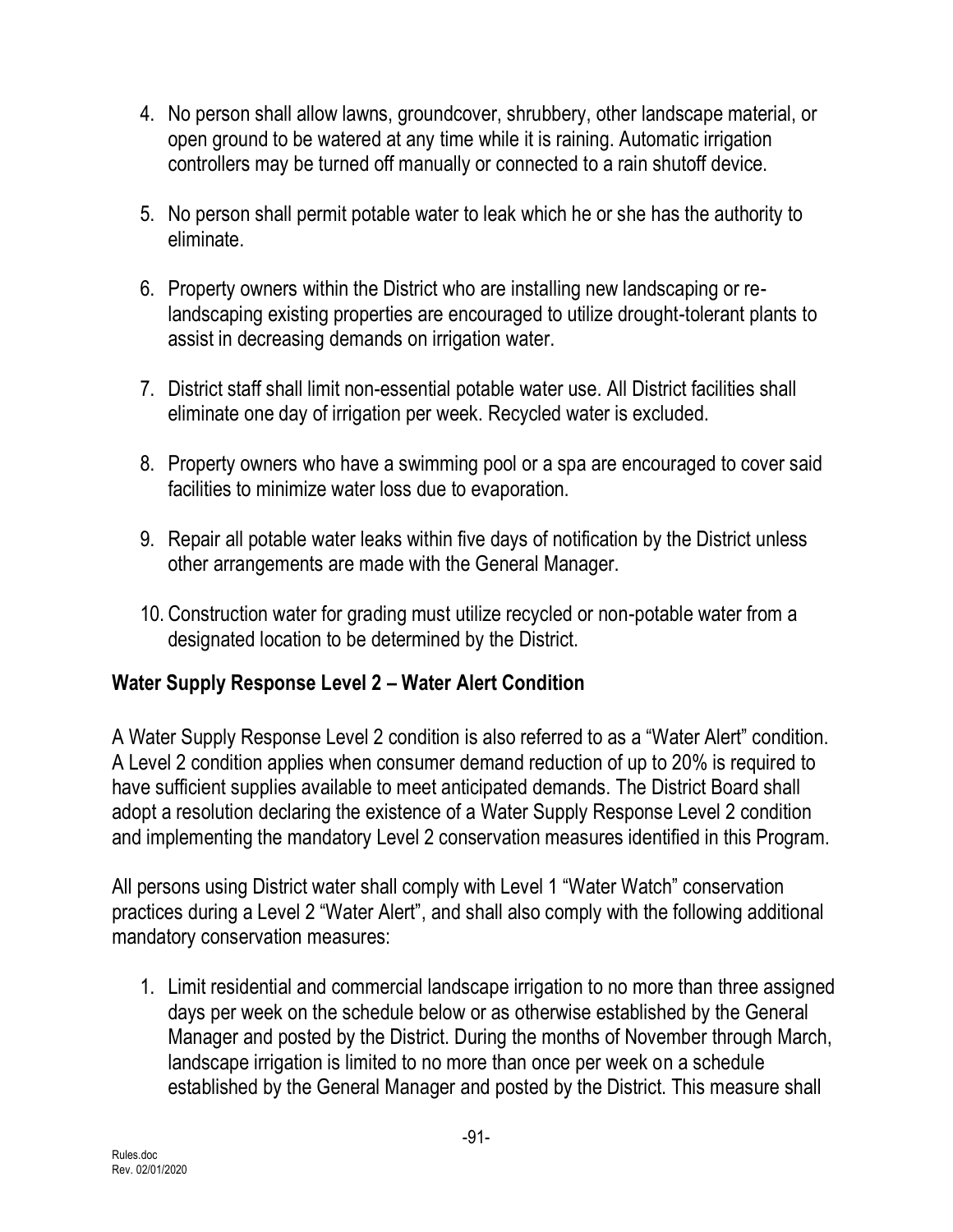not apply to commercial growers or nurseries to sustain plants, trees, shrubs, crops or other vegetation intended for commercial sale.

### **Residential Irrigation**

*Mission Viejo Laguna Niguel* Monday &Thursday & Tuesday & Friday & Saturday or Sunday Saturday or Sunday

*Aliso Viejo & Dana Point, Laguna Hills &*

**Commercial Irrigation** Monday, Wednesday, & Friday

- 2. Water landscaped areas, including trees and shrubs located on residential and commercial properties, and not irrigated by a landscape irrigation system governed by Section 1 above, by using a bucket, hand-held hose with positive shutoff nozzle, or low-volume non-spray irrigation.
- 3. At the discretion of the General Manager, hire, divert, or employ additional staff and volunteers to monitor potable water usage, provide assistance to potable water users to reduce potable water consumption, and to monitor the enforcement of the requirements, restrictions, and priorities adopted by the District Board in response to the potable water shortage condition.
- 4. Cleaning of structures shall use a high pressure/low volume power washer. It is prohibited to use a hose while cleaning structures.
- 5. The District will prohibit the use of temporary fire hydrant meter(s), or otherwise using potable water through a temporary District water service including jumpers. The use of potable water from fire hydrants shall be limited to fire fighting and related activities, or other activities necessary to maintain the health, safety, and welfare of the public.
- 6. No potable water will be allowed for golf course greens. Golf courses are required to convert to recycled water within 30 days.
- 7. Repair all leaks within 72 hours of notification by the District, unless other arrangements are made with the General Manager.
- 8. The District may implement other prohibited potable water uses as determined by the District, after notice to the customers.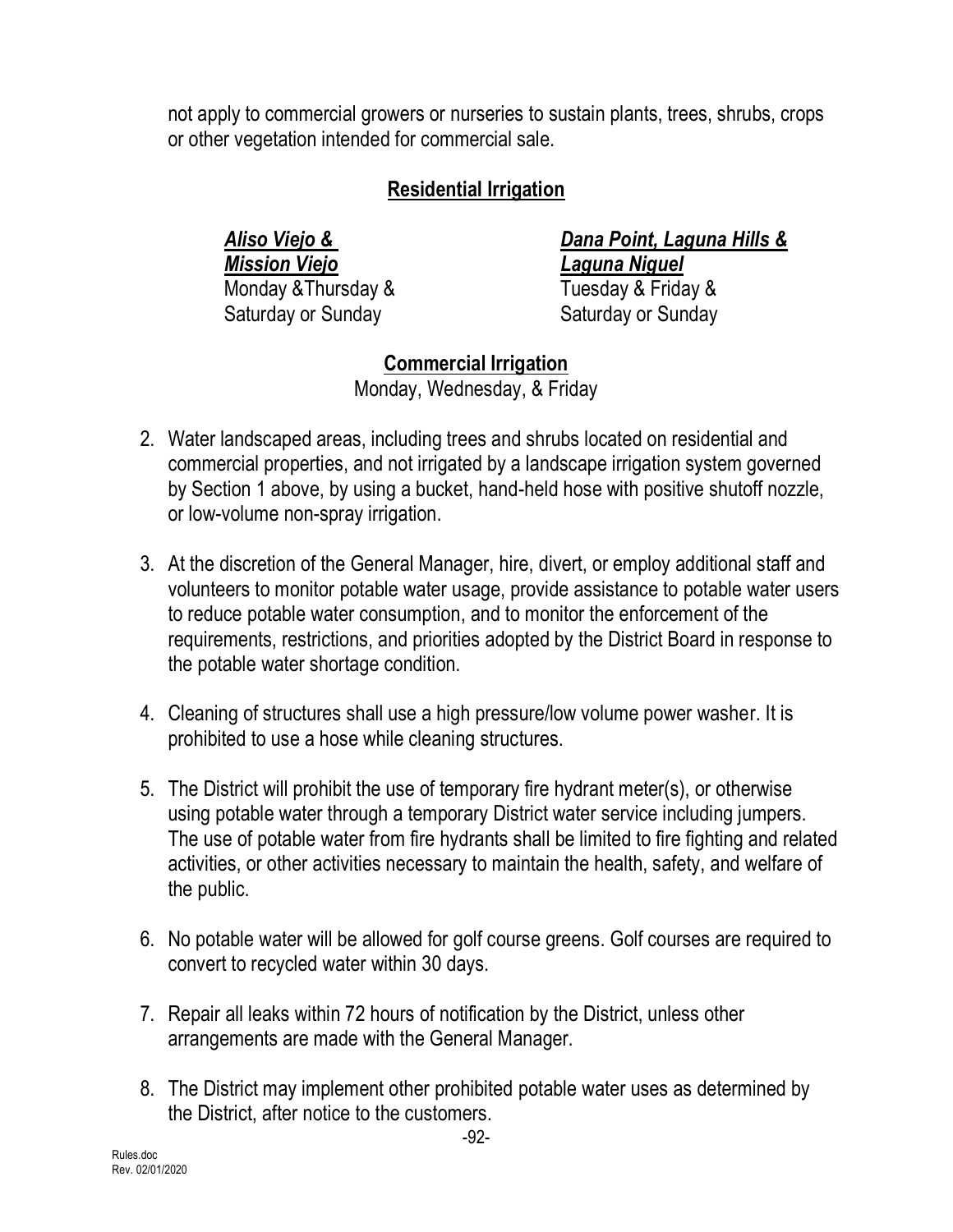## **Water Supply Response Level 3 – Water Critical Condition**

A Water Supply Response Level 3 condition is also referred to as a "Water Critical" condition. A Level 3 condition applies when it is required to reduce consumer demand of up to 40% in order to have sufficient supplies available to meet anticipated demands. The District Board shall declare the existence of a Level 3 condition and implement the Level 3 conservation measures identified in this Program.

All persons using District water shall comply with Level 1 "Water Watch" and Level 2 "Water Alert" and shall also comply with the following additional mandatory conservation measures:

- 1. Limit residential and commercial landscape irrigation to no more than two assigned days per week on a schedule established by the General Manager and posted by the District. During the months of November through March, landscape irrigation is limited to no more than once per week on a schedule established by the General Manager and posted by the District.
- 2. Water landscaped areas, including trees and shrubs located on residential and commercial properties, and not irrigated by a landscape irrigation system governed by Section 1 above, by using a bucket, hand-held hose with positive shutoff nozzle, or low-volume non-spray irrigation.
- 3. Permit required to fill or refill ornamental lakes or ponds, except to the extent needed to sustain aquatic life, provided that such animals are of significant value and have been actively managed within the water feature prior to declaration of a water supply response level under these rules.
- 4. Stop washing vehicles except at commercial carwashes that re-circulate potable water or by high pressure/low volume wash systems.
- 5. Emptying and refilling of swimming pools and spas, excluding normal maintenance of water levels due to evaporation, is prohibited, except as otherwise required by Federal law "Virginia Graeme Baker Pool and Spa Safety Act of 2007".
- 6. Repair all leaks within 48 hours of notification by the District unless other arrangements are made with the General Manager.
- 7. Commercial growers or nurseries may be subject to additional restrictions if the District deems it necessary.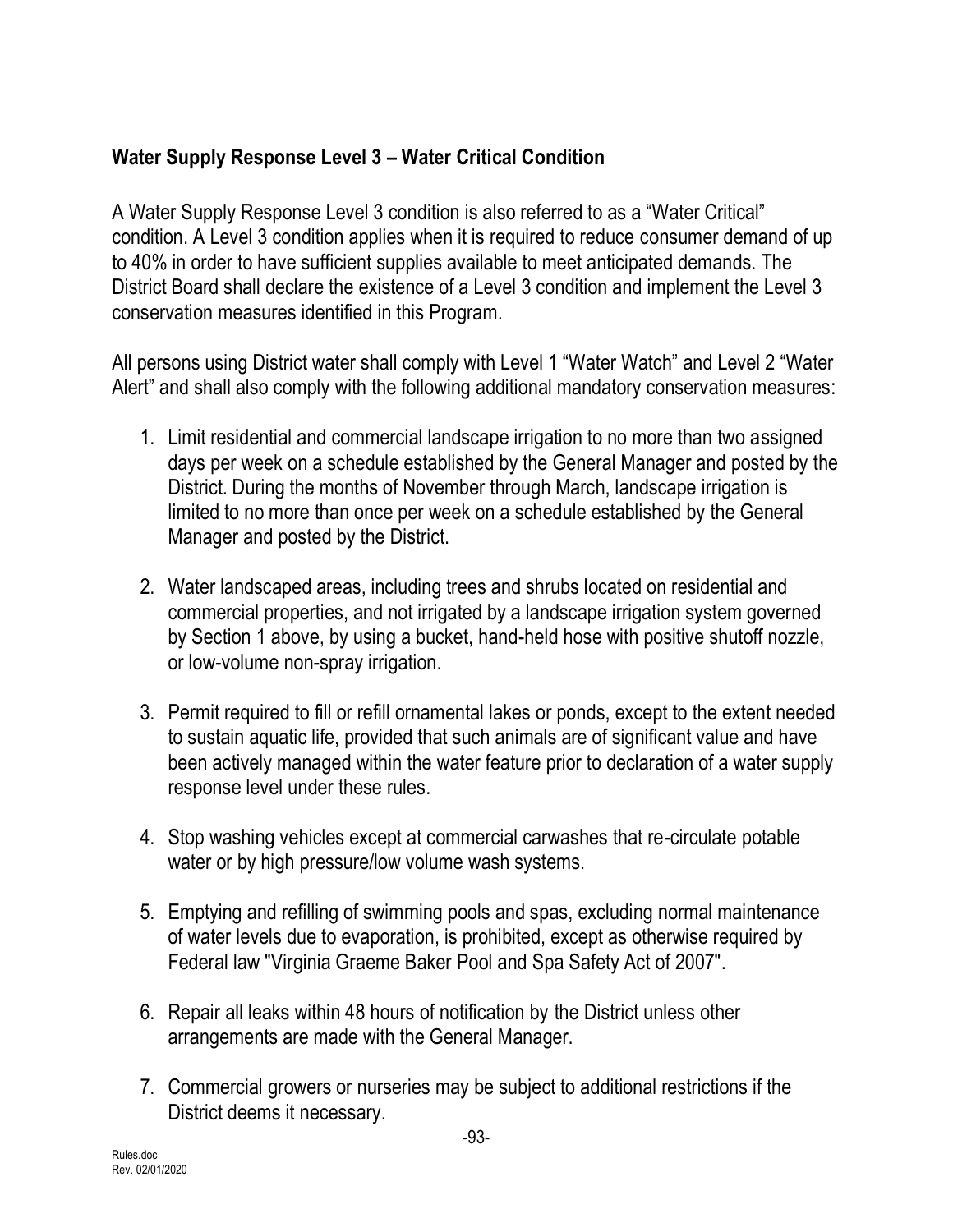- 8. The District may implement other prohibited potable water uses as determined by the District, after notice to the customers.
- 9. No new potable water service shall be provided, no new temporary meters or permanent meters shall be provided, and no statements of immediate ability to serve or provide potable water service (such as will-serve letters) shall be issued, except under the following circumstances:
	- i. A valid, unexpired building permit has been issued for the project; or
	- ii. The project is necessary to protect the public's health, safety, and welfare; or
	- iii. The applicant provides substantial evidence of an enforceable commitment that water demands for the project will be offset prior to the provision of a new potable water meter(s) to the satisfaction of the District.

This provision shall not be construed to preclude the resetting or turn-on of meters to provide continuation of water service or to restore service that has been interrupted for a period of one year or less.

- 10. The District will suspend consideration of annexations to its service area.
- 11. The District may establish water allocation for property served by the District using a method that does not penalize persons for the implementation of conservation methods or the installation of water saving devices. If the District establishes water allocation it shall provide notice of the allocation in the regular billing statement or by any other mailing to the address to which the District customarily mails the billing statement for ongoing water service. The notice of allocation may also include notice that water usage in excess of the allocation will be subject to a penalty in a specified amount for each billing unit of water used in excess of the allocation. The penalty for excess water shall be cumulative to any other remedy or penalty that may be imposed for violation of these rules.

## **Water Supply Response Level 4 – Water Emergency Condition**

A Water Supply Response Level 4 condition is also referred to as a "Water Emergency" condition. A Level 4 condition applies when the District's water supplier declares a water shortage emergency pursuant to California Water Code Section 350 and notifies its member agencies that demand reduction of more than 40% is required in order for the District to have maximum water supplies available to meet anticipated demands, or when the District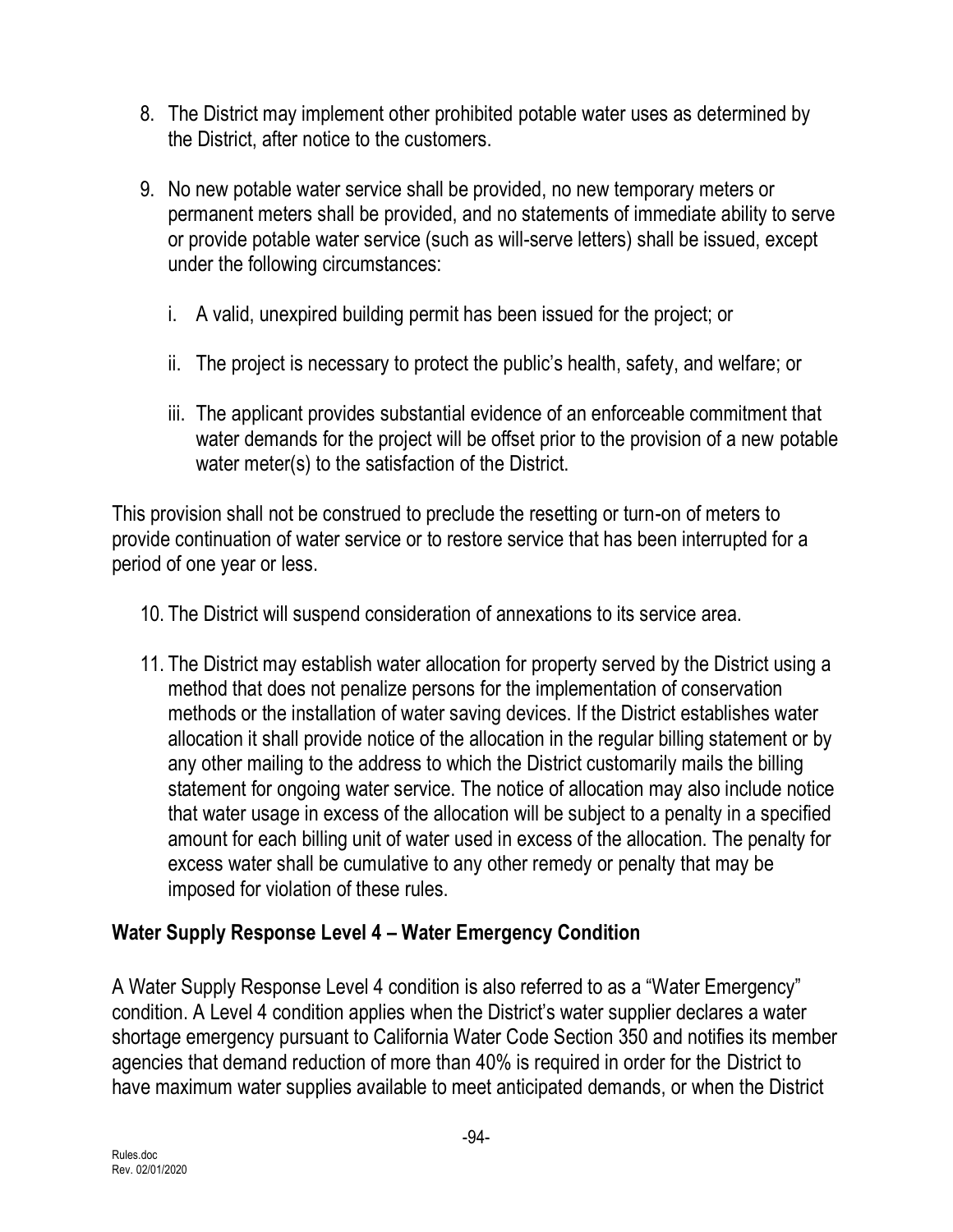makes a determination that such demand reduction is required. The District Board shall declare a Water Emergency on the grounds provided in California Water Code Section 350.

Upon declaration of a Water Emergency, all persons using water shall comply with conservation measures required during Level 1 – "Water Watch", Level 2 – "Water Alert," and Level 3 – "Water Critical" conditions and shall also comply with the following additional mandatory conservation measures:

1. Limit residential and commercial landscape irrigation to no more than one assigned day per week on a schedule established by the General Manager and posted by the District.

This restriction shall not apply to the following categories of use unless the District has determined that recycled water is available and may be lawfully applied to the use:

- a. Maintenance of trees and shrubs that are watered using a bucket, hand-held hose with a positive shutoff nozzle, or low-volume non-spray irrigation.
- b. Existing landscaping for fire prevention, if property owner provides proof of such need from the fire authority.
- c. Maintenance of plant materials identified to be rare or essential to the wellbeing of rare animals.
- d. Watering of livestock, e.g. horses, goats, chickens, etc.
- e. Public works projects and actively irrigated environmental mitigation projects.
- 2. Repair all leaks within 24 hours of notification by the District unless other arrangements are made with the General Manager.
- 3. No statements of immediate ability to serve or provide potable water service, or willserve letters, will be issued.
- 4. The District, in its sole discretion, may discontinue service to customers who willfully violate the measures of this section.
- 5. The District may implement other prohibited water uses as determined by the District, after notice to the customers.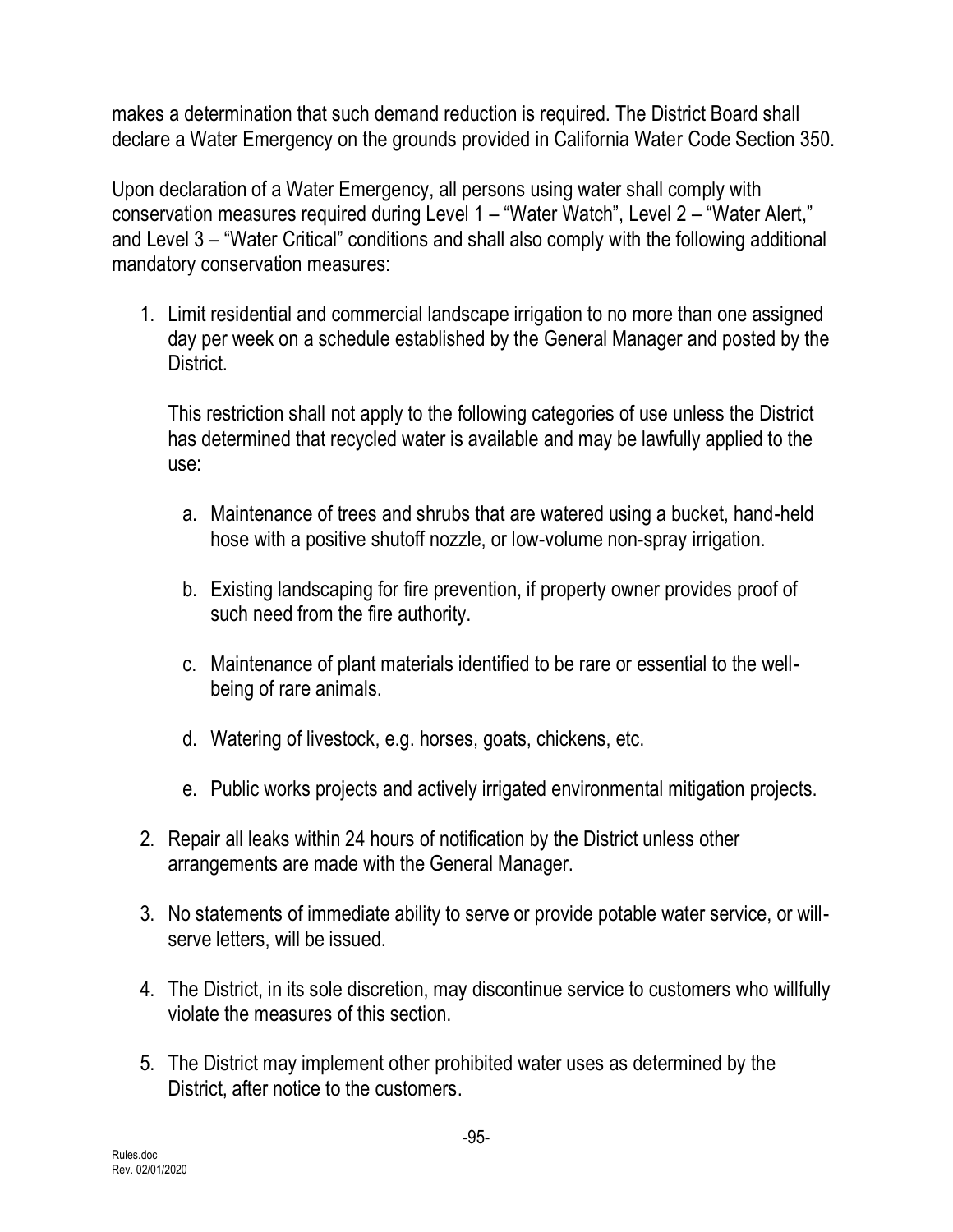Procedures for Determination and Notification of Water Supply Response Level

### Level 1

The existence of a Level 1 condition may be declared by the General Manager upon a written determination of the existence of the facts and circumstances supporting the determination. A copy of the written determination shall be filed with the District Secretary and provided to the District Board. The General Manager may publish a notice of existence of a Level 1 condition in one or more newspapers, including a newspaper of general circulation within the District service area. Notices may also be posted on the District's Web site at [www.mnwd.com.](http://www.mnwd.com/)

## Levels 2 and 3

The existence of a Level 2 or Level 3 condition may be declared by resolution of the District Board adopted at a public meeting held in accordance with State law. The mandatory conservation measures applicable to a Level 2 or Level 3 conditions shall take effect on the 10th day after the date the response level is declared. Within five days following the declaration of the response level, the District shall publish a copy of the resolution in a newspaper used for publication of official notices and shall post a notice on the District's Web site at [www.mnwd.com.](http://www.mnwd.com/)

If the District establishes a water allocation, it shall provide notice of the allocation by including it in the regular billing statement or by any other mailing to the address to which the District customarily mails the billing statement for fees or charges for water service. Water allocation shall be effective on the fifth day following the date of mailing or at such later date as specified in the notice.

## Level 4

The existence of a Level 4 condition may be declared by the District Board in accordance with the procedures specified in Water Code Sections 351 and 352, or as otherwise required by law. The mandatory conservation measures applicable to a Level 4 condition shall take effect on the 10th day after the date the response level is declared. Within five days following the declaration of the Response Level, the District shall publish a copy of the resolution in a newspaper used for publication of official notices. Notices may also be posted on the District's Web site at www.mnwd.com.

The District Board may declare an end to any Water Supply Response Level by the adoption of a resolution at any public meeting held in accordance with State Law.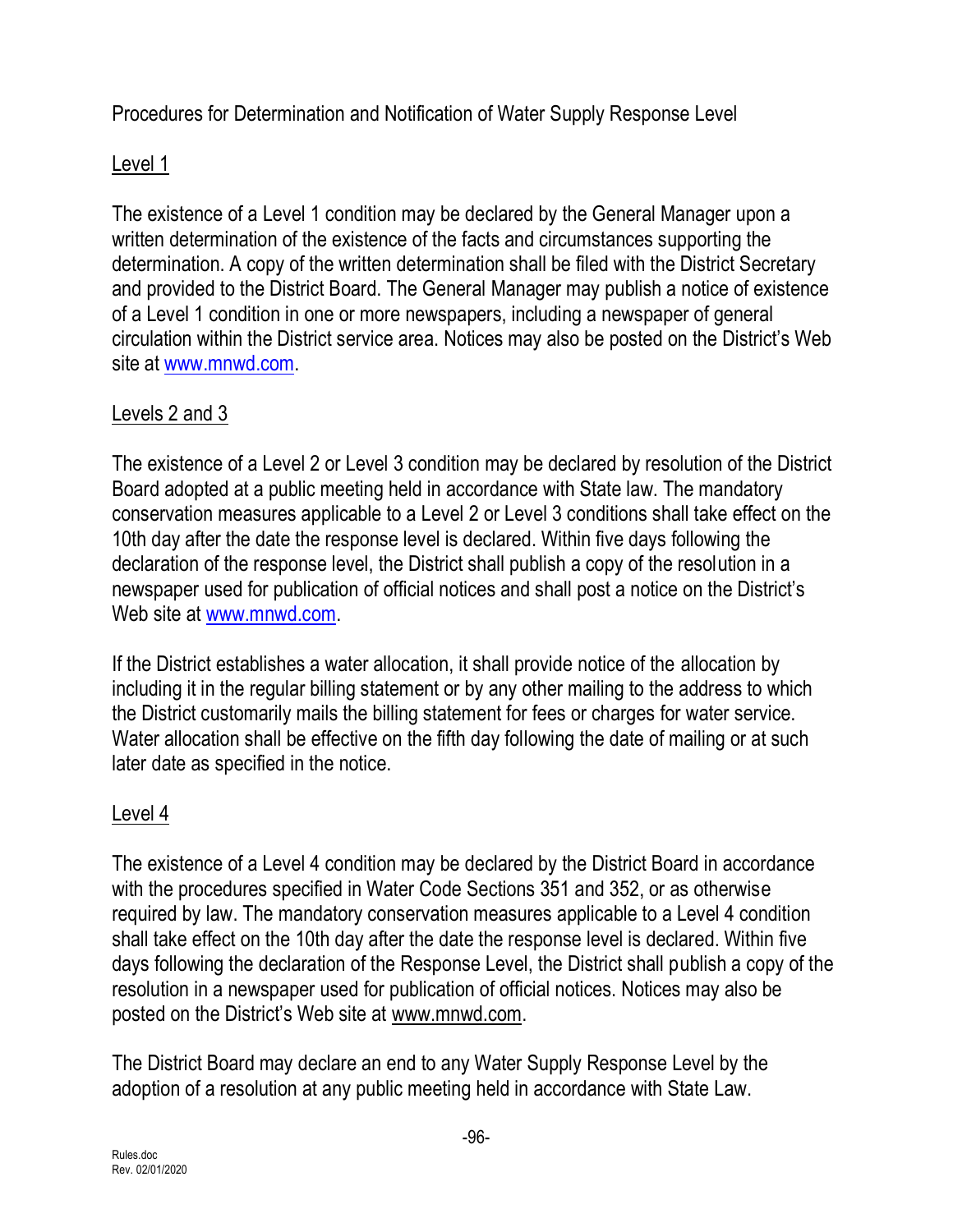## **Hardship Variance**

If, due to unique circumstances or the application of other legal requirements, a specific requirement of this Program would result in undue hardship to a person using potable water or to property upon which water is used that is disproportionate to the impacts to District water users generally, then the person may apply for a variance to the requirements as provided in this section.

The variance may be granted or conditionally granted, only upon a written finding of the existence of facts demonstrating an undue hardship to a person using potable water or to property upon which water is used, that is disproportionate to the impacts to District users generally due to specific and unique circumstances of the user or user's property.

### 1. Application

Application for a variance shall be a form prescribed by the District and shall be accompanied by a non-refundable processing fee in an amount set by resolution of the District Board.

### 2. Supporting Documentation

The application shall be accompanied by photographs, maps, drawings and other information, including a written statement of the applicant.

### 3. Required Findings For Variance

An application for a variance shall be denied unless the approving authority finds, based on the information provided in the application, supporting documents, or such additional information as may be requested, and on water use information for the property as shown by District records, all of the following:

- a. The variance does not constitute a grant of special privilege inconsistent with the limitations upon other District customers.
- b. Because of special circumstances applicable to the property or its use, the strict application of these rules would have a disproportionate impact on the property or use that exceeds the impacts to customers generally.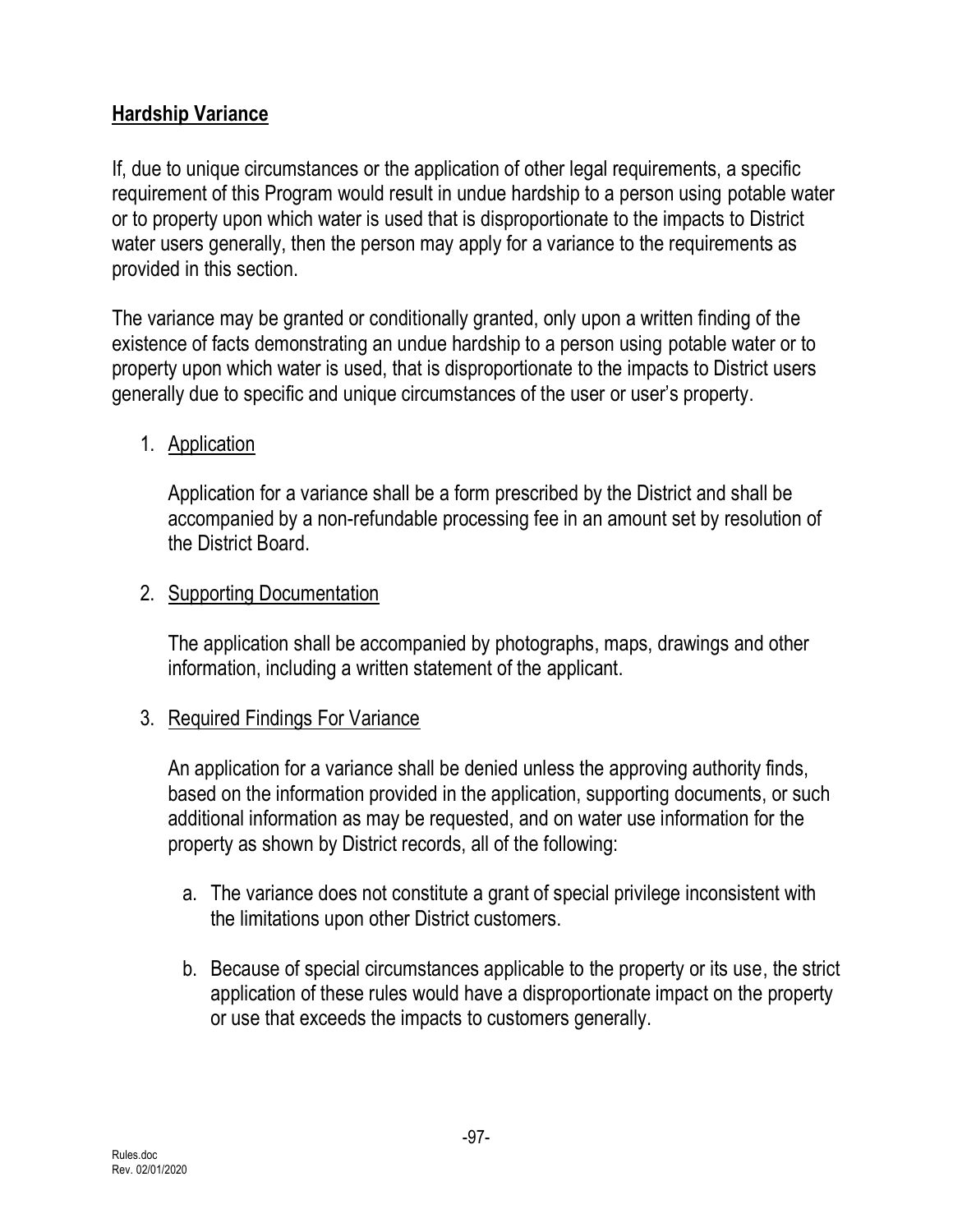- c. Such variance will not be of substantial detriment to adjacent properties, will not materially affect the ability of District to effectuate the purpose of these rules and will not be detrimental to the public interest.
- d. The condition or situation of the subject property or the intended use of the property for which the variance is sought is not common, recurrent, or general in nature.
- e. All other conservation measures possible have been implemented.
- 4. Approval Authority

The General Manager shall exercise approval authority and act upon any completed application no later than ten days after submittal and may approve, conditionally approve, or deny the variance. The applicant requesting the variance shall be promptly notified in writing of any action taken. Unless specified otherwise at the time a variance is approved, the variance applies to the subject property during the term of the mandatory Water Supply Response Level.

5. Appeals

An applicant may appeal a decision or condition of the General Manager on a variance application to the District Board within 10 days of the decision upon written request for a hearing. The request shall state the grounds for appeal. At a public meeting, the District Board shall act as the approval authority and review the appeal *de novo* by following the variance procedure above. The District Board, in its discretion, may affirm, reverse or modify the determination, and the decision of the District Board is final.

## **Violations and Penalties**

## **All Levels**

- 1. Any person, who uses, causes to be used, or permits the use of potable water in violation of these rules is subject to the fines and enforcement provisions as provided herein.
- 2. Each day that a violation of these rules occurs is a separate violation; provided that an act or failure to act on any day that causes a violation of more than one rule shall constitute only one daily violation.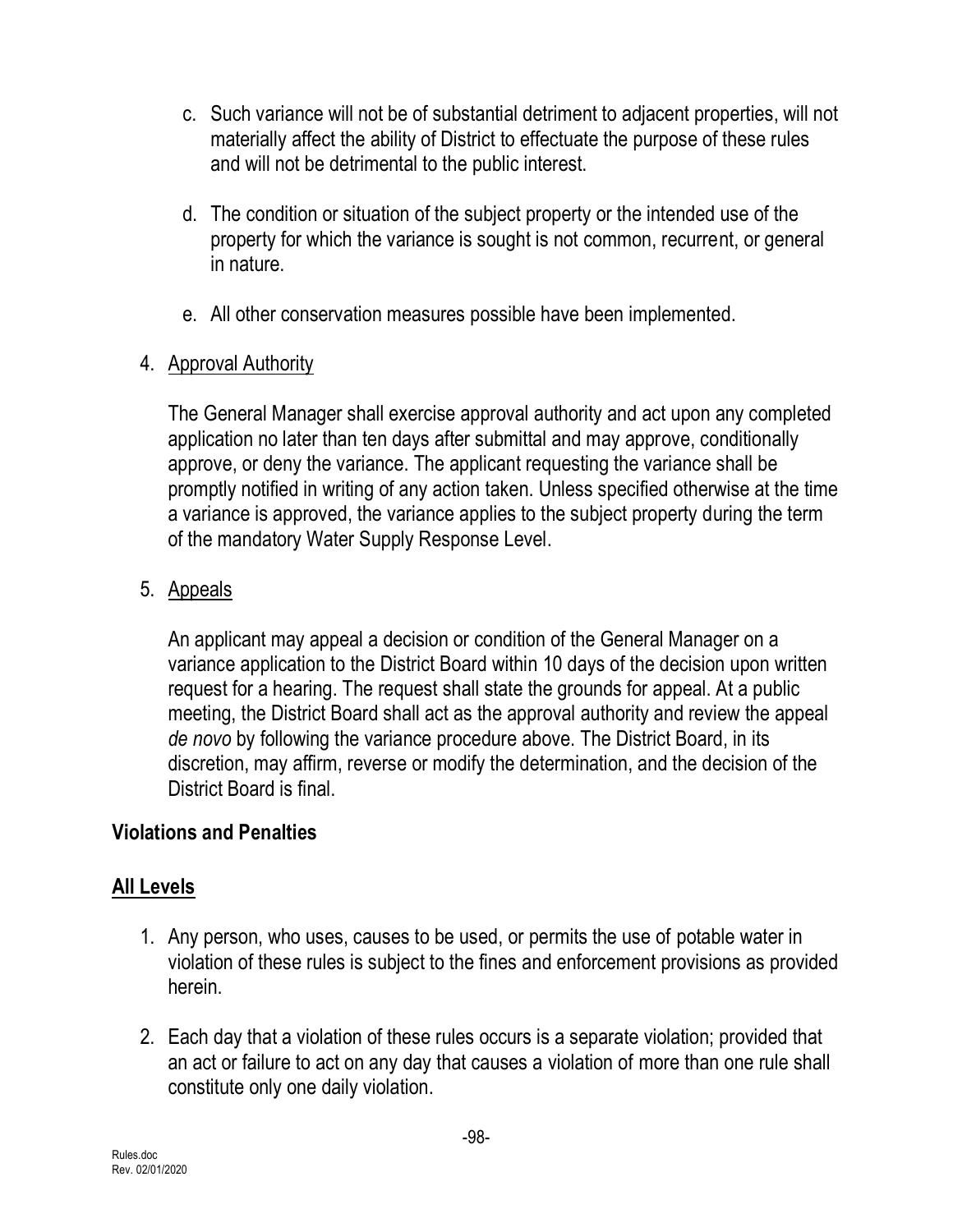- 3. Any time after a first violation, additional violations are subject to enforcement through installation of a flow-restricting device in the meter, which costs of installation or removal shall be paid for by the person who uses, causes to be used, or permits the use of water in violation of these rules.
- 4. Each violation of these rules may be prosecuted as a misdemeanor punishable by imprisonment in the County jail for not more than 30 days or by fine not exceeding \$1,000, or by both as provided in Water Code Section 377.
- 5. All remedies provided for herein shall be cumulative and not exclusive.

### **Levels 1 and 2**

- 1. For the first violation, the District shall issue a written notice of the fact of such violation to the customer's address of record.
- 2. For a second violation within 12 months from the first notice of violation, the District shall issue a written notice of the fact of such violation delivered via certified mail and first class mail to the customer's address of record.
- 3. For a third violation within 12 months from the first notice of violation, the customer shall be administratively fined \$100 which may be collected on the customer's water bill.
- 4. For the fourth and any subsequent violation within 12 months from the first notice of violation, of the customer shall be administratively fined \$200 which may be collected on the customer's water bill.

### **Levels 3 and 4**

- 1. For the first violation, the District shall issue a written notice of the fact of such violation delivered via certified mail and first class mail to the customer's address of record.
- 2. For a second violation, the customer shall be administratively fined \$200 which may be collected on the customer's water bill.
- 3. For a third violation, the customer shall be administratively fined \$500 which may be collected on the customer's water bill.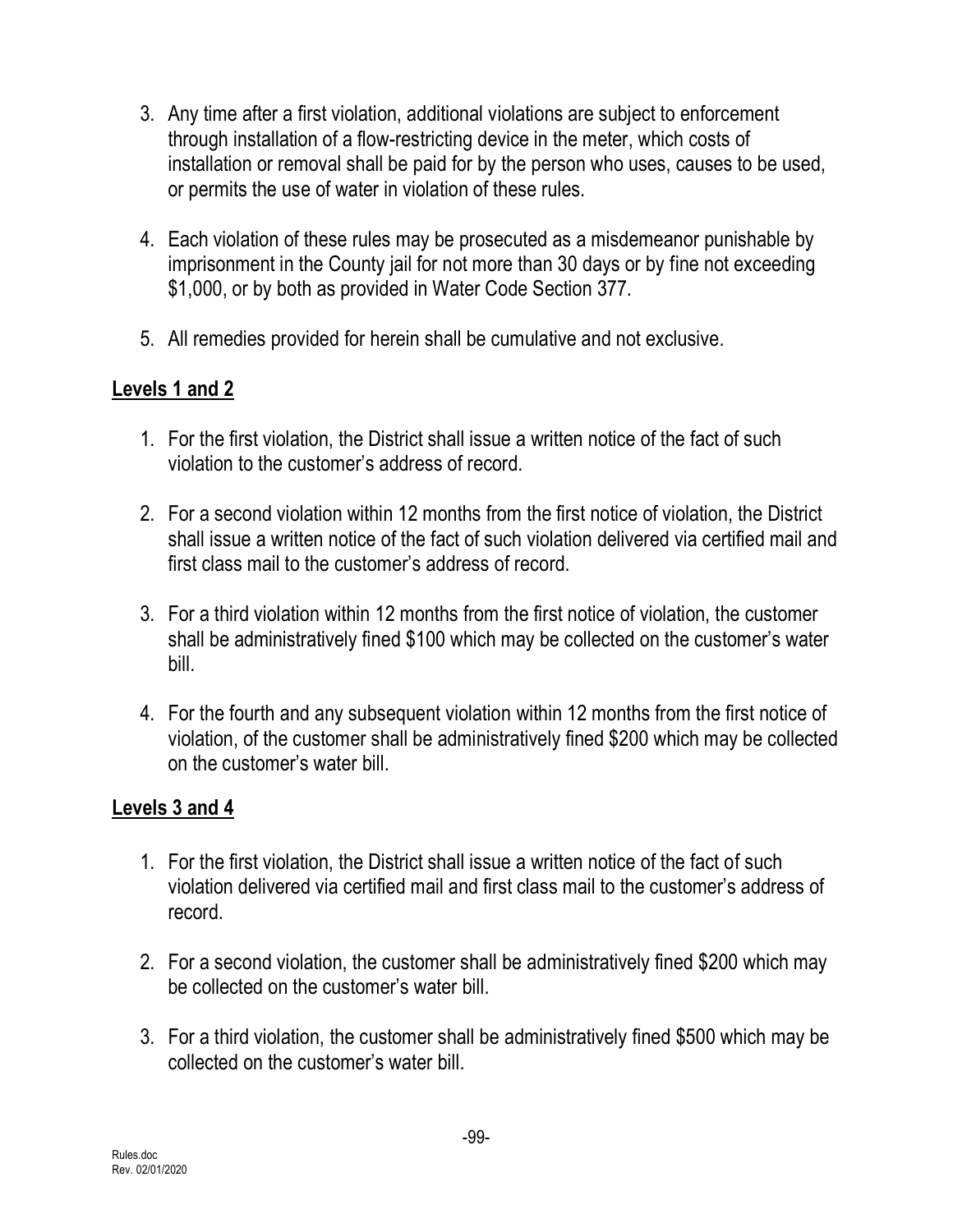- 4. For a fourth violation involving potable water for construction and/or irrigation use, the customer shall be administratively fined \$1,000 which may be collected on the customer's water bill.
- 5. Willful violations of the rules applicable during a Level 4 condition may be enforced by discontinuing service to the property at which the violation occurs as provided by Water Code Section 356.

## **Hearing Procedure**

Any customer receiving (1) notice of a second or subsequent violation under Levels 1 or 2, (2) notice of a first or subsequent violation under Levels 3 or 4, or (3) notice of misdemeanor enforcement, shall have a right to a hearing by the General Manager or his designees provided that a written request for hearing is filed within 15 days from the later of the certified date of delivery or the date of first class mailing, of the notice of violation and the customer deposits with the District a sum equal to any fine and pays all other outstanding water charges.

- 1. The customer's timely written request for a hearing shall automatically stay installation of a flow-restricting device until a decision is rendered.
- 2. If it is determined that a fine was wrongly assessed, the District will refund any money deposited to the customer.
- 3. The decision of the General Manager or his designee shall be provided in a written notification delivered via certified mail and first class mail to the customer's address of record and is subject to the appeal process set forth below.
- 4. A customer may appeal a hearing determination to the District Board upon submission of written request for a hearing within 10 days after the certified date of delivery, or the date of first class mailing, of the notification of decision. The request shall state the grounds for appeal. At a public meeting, the District Board shall review the appeal. The District Board, in its discretion, may affirm, reverse or modify the determination, and the decision of the District Board is final. Any determination of misdemeanor enforcement will be automatically reviewed by the District Board and the District Board, in its discretion, may affirm, reverse or modify that determination, and the decision of the District Board is final.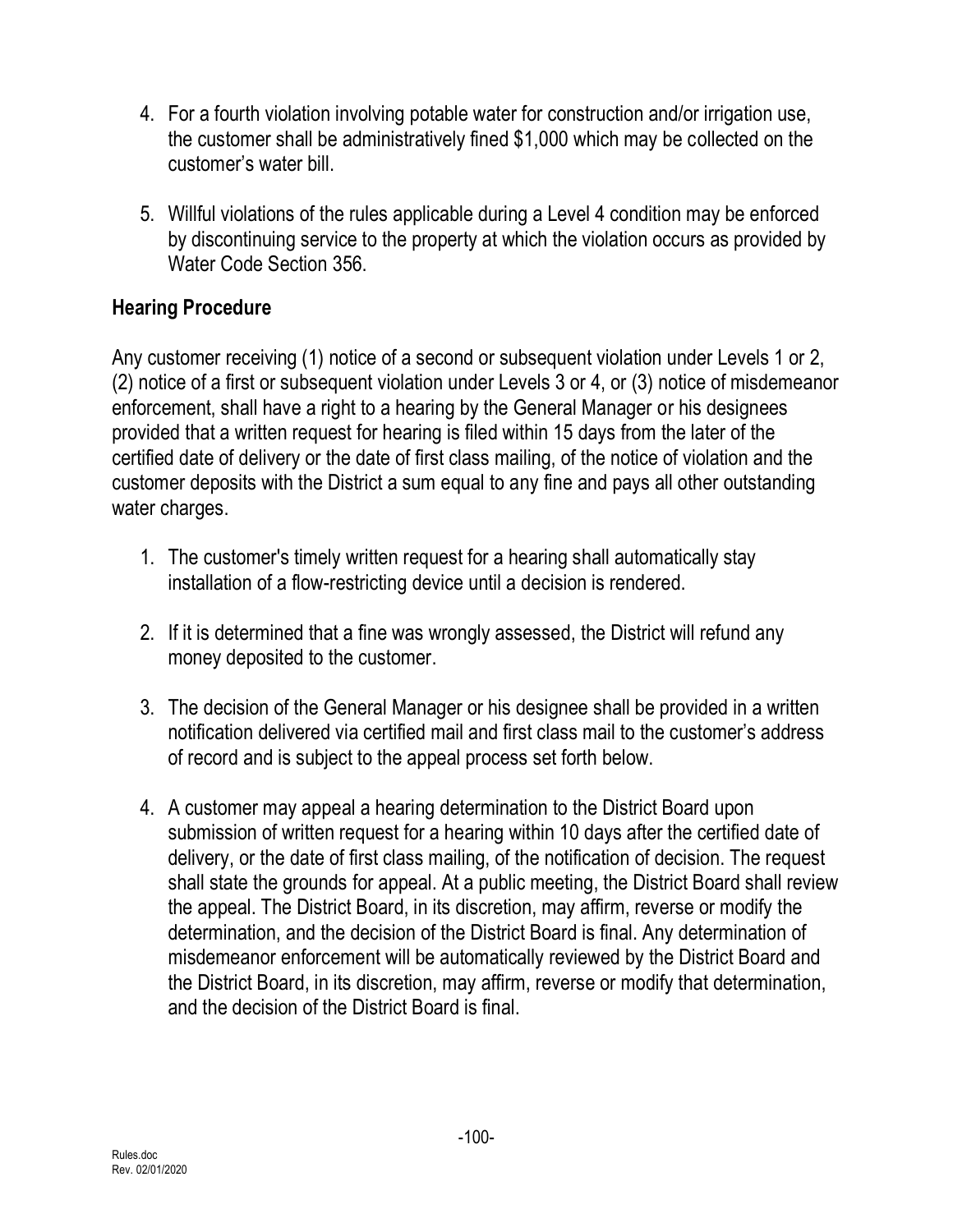## **Termination**

The decision to discontinue one or more rules under this Water Conservation Program in response to improved water supply outlook will be made by the District Board based upon the recommendation of the General Manager.

-END-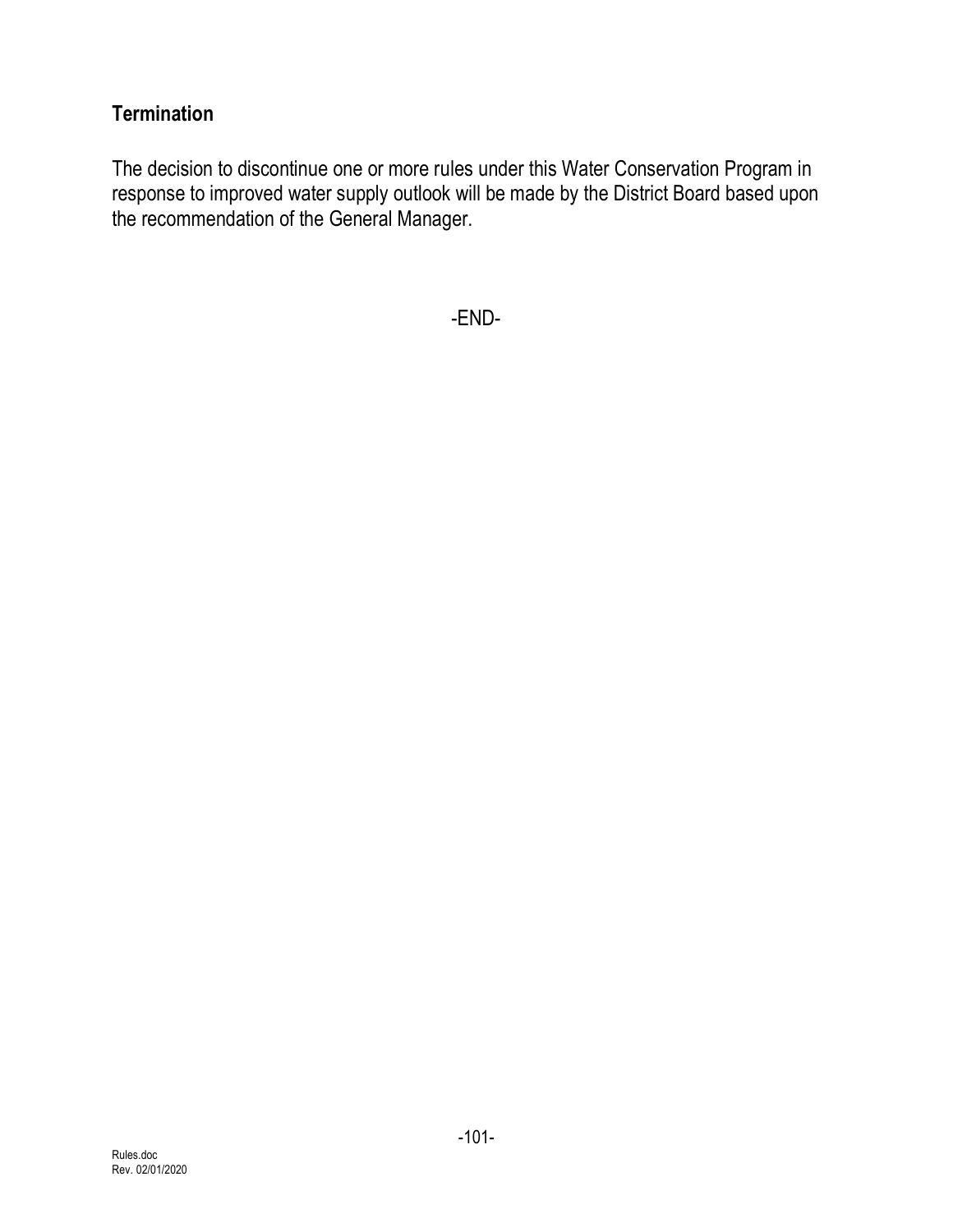## EXHIBIT "H" TO THE RULES AND REGULATIONS OF THE MOULTON NIGUEL WATER **DISTRICT**

## **POLICY ON DISCONTINUATION OF RESIDENTIAL WATER SERVICE**

1. **Application of Policy.** This Policy on Discontinuation of Residential Water Service (this "Policy") applies to all District accounts for residential water service, but does not apply to any accounts for non-residential service. To the extent this Policy conflicts with any provisions of the Rules and Regulations, or any other rules, regulations, or policies of the District, this Policy will control.

2. **Contact Information.** For questions or assistance regarding your water bill, the District's Customer Service staff can be reached at (949) 831-2500. Customers may also visit the District's Customer Service desk in person Monday through Friday, from 8 a.m. to 5 p.m., except on District holidays.

3. **Billing Procedures.** Water service charges will be rendered as part of the District's Water Service Bill at intervals of one month or multiples thereof. All bills for water service are due and payable on the date stated on the bill. Any bills not paid within such period are considered delinquent.

4. **Discontinuation of Water Service for Nonpayment.** If a bill is delinquent for at least sixty (60) days, the District may discontinue water service to the service address.

4.1 Written Notice to Customer. The District will provide a mailed notice to the customer of record at least fifteen (15) days before discontinuation of water service. The notice will contain:

- (a) the name and address of the customer;
- (b) the amount of the delinquency;
- (c) the date by which payment or payment arrangements must be made to avoid discontinuation of service;
- (d) a description of the procedure by which the customer may request an alternative payment arrangement, which may include an extension or payment plan;
- (e) the procedure for the customer to obtain information on financial assistance, if applicable; and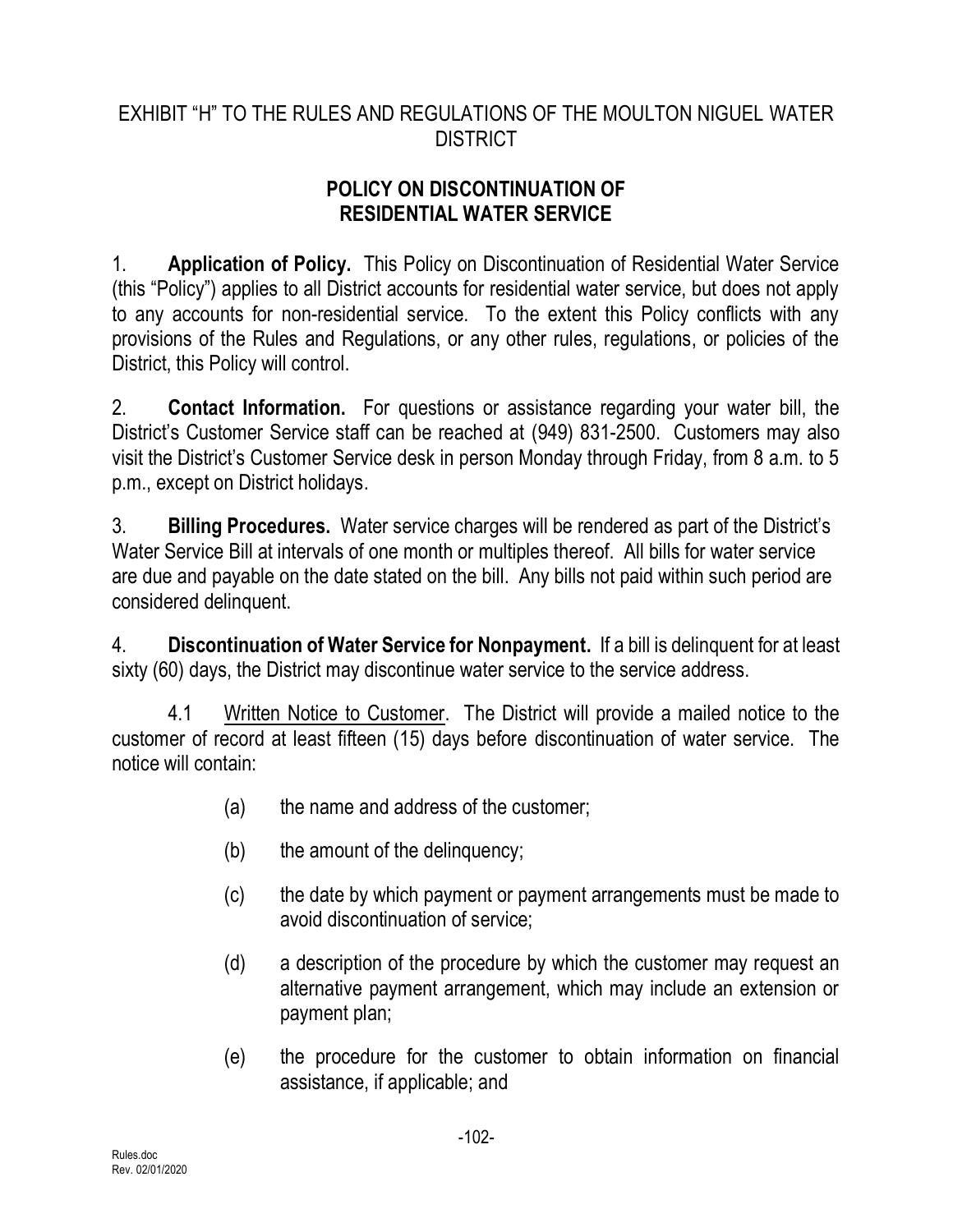(f) the telephone number where the customer may request a payment arrangement or receive additional information from the District.

4.2 Written Notice to Occupants or Tenants. If the District furnishes water through a master meter, furnishes individually metered service to a single-family dwelling, multi-unit residential structure, mobile home park, or farm labor camp, or if the customer of record's mailing address is not the same as the service address, the District will also send a notice to the occupants living at the service address at least ten (10) days before discontinuation of water service. The notice will be addressed to "Occupant," will contain the information required in Section 4.1 above, and will also inform the residential occupants that they have the right to become customers of the District without being required to pay the amount due on the delinquent account. Terms and conditions for occupants to become customers of the District are provided in Section 7 below.

4.3 Telephone or In-Person Contact; Posted Notice. The District will also make a reasonable, good faith effort to contact the customer of record or an adult person living at the service address in person or by telephone at least seven (7) days before discontinuation of service. The District will offer to provide in writing a copy of this Policy and to discuss options to avert discontinuation of water service for nonpayment, including the possibility of an extension or enrollment in a payment plan.

If the District is unable to make personal contact with the customer or an adult person living at the service address in person or by telephone, the District will make a good faith effort to leave a notice of imminent discontinuation of residential service and a copy of this Policy in a conspicuous place at the service address. The notice and copy of this Policy will be left at the residence at least forty-eight (48) hours before discontinuation of service. The notice will include:

- (a) the name and address of the customer;
- (b) the amount of the delinquency;
- (c) the date by which payment or payment arrangements must be made to avoid discontinuation of service;
- (d) the procedure for the customer to obtain information on financial assistance, if applicable; and
- (e) the telephone number where the customer may request a payment arrangement or receive additional information from the District.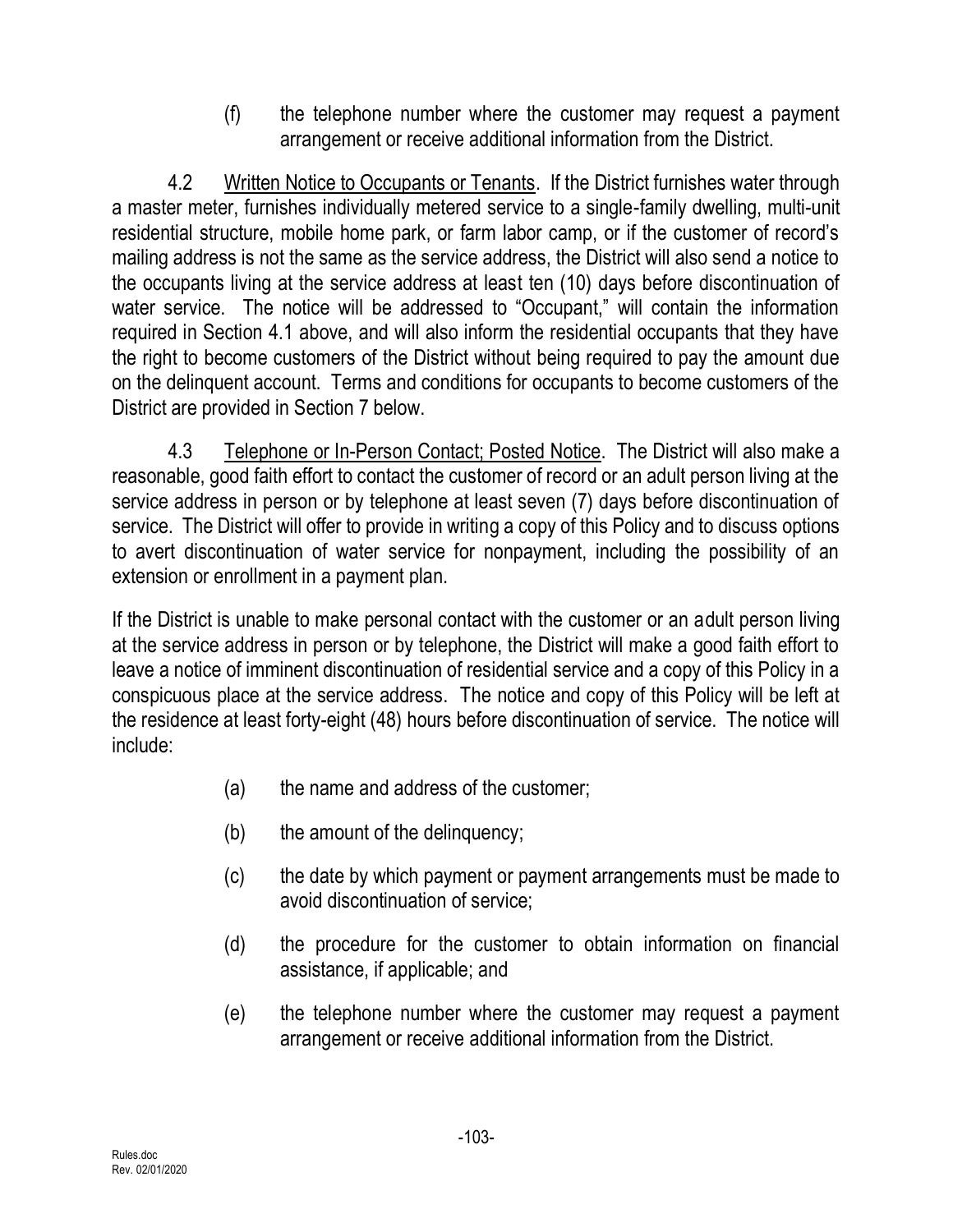4.4 Circumstances Under Which Service Will Not Be Discontinued. The District will not discontinue residential water service for nonpayment under the following circumstances:

- (a) During an investigation by the District of a customer dispute or complaint under Section 5.1 below;
- (b) During the pendency of an appeal to the District's Board of Directors under Section 5.3 below; or
- (c) During the period of time in which a customer's payment is subject to a District-approved extension or payment plan under Section 6 below, and the customer remains in compliance with the approved payment arrangement.

4.5 Special Medical and Financial Circumstances Under Which Services Will Not Be Discontinued.

- (a) The District will not discontinue water service if all of the following conditions are met:
	- (i) The customer, or a tenant of the customer, submits to the District the certification of a licensed primary care provider that discontinuation of water service will be life threatening to, or pose a serious threat to the health and safety of, a resident of the premises where residential service is provided;
	- (ii) The customer demonstrates that he or she is financially unable to pay for residential service within the District's normal billing cycle. The customer is deemed financially unable to pay during the normal billing cycle if: (a) any member of the customer's household is a current recipient of CalWORKs, CalFresh, general assistance, Medi-Cal, Supplemental Security Income/State Supplementary Payment Program, or California Special Supplemental Nutrition Program for Women, Infants, and Children, or (b) the customer declares under penalty of perjury that the household's annual income is less than 200 percent of the federal poverty level; and
	- (iii) The customer is willing to enter into an alternative payment arrangement, including an extension or payment plan with respect to the delinquent charges.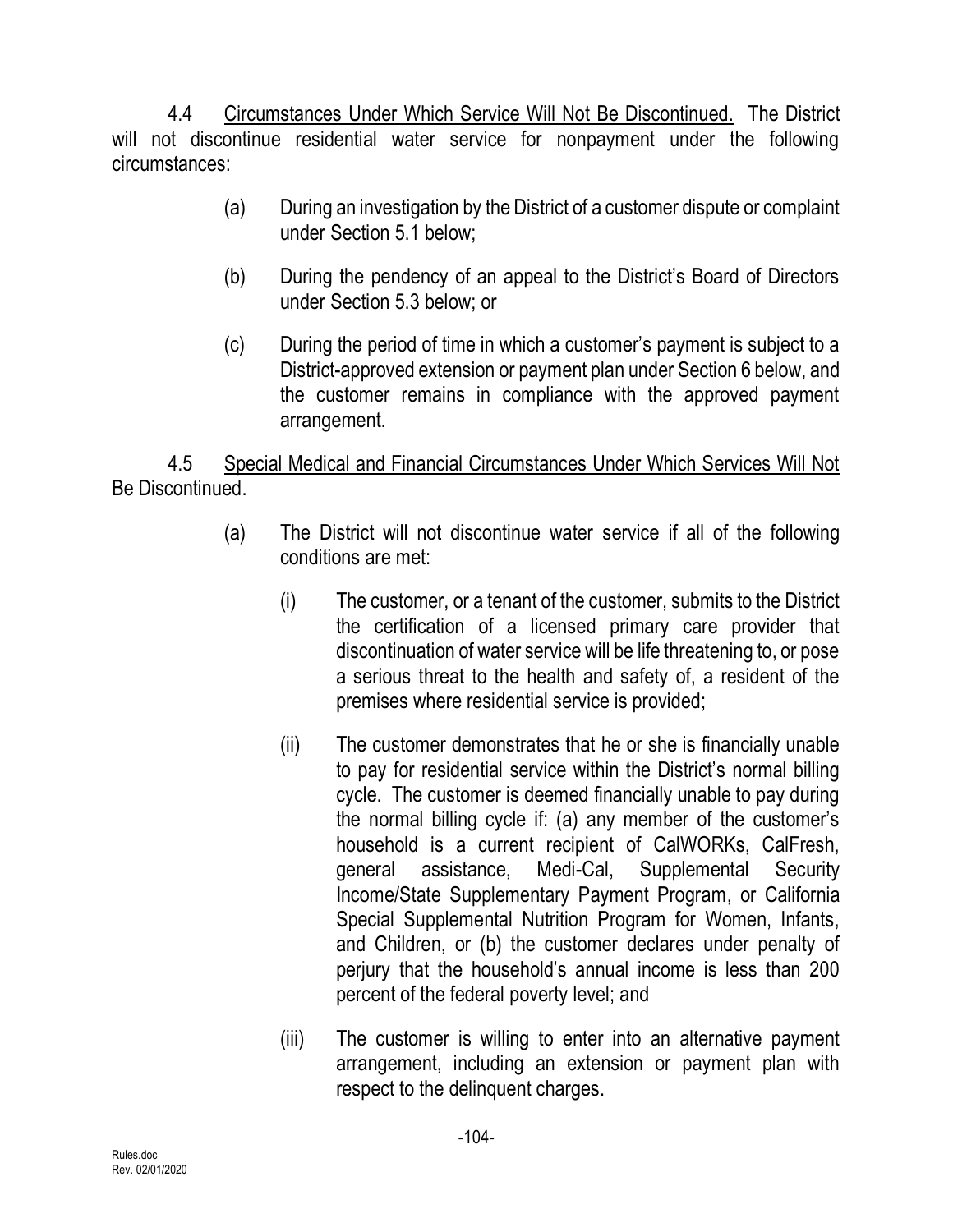- (b) For any customers who meet all of the above conditions, the District will offer the customer one of the following options, to be selected by the District in its discretion: (1) an extension of the payment period; or (2) enrollment in a payment plan to pay off the unpaid balance. The District's General Manager will select the most appropriate payment arrangement, taking into consideration the information and documentation provided by the customer, as well as the District's payment needs. Any payment arrangement entered into pursuant to this Section will be subject to the terms, conditions, and remedies, in Section 6.
- (c) The customer is responsible for demonstrating that the conditions in subsection (a) have been met. Upon receipt of documentation from the customer, the District will review the documentation within seven (7) days and: (1) notify the customer of the alternative payment arrangement selected by the District and request the customer's signed assent to participate in that alternative arrangement; (2) request additional information from the customer; or (3) notify the customer that he or she does not meet the conditions in subsection (a).
- (d) The District may discontinue water service if a customer who has been granted an alternative payment arrangement under this section fails to do any of the following for sixty (60) days or more: (a) to pay his or her unpaid charges by the extended payment date; (b) to pay any payment amount due under the payment plan schedule; or (c) to pay his or her current charges for water service. The District will post a final notice of intent to disconnect service in a prominent and conspicuous location at the service address at least five (5) business days before discontinuation of service. The final notice will not entitle the customer to any investigation or review by the District.

4.6 Time of Discontinuation of Service. The District will not discontinue water service due to nonpayment on a Saturday, Sunday, legal holiday, or at any time during which the District's office is not open to the public.

4.7 Restoration of Service. Customers whose water service has been discontinued may contact the District by telephone or in person regarding restoration of service. Restoration will be subject to payment of: (a) any past-due amounts, including applicable interest or penalties or costs; (b) any reconnection fees, if applicable; and (c) a security deposit, if required by the District. Alternatively, the customer may enter a six (6) month payment plan with first payment due at time of restoration. The customer must remain current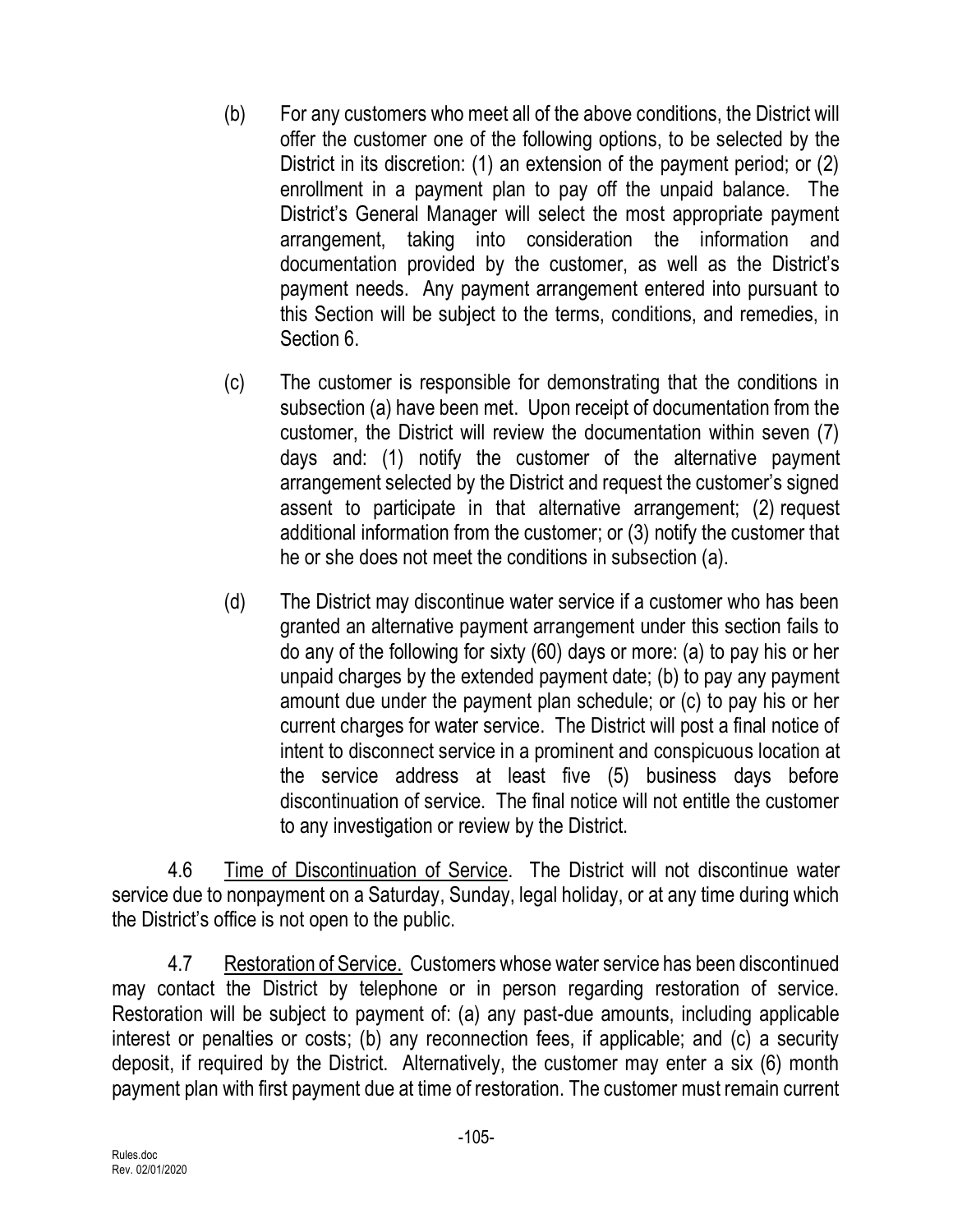on all water service charges accruing during any subsequent billing periods, subject to the limitations in Section 6.4.

# 5. **Procedures to Contest or Appeal a Bill.**

5.1 Time to Initiate Complaint or Request an Investigation. A customer may initiate a complaint or request an investigation regarding the amount of a bill within five (5) days of receiving a disputed bill. For purposes of this Section 5.1 only, a bill will be deemed received by a customer five (5) days after mailing and immediately upon e-mailing.

5.2 Review by District. A timely complaint or request for investigation will be reviewed by a manager of the District, who will provide a written determination to the customer. The review will include consideration of whether the customer may receive an extension or qualify for enrollment in a payment plan under Section 6.

5.3 Appeal to Board of Directors. Any customer whose timely complaint or request for an investigation pursuant to this Section 5 has resulted in an adverse determination by the District may appeal the determination to the Board of Directors by filing a written notice of appeal with the District Secretary within ten (10) business days of the District's mailing of its determination. Upon receiving the notice of appeal, the District Secretary will set the matter to be heard at an upcoming Board meeting and mail the customer written notice of the time and place of the hearing at least ten (10) days before the meeting. The decision of the Board is final.

# 6. **Extensions and Other Alternative Payment Arrangements.**

6.1 Time to Request an Extension or Other Alternative Payment Arrangement. If a customer is unable to pay a bill during the normal payment period, the customer may request an extension or other alternative payment arrangement described in this Section 6. If a customer submits his or her request within thirteen (13) days after mailing of a written notice of discontinuation of service by the District, the request will be reviewed by a manager of the District. District decisions regarding extensions and other alternative payment arrangements are final and are not subject to appeal to the District's Board of Directors.

6.2 Extension. If approved by the District, a customer's payment of his or her unpaid balance may be temporarily extended for a period not to exceed three (3) months after the balance was originally due. The District's General Manager will determine, in his or her discretion, how long an extension will be provided to the customer. The customer must pay the full unpaid balance by the date set by the District and must remain current on all water service charges accruing during any subsequent billing periods. The extended payment date will be set forth in writing and provided to the customer.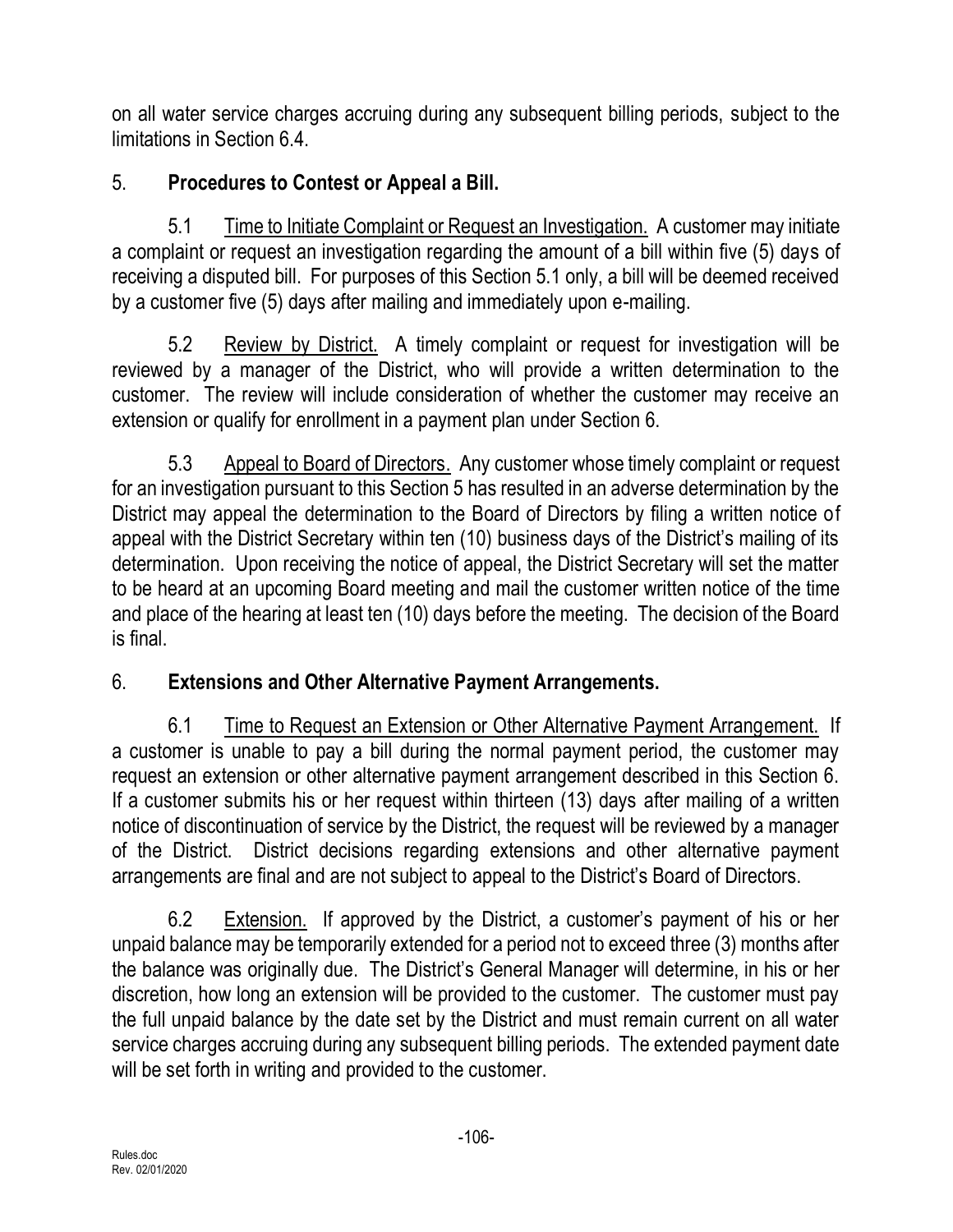6.3 Payment Plans. If approved by the District, a customer's payment of his or her unpaid balance may be spread over a period not to exceed six (6) months, as determined by the District's General Manager in his or her discretion. If a payment plan is approved, the unpaid balance will be divided by the number of months in the payment plan period, and that amount will be added to the customer's monthly bills for water service until fully paid. During the payment plan period, the customer must remain current on all water service charges accruing during any subsequent billing periods. The payment plan schedule and amounts due will be set forth in writing and provided to the customer.

6.4 Failure To Comply.If the original amount due is delinquent by at least sixty (60) days and the customer does any of the following: (1) fails to pay the unpaid charges by the extended payment date; or (2) fails to pay any payment amount due under the payment plan schedule, then the District may terminate water service. The District will post a final notice of intent to disconnect service in a prominent and conspicuous location at the service address at least five (5) business days before discontinuation of service. The final notice will not entitle the customer to any investigation or review by the District.

# 7. **Procedures for Occupants or Tenants to Become Customers of the District.**

7.1 Applicability. This Section 7 shall apply only when the property owner, landlord, manager, or operator of a residential service address is listed as the customer of record and has been issued a notice of intent to discontinue water service due to nonpayment.

7.2 Agreement to District Terms and Conditions of Service. The District will make service available to the actual residential occupants if each occupant agrees to the terms and conditions of service and meets the requirements of the District's rules and regulations. Notwithstanding, if one or more of the occupants are willing and able to assume responsibility for the subsequent charges to the account to the satisfaction of the District, or if there is a physical means, legally available to the District, of selectively discontinuing service to those occupants who have not met the requirements of the District's rules and regulations, the District shall make service available to the occupants who have met those requirements.

7.3 Verification of Tenancy. In order for the amount due on the delinquent account to be waived, an occupant who becomes a customer shall verify that the delinquent account customer of record is or was the landlord, manager, or agent of the dwelling. Verification may include, but is not limited to, a lease or rental agreement, rent receipts, a government document indicating that the occupant is renting the property, or information disclosed pursuant to Section 1962 of the Civil Code, at the discretion of the District.

7.4 Methods of Establishing Credit. If prior service for a period of time is a condition for establishing credit with the District, residence and proof of prompt payment of rent for that period of time is a satisfactory equivalent.